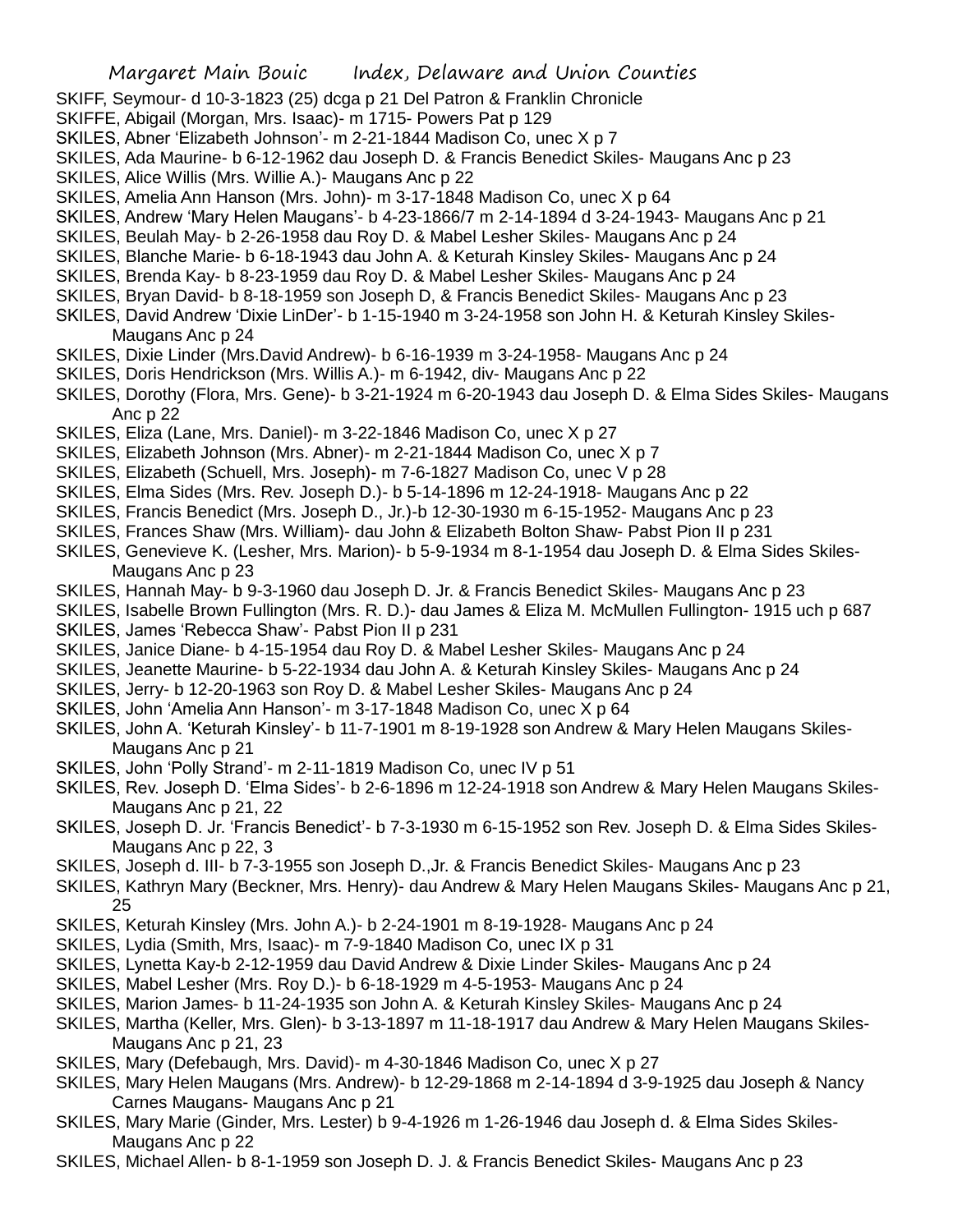- SKILES, Mildred E. (Filbrum, Mrs. Lawrence)- b 5-14-1922 m 6-15-1940 dau Joseph D. & Elma Sides Skiles-Maugans Anc p 22
- SKILES, Nancy Anna (Humble, Mrs. Lloyd I.)- b 8-25-1900 dau Andrew & Mary Helen Maugans Skiles-Maugans Anc p 21, 23
- SKILES, Naomi Marie- b 4-15-1954 dau Joseph D. J. & Francis Benedict Skiles- Maugans Anc p 23
- SKILES, Polly Strand (Mrs. John)- m 2-11-1819 Madison Co, unec IV p 51
- SKILES, Rachel (Wickel, Mrs. Jacob)- m 1-12-1843 Madison Co, unec IX p 66
- SKILES, R. D. 'Isabelle Brown Fullington'- 1915 uch p 687
- SKILES, Rebecca Shaw (Mrs. James)- Pabst Pion II p 231
- SKILES, Rhoda E.- b 12-24-1956 dau Joseph D. Jr. & Francis Benedict Skiles- Maugans Anc p 23
- SKILES, Roy D. 'Mabel Lesher'- b 10-21-1930 m 4-5-1953 son John A. & Keturah Kinsley Skiles- Maugans Anc p 24
- SKILES, Ruth Marie (Huntzinger, Mrs. Chauncy)- b 1-4-1895 m 8-24-1918 dau Andrew & Mary Helen Maugans Skiles- Maugans Anc p 21
- SKILES, Susan R. (Coning,. Mrs. William)- b 3-26-1903 m 11-2-1931 dau Andrew & Mary Helen Maugans Skiles- Maugans Anc p 21, 24
- SKILES, Susan Stucky (Mrs. William)- m 7-6-1827 Madison Co, unec V p 28
- SKILES, Virginia Irene (Bowman, Mrs.Vaden)- b 5-1-1932 m 5-11-1954 dau John A. & Keturah Kinsley Skiles-Maugans Anc p 24
- SKILES, William 'Frances'- Pabst Pion II p 231
- SKILES, William 'Susan Stucky'- m 7-6-1827 Madison Co, unec V p 28
- SKILES, Willis A. 'Doris Hendrickson''Alice Willis'- son Joseph D. & Elma Sides Skiles- Maugans Anc p 22
- SKILLMAN, Amy Elizabeth- b 11-21-1952 dau Newton & Sarah Ann Ekelund Skillman- Weiser p 797
- SKILLMAN, Ann Reed (Means, Mrs. William)(Peterman, Mrs. Frank)- d 1996 dau Edward A. & Mariana M. Reed ; Graham 1543212; Skillman- obit Edward A., mlib (brown)
- SKILLMAN, Christopher Thoren II- b 6-10-1949 son Newton & Sarah Ann Ekelund Skillman- Weiser p 796
- SKILLMAN, Danny- son Lewis & Lorraine Skillman- Graham 1543223
- SKILLMAN, Dianne- dau Lewis & Lorraine Skillman- Graham 1543221
- SKILLMAN, Edward A.'Mariana M. Reed'- b 2-22-1913 m 10-25-1937 d 9-16-1969 (56) Oakdale II p 19 (K-R5- 27)-son Eldon H. & Ivalue Jenkins Skillman- Graham 154321; obit, mlib (brown)
- SKILLMAN, Elaine- dau Lewis & Lorraine Skillman- Graham 1543222
- SKILLMAN, Eldon H. 'Ivalue Jenkins'- b 9-4-1911 d 3-21-1928 (38) Oakdale 4010 (H-16) II p 67 (H-R3-11) son E. J. & Eliza Harper Skillman- Graham (15432); 1910C Union Tp 53 p 3A (20,O,O,O)
- SKILLMAN, Eliza Harper (Mrs. E. M.) see Graham (15432)
- SKILLMAN, E. M. 'Eliza Harper'- see Graham (15432)
- SKILLMAN, Hirma- letter, 1839, unec XVII p 64
- SKILLMAN, Ivalue Jenkins (Mrs. Eldon H.)- b 7-26-1886/5 m 9-4-1911 d 3-14-1959 Oakdale II p 67 (H-R5-11) dau Andrew & Clementine Bancroft Jenkins- Graham 15432; obit, mlib
- SKILLMAN, Jill- dau Reid & Sharon Elliott Skillman- Graham 15432112
- SKILLMAN, John ' ''Rita'- son Eldon H. & Ivalue Jenkins Skillman- raham 154323; obit Edward A., mlib (brown)
- SKILLMAN, John- son Roger P. & Theresa Skillman- 1964 (1) dcd
- SKILLMAN, Kimberly- dau Reid & Sharon Elliott Skillman- Graham 15432111
- SKILLMAN, Lewis 'Lorraine'- b 12-13-1915 d 112-10-1963 son Eldon H. & Ivalue Jenkins Skillman- Graham 154322
- SKILLMAN, Lorraine (Mrs. Lewis)- Graham (154322)
- SKILLMAN, Mariana M. Reed (Mrs. Edward A.)- b 5-23-1917 m 10-25-1925 Ky d 3-15-2003 Oakdale II p 119 (K-R5-27) - Graham; (154321); obit Edward A. , mlib (brown)
- SKILLMAN, Mark- son Roger P. & Theresa Skillman- 1964 dcd (7)
- SKILLMAN, Newton 'Sarah Ann Ekelund'- m 7-19-1947- Weiser p 796
- SKILLMAN, Newton III- b 1-25-1953 son Newton & Sarah Ann Ekelund Skillman- Weiser p 797
- SKILLMAN, Reid 'Sharon Elliott'- son Edward H. & Mariana M. Reed Skillman- Graham 1543211; obit, mlib (brown)
- SKILLMAN, Rita (Mrs. John)- Graham (154323)
- SKILLMAN, Roger P. 'Theresa'- 1964 dcd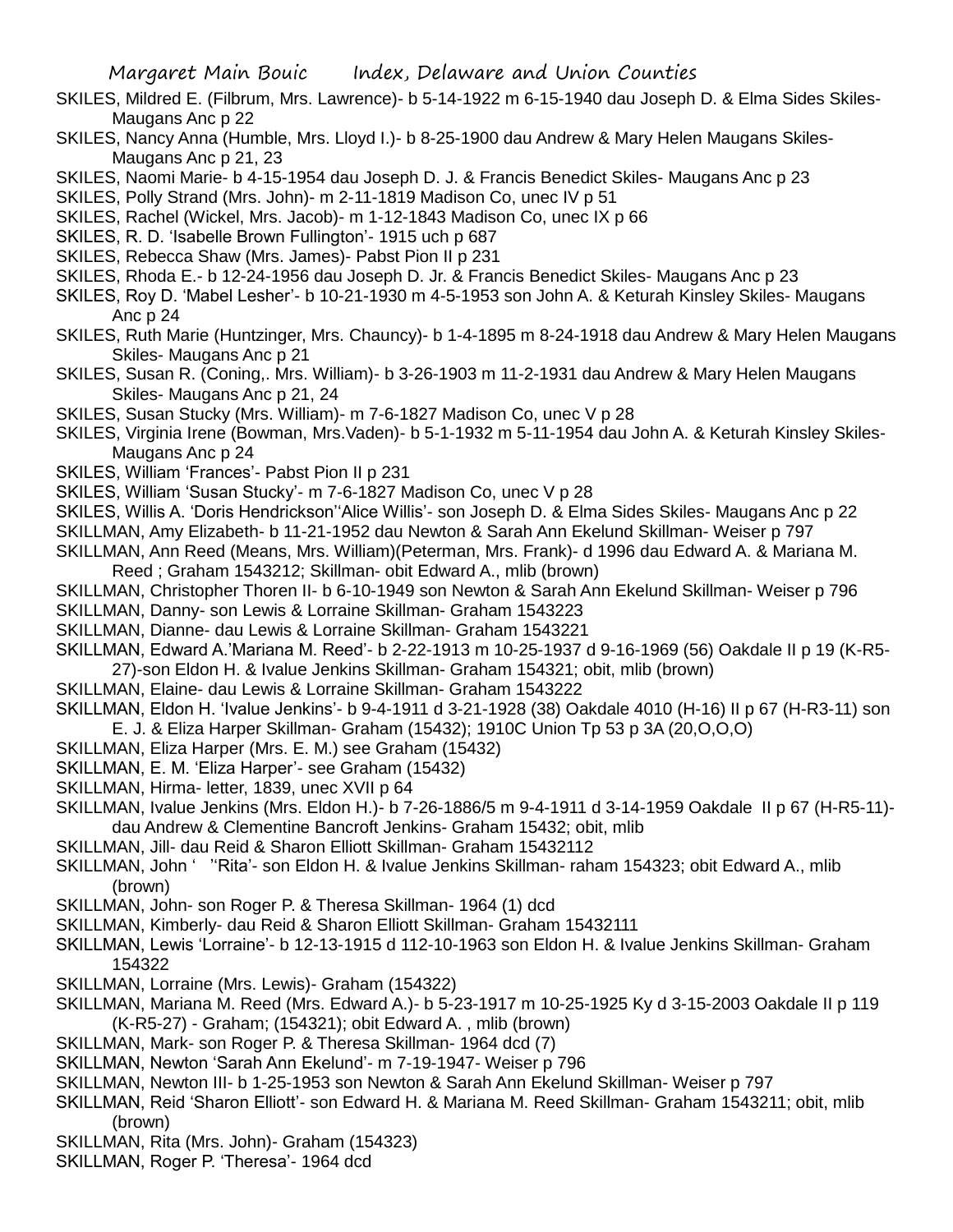SKILLMAN, Roger- son Roger Pl & Theres Skillman- 1964 (3) dcd

SKILLMAN, Sarah Ann Ekelund (Mrs. Newton)- b 5-8-1926 m 7-19-1947 dau Clifford Thoren & Katharine Georgia Weiser Ekelund- Weiser p 796

SKILLMAN, Stephen Walker- b 1-8-1957 son Newton & Sarah Ann Ekelund Skillman- Weiser p 797 SKILLMAN, Theresa (Mrs. Roger P.)- 1964 dcd

SKILLMAN, Timothy George- b 8-20-1958 son Newton & Sarah Ann Ekelund Skillman- Weiser p 797

SKILTON, Alva- d 4-5-1977 (85) bur Ravenna- Skilton

SKINER, Daniel- Harlem Tp; Powell p 141

SKINER, Wilson B.- b NY d 8-30-1878 (79-3-24) Concord Tp- dcd

SKINNER, Dr.- Fowler p 51, 66; 1880 dch p 237, 238, 486; 1908 dch p 349; unec III p 40

SKINNER, ----1880 dch p 592; 1908 dch p 292

- SKINNER, ---- d 6-29-1894 (20-9-10) Concord Tp dg 7-27-1894 Cry Ab p 174
- SKINNER, ----(Holbrook, Mrs. Silas)- Powers p 35
- SKINNER, A.- petit juror, unec IV p 59

SKINNER, Aaron L.'Alice Brockway'- Marysville p 12; 1850C Paris Tp 696-711 p 106 (71,Ct); uccp p 12 witness JB1p 265; uccp p 20 appraiser JB2 p 212; uccp p 27 appr JB3 p 154; unec X p 54; letter, 1844, unec XII p 21

SKINNER, Abby E. (Minor, Mrs. Alexander D.)- m 5-29-1848 ucm 1317; unec VII p 39

- SKINNER, Abigail (Bigelow, Mrs. Isaac)- b 1715- ped David Palmer Patrick by Diana Wood #242, unec X p 60 SKINNER, Abigail (Mrs. David)- d 8-1-1851 (54/51-3-17) Ebenezer Cem, Powell p 324
- SKINNER, Ada- d (1day) dau Jesse & Lulu Gertrude Glaze Skinner- dg 1-22-1915 Cry Ab p 8

SKINNER, Ada Chalfant (Mrs. Beverly Oden)- d 5-17-1965 (86) dau Chads Duncan & Violet Finley Chalfantdcq 1 ; Skinner; 1949 ucd

- SKINNER, A. L.- 1883 uch V p 7; Paris Tp, unec XII p 66
- SKINNER, Alda Marian Hatten (Mrs. Jay Maynard)- b 5-26-1919 m 11-1-1942- dau Bernard & Mary Esther Ferguson Hatten- Main 13161(10)3231; dcq Bernard Hatten 1; Skinner; 1964, 1980 dcd
- SKINNER, Alice Brockway (Mrs. Aaron)- b 1782 Ct d 8-19-1851 (68) Oakdale 288 I p 77 (D-R2-17), moved here 11-18-1886- dau Rev. Thomas Brockway, mt 9-2-1851. Ab p 6; unec XXII p 64; 1840C Paris Tp 921 p 40 (50-60); 1850C Paris Tp 696-711 p 106 (67,Ct)
- SKINNER, Alice B.- d 9-14-1845 (6m) Oakdale Cem 290 I p 77 (D-R2-17)
- SKINNER, Alice Jane (Ringler, Mrs. )- dau Chads C. & Jane Skinner- Skinner

SKINNER, Alice M. Ayres (Mrs. Charles H.)- dau Carl & Leah Hines Ayres- 1961, 1969, 1971 dcd; Ayres 13114

- SKINNER, Almira (Northrup, Mrs. Roswell A.)- b c 1831 m 10-24-1852- dau William Bradford & Barsheba Dolby Skinner ; 1850C Concord Tp 2127 p 127 (19,O) or 2095 p 125 (19,O); Lois Harris Turney 1235
- SKINNER, Almira Northrup (Mrs.Sidney)- m 4-17-1858 dcm
- SKINNER, Alpa E. (Moner, Mrs. Alexander D.)- m 5-29-1848 ucm 1317
- SKINNER, Alonzo- d 2-3-1872 (21-5-27) Trenton Tp, dcd
- SKINNER, Angie- d Friday dau Dr. C.J. Skinner- mt 11-28-1877, Abs p 3
- SKINNER, Ann E. Keller (Mrs. Michael E.)- m 11-27-1982 dau Payliss J. Keller- Skinner
- SKINNER, Annabelle Elder (Mrs. Chester)- obit Paul D. mlib (brown)
- SKINNER, Arthur- b 12-5-1883 Berkshire Tp d 1-4-1884 (1m1d) Berkshire Tp, son C. R. & Caroline Feazel Skinner- dcbirths, dcdeaths
- SKINNER, Barsheba Dolby (Mrs. William Bradford W.)- b 1-15-1801 m 7-10-1823 d 1900 Oller Cem p 13, V p 89; dau Johnathan & Barsheba Parker Dolby- dcc Harold Mcmillen 15; Skinner; Lois Harris Turney
	- 1231, 3 ring binder; 1850C Concord Tp 2095 p 125 (48,NY)
- SKINNER, Bathaviad 4-15-1895 one week after her husband- dg 4-19-1895 Cry Ab p 18
- SKINNER, Bernadine Marie- b 8-26-1952 d 8-2-1954 dau Harry & Susie Marie Carr Skinner- St. Paul p 13

SKINNER, Bersheba- 1870C Concord Tp p 264 (68)

- SKINNER, Bertha Alma (Harris, Mrs. Lewis S.)- b 9-17-1874 m 3-5-1893 d 6-29-1894 Oller Cem; Lois Harris Turney 1217 , 3 ring binder
- SKINNER, Betsey (Freeman, Mrs. Henry)- dau Charles & Nancy Gray Maine- Asp 1176
- SKINNER, Beverly Oden 'AdaChalfant'- b 2-16-1875 m 12-28-1904 d 3-4-1952 son Thomas P. & Harriett Newell Brown Skinner- Skinner; dcq Ada Skinner 1; 1949 ucd
- SKINNER, Beverly- son Beverly Oden & Ada Chalfant Skinner- dcq Ada Chalfant Skinner 1
- SKINNER, Brad- b 1964 son Shirley A. Skinner- 1969, 1971 dcd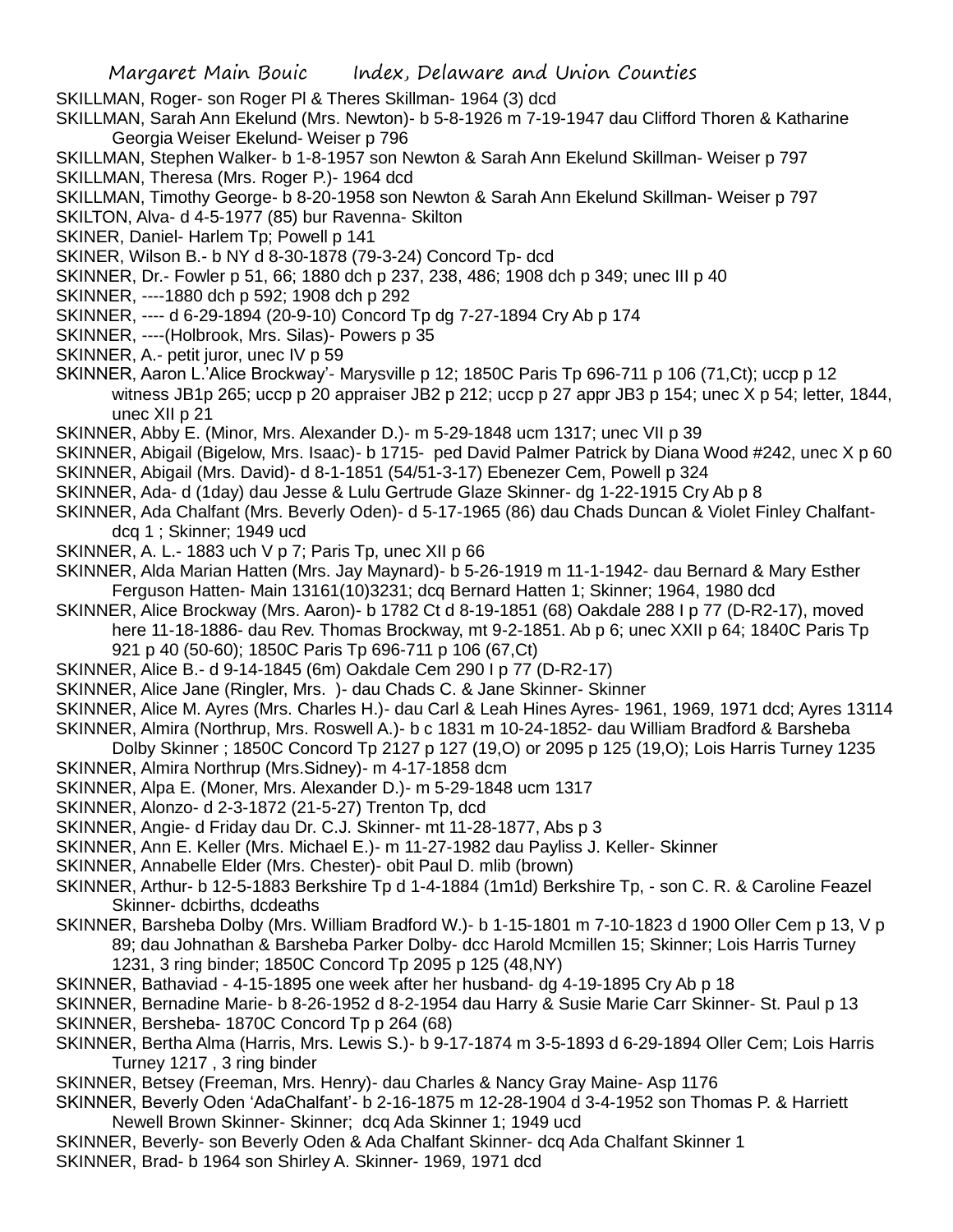- SKINNER, Bramin E.- son William h. & Caroline E. Skinner- 1850C Marysville 535-546 p 82 (9,O)
- SKINNER, Brandon- b 3-8-1977 son Harry Skinner II, St. Paul p 13
- SKINNER, Brian- b 1971 son Gary M. & Carolyn Skinner; Main 13161(10)323112; 1980 dcd
- SKINNER, Carol M. (Mrs. Craig L.)- 1981, 1983 ucd
- SKINNER, Carole (Reed, Mrs. William)- mt 11-20-1850, Abs p 6
- SKINNER, Caroline Adams- dau J. Pinney Adams- dcw Bk 3 p 234
- SKINNER, Caroline Learned (Mrs. David)- m 4-14-1852 dcm
- SKINNER, Caroline (Mrs. William H.)- mt 11-20-1850; 1850C Marysville 535-546 p 82 (32,NY); letter 1843, unec VIII p 36, XII p 65
- SKINNER, Carolyn White (Mrs. Gary)- m 11-16-1948 dau Leland White- 1969, 1971, 1980 dcd; Main (13161(10)32311)
- SKINNER, Catherine (Dowell, Mrs. James E.)- m 8-19-1848 dcm
- SKINNER, Cecil H.- 1969, 1971 dcd
- SKINNER. Cecil R. 'Linda Sue'- son Robert & Esther Cheatham Skinner- Skinner; 1980 dcd
- SKINNER, Celia J. (Mason, Mrs. Daniel A.)- b 9-28-1965 m 8-27-1983 St. Paul p 80
- SKINNER, Chads O. 'Jane'- son Beverly Oden & Ada Chalfant Skinner- Skinner; dcq AGS 1
- SKINNER, Chads C.- son Chads O. & Jane Skinner- Skinner
- SKINNER, Charles A.- son Daniel & Margaret Skinner- 1908 dch p 405; 1850C Trenton Tp 747 p 65 (9,O)
- SKINNER, Charles Miner- d y- son Charles & Nancy Gray Maine- Asp 175
- SKINNER, Charles 'Nancy Gray Maine'- Asp 421
- SKINNER, Chester O. 'Ruth Elder'- d 3-7-1979 (59) Prospect Cem- Skinner; obit Paul D., mlib (brown)
- SKINNER, Dr. C. J.- mt 11-28-1877, Abs p 3
- SKINNER, Clara A. Oller (Mrs. William Tory)- m 10-6-1897- Lois Harris Turney 1216,3 ring binder
- SKINNER, Cooper A.- 1908 dch p 405
- SKINNER, Cordelia (Morgan, Mrs. Dennis)- m 4-6-1842 dcm
- SKINNER, Craig L.- son Chester O. & Ruth Elder Skinner- Skinner; obit Paul D., mlib (brown); 1981, 1983 ucd
- SKINNER, Daniel 'Margaret Ginn'- m 5-21-1840 dcm; 1850C Trenton Tp 747 p 65 (34,NJ)
- SKINNER, Darin- b 1970 son Gary Milton & Carolyn Skinner- 1971, 1980 dcd; Main 13161(100323111
- SKINNER, David- 1835 men p 38 #12 p 68 Lincoln Tp
- SKINNER, David 'Caroline Learned'- m 4-14-1852 dcm
- SKINNER, David L.- b Morris Co, NJ d 7-23-1877 (67-9-13) Berkshire Tp, dcd
- SKINNER, David 'Sarah Lanne'- m 4-19-1858 dcm
- SKINNER, David- b 1964 son William K. & Joyce D. Laughlin Skinner- Skinner; 1971, 1973, 1977, 1979, 1981, 1983 ucd
- SKINNER, Deborah- dau Chads C. & Jane Skinner- Skinner
- SKINNER, Deborah (Drumm, Mrs. Robert)- dau Wayne Ellis & Mary Dobota Skinner- Skinner
- SKINNER, Delilah- b 1825 d 4-25-1838 (13-4-16)dau William Bradford W. & Barsheba Skinner- Oller Cem p 13; Lois Harris Turney 1219, 3 ring binder
- SKINNER, Della/Dello R.- b 2-1879 d 6-26/27-1892 (13-4-16) Oller Cem p 12, dcd; dau Wm. Bradford & Jane Beckley Skinner- Lois Harris Turney 1219. 3 ring binder; dg 7-15-1892, Cry Ab p 97
- SKINNER, Denise Estelle- 1-26-1956 dau Harry & Susie Marie Carr Skinner- St. Paul p 13
- SKINNER, Dixie Lee (Foley, Mrs. Kenneth)- dau Richard William & Katherine Skinner- Skinner
- SKINNER, Donald- Skinner
- SKINNER, Donna- dau Donald Skinner- Skinner
- SKINNER, Dorothy (Vosburg, Mrs. )- Sbc p 47
- SKINNER, Dorthy F.- b 5-15-1902 Oxford Tp dau W. T. & Clara Oller Skinner- dcbirths
- SKINNER, D. W.- 1840C Scioto Tp (20-30)
- SKINNER, Edward- brother Chester O. Skinner- Skinner
- SKINNER, Edward J.- son Lorenzo E. & Emma L. Skinner- 1870C Marysville 95 p 11 (4,O)
- SKINNER, Edyth M.- 1983 ucd
- SKINNER, Elias C.- son Daniel & Margaret Skinner- 1850C Trenton Tp 747 p 65 (5,O)
- SKINNER, Elijah 'Emily Randall'- m 1-18-1837 ucm 402; 1835 men p 38 #125 p 67 Liberty Tp; unec III p 29
- SKINNER, Eliza (Northrup, Mrs. Alfred)- b 5-4-1838 m 6-8-1856 d 3-24-1917 dau William Bradford W. &
- Barsheba Skinner- 1850c Concord Tp 2095 p 125 (13,O); Lois Harris Turney 1237, 3 ring binder SKINNER, Ellen (McCandless, Mrs. Everett)- dau Thomas P. & Harriett Newell Brown Skinner- Skinner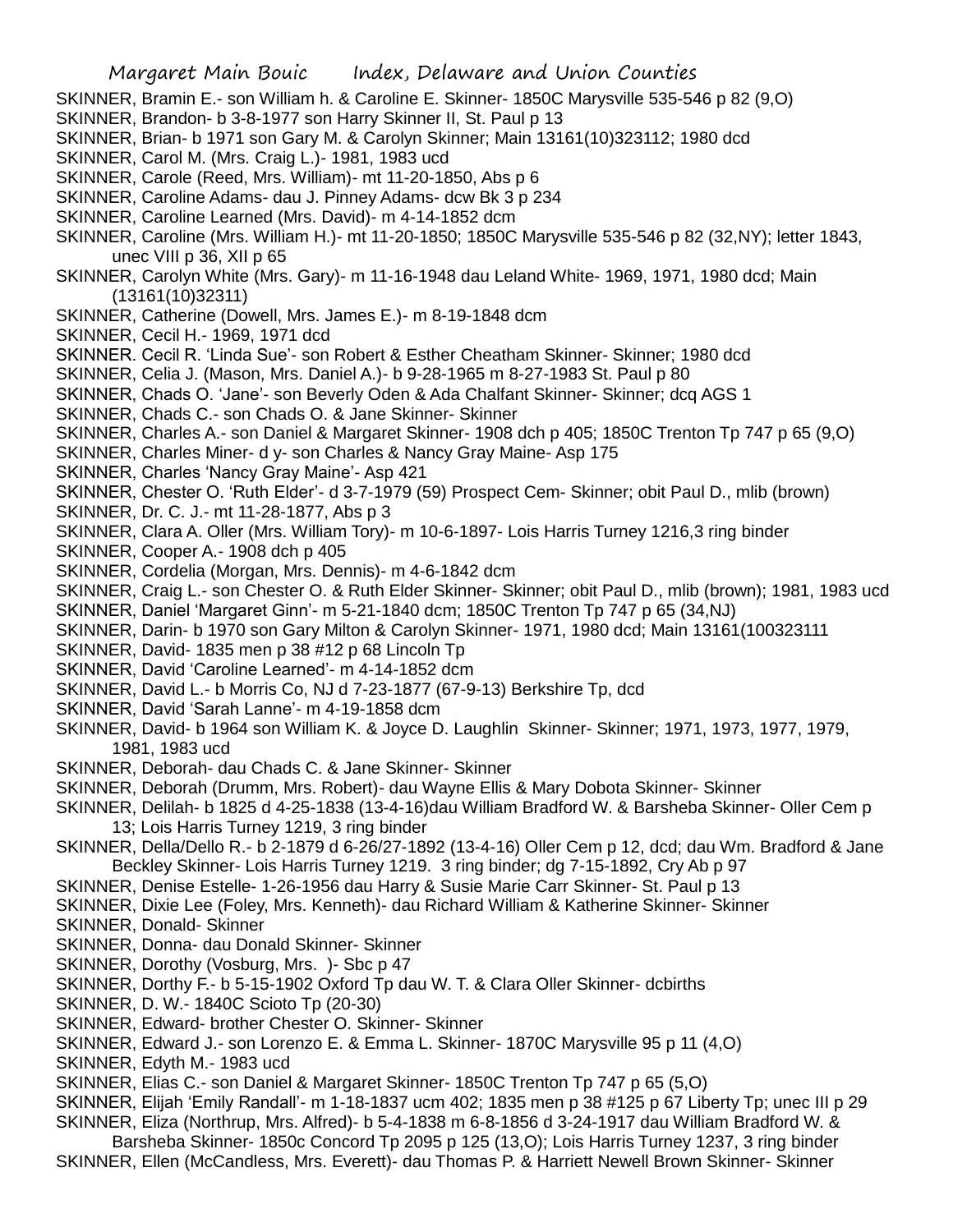SKINNER, Elmira (Northrup, Mrs. Roswell A.)- m 10-24-1852 dcm

SKINNER, Emily/Emeline Randall (Mrs. Elijah)(Pancake, Mrs. )- m 1-18-1837 ucm 402 dau Alvin & Elizabeth Rogers Randall- 1883 uch V p 33;l 1819 MillcreekTp, unec III p 29, XVI p 4

- SKINNER, Emily (Drake, Mrs. Silas)- m 4-20-1851 dcm
- SKINNER, Emily- dau Laura Skinner- 1850C Concord Tp 2097 p 125 (23,NY)
- SKINNER, Emma l. (Mrs. Lorenzo E.)- 1870C Marysville 95 p 11 (34,O)?
- SKINNER, Enoch- Powers p 118, 257
- SKINNER, Ernest G.- Skinner
- SKINNER, Eunice (Hall, Mrs. Meredith)- m 1957 1985 uch p 66; Skinner
- SKINNER, Euphemia Bersheba (Harris, Mrs. Lewis S.)- b 10-30-1870 d 3-27-1960 Oller Cem- dau William Bradford & Jane Beckley Skinner- Lois Harris Turney 41
- SKINNER, Florence (Kokensparker, Mrs. )- Sbc p 39
- SKINNER, Florence L.- b 3-4-1900 Concord Tp dau W. T. & Clara Oller Skinner- dcbirths
- SKINNER, Foletta (Hills, Mrs. Thomas J.)- m 5-18-1862 dcm
- SKINNER, Frank 'Mary C. Singer'- dumch p 143
- SKINNER, Frank- son Thomas P.& Harriett Newell Brown Skinner- Skinner
- SKINNER, Fredrica (McKittrick, Mrs. John Thomas)- b 1885 m 1905 d 4-1-1927 dau James & Fredrica Salmon Skinner- McKitrick p 476
- SKINNER, Gary Milton 'Caroline' b 11-18-1943 son Jay Maynard & Alda Marian Hatten Skinner- dcq Bernard Hatten 1; Skinner; Main 13161(10)32311; 1961, 1964, 1969, 1971, 1980 dcd
- SKINNER, Geraldine Ellen (Gabber, Mrs. Ronnie)- b 8-19-1946 m 5-18-1968 dau Harry & Susie Marie Carr Skinner- St. Paul p 13
- SKINNER, Glen- son William G. & Joyce Laughlin Skinner- Skinner
- SKINNER, Rev. Glenda L. dau Ronnie & Sue Skinner- Skinner- engaged to Donald O, Noble
- SKINNER, Gracie- b 6-20-1886 Berkshire Tp dau Clemuel & Caroline Feasel Skinner- dcbirths
- SKINNER, Grover C.- b 7-9-1893 Berkshire Tp d (23) auto accident, Sunbury Cem- son C. R. & Caroline Feasel Skinner- dcbirths; dg 7-18-1916, Cry Ab p 76
- SKINNER, Harriet Newell Brown (Mrs. Thomas P.)- Skinner
- SKINNER, Harriet (Wilson, Mrs. Crtis E.)- dau Beverly Oden & Ada Chalfant Skinner- Skinner; dcq Ada Chalfant Skinner 1
- SKINNER, Harry 'Susie Marie Carr'- b 10-11-1924 m 1-19-1946- St. Paul p 13
- SKINNER, Harry II- b 3-1-1950 m 9-23-1972 son Harry & Susie Marie Carr Skinner- St. Paul p 13
- SKINNER, Rev. H. C. of Baptist Church, Wabash, dg 7-22-1859, Cry Ab p 8
- SKINNER, Helen- 1964, 1971 dcd
- SKINNER, Henrietta E. (Roberts, Mrs. William S.)- m 5-24/26-1842 ucm 793; dau Aaron & Alice Brockway Skinner- unec V p 59; 1850C Paris Tp 696-711 (31,NY)
- SKINNER, Henry- son William H. & Caroline E. Skinner- 1850C Marysville 535-546 p 82 (3,O)
- SKINNER, Homer- son Thomas P. & Harriett Newell Brown Skinner- Skinner
- SKINNER, Isabel P.- d 2-21-1844 (7m) Newhouse Cem p 7, Powell p 259; dau D. W. & C. Skinner
- SKINNER, James 'Martha McKitrick'- McKitrick p 69
- SKINNER, Jane Beckley (Mrs. Wm. Bradford,Jr.)- b 1840 dau Hiram & Elizabeth Spong Beckley- Lois Harris Turney 1215, 3 ring binder, mlib; dg 7-15-1892, Cry Ab p 97
- SKINNER, Jane (Mrs. Chads O.)- Skinner
- SKINNER, Jane (Plunket, Mrs. Amos)- m 7-1-1858 dcm dau William D. & Barsheba Skinner- 1850C Concord Tp 2095 p 125 (10,O)
- SKINNER, Jasper Lee- d age 71 bur. Sunbury- Skinner
- SKINNER, Jay Maynard 'Alda Marian Hatten'- dcb Bernard Hatten 1; Skinner; Main (13161(10)3231); Skinner; 1961, 1964, 1969, 1971, 1980 dcd
- SKINNER, Jerard- d 10-4-1846 (1-6-4) Oller Cem p 13, ch Wm. Bradford W. & Barshebe Dolby Skinner- Lois Harris Turney 1234, 3 ring binder, mlib
- SKINNER, Jesse- Pabst 8 p 10
- SKINNER, John- son John & Hannah Skinner- Ebenezer Cem- Powell p 324
- SKINNER, Joyce D. Laughlin (Mrs. William K.)- m 10-31-1963 Skinner; 1971, 1973, 1977, 1979, 1981, 1983 ucd
- SKINNER, Joyce Schenck (Mrs. William K.)- m 10-31-1963- Skinner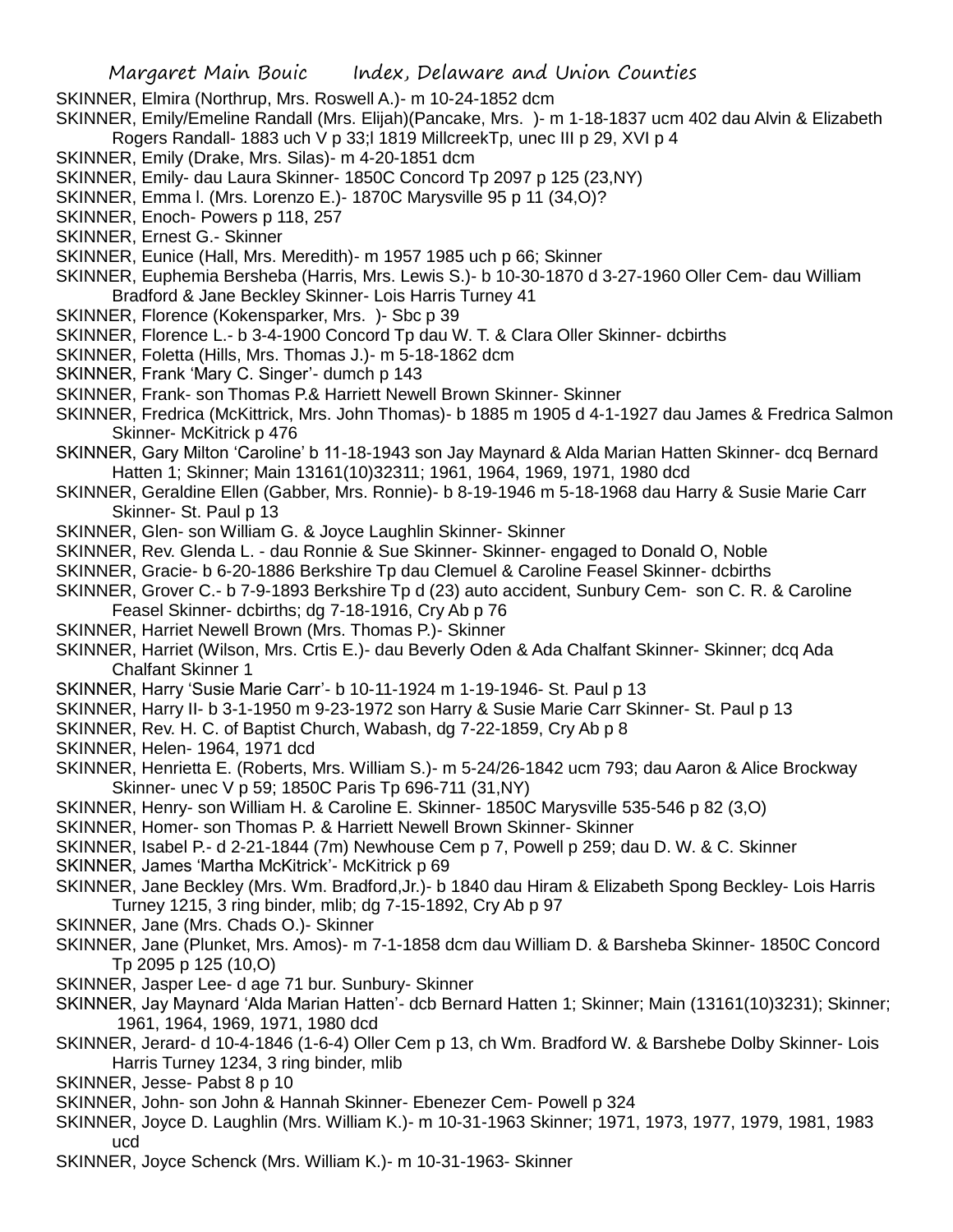- SKINNER, J. S.- Madison Co, unec X p 52
- SKINNER, Katherine (Mrs. Robert William)- Skinner
- SKINNER, Kathy (Mrs. Norman)- Skinner
- SKINNER, Katy- 1870C Marysville 95 p 11 (11,O)
- SKINNER, Keith- son Helen Skinner- 1964 dcd
- SKINNER, Kenneth- Sbc p 45
- SKINNER, Lathrop- son Wm. H. & Caroline Skinner- 1850C Marysville 535-546 p 82 (3/12,O) see Sylvester
- SKINNER, Laura- dau Wm. Bradford W. & Barsheba Dolby Skinner- Lois Harris Turney 1250, 3 ring binder, mlib; 1850C Concord Tp 2097 p 125 (23,NY)
- SKINNER, Laviora (McClurg, Mrs. John)- m 2-10-1839 ucm 534; unec III p 37
- SKINNER, Lawrence Williard (7-1915) son Jesse & Lulu Gertrude Glaze Skinner- dg 1-22-1915, Cry Ab p 8
- SKINNER, Lemuel- McKitrick p 122
- SKINNER, Lenora E.- dau Daniel & Margaret Skinner- 1850C Trenton Tp 747 p 65 (2,O)
- SKINNER, Linda Sue (Mrs. Cecil R.)- Skinner; 1980 dcd
- SKINNER, Livinia (McClurg, Mrs. John)- m 3-28-1839 ucm 534
- SKINNER, Liza (Northrup, Mrs. Alfred A.)- b 5-4-1838 m 6-8-1856 ped Carl Northrup by Trecia Northrup Thacker \$547 17; unec XVI p 54a, 58a
- SKINNER, Lorenzo L. 'Emma l,- 1870C Marysville 95 p 11 (28,O)
- SKINNER, Lulu Gertrude Glaze (Mrs. Jesse)- b 2-19-1880 m 7-26-1902 d 1-4-1915 dau W. S. Glaze- dg 1-22- 1915, Cry Ab p 8
- SKINNER, Lyman B.- d 7-22-1864 hjt p 194, 201- 1883 uch IV p 468, 535
- SKINNER, Margaret Ginn (Mrs. Daniel)- m 5-21-1840 dcm; 1850C Trenton Tp 747 p 65 (32,O)
- SKINNER, Martha Fraim (Mrs. Nathaniel)- dau Billie & Pamelia Douthitt Fraim- Powers Pat p 90
- SKINNER, Martha McKitrick (Mrs. James)- dau James & Nancy Walker McKitrick- McKitrick p 69
- SKINNER, Mary C. (Brown, Mrs. Rev. James)- m 5-28/26-1848 ucm 1316; hmp p 180; unec VII p 39
- SKINNER, Mary C. Singer (Mrs. Frank)- dau William H. & Elizabeth Austin Singer- dumch p 143
- SKINNER, Mary Dobota (Mrs. Wayne Ellis)- d 1976- Skinner
- SKINNER, Mary P.- dau Daniel & Margaret Skinner- 1850C Trenton Tp 747 p 65 (8,O)
- SKINNER, Mary P. (Harrar, Mrs. A. S.)- Stark Cem- Powell p 202
- SKINNER, Mary- dau William H. & Caroline E. Skinner- 1850C Marysville 535-546 p 82 (8,O)
- SKINNER, Maud- b 8-28-1882 Berkshire Tp dau Clernnel & Caroline Feazel Skinner- dcbirths
- SKINNER, Michael E. 'Ann E. Keller'- m 11-27-1982 son Ernest G. Skinner- Skinner
- SKINNER, Mickey (Mrs Russell)- Skinner
- SKINNER, Milo- 1835 men p 38 #124 p 67 Liberty Tp
- SKINNER, Minerva (Thomas, Mrs. George Washington)- b 11-13-1847 m 10-25-1870 d 3-25-1926-dau William B. W. & Barsheba Dolby Skinner- dcc Harold McMillen 7; 1976 dch p 42; Thomas 2,3; 1850C Concord
	- Tp 2095 p 125 (3,O); 1870C Concord Tp p 264 (23); Lois Harris Skinner 1240, 3 ring binder, mlib
- SKINNER, Nancy Gray Maine (Mrs. Charles)- b 4-11-1810 d 2-3-1887 dau Thomas & Hannah Chapman Maine- Asp 421
- SKINNER, Nancy P. dau Daniel & Margaret Ginn Skinner- 1850C Trenton Tp 747 p 65 (4,O)
- SKINNER, Nathaniel 'Martha Fraim'- Powers Pat p 90
- SKINNER, Nikole- b 4-15-1974 ch Harry Skinner II- St. Paul p 13
- SKINNER, Norman 'Kathy'- son Wayne Ellis & Mary Dobota Skinner- Skinner
- SKINNER, Norman- son Robert & Esther Cheatham Skinner- Skinner
- SKINNER, Olive (McClure, Mrs. James)- dau Robert & Rebecca Spencer Skinner- dcq Eugene David 51; Monnett p 10; dcq Ella Richey Wells 11 Ella Richey 27; 1908 dch p 520, 582; 1850C Delaware Tp 1274 p 93 (46,Pa); 1860C Scioto Tp 870-871 (56,Pa); 1870C Sc Tp 97 (66,Pa); 1880C Sc Tp 341 (79,Pa.Pa,Pa)

SKINNER, Omysta"Mystie" Jane (Butt, Mrs. Francis)- b 1-26-1876 m 3-13-1895 d 7-24-1958 Oller Cem- dau William Bradford & Jane Beckley Skinner- Lois Harris Turney 1218, 3 ring binder, mlib

- SKINNER, Opal (Griffith, Mrs. )- dau William G. & Joyce Laughlin Skinner; sister Chester O. Skinner- Skinner SKINNER, Orville Wm (11-1915)- son Jesse & Lulu Gertrude Glaze Skinner- dg 1-22-1915 Cry Ab p 8
- SKINNER, Pamela Ann (Cooksey, Mrs. Jim)- dau Richard William & Katherine Skinner- Skinner
- SKINNER, Pamela Karen (Smith, Mrs. James E.)- m 8-24-1968 dau Jay Maynard & Alda Marian Hatten Skinner- dcq Bernard Hatten 1; Main 13161(10)32312;Skinner; 1961(14), 1964 dcd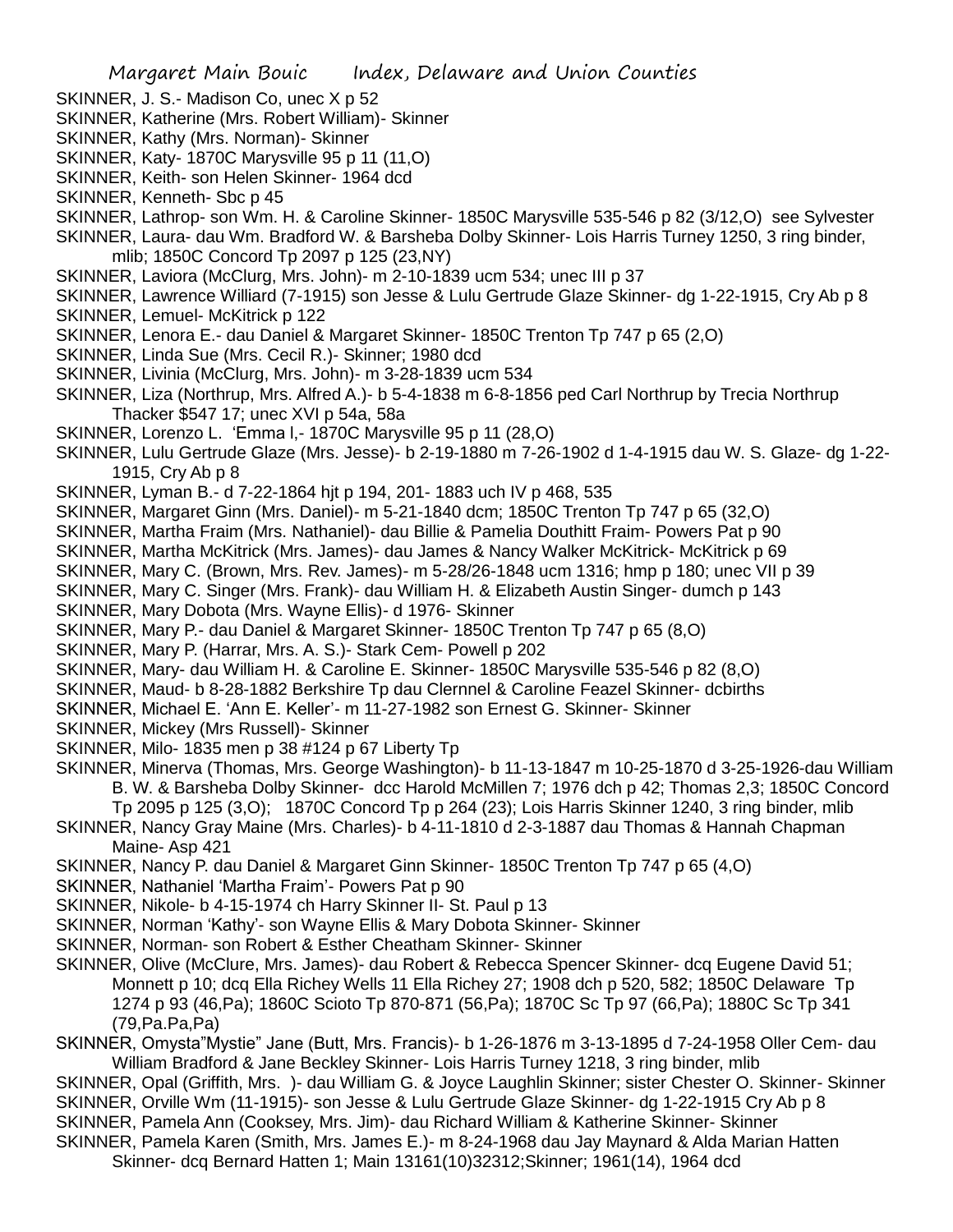- SKINNER, Paul D.- d 9-3-1978 (29) son Chester & Ruth Elder Skinner- Skinner
- SKINNER, Pete- son Robert & Esther Cheatham Skinner- Skinner
- SKINNER, Peter 'Sarah Roberts'- McKitrick p 122
- SKINNER, Philetta (Hills, Mrs. Thomas J.)- m 5-18-1862 dau William Bradford W. & Barsheba Dolby Skinner-Skinner; Lois Harris Turney 1239, 3 ring binder, mlib; 1850C Concord Tp 2095 p 125 (8,O)
- SKINNER, Polly (Crider, Mrs. John Henderson)- granddau Peter & Sarah Roberts Skinner- McKitrick p 122 SKINNER, Ray- son Robert & Esther Cheatham Skinner- Skinner
- SKINNER, Raymond- b 12-8-1891 Berkshire Tp d 7-17-1892 (7m14d) Sunbury, son Clemuel R. & Caroline Feasel Skinner- dcbirths, dcdeaths
- SKINNER, Rebecca- b 1833 d 8-7-1835 (1-9-4) oller Cem p 12, 13; dau William Bradford W. & Barsheba Dolby Skinner- Lois Harris Turney 1233, 3 ring binder, mlib
- SKINNER, Rebecca Spencer (Mrs. Robert)- dau James & Mary Abrams Spender- dcq Eugene David 103; Ella Richey Wells 23
- SKINNER, Richard William 'Katherine'd 10-20-1981 (64) bur Pleasant Cem, Mt. Sterline- son Vera Skinner-Skinner
- SKINNER, Robert 'Esther Cheatham'- Skinner
- SKINNER, Bob- son Robert & Esther Cheatham Skinner- Skinner
- SKINNER, Robert 'Rebecca Spencer- Eugene David 102; Ella Richey Wells 22
- SKINNER, Robert- son Vera Skinner- Skinner
- SKINNER, Rockland- son Wayne Ellis & Mary Dobota Skinner- Skinner
- SKINNER, Ronnie 'Sue'- Skinner
- SKINNER, Russell 'Mickey'- son Wayne Ellis & Mary Dobota Skinner- Skinner
- SKINNER, Ruth Elder/Edier (Mrs. Chester O.)- b 7-6-1926 d 9-6-1991 (65) Prospect Cem- dau Arnold & Annabelle Pollard Edier/ Elder- Skinner; obit Paul D., mlib (brown)
- SKINNER, Ruth (Henderson, Mrs. )- dau William G. & Joyce Laughlin Skinner; sister Chester O Skinner-**Skinner**
- SKINNER, Samuel- d 10-1-1843 (2-4-4) Ebenezer Cem Powell p 324
- SKINNER, Sandra Sue (Young, Mrs. David)- dau Richard William & Katherine Skinner- Skinner
- SKINNER, Sarah Lanne (Mrs. David)- m 4-19-1858 dcm
- SKINNER, Sarah- dau Laura Skinner- 1850C Concord Tp 2097 p 125 (8/12,O)
- SKINNER, Shirley A.- 1961, 1964, 1969, 1971 dcd
- SKINNER, Sidney M. 'Almira Northrup'- m 4-17-1858 dcm- son William Bradford W. & Barshebe Dolby Skinner- 1908 dch p 405; Lois Harris Turney 1236, 3 ring binder, mlib; 1850c Concord Tp 2095 p 125  $(16.0)$
- SKINNER, S. S.- 1883 uch IV p 507
- SKINNER, Sue (Mrs. Ronnie)- Skinner
- SKINNER, Susie Marie Carr (Mrs. Harry)- b 7-19-1927 m 1-19-1946 dau Bert & Geraldine Burns Carr- St. Paul p 13
- SKINNER, Sylvester Reed- d 11-14-1850 (7m) Oakdale Cem 289, I p 77 (D-R2-17)-son William H. & Caroline Reed Skinner- mt 11-20-1850; unec VIII p 36
- SKINNER, Thomas P. 'Harriett Newell Brown'- Skinner
- SKINNER, Tom- b 1963- son William & Joyce Schenck Skinner- Skinner; 1971, 1973, 1977, 1979, 1981 ucd
- SKINNER, Vera- Skinner
- SKINNER, Walter Glaze (9-1915) son Jesse & Lulu Gertrude Glaze Skinner- dg 1-22-1915, Cry Ab p 8
- SKINNER, Wayne Ellis 'Mary Dobota'- b 9-29-1924 Ark d 9-19-2000 (75) Forest Lawn Mem. Gardens- son Robert & Esther Cheatham Skinner- Skinner
- SKINNER, W. H. Fair 1852, unec IV p 32, 33, Bd of Educ. unec III p 28, IV p 34, VI p 54
- SKINNER, William- 1835 men p 30 #30 p 51 Harlem Tp
- SKINNER, William- d Battle Crrek, Michigan lst month- mt 8-6-1884, p 5 c3, Abs p 9
- SKINNER, William- son Aaron & Alice Brockway Skinner- Marysville p 12; 1840C Paris Tp 922 p 40 (30-40) 1f (20-30), 1m (20-30)
- SKINNER, William B.- 1835 men p 38 #122 p 67 (Liberty Tp)
- SKINNER William Bradford W. 'Barsheba Dolby'- b 5-7-1799 m 7-10-1823 d 8-30-1878 Oller Cem p 13, Powell p 89- dcc Harold McMillen 14; Lois Harris Turney 1230, 3 ring binder, mlib; Skinner; 1840C Concord Tp 122 (40-50); 1850C Concord Tp 2095 p 125 (51,NY); 1870C Concord Tp p 264 (71\*)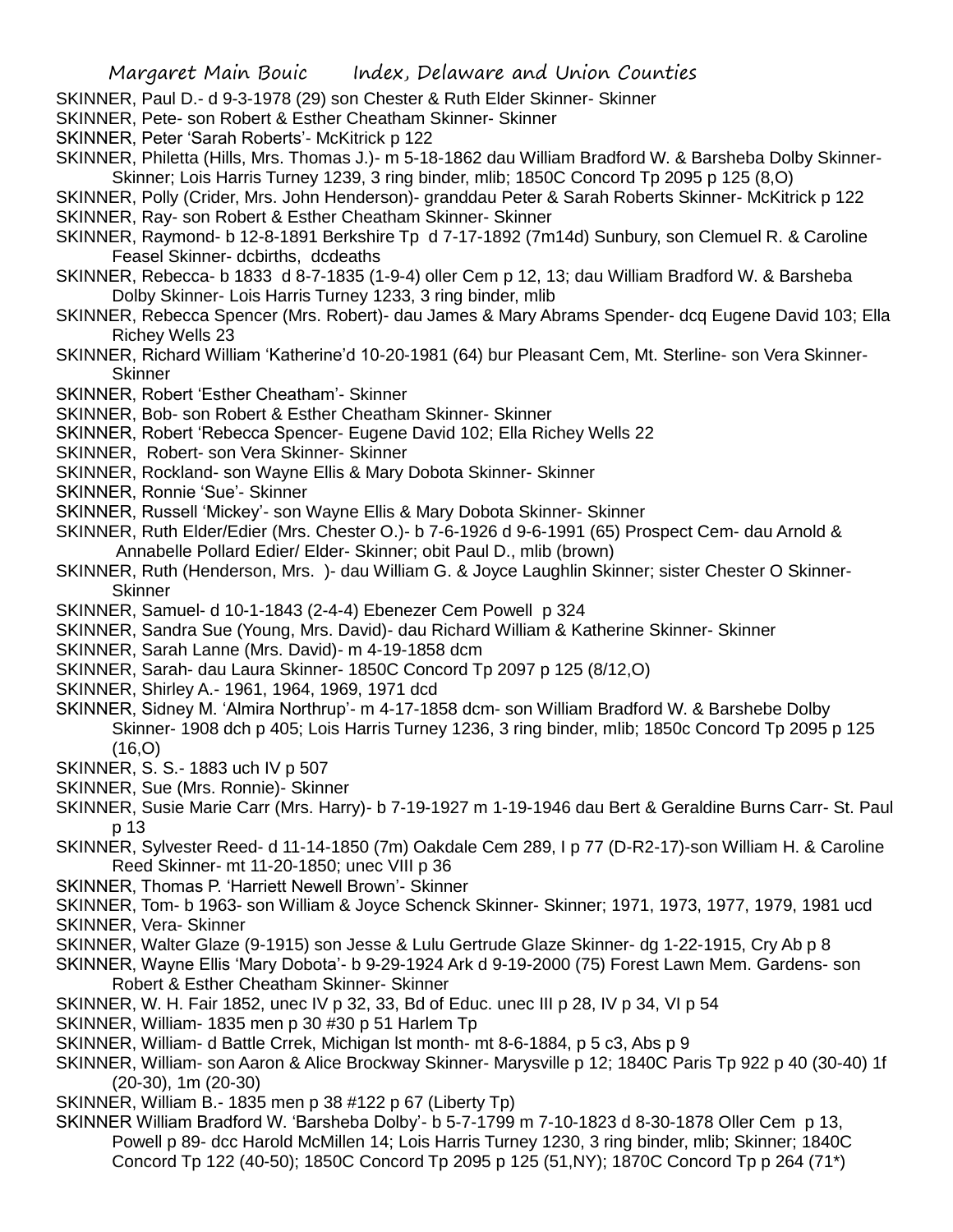- SKINNER, William Bradford 'Jane Beckley'- b 11-30-1828 m 8-30-1869 d 4-19-1887 Oller Cem- son William Bradford W. & Barsheba Dolby Skinner- d 4-19-1888 (58-4-19) Lois Harris Turney 1214, 3 ring binder, mlib; dg 7-15-1892, Cry Ab p 97; 1850C Concord Tp 2095 p 125 (21,NY)
- SKINNER, William B.- 1870C Concord Tp p 264 (11)
- SKINNER, William- brother Chester O. Skinner- Skinner
- SKINNER, William H.- uccp p 27, appraiser JB3 p 54; uccp p 34, appr. JB3 p 491; unec X p 54
- SKINNER, Mrs. Wm. H.- d recently, husband built Congregational church- mt 1-2-1901, Ab p 1
- SKINNER, William H. 'Caroline E.'- 1883 uch III p 333, V p 517; mt 11-20-1850; 1850C Marysville 535-546 p 82 (36,NY)' unec VIII p 36
- SKINNER, William K. 'Joyce D.'- 1971, 1973, 1977, 1979, 1981 ucd
- SKINNER, William Tory 'Clara A. Oller'- b 5-5-1872 m 10-6-1897 d 7-9-1947 son William b\Bradford & Jane Beckley Skinner- klois Harris Turney 1216, 3 ring binder, mlib
- SKINNER, Wilma June (Thomas, Mrs. )- dau William G. & Joyce Laughlin Skinner- Skinner
- SKINNER, W. R. "Dub"- son Robert & Esther Cheatham Skinner- Skinner
- SKINSEL, Slina- b 3-31-1885 Harlem Tp dau Harvey & Anna Forsyth Skinsel- dcbirths
- SKIPWORTH, Brian 'Brenda'- b 1961 son Walter J. & Vivian Marie Licht Skipworth- Skipworth; 1969, 1971 dcd
- SKIPWORTH, Marie L.ynne (B/Drake, Mrs. Brent)- b 1962 dau Walter J. & Vivian Marie Licht Skipworth-Skipworth; 1969, 1971, 1980 dcd
- SKIPWORTH, Vivian Marie Licht. (Mrs. Walter J.)- b 2-13-1928 d 10-13-1999 (71) Ashley Union Cem- dau Edward & Myrtle Fletcher Licht; Skipworth; 1969, 1971, 1980 dcd
- SKIPWORTH, Walter J. 'Vivian Marie Licht'- b 7-20-1919 d 12-24-1996 (77) Skipworth; 1969, 1971, 1980 dcd SKIRVEN, Percy G.- Nash p 51
- SKITE, Edmund 'Rachael'- 1850C Allen Tp 1465-1484 p 218 (41,Va)
- SKITE, Elizabeth- dau Edmund & Rachael Skite- 1850C Allen tp 1465-1484 p 218 (15,O)
- SKITE, Elmer J.- son Edmund & Rachael Skite- 1850C Allen Tp 1465-1484 p 218 (7,O)
- SKITE, Fenca C.- son Edmund & Rachael Skite- 1850C Allen Tp 1465-1484 p 218 (9,O)
- SKITE, Hulda- 1850C Allen Tp 1465-1484 p 218 (67,NC)
- SKITE, Isabel- dau Edmund & Rachael Skite- 1850C Allen Tp 1465-1484 p 218 (14,O)
- SKITE, Rachael (Mrs. Edmund)- 1850C Allen Tp 146501484 p 218 (37,O)
- SKIVER, Emma C. (Mrs. Norman P.)- Skiver; 1969, 1971, 1980 dcd
- SKIVER, Hanna- sister Norman P. Skiver- Skiver
- SKIVER, Norman P. 'Emma C.'- d 1-6-1986 (65) Trenton Cem- Skiver; 1969, 1971, 1980 dcd
- SKIVINGTON, Charles- d Thursday, acute diabetes, brother of Mrs. & Mrs. F. I. Johnson- dg 10-27-1916, Cry Ab p 102
- SKIVINGTON, John- brother of Charles Skivington- dg 10-27-1916, Cry Ab p 102
- SKIVINGTON, —(Johnson, Mrs. Rev. F. I.)- sister Charles Skivinington- dg 10-27-1916, Cry Ab p 102
- SKIVINGTON, William- brother of Charles Skivington- dg 10-27-1916, Cry Ab p 102
- SKOCKI, Stanley M.- 1980 dcd
- SKONEANY, Frances Barbara (Flenniken, Mrs. Samuel P.)- b 9-24-1885 m 11-25-1908 d 3-29-1958- Powers p 146, 177
- SKOPEK, Ron 'Sandra Ray Burger'- b 9-4-1947 m 10-13-1988 St. Paul p 6, 27
- SKOPEK, Sandra Ray Burger (Headrick, Mrs. Larry) (Mrs. Ron)- b 6-17-1946 m(1) 1978 m(20 10-13-1988, St. Paul p 6, 27
- SKRILETZ, Barbara Jean (Slack, Mrs. Terry Lee)- m 9-4-1976- dau Rudolph A. & Martha A. Cremeans Skriletz- Skriletz; Slack; Rausch (192131); 1977 ucd
- SKRILETZ, David John 'Sandy'.- son Rudolph & Martha Cremeans Skriletz- Skriletz; 1979 ucd
- SKRILETZ, Jane (Mrs. Timothy Allen)- Skriletz
- SKRILETZ, Martha "Marty" E.Cremeans (Mrs. Rudolph A.)- b 7-22-1924 m 8-23-1947 d 1-4-2000 (75) Fla dau Manuel & Mae Allen Cremeans- Skriletz
- SKRILETZ, Pamela Ponder (Mrs. Timothy)- m 6-13-1970 dau Kenzie Ponder- Skriletz
- SKRILETZ, Patricia Mae (Scott, Mrs. Dan)- dau Rudolph A. & Martha Creameans Skriletz- Skriletz
- SKRILETZ, Rudolph A. "Rudy"-'Martha E. Cremeans'- b 10-31-1920 m 8-23-1947 d 7-18-1998 (77) Oakdale Cem- son John & Bertha Fuijka Skriletz- Skriletz
- SKRILETZ, Sandy (Mrs. David John)- Skriletz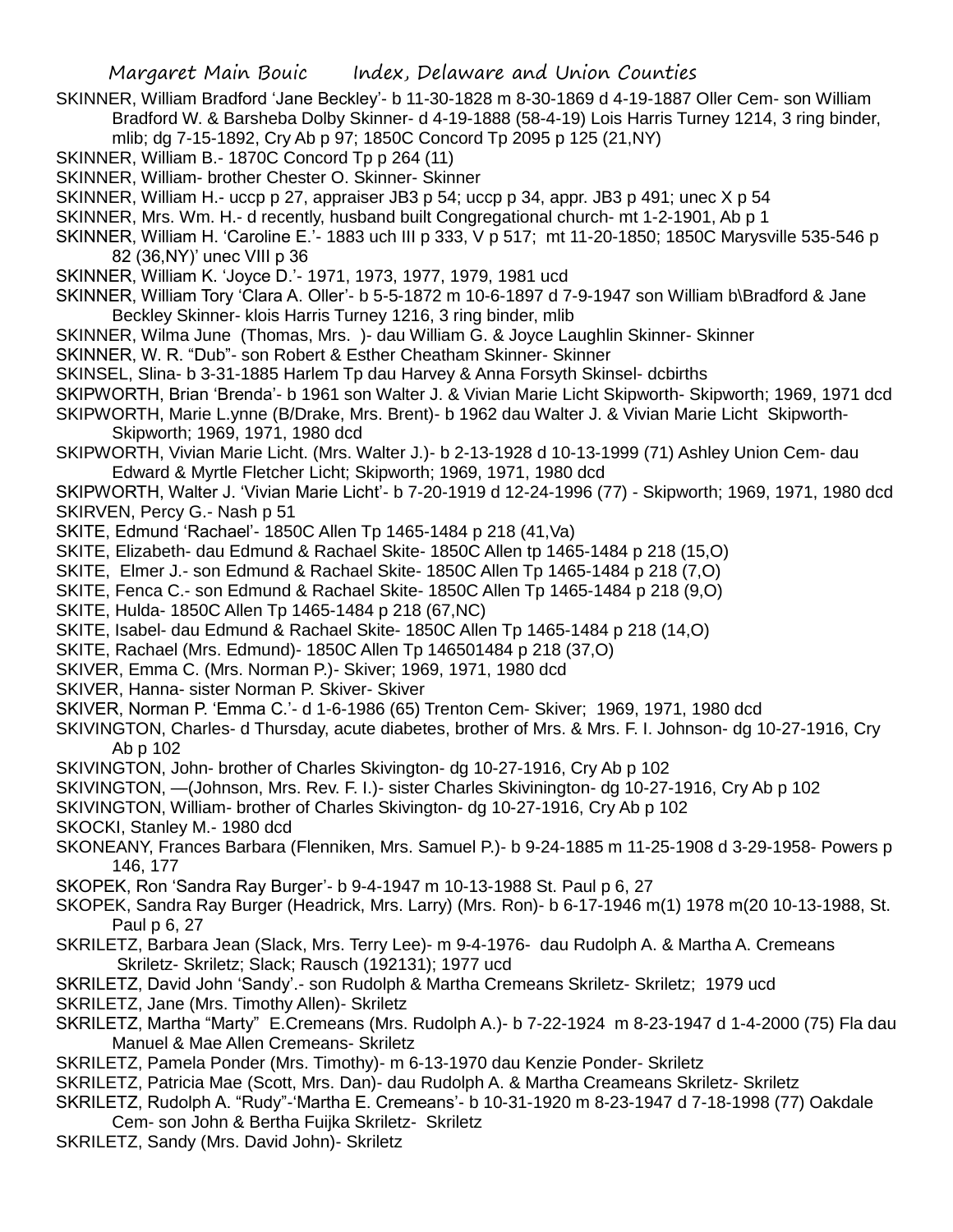- SKRILETZ, Timothy Allen 'Pamela Ponder''Jane; m 6-13-1970 son Rudolph & Martha E. Cremeans Skriletz-**Skriletz**
- SKRILETZ, Timothy Allen II- b 5-2-1976 son Timothy & Pamela Ponder Skriletz- Skriletz
- SKULLEY, Carrol Joseph-b 11-29-1897 Delaware Town- son John E. & Mary Carroll Skully- dcbirths

SKULLEY, John- b 10-18-1891 Delaware Town son John & Mary Carl Skulley- dcbirths

SKUNZA, Joseph J. 'Madeline N.)- 1980 dcd

SKUNZA, Madeline N. (Mrs. Joseph J.)- 1980 dcd

SKUNZA, Rudolph,Sr.- 1980 dcd

SLABACH, Lydia A.- 1962 ucd

- SLABAUGH, Ann (Miller, Mrs. Roman)- b 4-23-1905 d 10-25-1986 (81) Sharon Mennonite Cem- dau Moses & Lydia Yoder Slabaugh- Slabaugh
- SLABAUGH, Clara (Sommers, Mrs. )- dau Moses & Lydia Yoder Slabaugh- Slabaugh
- SLABAUGH, Lydia (Martin, Mrs. )- dau Moses & Lydia Yoder Slabaugh- Slabaugh
- SLABAUGH, Lydia Yoder (Mrs. Moses)- Slabaugh
- SLABAUGH, Mary J.- 1883 uch V p 366; unec XII p 62, XXII p 3, Springdale Ch
- SLABAUGH, Moses 'Lydia Yoder'- Slabaugh
- SLABAUGH, Moses- son Moses & Lydia Yoder Slabaugh- Slabaugh
- SLABAUGH, Sarah E. (Miller, Mrs. Monroe E.)- b 7-8-1906 m 1-25-1923 d 1-15-1997 (90) bur Sharon Mennonite Cem- dau Cornelius J. & Emma Schlabauch Slabaugh- Slabaugh
- SLABAUGH, Sara (Swartzendruber, Mrs. )- dau Moses & Lydia Yoder Slabaugh- Slabaugh
- SLABAUGH, William- 1883 uch V p 366; unec XII p 62, XXII p 3, Springdale Ch
- SLABY, James Thomas 'Sharon McWade'- m 5-1-1971 son Louis Slaby- Maugans Anc p 180
- SLABY, Louis- Maugans Anc p 180
- SLABY, Sharon McWade (Mrs. James Thomas)- b 11-26-1949 m 5-1-1971 dau Lowell & Mary Frances Mowery McWade- Maugans Anc p 180

SLACK, —CCC p 91

- SLACK, —d 8-10-18– (25-10-12) Cheshire Cem- Powell p 52
- SLACK, d 3-12 (22-4-12) Cheshire Cem- Powell p 52
- SLACK, Addie E.- 1870C Oxford Tp p 440 (25)
- SLACK, Adelia- dau Henry & Lydia Maria Noble Slack- dg 7-28-1899, Cry Ab p 209
- SLACK, Albert L. 'Purlegette Harsh'- son Seth & Sarah J. Dodd Slack- 1880 dch p 796; 1908 dch p 405, 739; 1850C Oxford Tp 2775 p 155 (10,O); 1870C Oxford Tp p 443 (28\*)
- SLACK, b 7-29-1867 Oxford Tp dau Albert & Puleyette Slack- dcbirths
- SLACK, b 1-2-1873 Oxford Tp dau A. & Purly Ette Marsh Slack- dcbirths
- SLACK, Alice- 1870C Liberty Tp Del Co 401 (15)
- SLACK, Alice Hardin (Mrs. B. R/P. 'Bert")- dg 4-25-1905, Cry Ab p 21 sister Frank Ellsworth Hardin, dau W. H. Hardin, dg 12-5-1899, Cry Ab p 227
- SLACK, Alice Maxine Ayers (Mrs. Charles Hugh )- b 1-17-1926 m 10-20-1944 -dau Carl Abner & Leah Marie Hines Ayres- Ayres 13114; dcc Jarrod Weiser 7; 1961, 1964, 1969, 1971 dcd
- SLACK, Alla Albina Macomber (Mrs. Ashford)- b 2-8-1896 m 12-23-1914 d 3-7-1950 dau John A. & Rainey Arwine Macomber- dcc Jarrod Weiser 13
- SLACK, Allen- 1980 dcd
- SLACK, Alvin- d 7-19-1980 (70) Oak Grove Cem- brother Calvin Slack- 1961, 1969, 1971, 1980 dcd
- SLACK, Alice (Mrs. Bert)- dg 4-25-1905, Cry Ab p 21
- SLACK, Alice- dau Pierson Parker & Mary Geach Slack- 1880 dch p 673
- SLACK, Amana E.- 1870C Genoa Tp p 354 (17)
- SLACK, Andrew- brother Calvin Slack- Slack
- SLACK, Andrew Simon- b 8-19-1899 Delaware Town son Anson & Daisy Barker Slack- dcbirths
- SLACK, Anna Myers (Mrs. Ralph)- d 1884 dau John & Hannah Winn Myers- dumch p 484; 1915 uch p 1021;
- 1883 uch V p 362; 1850C Dover Tp 766-782 p 117 (6,O); 1860C Dover Tp 318 (15,O)
- SLACK, Anson- 1870C Liberty Tp Un Co 95 p 12 (7,O)
- SLACK, Anson 'Daisy'- 1910C Dover Tp 9 p 1A (41,O,O,O) m2 17 y
- SLACK, Anna (Denison, Mrs. William)- b 7-3-1755 m 4-9-1780 d 6-19-1841- dcc David Williams 67
- SLACK, Annie (Aura) dau Ralph & Nancy Still Slack- 1880 dch p 796; dcw Bk 3 p 236
- SLACK, Arthmelia?- ch john & Lovina Slack- 1850C Brown Tp 2883 p 159 (20,O)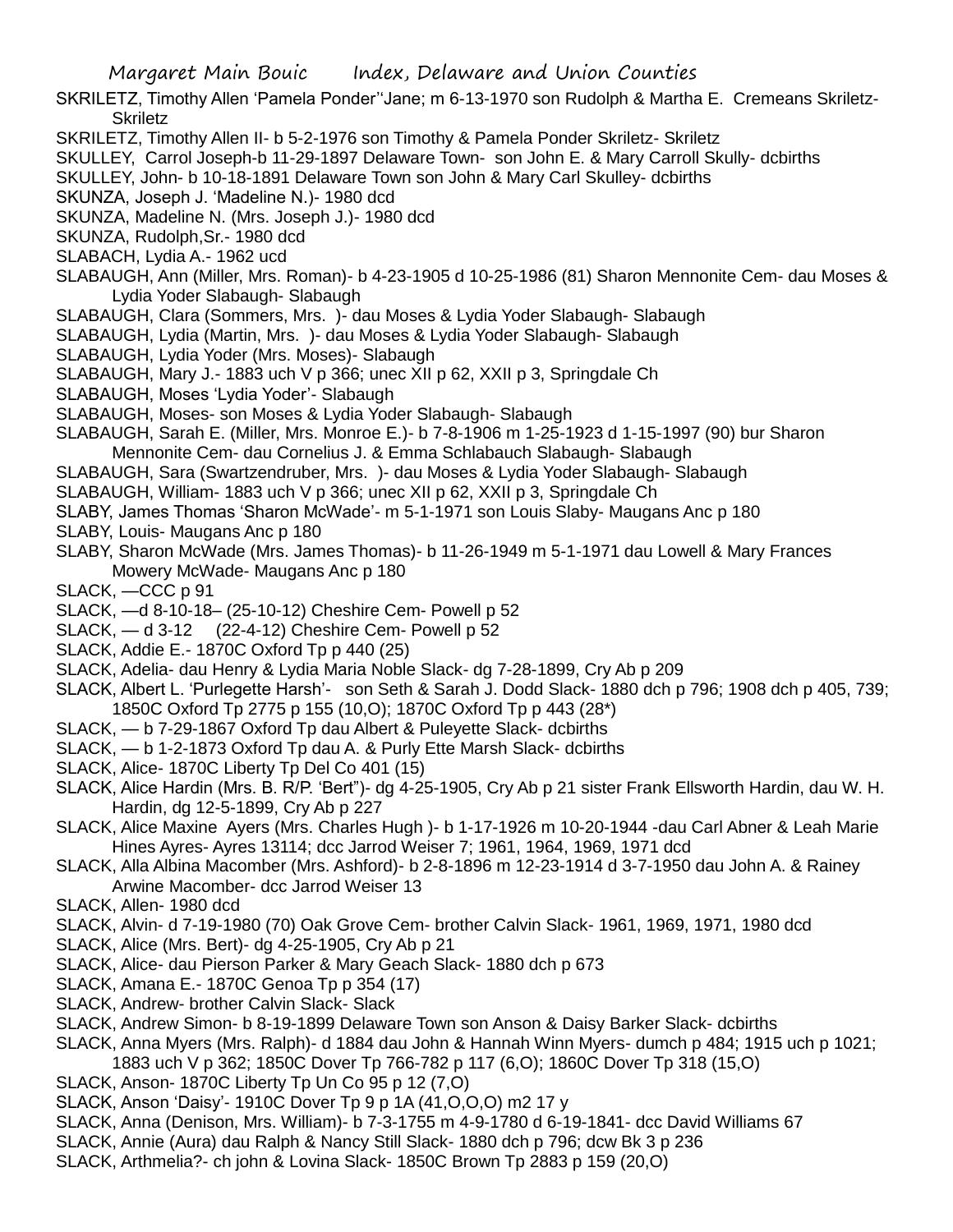- SLACK, Ashford 'Alla Albina Macomber'- b 12-18-1879 m 12-23-1914 son Ralph C. & Nancy Myers Slack- dcc Jarrod Weiser 12
- SLACK, Ashton 'Burnette Mader'- b 12-13-1923 m 6-3-1949- Slack; Rausch (19213) II p 280, III p 308
- SLACK, Barbara (Christian, Mrs. )- dau George Andrew & Louise Slack- Slack
- SLACK, Barbara Jean Skriletz (Mrs. Terry Lee)- m 9-4-1976- Rausch (192131); Slack; 1977 ucd
- SLACK, Bernette (Mrs. Junior)- Smith
- SLACK, B. R. "Bert" 'Alice Hardin''- son John B. & Minerva Breece Slack- 1908 dch p 475; dg 4-25-1905 Cry Ab p 20, 21; dg 10-31-1913. dg 11-7-1913, Cry Ab p 69; pallbearer for Charles A. DeWitt- dg 3-9-1915, Cry Ab p 23; for Chauncey B. Rogers- dg 1-18-1916, Cry Ab p 12
- SLACK, Bertha Edith (Darby, Mrs. Charles Edwin)- b 10-23-1890 m 8-11-1910- dau Charles S. & Ida Minerva "Annie" Tuller Slack- Weiser p 251; dcbirths
- SLACK, Bertha (Mrs. Wellington)- d 3-10-1966 (90) Ashley Union Cem- Slack
- SLACK, Bridget- b 5-15-1872 Brown Tp dau Garret & Margaret Lyons Slack- dcbirths
- SLACK, Burdette Mader (Mrs. Ashton)- b 9-27-1924 m 6-3-1949 dau Ernest & Matilda Burns Mader- Rausch 19213 II p 280, III p 308
- SLACK, Burt F.- b 10-15-1872 Delaware Town son J. P. & Minnie Brees Slack- dcbirths
- SLACK, Calvin- d 2-4-1968 (65) Fairview Mem. Pk- 1961 dcd
- SLACK, Carl 'Helen Whipple'- b 11-26-1905 m 8-6-1944 son Ray & Margaret Horch Slack- Freshwater p 88
- SLACK, Carl 'Lydia Burns'- m 8-1-1950- Slack
- SLACK, Carolyn (Mrs. Rev. R. Thomas)- Slack
- SLACK, Carrie Christin- b 1-22-1901 Berkshire Tp dau Edwin B. & Ivy Farman Slack- dcbirths
- SLACK, Caryl 'Mary'- son Carl & Lydia Burns Slack- Slack
- SLACK, Catharine (Burroughts, Mrs. Stephen G.)- m 9-20-1838 dcm
- SLACK, Catharine (Chadwick, Mrs. James)- 1880 dch p 697; dcw Bk 3 p 236
- SLACK, Catharine- dau Ralph & Nancy Still Slack- 1880 dch p 796
- SLACK, Charles- 1850C Berkshire Tp 46 p 5 (8,O)
- SLACK, Charles- 1870C Delaware Tp p 271 (12)
- SLACK, Charles A.- d 7-3-1863 (21-9-4) Powell p 15; 1908 dch p 409; 1976 dch p 217
- SLACK, Charles C.- 1850C Brown Tp 2884 p 159 (16,O)
- SLACK, Charles C.- son John P. & Diademia Pierce Slack- dumch p 289; Pabst 3 p 23
- SLACK, Charles F/S- son John B. & Minerva Breece Slack- dg 10-31-1913, dg 11-7-1913, Cry Ab p 69
- SLACK, Charles Hugh 'Alice Maxine Ayers'- b 10-20-1921 m 10-20-1944 d 1-17-2003 (81) Newhouse Cemson Ashford & Alla Albina Macomber Slack- dcc Jarrod Weiser 6 ; Ayres (13114); Slack; 1961, 1964, 1969, 1971 dcd
- SLACK, Charles 'Ida Minerva Tuller'- b 11-14-1857 m 10-25-1885 d 112-18-1946- Weiser p 251
- SLACK, Charles Maynard 'Millie B. Chambers'- b 3-13-1893 m 10-5-1920 son Charles S. & Ida Minerva Tuller Slack- Weiser p 251
- SLACK, Charles 'Marcella Freshwater'- m 11-22-1877 son Seth & Sarah J. Dodd Slack- 1880 dch p 796; 1908 dch p 405, 739; Freshwater, p 81, 88; 1850C Oxford Tp 2775 p 155 (1,O)
- SLACK, b 10-28-1886 Oxford Tp son Charles & M. Freshwater Slack- dcbirths
- SLACK, Charles O.- 1870C Oxford Tp p 434 (21)
- SLACK, Charles O.- 1870C Genoa Tp p 354 (9)
- SLACK, Cheryl "Sherry'Sue (Sutherland, Mrs. James) (Townsend, Mrs. Harley)- b 6-13- m 5-4-1968 dau Charles & Alice Maxine Ayers Slack- Ayres 131141; 1961 (16), 1964 dcd
- SLACK, Christine Ann Gunn (Mrs. Christopher Timothy)- m 9-19-1998 dau Richard Gunn & Carolee Eldridge-**Slack**
- SLACK, Christopher Timothy 'Christine Ann Gunn'- b 9-22-m 9-19-1998 son Caryl Slack & Mary Yoder- Slack
- SLACK, Cinderella S. (Finch, Mrs. John)- m 11-22-1855 dcm dau John P. & Diademia Pierce Slack- dumch p 289; 1850C Brown Tp 2884 p 159 (19,O)
- SLACK, Clara Closson (Mrs. Harry/Harvy) m 11-6-1851 dcm; 1870C Genoa Tp p 354 (43)
- SLACK, Clara (Denison, Mrs. )- dau Pierson & Mary Slack- dg 3-7-1916, Cry Ab p 32
- SLACK, (Seely, Mrs. Wm)- dau Pierson & Mary Slack- dg 3-7-1916m Cry Ab p 32
- SLACK, Clara- dau Lewis & Minerva Utley Slack- 1880 dch p 704; 1870C Berkshire Tp p 213 (7)
- SLACK, Clara- dau Pierson Parker & Mary Geach Slack- 1880 dch p 673; 1870C Liberty Tp Del Co p 401 (3,)
- SLACK, Clarence- Liberty p 2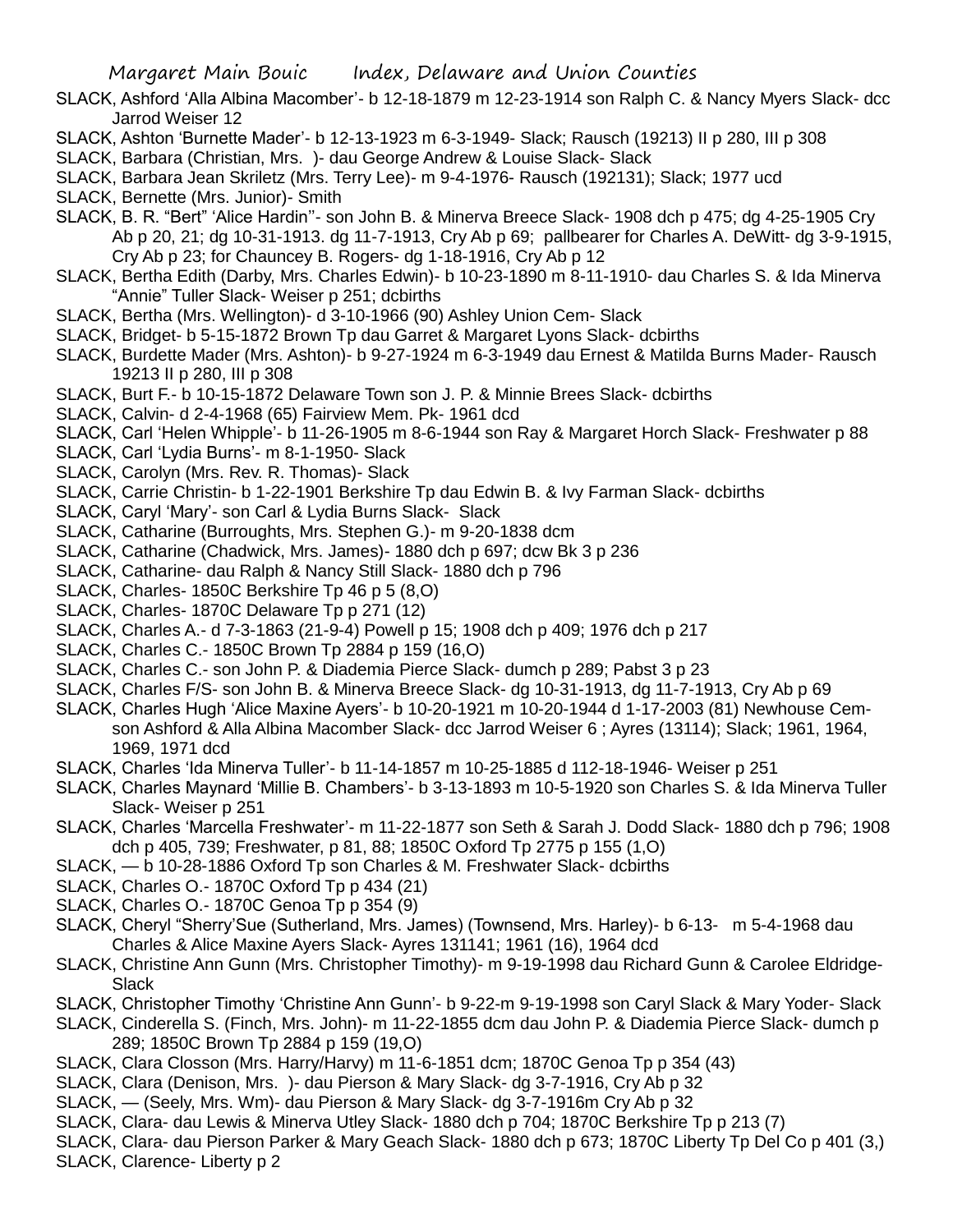- SLACK, Clarence Gilbert- b 7-29-1901 Liberty Tp Del Co son Gilbert & Julia H. Tone (Marks) Slack- dcbirths; dg 3-7-1916 Cry Ab p 32
- SLACK, Clarisa Maria Powers (Mrs. Nathaniel)- m 12-24-1848 dcm; dcq PWD 7; 1850C Oxford Tp 2798 p 156 (20,O); 1870C Oxford Tp p 446 (30)
- SLACK, Corie- 1870C Oxford Tp p 443 (2)
- SLACK, Daisy (Mrs. Anson)- 1910C Dover Tp 9 p 1A (38,O,O,O) m2 17y, 4 ch, 2 living
- SLACK, Daniel B. 'Sarah J.'- 1980 dcd
- SLACK, David- son George Andrew & Louise Slack- Slack
- SLACK, David W. 'Joan'- 1961 dcd
- SLACK, D. B.- lodge, Unec XVII p 13
- SLACK, Debra Lyn (Weiser, Mrs. Stephen Mark)- b 6-7-1956 m 7-20-1974 dau Charles Hugh & Alice Maxine Ayers Slack- dcc Jarrod Weiser 3; Ayres 131143; Slack; 1961, 1964, 1969 dcd
- SLACK, Delelah B.- b 2-1-1880 Delaware Town dau s. B. & Eliza Heller Slack- dcbirths
- SLACK, Delia- 1870C Genoa Tp p 354 (6m)
- SLACK, Diademia (Finch, Mrs. John)- dau John & Diademia Pierce Slack- Slack
- SLACK, Diademia Pierce (Mrs. John P.)- d 3-4-1865 (58-4-15) Old Eden Cem, Powell p 64, 117; Old Kilb Cem p 7; dumch p 289; 1850C Brown Tp 2884 p 159 (44,O)
- SLACK, Diodema J. R.- dau Henry & Eleanor Slack- 1850c Oxford Tp 2763 p 158 (16,O)
- SLACK, Edna- Rebecca Lodge, 195; unec XVI p 53a
- SLACK, Edna (Mrs. )- sister Mmrs. Ethel Thompson Blackburn- dg 4-28-1914, Cry Ab p 115
- SLACK, Edward- pallbearer for Mrs. Lucy Van Fleet- dg 9-1-1916, Cry Ab p 59
- SLACK, Eleanor Brown (Mrs. Henry)- m 2-28-1846 dcm; 1850C Oxford Tp 2763 p 155 (53,Va); 1870C Oxford Tp p 439 (73)
- SLACK, E. J.- d 8-17-1902 Infirmary- dcd
- SLACK, Elijah H.- dau John & Lavina Slack- 1908 dch p 405; Pabst 1 p 36, 68; btp p 14; hmp p 164; hadc p 92; CCC (1900 Berlin Tp: 1850C Brown Tp 2883 p 159 (28,O); 1870C Berlin Tp p 231 (48\*)
- SLACK, Eliza Pierce (Mrs. Ralph)- m 3-20-1850 dcm
- SLACK, Eliza Van Fleet (Mrs. Harry)- m 12-26-1865 dcm d 7-2-1890 (60-9-25) Galena Cem Powell p 28; 1870C Berkshire Tp p 214 (41); dcd
- SLACK, Elizabeth- 1870C Oxford Tp p 434 (11)
- SLACK, Elizabeth- 1870C Oxford Tp p 443 (12)
- SLACK, Elizabeth (Barker, Mrs. Orlando)- m 6-9-1896 onwq I
- SLACK, Elizabeth Brown (Mrs. Henry)- 1880 dch p 673
- SLACK, Elizabeth H.- b 1822 d 1902 Cheshire Cem, Powell p 60B
- SLACK, Elizabeth (Lea, Mrs. Thomas)- dau Seth & Sarah Dodd Slack- dcq UE 3; 1880 dch p 796; 1908 dch p 658, 739
- SLACK, Elizabeth (Nettleton, Mrs. Albert L.)- m 10-25-1865 dcm
- SLACK, Ella B. (Brown, Mrs. John K.)- m 11-21-1878 ucm 6368
- SLACK, Elsie (Penhorwood, Mrs. Bernice)- m 1-21-1941- Slack
- SLACK, Emily J. Urton (Mrs. Israel)- b 4-7-1826 Va m 4-6-1848 d 8-9-1907 (81-4-2) Oakdale 2052 (43B) II p 15 (B-R8-8) dau John Urton- mt 12-9-1896 p1c6, Abs p 13; mt 8-14-1907, Abs p 52; 1860C Millcreek Tp 134 (34,Va); 1870C Millcreek Tp 149 p 19 (43,O); 1880C Marysville 146-167 p 6 (54,VA,Va,Va); 1900C Marysville 1st ward 316-329 p 14A (74,Va,Va,Va) wid
- SLACK, Emma Havan- Pabst 1 p 68
- SLACK, Emma J.- 1870C Berkshire Tp p 214 (3)
- SLACK, Emma (Kise, Mrs. )- dau George Andrew & Louise Slack- Slack
- SLACK, Emma- dau Pierson Parker & Mary Geach Slack- 1880 dch p 673; 1870C Liberty Tp Del Co p 401 (9)
- SLACK, Ermon H,.- 1870C Berlin Tp p 233 (4)
- SLACK, Estella Shaw (Mrs. William)- Slack
- SLACK, Esther A. (Mrs. )- d 2-3-1961 (53) Oak Grove Cem- dau Mrs. Lucy Shoemaker- Slack
- SLACK, Eunice- dau Seth & Sarah Jane Dodd Lee- 1880 dch p 796; 1908 dch p 739
- SLACK, Evelyn G. (Mrs. Lewis)- d 11-15-1943 Green Mound Cem- Slack
- SLACK, Ezekiel B. 'Sarah J. Smith'- b 2-5-1832 m 1857 d 7-27-1918 Westfield Baptist Cem, Powell p 353, 364 son William & Rhoda Smith Slack- Slack; dg 9-30-1892 Cry Ab p 104, dg 11-16-1894 Cry Ab p 184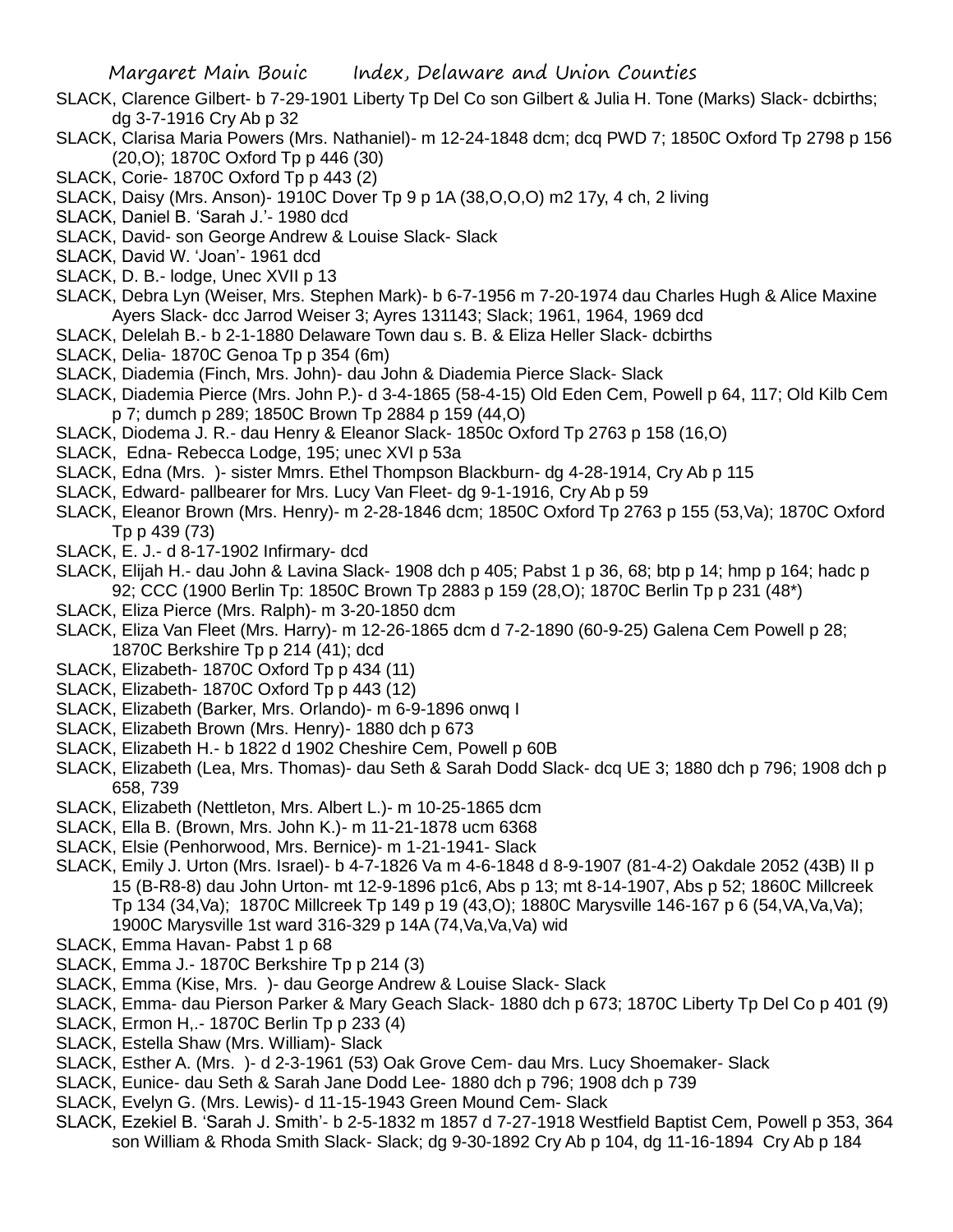- SLACK, Ezekiel 'Sarah'- desertion- son Ralph & Nancy Still Slack-1880 dch p 796; Pabst 5 p 3, 6 p 29; dcga p 23; 1824 Delaware Patron & Franklin Chronicle; 1820C Sunbury Tp
- SLACK, Fanny (Liggett, Mrs. Edward G.)- m 10-24-1883 ucm (Hearl)- niece of Israel Slack- 1883 uch V p 144 SLACK, Fern Arthur - Bloomfield Cem- Slack
- SLACK, Frank- 1908 dch p 475
- SLACK, Frank- son Thomas & Minerva Barton Slack- 1900C York Tp 300 p 13A (12,O,O,O)
- SLACK, Franklin C.- son John b. & Minereva Breece Slack- dg 10-31-1913, dg 11-7-1913, Cry Ab p 69
- SLACK, Garrett d Wednesday- dg 8-1-1905 Cry Ab p 41 to US from Ireland 1863
- SLACK, (Forester, Mrs. J. E.)- dau Garrett Slack- dg 8-1-1905, Cry Ab p 41
- SLACK, —(O[Brien, Mrs. Daniel)- dau Garrett Slack- dg 8-1-1905, Cry Ab p 41
- SLACK, Gay- b 10-8-1890 d 1-27-1985 (94) Ashley Union Cem- dau Charles & Marcella Freshwater Slack-Freshwater p 88; Slack; 1964 dcd
- SLACK, Genette- 1870C Oxford Tp p 446 (17)
- SLACK, George- 1835 men p 6 #65 p 3 Berkshire Tp
- SLACK, George- 1850C Oxford Tp 2782 p 156 (15,-)
- SLACK, George- 1870C Liberty Tp Del Co p 397 (21\*)
- SLACK, George Andrew 'Louise'- b 5-17-1902 Delaware Town d 3-24-1984 (81) Oak Grove Cem- son Webster & Magie Van Gundy Slack- Slack; dcbirths
- SLACK, Dr. George A. 'Nettie Williams'- d 10-6-1897 (56y) dcd- son John P. & Diademia Pierce Slack- dumch p 289; Fowler p 90; 1908 dch p 361; dg 10-8-1897, 10-12-1897, Cry Ab p 130, 131; 1850C Brown Tp 2884 p 159 (9,O)
- SLACK, George E. 'Helen L.'Slack
- SLACK, George E.- son Gertrude Edith Slack- Slack
- SLACK, George- son Henry & Lydia Maria Slack- dg 7-28-1899, Cry Ab p 209; 1850C Oxford Tp 2799 p 156  $(10, 0)$
- SLACK, George- son Pierson Parker & Mary Geach Slack- 1880 dch p 673; 1908 dch p 405; 1870C Liberty Tp Del Co p 401 (21); dg 3-7-1916, Cry Ab p 32
- SLACK, George R. 'Lucy A.'- b 1849 d 1921 Claibourne Cem p 56; 1910C Claibourne NP 64 p 3A (61,O,Va,O) m 25y
- SLACK, George- pallbearer for William Merle Wohlheater- dg 8-15-1916, Cry Ab p 83
- SLACK, Geraldine Corbin (Mrs. William McClellan)- d 5-15-1996 (86) bur NC- Slack
- SLACK, Gertrude Edith- d 9-7-1969 (90) Oak Grove- Slack
- SLACK, Gilbert 'Laura P Case''Julia H. Marks'- b 5-26-1851 m 10-3-1885 (2) 12-2-1895 d 2-14-1916 (64-8-28) Old Liberty Churchyard, Powell p 148- son Pierson Parker & Mary Geach Slack- 1880 dch p 673; dg 3- 7-1916, Cry Ab p 32 1870C Liberty Tp Del Co p 401 (19)
- SLACK, Gladys O (Jacob, Mrs. Harry E.)- b 6-25-1897 m 5-28- dau Charles S. & Ida Minera Tuller Slack-Weiser p 251 or dau Charles Maynard Slack- Slack
- SLACK, Goldie Brown (Mrs. Paul)- dau Marshall Hugh & Linnie M. Gray Brown- Maugans Anc p 204
- SLACK, Grace Gwendalyn- b 8-10-1902 Orange Tp dau Burt R. & Alice V. Hardin Slack- dcbirths
- SLACK, Hannah- 1850C Berkshire Tp 47 p 5 (32,O)
- SLACK, Hannah Armstrong (Mrs. John)- m 2-4-1836 dcm d 3-10-1881 (64-1-10)- Powell p 15
- SLACK, Harriett- 1850C Marlborough Tp 94 p 185 (12,O)
- SLACK, Harriet- b 12-15-1900 Delaware Tp dau Harry & Bessie Hazelton Slack- dcbirths
- SLACK, Harriet (Benedict, Mrs. Hiram)- m 3-13-1850 dcm
- SLACK, b 9-30-1867 Berkshire Tp dau Harry Slack- dcbirths
- SLACK, b 3-15-1873 Berkshire Tp son Harry & Eliza VanFleet Slack- dcbirths
- SLACK, Harry A. 'Pearl'- d 11-22-1963 (85) Oak Grove Cem- Slack
- SLACK, Harry/Harvy 'Clara Closson'- m 11-6-1851 dcm; 1870C Genoa Tp p 354 (45\*)
- SLACK, Harry- b 11-3-1898 Berkshire Tp son Edward Slack- dcbirths
- SLACK, Harry 'Eliza Van Fleet'- m 12-26-1865 dcm d 5-17-1882 (60) Galena Cem, Powell p 28; dcdeaths; 1870C Berkshire Tp p 214 (48\*)
- SLACK, Harvey- b Franklin Co, O. d 3-15-1888 (63-5-1) Trenton Tp son Ezekiel Slack- dcdeaths
- SLACK, Hazel Fern (Moffett, Mrs. Homer James, Sr.)- b 1-25-1900 d 1-4-1988 (87) Maple Dell Cem- dau William & Estella Shaw Slack- Slack
- SLACK, H. E. Powell p 61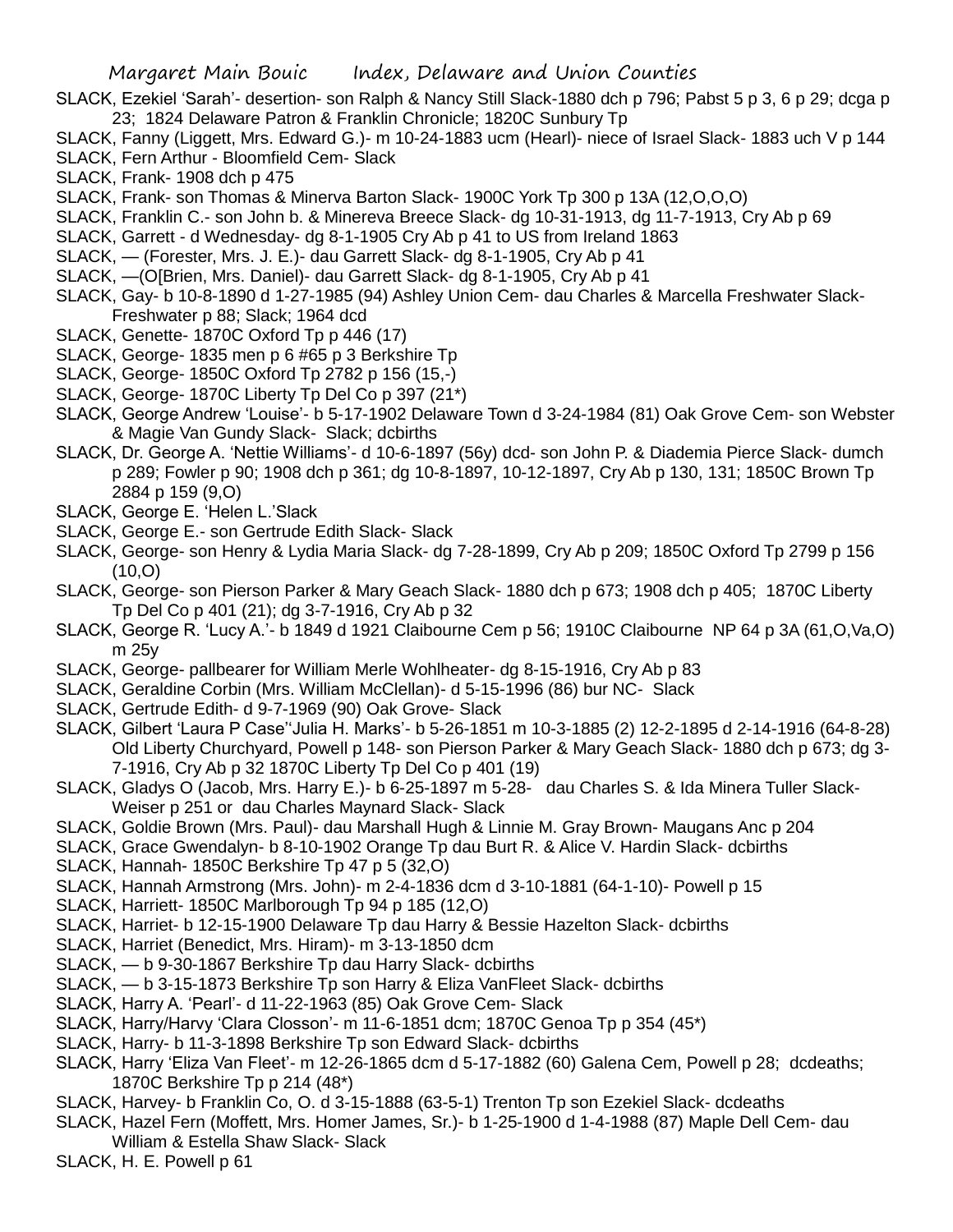- SLACK, Helen (Flok, Mrs. )- sister Alvin Slack- Slack
- SLACK, Hellen- dau Hannah Slack- 1850C Berkshire Tp 47 p 5 (10,O)
- SLACK, Helen L. (Smart, Mrs. )(Mrs. George E.)- b 3-22-1913 d 1-17-2002 (88) Fla- Slack
- SLACK, Helen (McWilliams, Mrs. )- dau J. Ray Slack- Slack
- SLACK, Helen V. (Mrs. Robert E.)- d 2-26-1997 (84) Westerville bur Pioneer Cem- Slack
- SLACK, Helen Whipple (Mrs. Carl)- m 8-6-1944- Freshwater p 88
- SLACK, Helen (Wiltberger, Mrs. Dr. Ben)- b 9-7-1915 m 6-10-1941 dau Ray & Margaret Horch Slack-Freshwater p 88
- SLACK, Henry- 1835 men p 25 #254 p 42 Delaware Tp
- SLACK, Henry- 1835 men p 5 #44 p 2 Berkshire Tp; 1850C Berkshire Tp 45 p 5 (28,O)
- SLACK, Henry- adm notice 1831, dcga p 55 Ohio State Gazette
- SLACK, Henry- Golden Wedding 4-13-1887- Rebecca Main McMaster diary
- SLACK, Henry 'Eleanor Brown'- m 2-28-1846 dcm; 1850C Oxford Tp 2763 p 155 (50,O); 1870C Oxford Tp p 439 (69\*)
- SLACK, Henry 'Elizabeth Brown'- 1880 dch p 673
- SLACK, Capt. Henry 'Mary Denton- 1880 dch p 704; Pabst 5 p 3; 1908 dch p 282; Pabst 5 p 3
- SLACK, Henry 'Jane'- b 10-23-1783 d 6-1-1830 Galena Cem- Powell p 15
- SLACK, Henry d 8-3-1837 (6m16d) son J. & H.- Powell p 15
- SLACK, Henry 'Lydia Maria Noble'- b 12-28-1808 Pa m 4-13-1837 d 7-20-1899 (90-6-22); dg 7-28-1899, Cry Ab p 209; 1850C Oxford Tp 2799 p 156 (42,Pa); blacksmith
- SLACK, Henry- son Pierson Parker & Mary Geach Slack- 1880 dch p 541, 673; 1870C Liberty Tp Del Co p 401 (25)
- SLACK, Henry- son Ralph & Nancy Still Slack- 1880 dch p 796; Pabst 6 p 17, 28, 37, 39, 44, 112; hmp p 157, 158; dcw Bk 3 p 236
- SLACK, Herrod- b 9-23-1870 Oxford Tp son Thomas C. & Manerva Bartin Slack- dcbirths
- SLACK, Hester Van Houten (Mrs. Seth)- m 3-6-1860 dcm
- SLACK, Hettie/Hattie Williams (Mrs. Dr. George)- Fowler p 90; 1908 dch p 361
- SLACK, Hiram- d 8-23-1825 Galena Cem- Powell p 15- son Henry & Jane Slack
- SLACK, Howard- son Lewis & Minerva Utley Slack- 1880 dch p 704; 18709C Berkshire Tp p 213 (13)
- SLACK, H. R.- b 3-19-1903 Berkshire Tp son E. B. & Ivy Farman Slack- dcbirths
- SLACK, Ida- 1870C Liberty Tp Del Co p 401 (12)
- SLACK, Ida Minerva Tuller (Mrs. Charles S.)- b 12-23-1866 m 10-25-1885 d 2-16-1931 dau Erwin & Lucretia l. Weiser Tuller- Weiser p 251
- SLACK, Isabel- n 9-21-1975 Nor Tp Franklin Co dau Henry & Lucinda Kidwell Slack- dcbirths
- SLACK, Isabella- b 11-10-1880 Delaware Town dau Thomas & Mary Slack dcbirths
- SLACK —(Mrs. Israel), sister-in-law of Joel F. Fairbanks- mt 3-23-1904 p5c2, Abs p 8
- SLACK, Israel 'Emily J. Urton'- b 9-11-1824 m 4-6-1848, d 12-2-1896 (72-2-21)SR Oakdale II p 15 (B-R8-8) son Thomas & Mary Roney Slack; ,t 12-9-1896 p1c6, Abs p 13 mt 8-14-1907, Abs p 52; obit, mlib; 1850C Jerome Tp 1885-1908 p 276 (26,Pa); 1860C Millcreek Tp 134 (34,Pa); 1870C Millcreek Tp 153 p 19 (45,Pa); 1880C Marysville 146-147 p 6 (56,Pa,Va,Pa)
- SLACK, Jacob- son Ralph & Margaret Riley Slack- 1880 dch p 796
- SLACK, James- Pabst 1 p 42; 1850C Berkshire Tp 1010 p 80 (17,O)
- SLACK, James H.- 1870C Liberty Tp Un Co 95 p 12 (4,O)
- SLACK, James- 1850C Berlin Tp 1847 p 116 (20,Irel)
- SLACK, James- son Henry Slack- 1850C Oxford Tp 2763 p 155 (17,O)
- SLACK, James 'Martha Ann Clark'- m 12-23-1857 dcm
- SLACK, James W.- 1870C Oxford Tp p 434 (15)
- SLACK, Jane- b Goshen, NY d 12-24-1875 (82-9-5) Galena, cd 1840C Berkshire Tp 183 (40-50); 1850C Berkshire Tp 46 p 5 (58,NY); 1870C Berkshire Tp p 214 (78\*)
- SLACK, Jane (Lewis, Mrs. )(Nash, Mrs. Samuel)(Carpenter, Mrs. Newell)- m(2) 4-13-1851- Nash p 306, 307 SLACK, Jane (Mrs. H.)- b 3-19-1783 d 12-24-1875 Galena Cem- Powell p 15
- SLACK, Jane S. (Carpenter, Mrs. Lewis)- m 5-2-1866, dg 2-11-1916; dau John P. & Diademia Pierce Slackdumch p 289
- SLACK, Jane (Wigton, Mrs. Melvin)- m 4-28-1842 dcm
- SLACK, (Mrs. J. B.)- dau Mrs. Sarah Breece- dg 9-26-1890, Cry Ab p 33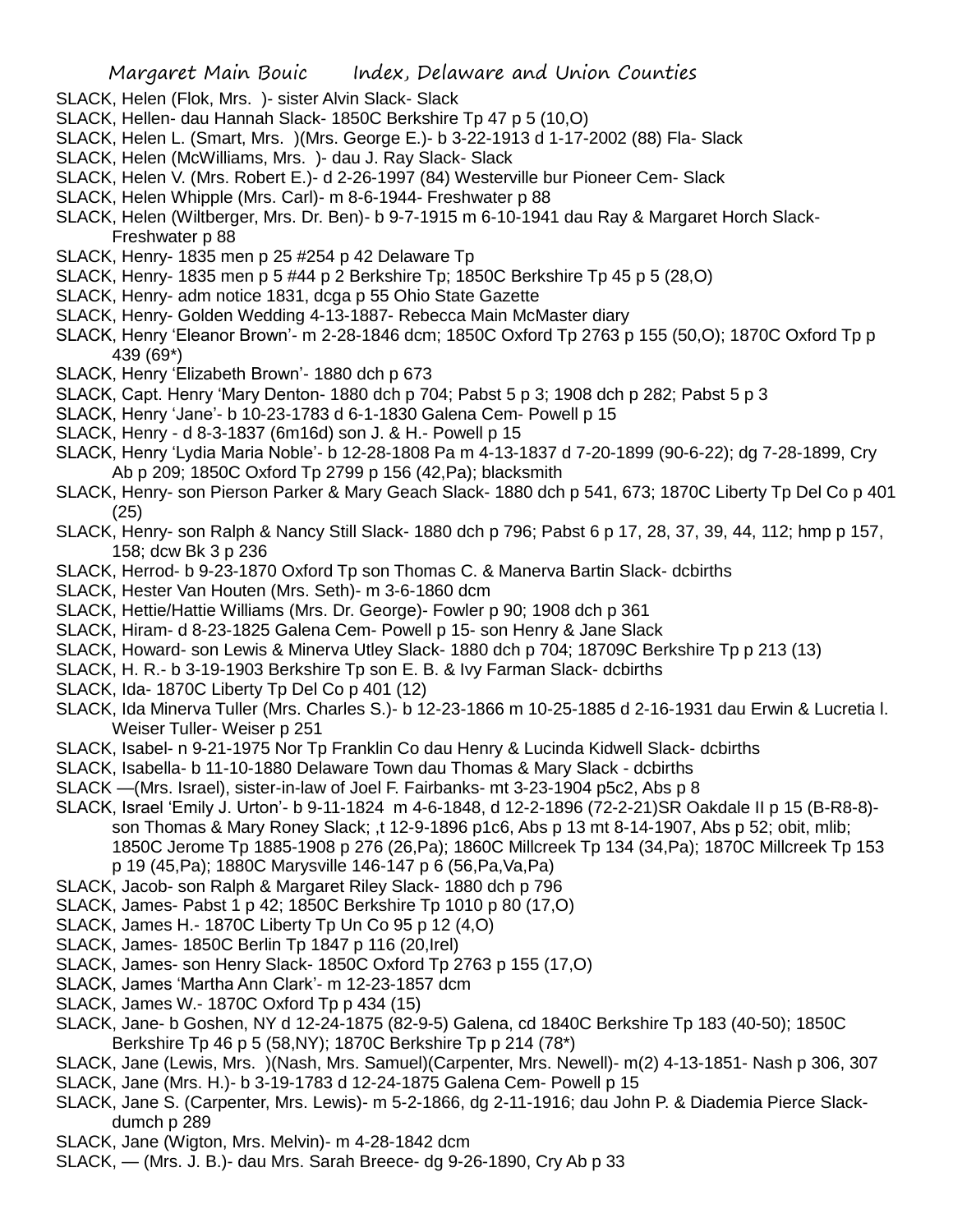- SLACK, Jeariday- b 12-14-1873 Liberty Tp Del Co- son Henry & Lucinda Kidwell Slack- dcbirths
- SLACK, Jennette (Whipple, Mrs. Frank E.)- dau Nathaniel & Clarisa Maria Powers Slack- dcq Pearl Whipple Dennis 3; 1908 dch p 667, 860
- SLACK, Jerusha R.- 1870C Berlin Tp p 221 (56)
- SLACK, Joann (Mrs. John A.)- 1961, 1971 dcd
- SLACK, Joe- son George Andrew & Louise Slack- Slack
- SLACK, John- 1835 men p 16 #34 p 24 Brown Tp
- SLACK, John- 1835 men p 59 #76 p 109 Trenton Tp
- SLACK, John- 1880 dch p 322; 1908 dch p 361; hadc p 16, CCC p 52; 1835 men p 6 #64 p 3 Berkshire Tp; 1840C Berkshire Tp p 183 (30-40)
- SLACK, John- 1850C Berlin Tp 1847 p 116 (24,Ireland)
- SLACK, John A. 'Joann'- 1971 dcd
- SLACK, John Brown- d 9-13-1900 (74-8-13) son John Slack- dcd; 1908 dch p 405; Pabst 1 p 50; btp p 12; CCC (1875 Del Tp); 1870C Delaware Tp p 271 (44\*)
- SLACK, John- son George Andrew & Louise Slack- Slack
- SLACK, John'Hannah Armstrong'-m 2-4-1836 dcm d 12-1-1843 (36-1-4) Galena Cem, Powell p 15
- SLACK, John 'Letta Warner'- Slack
- SLACK, John 'Lovina'- 1850C Brown Tp 2883 p 159 (57,Pa)
- SLACK, John 'Marinda Green'- m 8-11-1864 ucm 3610
- SLACK, John B 'Minerva Brees/Breece'- m 11-22-1849 dcm or 12-15-1849; dg 10-31-1913, dg 11-7-1913, Cry Ab p 69; 1850C Berlin Tp 2002 p 122 (23,O)
- SLACK, John P. 'Diademia Pierce'- b 1805 m age 24, d 11-20-1879 (73-11-14) Old Eden Cem, Powell p 64, Old Kilb Cem p 11; Nash p 307; dumch p 289; 1840C Brown Tp (30-40); 1850C Brown Tp 2884 p 159  $(45.0)$ ;
- SLACK, John P.- son Ralph & Nancy Still Slack- 1880 dch p 538, 796; 1908 dch p 107, 381; Pabst 1 p 42, 6 p 37, 40, 43, 45; hadc p 20; 1820C Berlin Tp; 1840C Brown Tp; dcw Bk 3 p 236; 1870C Berlin Tp p 221 (65\*)
- SLACK, John- b 1-1877 son Thomas & Minerva Barton Slack- 1900C York Tp 300 p 13A (23,O,O,O)
- SLACK, Jonathan- son Rev. R. Thomas & Carolyn Slack- Slack
- SLACK, Joshua- Pabst 1 p 66
- SLACK,- Julia (Mrs. )- funeral of Jane Anderson at her home; dg 7-18-1916, Cry Ab p 76
- SLACK, Julia H. Marks (Mrs. Gilbert)- m 12-2-1895, dg 3-7-1916, Cry Ab p 32
- SLACK, Junior 'Bernette'- son Ashford & Albina MacCumber Slack- Slack
- SLACK, Kitty- b 8-27-1880 Delaware Town dau Thomas & Mary Slack- dcbirths
- SLACK, Laura- 1964, 1969, 1971 dcd, Ashley
- SLACK, Laura Null (Mrs. Reid C.)- m 10-12-1915 d 10-18-1975 (83) sister Albert Hull- Slack
- SLACK, Laura P. Case (Mrs. Gilbert)- m 10-3-1885 d 1-29-1892 (36-4-26) Old Eden cem- Powell p 64, 117; dcd; dg 3-7-1916, Cry Ab p 32
- SLACK, LaVon (Plotner, Mrs. Charles)- b 3-22-1911 m 11-23-1932 d 3-19-1992 York Cem- dau John & Letta Warner Slack- Slack
- SLACK, Leda (Mrs. )- sister Henry Heller- dg 2-20-1914, Cry Ab p 95
- SLACK, Lena Mae (Fuller, Mrs. Harold)- m 1917- White (8)
- SLACK, Lena May- b 12-6-1898 Delaware Town dau W. E. & Aste Kelly Slack- dcbirths
- SLACK, Leroy P.- 1908 dch p 405; 1870C Oxford Tp p 440 (31\*)
- SLACK, Lester- brother Calvin Slack- Slack
- SLACK, Lester- son Ezekiel & Sarah J. Smith Slack- Powell p 364
- SLACK, Lester P.- son Gilbert & Laura P. Case Slack- dg 3-7-1916, Cry Ab p 32
- SLACK, Letta Warner (Mrs. John)- Slack
- SLACK, Levy- b 9-26-1897 Delaware Town son Webster & Margaret E. VanGunda Smith- dcbirths
- SLACK, —(Mrs. Lewis)- 1908 dch p 180
- SLACK, Lewis- 1870C Oxford Tp p 446 (14)
- SLACK, Lewis- 1870C Oxford Tp p 433 (2)
- SLACK, Lewis- 1870C Delaware Tp p 271 (20)
- SLACK, Lewis- County Treasurer; cousin of Dr. G. A. Slack- dg 10-8-18987 Cry Ab p 130; funeral of Dr. G. A. held at his house; dg 10-12-1897 Cry Ab p 131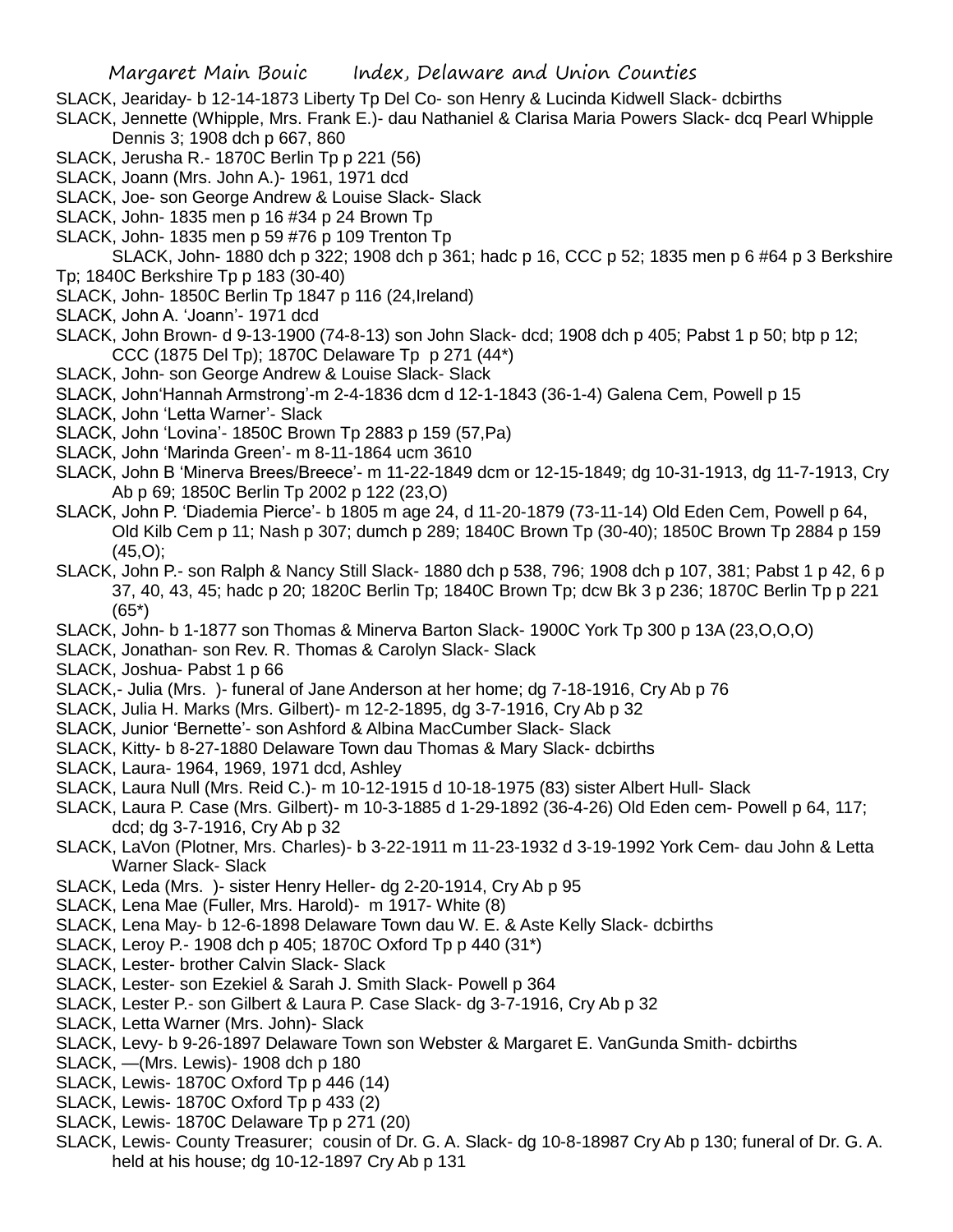- SLACK, Lewis B.-son John B. & Minerva Breece Slack- dg 10-31-1913 dg 11-7-1913, Cry Ab p 69
- SLACK, Lewis 'Minerva Utley'- b 12-5-1824 m 11-15-1853 d 12-20-1894 (70y ) dceaths- son Ralph & Nancy Still Slack- 1908 dch p 33, 102, 154, 405; 1880 dch p 796; 1976 dch p 244; Co H 145th O.V.I.; dg 1-1- 1895 Cry Ab p p 1, dg 1-11-1895 Cry Ab p 2; Pabst 2 p 69, 6 p 12, 7 p 88; hadc p 92; CCC (1900 Berlin Tp); 1870C Berkshire Tp p 213 (45\*)
- SLACK, Lewis O.- b 12-1870 son Thomas & Minerva Barton Slack- 1900C York Tp 300 p 13A (29,O,O,O)
- SLACK, Livinia- d 8-10-1863 (76) dg 3-25-1864 Cry Ab p 39
- SLACK, Lizzie E.- b 10-8-1890 Oxford Tp dau Charles & Marcella Freshwater Slack- dcbirths
- SLACK, Lois L.- d 9-19-1865 (7-1-6) Westfield, Powell p 354; dau E. B. & S. J.
- SLACK, Louis- d 12-21-1894 Sunbury Cem- dg 12-28-1894, Cry Ab p 189
- SLACK, Louise (Mrs. George Andrew)- Slack
- SLACK, Lovina (Mrs. John)- 1850C Brown Tp 2883 p 159 (63,Mass)
- SLACK, L. P.- b 1886 d 1941 Old Eden Cem, Powell p 148; 1880 dch p 541; 1908 dch p 432
- SLACK, Lucinda- 1870C liberty Tp Del Co p 401 (20)
- SLACK, Lucy A. (Mrs. George R.)- b 1849 d 1921 Claibourne Cem p 56
- SLACK, Lula A. (Mrs. George R.)-1910C Claibourne NP 64 p 3A (52,WVA,WVa,WVa) m 25y, no ch
- SLACK, Lulu May- b 5-17-1878 d 8-27/14-1878 Ashley Cem, Powell p 187; Oxford Tp, dcdeaths
- SLACK, Lydia Burns (Mrs. Carl)- m 8-1-1950- Slack
- SLACK, Lydia, Mrs,- d 8-24-1894 (82) dg 10-9-1895 Cry Ab p 33 member Delaware Pioneers
- SLACK, Lydia Maria Noble (Mrs. Henry)- dg 7-28-1899, Cry Ab p 209; 1850C Oxford Tp 2799 p 156 (38,Conn)
- SLACK, Lymah, J. B.- son Henry & Eleanor Slack- 1850C Oxford Tp 2763 p 155 (9,O)
- SLACK, Madeline S. (Miller, Mrs. )- dau William McClellan & Geraldine Corbin Slack- Slack
- SLACK, Maggie (Beck, Mrs. )- dau Garrett Slack- dg 8-1-1905, Cry Ab p 41
- SLACK, Marcella Freshwater (Mrs. Charles)- b 1-8-1853 m 11-22-1877 d 12-8-1920 dau James & Rosacca Schultz Freshwater; 1880 dch p 796; Freshwater, p 81, 88 ; dg 4-4-1916, Cry Ab p 42
- SLACK, Marcella Gay (Jackson, Mrs. Frank,Jr.)- b 8-25-1924 m 2-15-1946 dau Reid & Laura Null Slack-Freshwater p 88
- SLACK, Margaret- 1969 dcd
- SLACK, Margaret Ann- dau William & Geraldine Corbin Slack- Slack
- SLACK, Margaret (Brown, Mrs. Donald)- dau C. Maynard & Hildred Brewster Chambers Slack- Slack; Maugans Anc p 139; Weiser p 251
- SLACK, Margaret Horch (Mrs. Ray)- m 2-22-1905- Maugans Anc p 204
- SLACK, Margaret (Hyatt, Mrs. Lewis)- m 11-16-1865 dcm- dau Seth & Sarah J. Dodd Slack- 1880 dch p 796; 1908 dch p 739; 1850C Oxford Tp 2775 p 155 (3,O)
- SLACK, Margaret J.- b 1834 d 1902 Cheshire Cem, Powell p 60b;1870C Berlin Tp p 231 (36)
- SLACK, Margaret Lavon (Plotner, Mrs. Charles M.)- m 11-23-1932 d 3-19-1992- Slack
- SLACK, Margaret- dau Ralph & Margaret Riley Slack- 1880 dch p 796
- SLACK, Margaret Riley (Mrs. Ralph)- d 9-1-1846 (63-4-17); dcq Una E Lee 13; 1880 dch p 796; 1908 dch p 739
- SLACK, Margaret Yant (Mrs. )- d 7-22-1961 (80) Oak Grove Cem- sister Edward Yant- Slack
- SLACK, Maria Powers (Mrs. Nathaniel)- dau Lewis Powers- Powers Pat p 225
- SLACK, Marinda Green (Mrs. John)- m 8-11-1864 ucm 3610
- SLACK, Martha Ann Clark (Mrs. James)- m 12-23-1857 dcm
- SLACK, Martha-b 1-14-1897 Delaware Town dau Anson & Daisy Barker Slack- dcbirths; 1910C Dover Tp 9 p 1A (13,O,O,O)
- SLACK, ---- son Anson & Daisy Slack- 1910C Dover Tp 9 p 1A (11,O,O,O)
- SLACK, Martha (Kinkead, Mrs. )- dau Robert E. & Helen Slack- Slack
- SLACK, Martha- dau Paul & Goldie Brown Slack- Maugans Anc p 204
- SLACK, Mary A. (Davis, Mrs. John)- m 4-3-1843 dcm
- SLACK, Mary Ann Fleming (Mrs. Ralph L.)- m 11-23-1837 dcm
- SLACK, Mary A. Graham (Mrs. Wellington)- b 2-17-1921 m 1964 d 11-16-1992 (71) Marion Cem- dau Russell & Trephena Patten Graham- Slack
- SLACK, Mary C.- 1870C Genoa Tp p 354 (13)
- SLACK, Mary- b 5-17-1878 d infancy- dau Charles & Marcella Freshwater Slack- Freshwater p 88
- SLACK, Mary Denton (Mrs. Henry)- 1880 dch p 704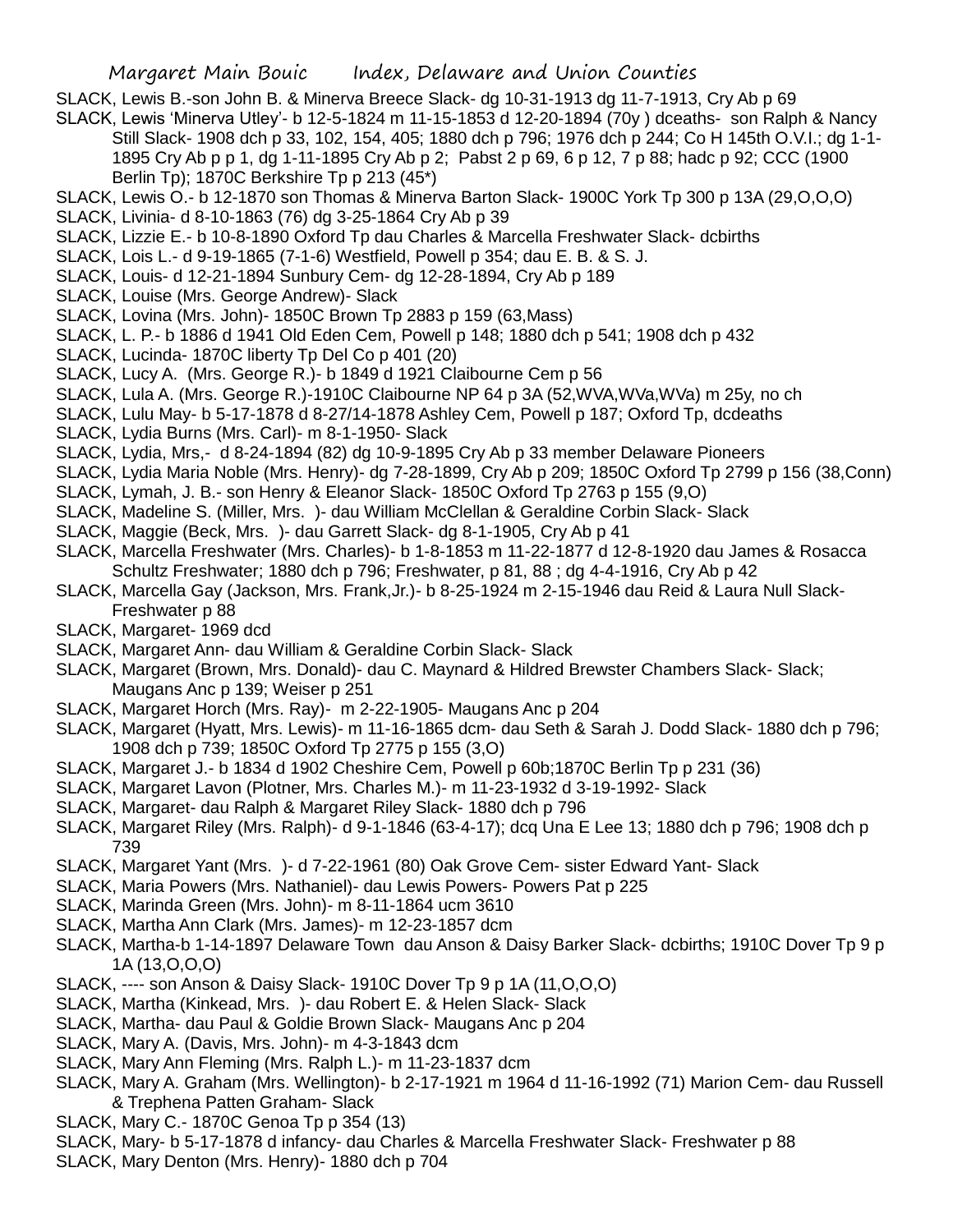- SLACK, Mary E. (Peet, Mrs. C. Judd)- m 10-23-1859 dcm
- SLACK, Mary Ellen Needler (Mrs. Ralph)- m 12-24-1857 ucm 2660; unec XII p 15, XVIII p 56
- SLACK, Mary Geach (Mrs. Pierson Parker) d 3-14-1881 (56-6-11) Powell Cem, Powell p 163- dau Peter & Rebecca Benjamin Geach- dcd; dg 3-7-1916, Cry Ab p 32; 1880 dch p 673; 1870C Liberty Tp Del Co p 401 (46)
- SLACK, Mary- dau Hannah Slack- 1850C Berkshire Tp 47 p 5 (12,O)
- SLACK, Mary Jo (Wallace, Mrs. Dan)- dau Charles H. & Alice Maxine Ayres Slack- Ayres 131142; Slack; 1964 dcd
- SLACK, Mary Lanius (Mrs. Wellington)- dau Henry & Mary Lanius- 1908 dch p 739
- SLACK, Mary Odell- d 3-22-1866 (13-8-27) Powell Cem- Powell p 16- dau Pierson P. & Mary Geach Slack
- SLACK, Mary Roney (Mrs. Thomas)- 1883 uch V p 144; mt 12-9-1896 p1c6, Abs p 13
- SLACK, Matilda- d 2-18-1844 (10-1-40 Ashley Cem, Powell p 186- dau William & R. Slack
- SLACK, C. Maynard 'Mildred Brewster Chambers'- d 1-7-1970 (76), Maugans Anc p 139; 1961, 1964, 1969 dcd
- SLACK, Michael- son Garrett Slack- dg 8-1-1905, Cry Ab p 42
- SLACK, Mildred Brewster Chambers (Mrs. C. Maynard)- b 11-10-1891 d 10-16-1913 Cheshire Cem- dau Octavius Cicero & Mary Jane Havens Chambers- Maugans Anc p 137, 139; Weiser p 251
- SLACK, Milla W.- ch John & Lovina Slack- 1850C Brown Tp 2883 p 159 (21,O)
- SLACK, Milley (Billington, Mrs. Seth)- m 1-18-1808 onwq I
- SLACK, Minerva- 1870C Oxford Tp 433 (20)
- SLACK, Minerva- 1870C Delaware Tp p 271 (39)
- SLACK, Minerva Barton (Mrs. Thomas)- b 7-1848; 1880 dch p 796; 1900C York Tp 300 p 13A (51,O,Va,Va)- m 34y, 5 ch, 4 living
- SLACK, Minerva Brees/Breece (Mrs. John)- b 8-10-1831 m 11-22-1849 dcm or 12-15-1849 d 10-29-1913 (82- 2-19) Oak Grove Cem- dg 10-31-1913, 11-7-1913 Cry Ab p 69; 1850C Berlin Tp 2002 p 122 (19,O)
- SLACK, Minerva Utley (Mrs. Lewis)- m 11-15-1853 dcm d 2-9-1887 (59-7-4) Berlin Tp, dcd- dau Amos & Sarah Stark Utley- 1880 dch p 704; 1870C Berkshire Tp p 213 (39)
- SLACK, Minnie- d 9-25-1892 (26) Westfield Bapt. Ch Cem- dau Ezekiel & Sarah J. Smith Slack- Powell p 364; dg 9-30-1892, Cry Ab p 104, dg 10-21-1892, Cry Ab p 105, 106
- SLACK, Minnie (Heineman, Mrs. )- sister Calvin, George A. Slack- Slack
- SLACK, Minnie- b 2-18-1899 Delaware Town dau Webster & Maggie Vangundie Slack- dcbirths
- SLACK, Mrs. M. J.- Pabst 1 p 68
- SLACK, Morris- son of Garrett Slack- dg 8-1-1905, Cry Ab p 42
- SLACK, Nancy Ann Myers (Mrs. Ralph C.)- m 8-24-1862 d 1884 dau John & Hannah Winn Myers- 1883 uch V p 361; dcc Jarod Weiser 25; 1870C Liberty Tp Un Co 95 p 12 (30,O)
- SLACK, Nancy (Marsh, Mrs. Monroe)- dau Seth & Sarah J. Dodd Slack- 1880 dch p 796; 1908 dch p 739; 1870C Oxford Tp p 434 (19)
- SLACK, Nancy Still (Mrs. Ralph)- 1880 dch p 796; see Powell p 187
- SLACK, Nathaniel L.'Claria Maia Powers'- m 12-24-1848 dcm d 2-19-1890 (70/80)- Oxford Tp, dcd; 1908 dch p 667; dcq Pearl Whipple Dennis 6; dg 2-21-1890. Cry Ab p 8 hadc p 42, CCC (1849 Oxford Tp);
	- Powers Pat p 225; 1850C Oxford Tp 2798 p 156 (30,O); 1870C Oxford Tp p 446 (51\*)
- SLACK, Nellie (Vernett, Mrs. )(Monette, Mrs. )- sister Alvin Slack- Slack
- SLACK, Nettie M.- 1870C Oxford Tp p 440 (1)
- SLACK, Nora (Kinney, Mrs. )- dau Garrett Slack- dg 8-1-1905, Cry Ab p 41
- SLACK, Paul Howard- son Paul & Goldie Brown Slack- Maugans Anc p 204
- SLACK, Pearl (Mrs. Harry A.)- Slack
- SLACK, Philip Macklin- b West Morrow Pa, d 6-14-1904 (80y) Delaware dcd
- SLACK, Pierson Parker 'Mary Geach'- b Hampshire, Va. d 9-18-1885 (65-5-9) Powell Cem, Powell p 163, dcdeaths; son Henry & Elizabeth Brown Slack- 1880 dch p 672, 673; 1908 dch p 405; dg 3-7-1916, Cry
	- Ab p 32; 1870C Liberty Tp Del Co p 401 (50\*)
- SLACK, P. Marsh (Mrs. Albert)- 1880 dch p 796
- SLACK, Purlegette- 1870C Oxford Tp p 443 (23)
- SLACK, R.- CCC (1875 Delaware Tp)
- SLACK, Rachael (Elliot, Mrs. John)- m 10-17-1839 dcm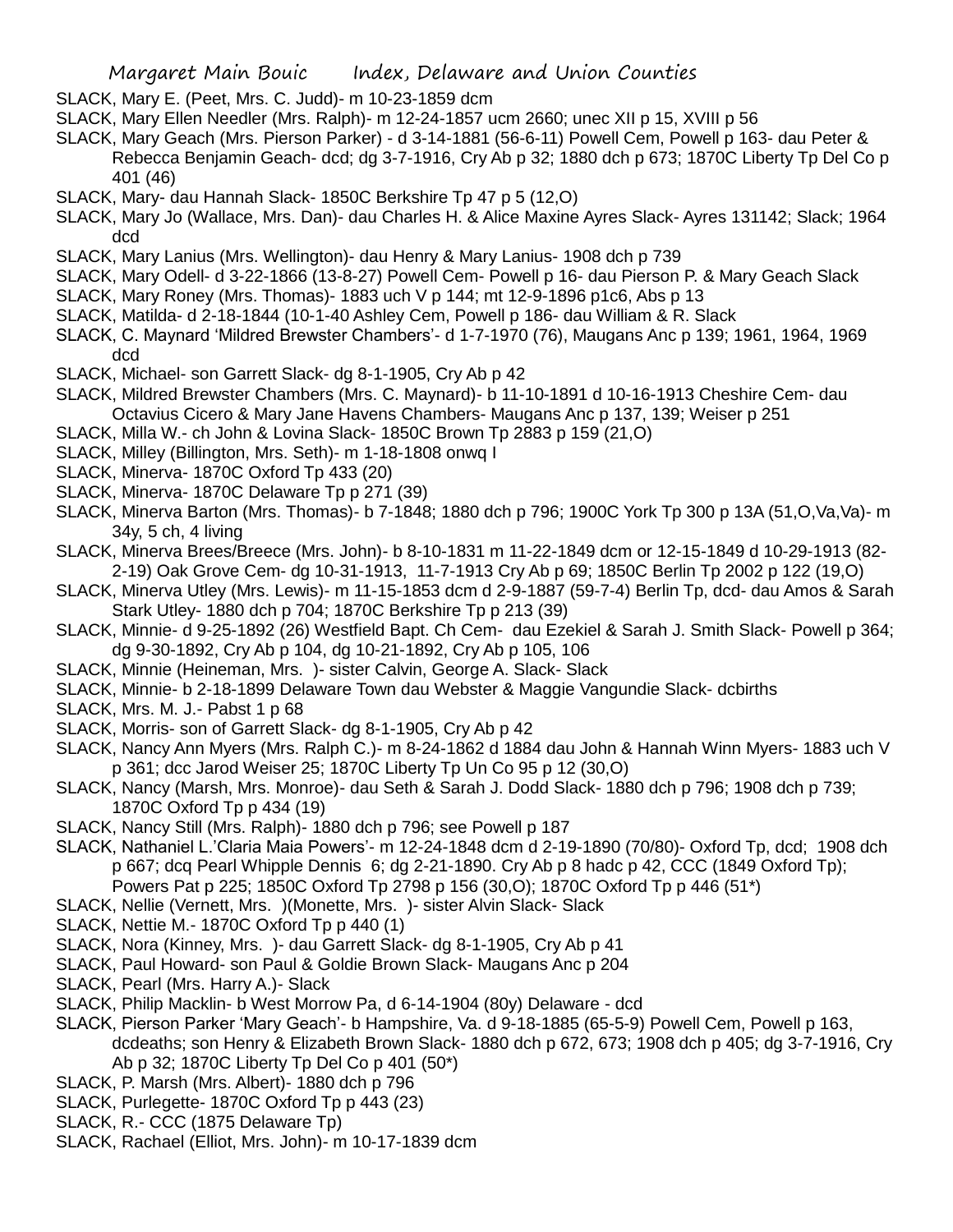- SLACK, Ralph C. 'Nancy Ann Myers'- m 8-24-1867 ucm 3347; dumch p 484; dcc Jarrod Weiser 24 ; 1883 uch V p 361; 1870C Liberty Tp Un Co 95 p 12 (59,O)
- SLACK, Ralph 'Eliza Pierce'- m 3-20-1850 dcm
- SLACK, Ralph L. 'Mary Ann Fleming'- m 11-23-1837 dcm
- SLACK, Ralph 'Mary Ellen Neadler'- m 12-24-1857 ucm 2660; unec XII p 15, XVIII p 56
- SLACK, Ralph 'Nancy Still''Margaret Riley'- d 4-9-1855 (78-1-12) Ashley Cm, Powell p 187; War of 1812; dcq Una E. LeeL12; 1880 dch p 430, 438, 538, 796; 1908 dch p 436, 476, 739; will, dcw Bk 3 p 236; Pabst 1 p 8; 1820C Peru Tp; 1835 men p 45 #69 p 81 Oxford Tp; 1850C Oxford Tp 2775 p 155 (74,Pa)
- SLACK, Ralph- son Ralph & Margaret Riley Slack- 1880 dch p 796; dcw Bk 3 p 236
- SLACK, J. Ray '--- Mellinger'- b 3-3-1888 d (74) Slack
- SLACK, Ray 'Margaret Horch'- b 5-17-1878 m 2-22-1905 d 12-6-1942 son Charles & Marcella Freshwater Slack- Freshwater p 88; 1908 dch p 478; 1985 uch p 70
- SLACK, Reid C. 'Laura Null'- b 10-28-1886 m 10-12-1915 d 12–6-1942 son Charles & Marcella Freshwater Slack- Freshwater p 88
- SLACK, —(Jackson, Mrs. Frank)- dau Reid C. & Laura Null Slack- Slack
- SLACK, —(Seargeant, Mrs. V. M.)- dau Reid C. & Laura Null Slack- Slack
- SLACK, ----Mellinger, (Mrs. J. Ray)- b 3-3-1888 dau George & Martha Rogers Mellinger- Slack
- SLACK, Rhoda Loretta b 8-3-1874 d 10-30-1894 (20-2-27) dau Ezekiel & Sarah J. Smith Slack- Powell p 364; dg 11-16-1894,, Cry Ab p 184
- SLACK, Rhoda (Mrs. William)- d 2-26-1863 (59-6-4) Westfield Cem- Powell p 354; dau Simeon Smith
- SLACK, Richard E.- son William McClellan & Geraldine Corbin Slack- Slack
- SLACK, Robert E. 'Helen'- S;acl
- SLACK, Robert- son Paul & Goldie Brown Slack- Maugans Anc p 204
- SLACK, Robert William- b 2-15-1905 Orange Tp d 4-11-1905 (7 wks) spinal meningitis- son B. R. "Bert" & Alice Hardin Slack- dcbirths; dg 4-25-1905
- SLACK, Rop B.- b 2-23-1873 Oxford Tp son Leroy P. & Adeline Turner Slack- dcbirths
- SLACK, Ross- pallbearer for Harriet L. Mooney- dg 3-12-1915, Cry Ab p 26
- SLACK, Mrs. R. R.- Pabst 8 p 33
- SLACK, Russel- b 4-11-1898 Delaware Town son Bert & Allie V. Hardin Slack- dcbirths
- SLACK, Ruth (Swambaugh, Mrs. )- dau J. Ray Slack- Slack
- SLACK, Sally- d 3-4-1842 (57-6-12) Stark Cem- Powell p 199
- SLACK, Samuel W.- b 9-9-1871 Berlin Tp son E. J. & Margaret Cuningham Slack- dcbirths
- SLACK, Sarah (Mrs. Ezekiel)- desertion, dcga p 23, Delaware Patron & Franklin Chronicle
- SLACK, Sarah- dau Hannah Slack- 1850C Berkshire Tp 47 p 5 (5,O)
- SLACK, Sarah J. (Mrs. Daniel B.)- 1980 dcd
- SLACK, Sarah J. Dodd (Mrs. Seth).- m 3-18-1841 dcm d 1-11-1909 (86-4-19) Ashley Cem, Powell p 189- dau Thomas & Eunice Lane Dodd- 1880 dch p 796; 1908 dch p 658, 739; 1850C Oxford Tp 2775 p 155 (27,Del); 1870C Oxford Tp p 434 (45)
- SLACK, Sarah J. Smith (Mrs. Ezekiel B.)- b 6-12/5-1838 d 1-31-1910 Westfield Baptist Cem- Powell p 353; dg 9-30-1892, dg 11-16-1894, Cry Ab p 104, 184
- SLACK, Sarah (Mrs. )(Lott, Mrs. John)- m April 1832, dcga p 57, Ohio State Gazette
- SLACK, Sarajean (Sergent, Mrs. Dr. Herbert)- b 7-9-1920 m 4-18-1943 dau Reid & Laura Null Slack-Freshwater p 88
- SLACK, Saulie- b 6-8-1904 Orange Tp son Charles & Ida Tuller Slack- dcbirths
- SLACK, Seth- son Henry & Eleanor Slack- 1850C Oxford Tp 2763 p 155 (9,O)
- SLACK, Seth 'Hester Van Houten'- m 3-6-1860 dcm
- SLACK, Seth 'Sarah J. Dodd'- m 3-18-1841 dcm d 12-25-1880 (61-6-19) Ashley Cem, Powell p 189; dcdeaths; son Ralph & Margaret Riley Slack- dcq UL 6; 1880 dch p 263, 539, 796; 1908 dch p 658, 739; dcw Bk 3 p 236; 1850C Oxford Tp 2775 p 155 (30,O); 1870C Oxford Tp p 434 (50\*)
- SLACK, Soloman- b 6-8-1904 son Charles S. & Ida Minerva Tuller Slack- Weiser p 251
- SLACK, Stephen- 1870C Delaware Tp p 271 (17)
- SLACK, b 12-6-1892 Delaware Town dau Stephen B. & Lydia E. Heller Slack- dcbirths
- SLACK, Stephen B/Nathan B.- son John b. & Minerva Breece Slack- dg 10-31-1913, dg 11-7-1913, Cry Ab p 69
- SLACK, Susan A.- 1870C Genoa Tp p 354 (8)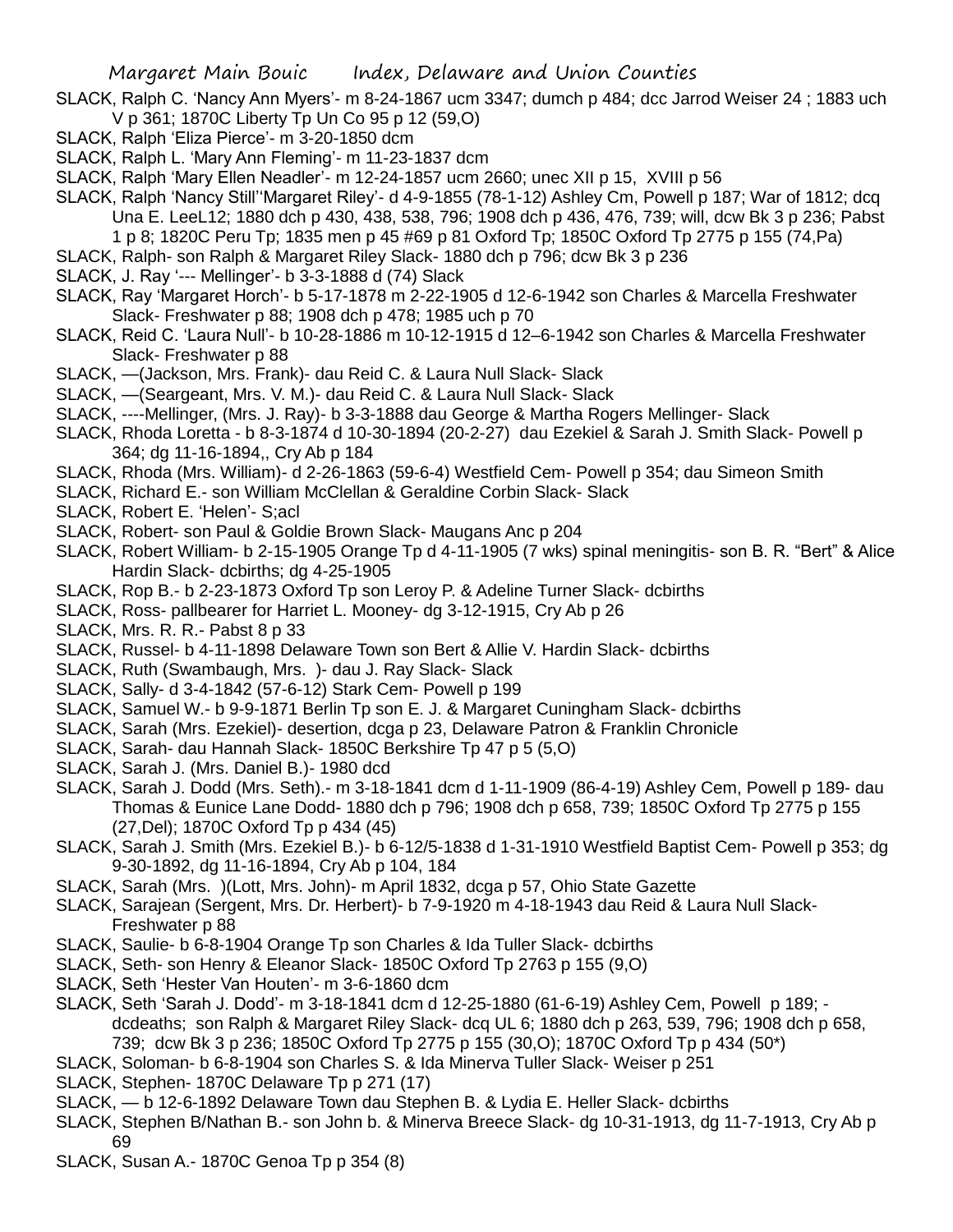- Margaret Main Bouic Index, Delaware and Union Counties
- SLACK, Tecumseh- 1870C Delaware Tp p 271 (3m)
- SLACK, Terry Lee 'Barbara Jean Skriletz'- b 11-13-1951 m 9-4-1976 son Ashton & Burnette Mader Slack-Rausch 192131 III p 308; 1977, 1983 ucd
- SLACK, Theran Halsted- 6-14-1904 Troy Tp son S. D. & Ora Randolph Slack- dcbirths
- SLACK, Thomas C.'Minerva Barton'- son Seth & Sarah J. Dodd Slack- 1880 dch p 796; 1908 dch p 739; 1850C Oxford Tp 2775 p 155 (5,O); 1870C Oxford Tp p 433 (26\*); 1900C York Tp 300 p 13A
	- (54,O,O,O) m 34y
- SLACK b 12-1/6-1867 Oxford Tp son Thomas & Minerva Slack- dcbirths
- SLACK, ---- 1-27-1875 Oxford Tp son Thomas & Minerva Bartus Slack- dcbirths
- SLACK, b 2-28-1878 Oxford Tp dau Thomas & Winenora Barton Slack- dcbirths
- SLACK, R. Thomas 'Carolyn'- 1976 dch p 161; Slack
- SLACK, Thomas 'Mary Roney'- 1883 uch V p 144; mt 12-9-1896 p1 c6, Abs p 13
- SLACK, Thompson- 1860C Millcreek Tp 134 (17,O)
- SLACK, Unice E./Unia E.- d 3-29-1887 (26y9m) Oxford Tp dau Seth & Sarah Dodd Slack; dcd; 1870C Oxford Tp p 434 (8)
- SLACK, Virsilla J.- 1870C Genoa Tp p 354 (3)
- SLACK, W.- 1908 dch p 738
- SLACK, Warner- son John & Letta Warner Slack- Slack
- SLACK, Wella- d Tuesday (38) dg 4-17-1908, Cry Ab p 128
- SLACK, Wellie- pallbearer for Mrs. Mary Ann Reough- dg 4-4-1916, Cry Ab p 43
- SLACK, Wellington 'Mary Lanius''Bertha'- d 1933 son Seth & Sarah J. Dodd Slack- 1880 dch p 796; 1908 dch p 739; pallbearer fro Albert Gillette- dg 1–17-1913, Cry Ab p 8
- SLACK, Wellington 'Mary A. Graham'- m 1964 Slack
- SLACK, Wilbur- son Ralph & Nancy Still Slack- Pabst 2 p 63; 1880 dch p 796; dcw Bk 3 p 236
- SLACK, William- 1949 ucd, White Stone Rd
- SLACK, William- 1835 men p 45 #68 p 81 Oxford Tp; 1850C Oxford Tp 2786 p 156 (22,O); hadc p 42; CCC (1849 Oxford Tp)
- SLACK, —Gibson (Mrs. William)- dau William & Mary Gibson- mt 2-10-1897 p5c6; Abs p 17
- SLACK, William E.- b 7-5-1870 Oxford Tp son L. P. & Adeline E. Terry Slack- dcbirths
- SLACK, William 'Estella Shaw'- Slack
- SLACK, William H.- appr est Samuel B. Johnson JB 3 p 154, uccp p 27; JB3 p 491, uccp p 34
- SLACK, William- pallbearer for Harriet L. Mooney- dg 3-12-1915, Cry Ab p 26
- SLACK, William McClellan 'Geraldine Corbin'- d 7-25-1974 (68)- Slack
- SLACK, William- son Margaret Yant Slack- Slack
- SLACK, William 'Rhoda'- d 3-10-1876 (72-1-8) Westfield Baptist Cem- Powell 354, 364
- SLACK, William C/T- son John B. & Minerva Breece Slack- dg 10-31-1913 dg 11-7-1913, Cry Ab p 69
- SLACK, Wilma (Miller, Mrs. Wilmer)- b 10-6-1922 dau Maynard & Mildred Brewster Chambers Slack- Maugans Anc p 139; Slack; Weiser p 251
- SLACK, W. T.- Rebekah Lodge, 1915; unec XVI p 53a, XVII p 13
- SLACK, W. W.- 1908 dch p 159
- SLACKWELL,--- land, unec SII p 67
- SLADE, Edith Estella Hestwood (Mrs. S. R.)- dau Charles DeWitt & Estella l. Pollard Hestwood- Maugans Anc p 164
- SLADE, Henry- 1949 ucd
- SLADE, S. R. 'Edith Estella Hestwood'- Maugans Anc p 164
- SLADOJE, Douglas- son Mark & Louise Sladoje- 1964 (21m) dcd
- SLADOJE, Louise (Mrs. Mark)- 1964 dcd
- SLADOJE, Mark 'Louise'- 1964 dcd
- SLADOJE, Mark- son Mark & Louise Sladoje- 1964 (4) dcd
- SLADOVICH, George III 'Joan Martin Douglass'- b 6-18-1928 m 9-11-1973- McKitrick p 375
- SLADOVICH, Joan Martin Douglass (Mrs. George III)(Steadman, Mrs. Henry,Jr.)- b 9-26-1940 m(1) 10-20- 1960 (2) 9-11-1973 dau John Post & Carrie Belle Martin Douglass- McKitrick p 375
- SLAFTER, Corridon H. 'Maria M. Maine'- Asp (867)
- SLAFTER, Maria M. Maine (Mrs. Corridon H.)(Brown, Mrs. Capt. Donald)(Dean, Mrs. Rev. Wm)- dau Randall & Fanny York Maine- Asp 867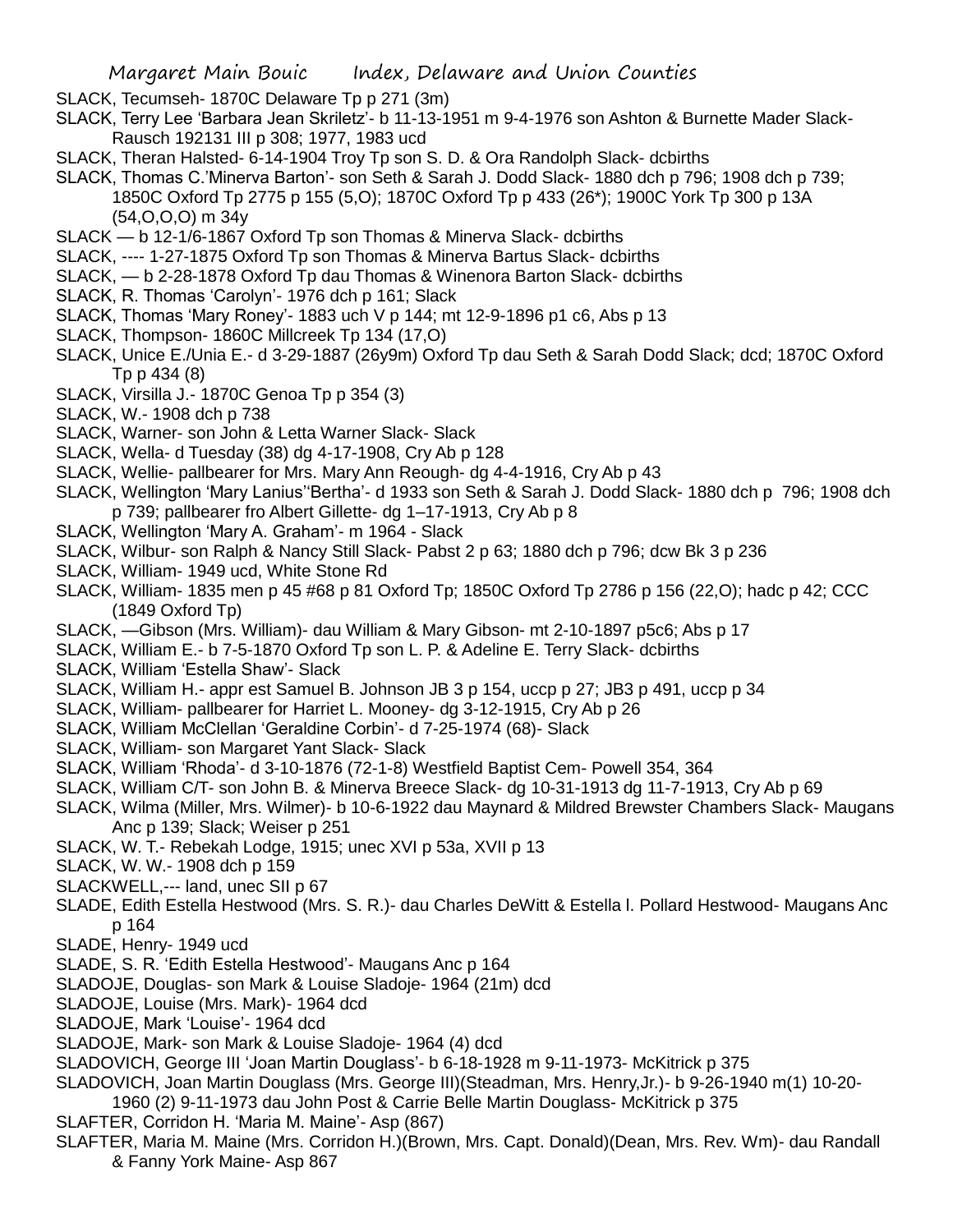- SLAGEL/SLAGAL/SLOYAL, Balsar- 1840C Marlborough Tp (30-40)
- SLAGLE, Anita Owens (Mrs. Kenneth)- dau Kenneth & Dorothy Bowen- Slagle
- SLAGLE, Anna Whitt (Mrs. John)- Slagle
- SLAGLE, Augusta Rhodes (Mrs. John T.)- obit Wilma M. Seitz, mlib (brown)
- SLAGLE, Austin- 1908 dch p 405; moved to Clinton, Mo; unec VIII p 30
- SLAGLE, Bonsen- 1835 men p 43 #162 p 77 Marlborough Tp
- SLAGLE, Christian Thomas- b 2-14-1986 son James & DianeMarie Sisterhen Slagle- Slagle
- SLAGLE, Christopher- 1880 dch p 92
- SLAGLE, C. K.- 1908 dch p 405
- SLAGLE, Diane Marie Sisterhen (Mrs. James Rea)- m 6-20-1981 dau Dr. Thomas Sisterhen- Slagle
- SLAGLE, Donna (Mrs. Melvin)- Slagle
- SLAGLE, Edwin- 1908 dch p 405
- SLAGLE, Elias- 1835 men p 37 #90 p 66 Liberty Tp, Delaware Co
- SLAGLE, Elva (Shaver, Mrs. Oria Snively)- McKitrick p 129
- SLAGLE, Frank- brother Robert R. Slagle- Slagle
- SLAGLE, Hattie- dau James F. & Mary E. Slagle- 1880C Millcreek Tp 7 (1,O,Va,O)
- SLAGLE, Hayes- son James F. & Mary E. Slagle- 1880C Millcreek Tp 7 (3,O,Va,O)
- SLAGLE, James F. 'Mary E. Battees'- m 8-28-1873 ucm 5310; 1883 uch IV p 527; 1880C Millcreek Tp 7 (35,Va,-,Va)
- SLAGLE, James "Jim" 'Diane'- son Robert R. & Jane Rea Slagle- Slagle
- SLAGLE, James Rae 'Diane Marie Sisterhen'- m 6-20-1981 son Robert I. Slagle- Slagle
- SLAGLE, Jane Rea (Mrs. Robert R.)- b 8-8-1911 d 1-3-2002 (90) Kirkwood Cem- dau Earl & Marie Tanner Rea- Slagle
- SLAGLE, Joe- brother Robert Slagle- Slagle
- SLAGLE, John 'Anna Whitt'- Slagle
- SLAGLE, John T. 'Augusta Rhodes'- obit Wilma M. Seitz, mlib (brown)
- SLAGLE, Kenneth- Slagle
- SLAGLE, Kenneth 'Anita Owens'- son Kenneth Slagle- Slagle
- SLAGLE, Leslie- b 1963 ch Weldon & Martha Slagle- 1964, 1969, 1971 dcd
- SLAGLE, Lisa- dau Kenneth & Anita Owens Slagle- Slagle
- SLAGLE, Maggie- dau James F. & Mary E. Battees Slagle- 1880C Millcreek Tp 7 (5,O,Va,O)
- SLAGLE, Malcolm G. 'Roberta L.'- 1969, 1971, 1980 dcd
- SLAGLE, Manor- ch James F. & Mary E. Battees Slagle- 1880C Millcreek Tp 7 (7,O,Va,O)
- SLAGLE, Marianne (Rinehart, Mrs. Samuel)- b 1836 d 1928 Sunbury Cem- Powell p 42
- SLAGLE, Martha Elizabeth (Detty, Mrs. )- Slagle
- SLAGLE, Martha J. (Mrs. Weldon)- 1961, 1964, 1969, 1971 dcd
- SLAGLE, Mary- 1980 dcd
- SLAGLE, Mary (Mrs. )- Slagle
- SLAGLE, Mary A. (Shook, Mrs. John S.)(Rinehart, Mrs. Samuel)- dau Christopher Slagle- 1880 dch p 692
- SLAGLE, Mary E. Battees(Mrs. James F.)-m 8-28-1873 ucm 5310;1880C Millcreek Tp 7 (36,O,Pa,-)
- SLAGLE, Mary- 1960 dau Weldon & Martha J. Slagle- 1961, 1964, 1969, 1971 dcd
- SLAGLE, Melinda- b 1959 dau Weldon & Martha J. Slagle- 1961, 1964, 1969, 1971 dcd
- SLAGLE, Melvin 'Donna'- son John & Anna Whitt Slagle- Slagle
- SLAGLE, Mildred S. (Cox, Mrs. Emmett D,Sr)- b 8-31-1922 d 12-31-1995 (73) dau John & Anna Whitt Slagle-Slagle; ashes scattered over Gulf of Mexico
- SLAGLE, Nancy (Husband, Mrs. Ken)- dau Robert R. & Jane Rea Slagle- Slagle
- SLAGLE, Oliver- 1908 dch p 405
- SLAGLE, Peter- d 8-6-1860 (9m16d) Mayfield Cem, Powell p 171- son T. & M. Slagle
- SLAGLE, Richard- brother Robert R. Slagle- 1969 dcd
- SLAGLE, Robert R. 'Jane Rea'- d 10-27-1972 Slagle
- SLAGLE, Roberta L. (Mrs. Malcolm G.)- 1969, 1971, 1980 dcd
- SLAGLE, Stephanie- d 12-27-1984 (18d) bur Westerville- dau Kenneth & Anita Owens Slagle- Slagle
- SLAGLE, Susan- b 1952 dau Malcolm G. & Roberts L. Slagle- 1969 dcd
- SLAGLE, Weldon 'Martha J.- Slagle; 1961, 1964, 1969, 1971 dcd
- SLAGLE, Billy- b 1962 son Weldon & Martha J. Slagle- 1964, 1971 dcd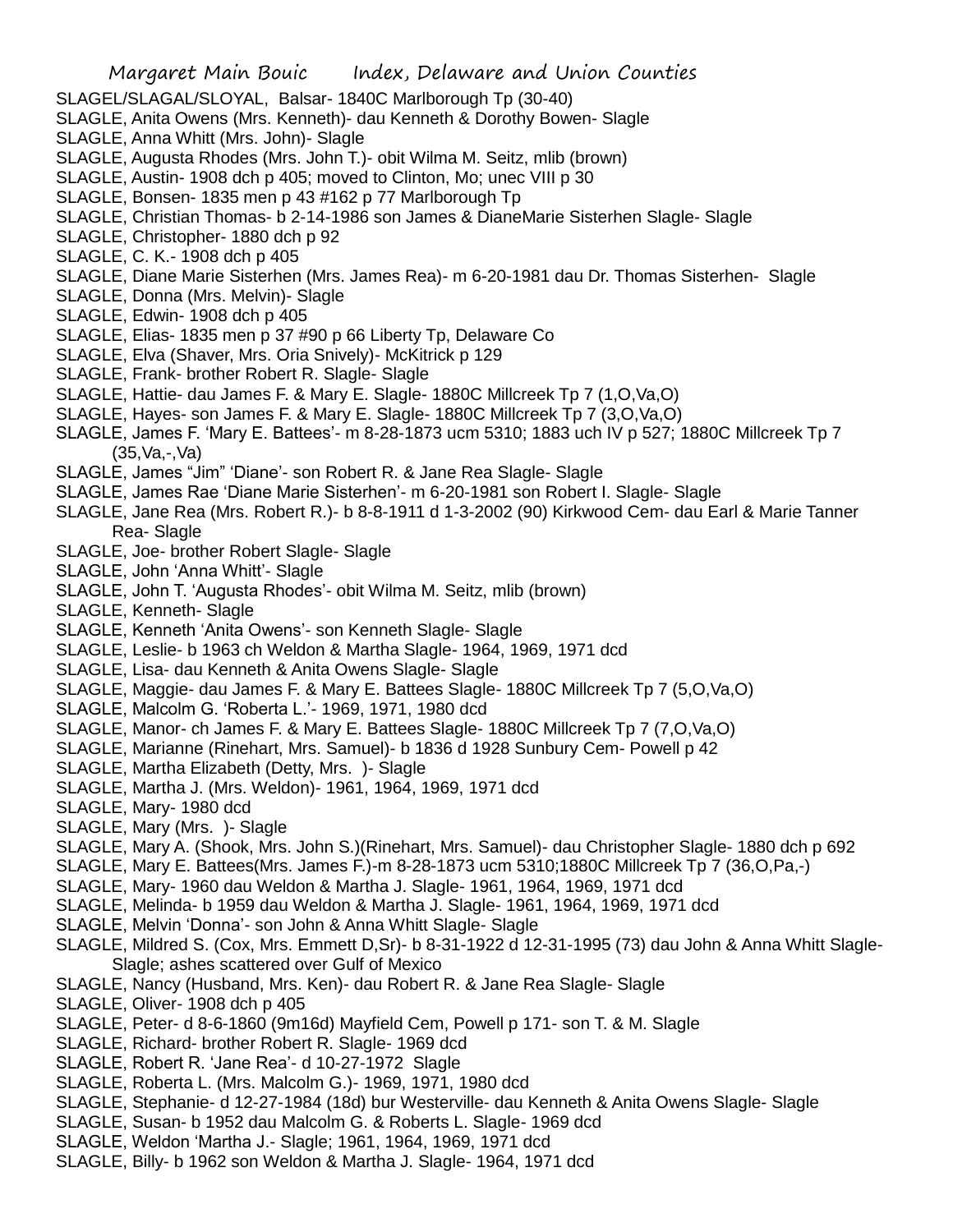Margaret Main Bouic Index, Delaware and Union Counties SLAGLE, William- brother Robert R. Slagle- Slagle SLAGLE, Wilma N. (Seitz, Mrs. Clyde)- b 12-23-1889 d 4-29-1976 (86) Dublin Cem- dau John T. & Augusta Rhodes Slagle- obit Wilma, mlib (brown); Seitz SLAIN, Alexander 'Aurilla'- 1850C Orange Tp 1832 p 116 (33,Va) SLAIN, Alexander 'Lorilla A. Hodkins'- m 5-15-1845 dcm SLAIN, Amanda (Mrs. Jacob)- 1850C Orange Tp 1825 p 115 (29,O) SLAIN, Ann E.- dau Alexander & Aurilla Slain- 1850C Orange Tp 1832 p 116 (7,O) SLAIN, Aurilla (Mrs. Alexander)- 1850C Orange Tp 1832 p 116 (24,O) SLAIN, Elam C.- son Jacob & Amanda Slain- 1850C Orange Tp 1825 p 115 (6,O) SLAIN, Elias- 1908 dch p 405; 1850c Orange Tp 1833 p 116 (46,Md) SLAIN, Elias Levi 'Margaret'- 1850C Berlin Tp 1864 p 117 (21,O) SLAIN, Harry E.- b 4-28-1870 Orange Tp son James W. & Susan Hanes Slain- dcbirths SLAIN, Jacob 'Amanda'- 1908 dch p 405; 1850C Orange Tp 1825 p 115 (30,Va) SLAIN, James- 1850C Orange Tp 1833 p 116 (21,Va) SLAIN, James A.- son Alexander & Aurilla Slain- 1850C Orange Tp 1832 p 116 (2/12,O) SLAIN, James P.- son Elias Levi & Margaret Slain- 1850C Berlin Tp 1864 p 117 (3,O) SLAIN, Jane- dau Jacob & Amanda Slain- 1850C Orange Tp 1825 p 115 (4,O) SLAIN, Loriella A. Hodkins (Mrs. Alexander)- m 5-15-1845 dcm SLAIN, Lydia M.- b 2-26-1879 Orange Tp dau James & Sarah J. Conklin Slain- dcbirths SLAIN, Margaret (Mrs. Elias Levi)- 1850C Berlin Tp 1864 p 117 (18,Pa) SLAIN, Mary- dau Alexander & Aurilla Slain- 1850C Orange Tp 1832 p 116 (2,O) SLAIN, Mary (Lowry, Mrs. Samuel)- 1880 dch p 666 SLAIN, Melinda- dau Jacob & Amanda Slain- 1850C Orange Tp 1825 p 115 (1,O) SLAIN, Minnie (Smith, Mrs. Lewis M.)- 1908 dch p 661 SLAIN, Nancy (Mrs. Elias)- d 6-13-1840 (54) Old Liberty Churchyard- Powell p 148 SLAIN, Thomas- d 9-1-1846 (18-5-18) Old Liberty Churchyard- son Elias & Nancy Slain- Powell p 148 SLAK, Alora Marie- b 6-9-1994 dau Tony & Mary Jane Zeller Slak- Slak SLAK, Mary Jane Zeller (Mrs. Tony)- dau Bob & Pat Zeller- Slak SLAK, Tony 'Mary Jane Zeller'- Slak SLAMARL, Catherine (Bender, Mrs. John)- m 12-1-1854 dcm SLAMP, Mrs. – funeral Sunday, Plain City- mt 6-23-1885, p3 c- Abs p 26 SLANE, Alice- dau James,Jr. & Helen Slane- Slane SLANE, Amelia- 1870C Liberty Tp Del Co p 400 (10) SLANE, Andrew- 1870C Orange Tp p 424 (20) SLANE, —(Mrs. Audtin- sister Mrs. Frank Slane- dg 7-6-1915, Cry Ab p 64 SLANE, Bert- b 1875 d 1910 Thomas Graveyard- Powell p 169 SLANE, Birtha L.- b 8-22-1886 Orange Tp dau George W. & Margret Jenkins Slane- dcbirths SLANE, Billie- dau Marilyn R. Lower Slane- Slane SLANE, Bruce- b 1964 son Charles H. & Nancy Slane- 1969, 1980 dcd SLANE, Byron A.- d 3-7-1849 (2-2-11) Old Liberty Chyard, Powell p 148; son A. & M. A. Slane SLANE, Catharine D.-1870C Orange Tp p 427 (8) SLANE, Charles H. 'Nancy'- Slane 1969, 1980 dcd SLANE, Charles- son George & Josephine Slane- Slane; 1959 ucd (16) SLANE, Charles W.-d 4-1-1987 (72) Green Lawn Cem, Cols. 0 brother Juanita Hunter Slane SLANE, Chauchey P.- 1980 dcd SLANE, Christopher Charles- b 2-14-1975 son Charles & Nancy M. Ellis Slane- Slane; 1980 dcd; engaged to Stephanie Lapish SLANE, Clara (Pierce, Mrs. )- dau James, Jr. & Helen Slane- Slane SLANE, Clinton- 1870C Liberty Tp Del Co p 400 (5)

- SLANE, Cornelius- d 9-1-1855 (1-9-10) Old Liberty Chyd, Powell p 148 son A. & M. A. Slane
- SLANE, Cynthia M.- 1870C Liberty Tp Del Co p 398 (34)
- SLANE, Dallas T.- brother Minor Slane; 1870C Orange Tp p 427 (1); attended funeral of Minor Slane- dg 7-10- 1908, Cry Ab p 143
- SLANE, Dallis F. (B/ F.)- son Sylvester & Hannah Slane, pallbearer for Hannah Slane- dg 10-8-1915, Cry Ab p 83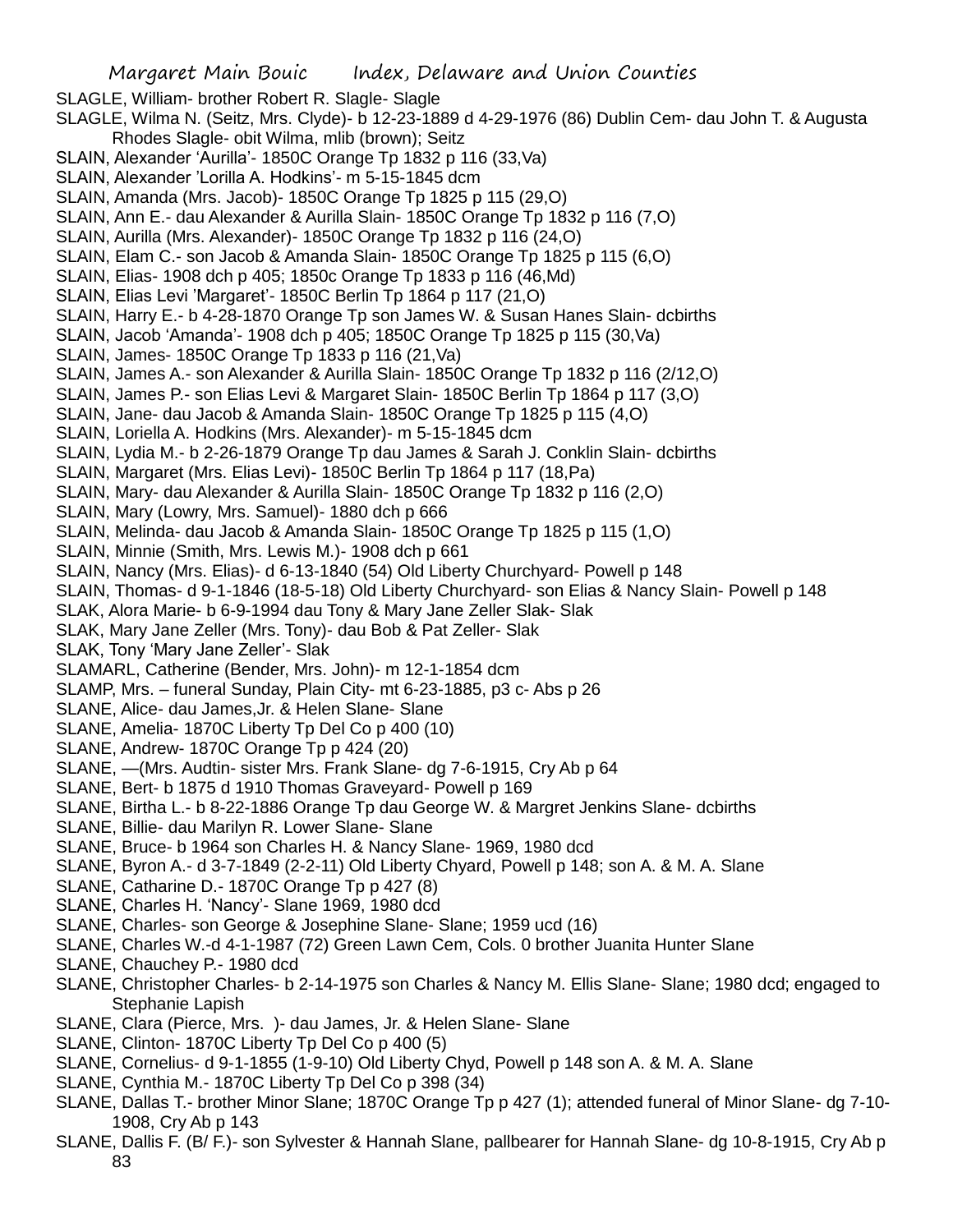- SLANE, Dani- son Marilyn R. Lower Slane- Slane
- SLANE, David- son Marilyn R. lower Slane- Slane
- SLANE, Delilah- 1870C Orange Tp p 427 (10)
- SLANE, Danny- b 1975 son Phillip & Saundra Slane- 1975, 1977, 1981, 1983 ucd
- SLANE, Elias- b Va d 8-18-1900 (73y) dcd- 1870C Berlin Tp p 224 (42\*)
- SLANE, Elias- 1870C Liberty Tp Del Co p 400 (7)
- SLANE, Elias- son Sylvester & Hannah Slane- pallbearer for Hannah Slane- dg 10-8-1915 Cry Ab p 83; 1850C Liberty Tp Del Co 1492 p 102 (2,O); 1870C Liberty Tp p 398 (22\*)
- SLANE, Elsie (Davis, Mrs. )- sister James Slane, Jr.- Slane
- SLANE, Elsie- b 10-15-1893 Delaware Tp dau James & Clarisy Conklin Slane- dcbirths
- SLANE, Ella- 1870C Orange Tp p 428 (3)
- SLANE, Ellen- 1870C Berlin Tp p 224 (13)
- SLANE, Emma- b 3-16-1882 Brown Tp dau James & Clara Conklin Slane- dcbirths
- SLANE, Eva d (4) dau George Slane, buried Bucyrus- dg 12-6-1895 Cry Ab p 48
- SLANE, Evelyn (Stevens, Mrs. )- dau James,Jr. & Helen Slane- Slane
- SLANE, Floyd- b 3-4-1900 Orange Tp son G. E. & A. McCarty Slane- dcbirths
- SLANE, Frank— infant son, d 12-8-1890, dg Cry Ab p 41
- SLANE, Frankie- 1870C Liberty Tp Del Co p 400 (3)
- SLsANE, Franklin- 1870C Orange Tp p 428 (6)
- SLANE, Gene Allen- son Charles & Nancy M. Ellis Slane- Slane; 1977, 1980 dcd
- SLANE, —(Mrs,. George)- brother Frank McCarty d at her home (15), dg 1-24-1896 Cry Ab p 55
- SLANE, George 'Josephine'- 1959 ucd
- SLANE, George- son Sylvester & Hannah Slane; pallbearer for Hannah Slane- dg 10-8-1915, Cry Ab p 83
- SLANE, George W.- 1870C Orange Tp p 427 (6)
- SLANE, George W.- 1870C Orange Tp p 428 (8)
- SLANE, Goldie- b 9-30-1889 Orange Tp d Monday (6) bur Bucyrus- dau George & Angeline Jenkins Slanedcbirths; dg 12–6-1895 Cry Ab p 48
- SLANE, Hannah- b 9-25-1889 Delaware Town dau James & Clara Conklin Slane- dcbirths
- SLANE, Hannah (Peters, Mrs. )- sister James Slane,Jr.- Slane
- SLANE, Hannah (Mrs. Sylvester)- b 11-25-1831 d--- (84-10-7) Liberty Cem, dg 10-8-1915, Cry Ab p 82, 83; 1850C Liberty Tp Del Co 1492 p 102 (20,O); 1870C Orange Tp p 427 (39)
- SLANE, (Tucker, Mrs. William)- dau Sylvester & Hannah Slane- dg 10-8-1915, Cry Ab p 83
- SLANE, —(Lowery, Mrs. Wm)- dau Sylvester & Hannah Slane- dg 10-8-1915m Cry Ab p 83
- SLANE, Harry- b 1-6-1876 Orange Tp son James & Clara Sland, dcbirths; d 4-11-1886 (10y) Delaware dcdeaths
- SLANE, Harry d 11-14-1871 (1y6m) Orange Tp, dcd
- SLANE, Harryette (Wright, Mrs. )- dau James Jr. & Helen Slane- Slane
- SLANE, Helen I. Bierce (Mrs. James,Jr.)- b 4-24-1907 d 7-31-2001 (94) Green Mound Cem- dau Jessie & Jesse P. DeGood Bierce- Slane
- SLANE, Helen (Mrs. James,Jr.)- Slane
- SLANE, Henrietta- 1870C Berlin Tp p 224 (40)
- SLANE, Jack- 1980 dcd
- SLANE, Jacob 'Weltha Hills'- m 3-16-1856 dcm; 1870C Liberty Tp Del Co p 400 (52\*)
- SLANE, Jacob 2nd- 1870C Liberty Tp Del Co p 400 (9)
- SLANE, James- 1870C Liberty Tp Del Co p 393 (19); 1870C Orange Tp p 427
- SLANE, James, Jr.' ' 'Helen I. Bierce'- d 8-17-1965 (75) Green Mound Cem- Slane
- SLANE, James 'Luva Hawes'- 1908 dch p 608
- SLANE, b 3-29-1887 Delaware Town dau James & Clara Conklin Slane- dcbirths
- SLANE, James- son Sylvester & Hannah Slane, pallbearer for Hannah Slane- dg 10-8-1915, Cry Ab p 83; for John Dill- dg 8-4-1916, Cry Ab p 79
- SLANE, James W.- 1870C Orange Tp p 428 (43\*)
- SLANE, Jennifer- b 1976 dau Phillip D. & Saundra L. Slane- 1981, 1983 ucd
- SLANE, Jessie L.- b 8-16-1871 Orange Tp dau Sylvester & Hannah Janes Slane- dcbirths
- SLANE, Jimmie- d (2) son George Slane- dg 12-6-1895, Cry Ab p 48
- SLANE, John- d 4-11-1988 (53) Wesley Chapel Cem- brother Juanita Hunter- Slane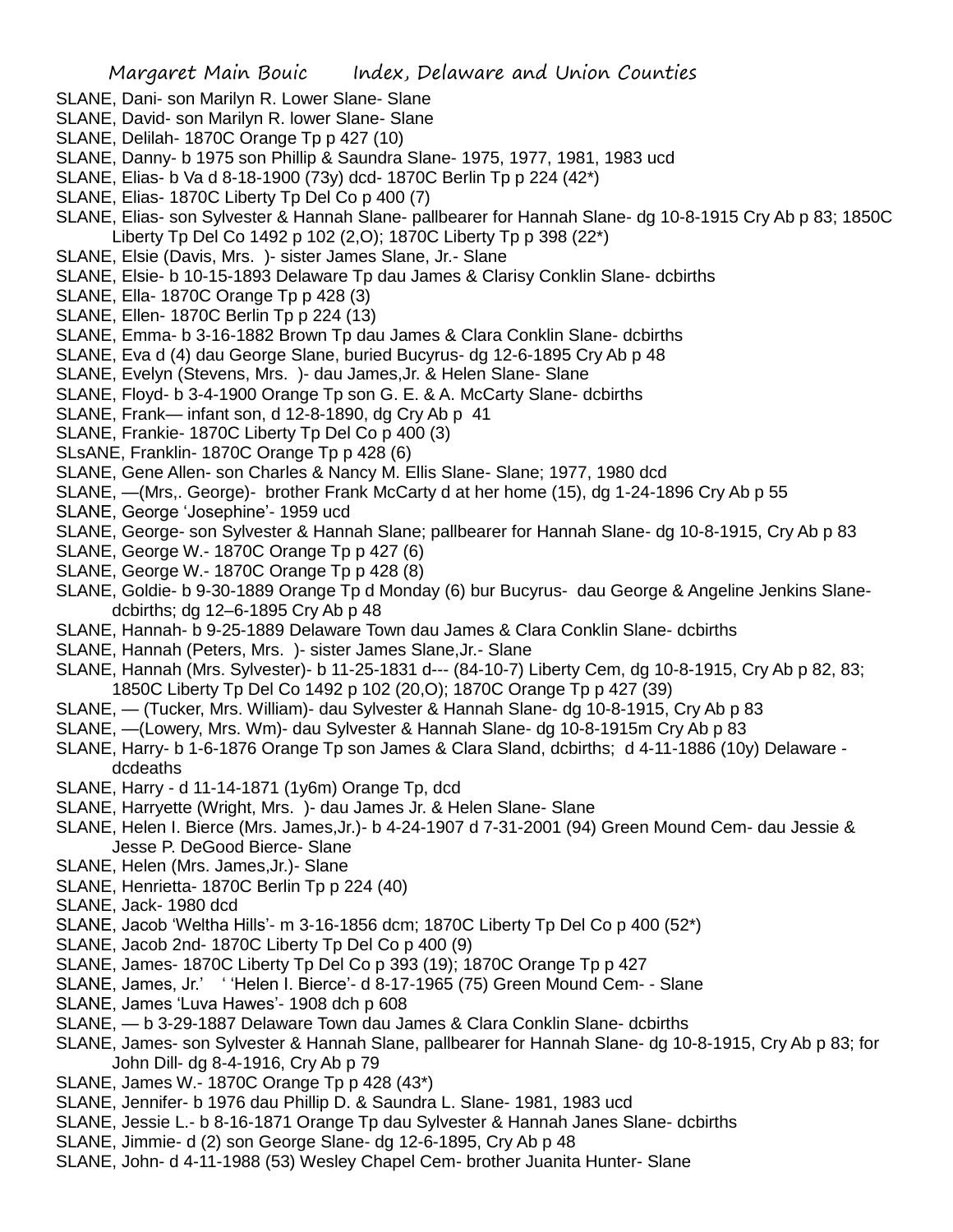- SLANE, John- son Marilyn R. Lower Slane- Slane
- SLANE, Josephine (Mrs. George)- 1959 ucd
- SLANE, Juanita (Hunter, Mrs. )- dau Rollen M. Slane, sister John Slane. Charles W. Slane- Slane
- SLANE, Kimberly- b 1974 ch Phillip & Saundra Slane- 1975, 1977, 1971, 1983 ucd
- SLANE, Lee- pallbearer for Paul Dwight Hagans- dg 5-23-1916, Cry Ab p 64
- SLANE, Leo- b 1-26-1882 Concord Tp son Erustus Slane- dcbirths
- SLANE, Lizzie- b 12-1-1890 Berkshire Tp dau James & Clara Conklin Slane- dcbirths
- SLANE, Lonvie- 1870C Orange Tp p 428 (35)
- SLANE, Lorenzo- 1870C Berlin Tp p 224 (21)'
- SLANE, b 3-26-1880 Liberty Tp Del Co dau Lorenzo T. & Laura A. Sabins Slane- dcbirths
- SLANE, Luva Hawes (Mrs. James)- dau Benjamin A. & Mary Walton Hawes- 1908 dch p 608
- SLANE, Lydia- 1870C Orange Tp p 427 (17)
- SLANE, Marcus- 1870C Berlin Tp p 224 (4)
- SLANE, Marilyn T. Lower (Mrs. )- b 10-23-1937 Marion d 6-18-1996 (58) Slane
- SLANE, Marinda- 1870C Orange Tp p 428 (16)
- SLANE, Mary A.- 1870C Orange Tp p 427 (15)
- SLANE, Michael- son Marilyn R. Lower Slane- Slane
- SLANE, Miner- 1870C Orange Tp p 427 (40)
- SLANE, Minor- d 7-3-1908 (42) interment Liberty Cem, dg 7-7-1908, 7-10-1908 Cry Ab p 142, 143
- SLANE, Minnie- b 7-13-1872 Liberty Tp Del Co dau Elias & Cynthia Thomas Slane- dcbirths
- SLANE, Nancy M. Ellis (Mrs. Charles H.)- Slane; 1969, 1980 dcd
- SLANE, Nona- b 12-29-1897 Liberty Tp Del Co dau Elias & Emma Rickner Slane- dcbirths
- SLANE, Nora- b 12-11-1888 Liberty Tp Del Co, d 5-24-1896 (8-5-13) Porter Tp dau Elias & Geneva Evans Slane, dcbirths, dcdeaths
- SLANE, Norma Jean (Smith, Mrs. )- dau James, Jr. & Helen Slane- Slane
- SLANE, Norman- 1870C Liberty Tp Del Co p 400 (11)
- SLANE, Pat- son Marilyn R. Lower Slane- Slane
- SLANE, Paul- son Marilyn R. Lower Slane- Slane
- SLANE, Phillip 'Saundra'- son George & Josephine Slane- 1959(7), 1973, 1975, 1977, 1981, 1983 ucd
- SLANE, Polly (Lowry, Mrs. Samuel)- m 1-30-1840 dcm
- SLANE, Polly (Watson, Mrs. )- dau James,Jr. & Helen Slane- Slane
- SLANE, Rebecca- 1870C Liberty Tp Del Co p 400 (12)
- SLANE, Robert- attended funeral of Minor Slane- dg 7-10-1908, Cry Ab p 143
- SLANE, Robert- soh Sylvester & Hannah Slane- pallbearer for Hannah Slane- dg 10-8-1915, Cry Ab p 83
- SLANE, Rollen M.- d 2-14-1986 (89) Wesley Chapel Cem- father of Juanita Hunter- Slane
- SLANE, Rosana- 1870C Liberty Tp Del Co p 400 (13)
- SLANE, Sam- son Marilyn R. Lower Slane- Slane
- SLANE, Saundra (Mrs. Phillip)- 1973, 1975, 1977, 1981, 1983 ucd
- SLANE, Stella (Pittman, Mrs. )- sister James Slane,Jr.- Slane
- SLANE, Sue- dau George & Josephine Slane- 1959 (100 ucd
- SLANE, Sylvester 'Hannah'- d 10-21-1889 (65-9-21) Liberty Tp, dcd; dg 10-8-1915m Cry Ab p 82; 1850C Liberty Tp Del Co 1492 p 102 (26,Va); 1870C Orange Tp p 427 (44\*)
- SLANE, Virginia (Arden, Mrs. )- dau James,Jr. & Helen Slane- Slane
- SLANE, Weltha Hills (Mrs. Jacob)- m 3-16-1865 dcm; 1870C Liberty Tp Del Co p 400 (37)
- SLANE, Wm.- 1870C Berlin Tp p 224 (14)
- SLANE, William S.- b 3-3-1885 Liberty Tp Del Co son Louis L. & Laura A. Savens Slane- dcbirths
- SLANEY, Charlotte Eldora Towne (Mrs. P. H)- b 2-1-1873 m 4-18-1894 dau Edmund B. & Emogene l. Maine Towne- Asp 1965
- SLANEY, P. H. 'Charlotte Eldora Towne'- 4-18-1894- Asp (1965)
- SLANKO, William- b Hungary d 9-20-1974 (83) Oak Grove Cem- Slanko
- SLANS, Mary no dates, dcd
- SLASSER/STRAWSER, Mary- 1850C Oxford Tp 2679 p 152 (14,O)
- SLATEN, Bonnie G. Burleson (Mrs. Gary G.)- dau Harold & Ruth Burleson- Slaten
- SLATEN, Darci- dau Gary G. & Bonnie G. Burleson Slaten- Slaten
- SLATEN, Eileen (Mrs. Tovel)- Slaten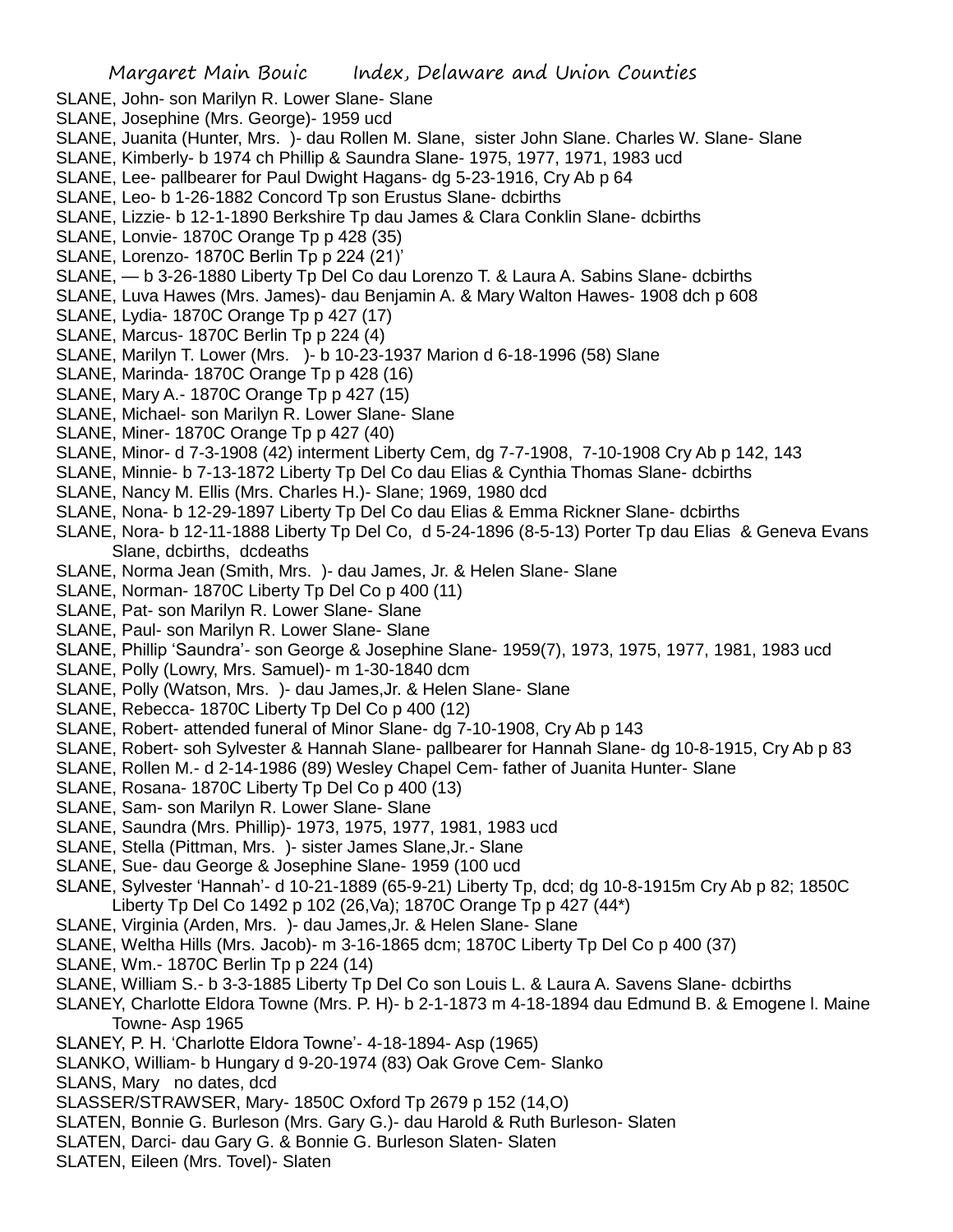- SLATEN, Gary G. 'Bonnie G. Burleson'- son Tovel & Eileen Slaten- Slaten
- SLATEN, Jana Lee d 3-28-1994 (28) Dayton bur Ariz. dau Gary G. & Bonnie G. Burleson Slaten- Slaten
- SLATEN, Laurie (Rogers, Mrs. )- dau Gary G. & Bonnie G. Burleson Slaten- Slaten
- SLATEN, Sharon (Hitchcock, Mrs. )- dau Gary G. & Bonnie G. Burleson Slaten- Slaten SLATEN, Tovel 'Eileen'- Slaten
- SLATENHEART, Thomas- (48-1897) York Tp uninf p 16; 1870C York Tp 185-182 p 25 (17,unk) servant; 1900C
	- York Tp 91 p 4B (-, Ger, Ger, Ger)
- SLATER, —Mrs.- Pioneer meeting- mt 10-9-1889 p5c4, Abs p 3
- SLATER, b 9-22-1867 Radnor Tp son Adam & Lydia Slater- dcbirths
- SLATER, Addie Daws (Mrs. )- dau Alfred & Fannie Kipplinger Daws- Weiser p 637
- SLATER, Aimee- b 1969 dau William D. & Sharon Slater- 1975, 1977, 1979, 1981, 1983 ucd
- SLATER, Allen Henry 'Mary Ruth Murphy'- m 5-23-1980 son Henry & Emma Hill Slater- Slater
- SLATER, Berlin R. 'Marian Drake' 'Cleora L. Brown''Erial E. Corbin'- b 6-27-1903 m (2)4-1-1961 (3) 5-28-1977
	- d 10-16-1997 (94) Greenlawn Cem, Cols. son George & Laura Rogers Slater- Slater; 1959, 1962,
		- 1967, 1971, 1973, 1975, 1977, 1979, 1983 ucd; obit Cleora, mlib (brown)
- SLATER, Charles D.- Slater
- SLATER, Cleora L. Brown (Mrs. Berlin R.)- b 12-7-1907 m 4-1-1961 d 8-10-1972 Marion Cem- dau Harry & Ella Dysert Brown- obit, mlib (brown); 1962, 1967, 1971 ucd; Slater
- SLATER, Diane L. (Huffman, Mrs. Don M.)- m 5-20-1972 dau Henry & Emma Hill Slater- Slater
- SLATER, Donald- son Henry & Emma Hill Slater- Slater
- SLATER, Elizabeth Waggoner (Mrs. George)- m 2-13-1834 dcga p 63, Ohio State Gazette
- SLATER, Emma Hill (Mrs. Henry)- d 5-27-1979 (58) bur Chesterville- dau Myrtle Hill- Slater
- SLATER, Erial E. Corbin (Mrs. Berlin R.)- m 5-28-1977
- SLATER, Frank- b 1972 son William D. & Sharon Slater- 1975, 1977, 1979, 1981, 1983 ucd
- SLATER, George 'Elizabeth Waggoner'- m 2-13-1834, dcga p 63, Ohio State Gazette
- SLATER, George 'Laura Rogers'- Slater
- SLATER, Gertrude (Nelson, Mrs. )- sister Henry A. Slater- Slater
- SLATER, Glynne- son George & Laura Rogers Slater- Slater
- SLATER, Henry A. 'Emma Hill'- b 1-9-1911 d 10-3-1989 (78) Maple Grove Cem, Chesterville- Slater
- SLATER, John M. 'Martha Roby'- m 9-2-1837 Madison Co, Plain City Cem, unec VII p 63, VIII p 9, IX p 5
- SLATER, John M. 'Rachel Stone'- m 5-4-1845 ucm 1046; hadc p 22; unec VI p 31. XXI p 41
- SLATER, Kathie- dau William D. & Sharon Slater- 1981, 1983 ucd
- SLATER, Lafayette d 9-17-1843 91y) son John & Martha Slater, unec VIII p 9
- SLATER, Laura Rogers (Mrs. George)- Slater
- SLATER, Mabel Braskett (Lawson, Mrs. \_)(Mrs. Purl) m(2) 11-1959- dau John Braskett
- SLATER, Marian Drake (Mrs. Berlin R.)- d 1954- Slater
- SLATER, Marian (Miles, Mrs. )- sister Henry A. Slater- Slater
- SLATER, Martha Roby (Mrs. John M.)- m 9-2-1837 Madison Co, d 3-10-1845 (26) Plain City Cem, unec VII p 63, VIII p 9, IX p 5;
- SLATER, Mary E. (Calloway, Mrs. Martin W. S.)- m 12-21-1890 ucm (Hearl)
- SLATER, Mary Jane- d 10-18-1838 (2y) Plain City Cem- dau John & Martha unec VIII p 9
- SLATER, Mary Ruth Murphy (Mrs. Allen Henry)- m 5-23-1970 dau William Murphy- Slater
- SLATER, Nita (Mrs. )- dau Alonzo L. & Rhoda M. Dixon Blauvelt- dg 4-14-1916, Cry Ab p 51
- SLATER, Phebe Elizabeth- dau John M. & Martha Slater, Plain City Cem, unec VII p 63
- SLATER, Purl 'Mabel Braskett'- m 11-1959- Slater
- SLATER, Rachel Stone (Mrs. John M.)- m 5-4/9-1845 ucm 1046; unec VI p 31 XXI p 41
- SLATER, Sharon (Mrs. William D.)- 1975, 1977, 1979, 1981, 1983 ucd
- SLATER, Sherrill- dau Charles B. Slater- Slater
- SLATER, William D. 'Sharon'- 1975, 1977, 1979, 1983 ucd
- SLATERLY, Alice- b 12-22-1873 Orange Tp dau Michael & Ellen Boyd Slaterly- dcbirths
- SLATES, Betty (Bettilyon, Mrs. Charles D.)- b 12-20-1921 m 4-8-1938- Weiser p 414
- SLATEY/STALEY, Sophia (Mathers, Mrs. Aaron)- m 2-10-1848 ucm 1296;unec VII p 39
- SLATTEN, Brad- son Ronald & Patricia Slatten- Slatten- engaged to Carla Hendrickson
- SLATTEN, Cynthia (Burns, Mrs. Kevin A.)- m 11-29-1981 dau Mr. and Mrs. Larry Osborn- Slatten SLATTEN, Patricia (Mrs. Ronald)- Slatten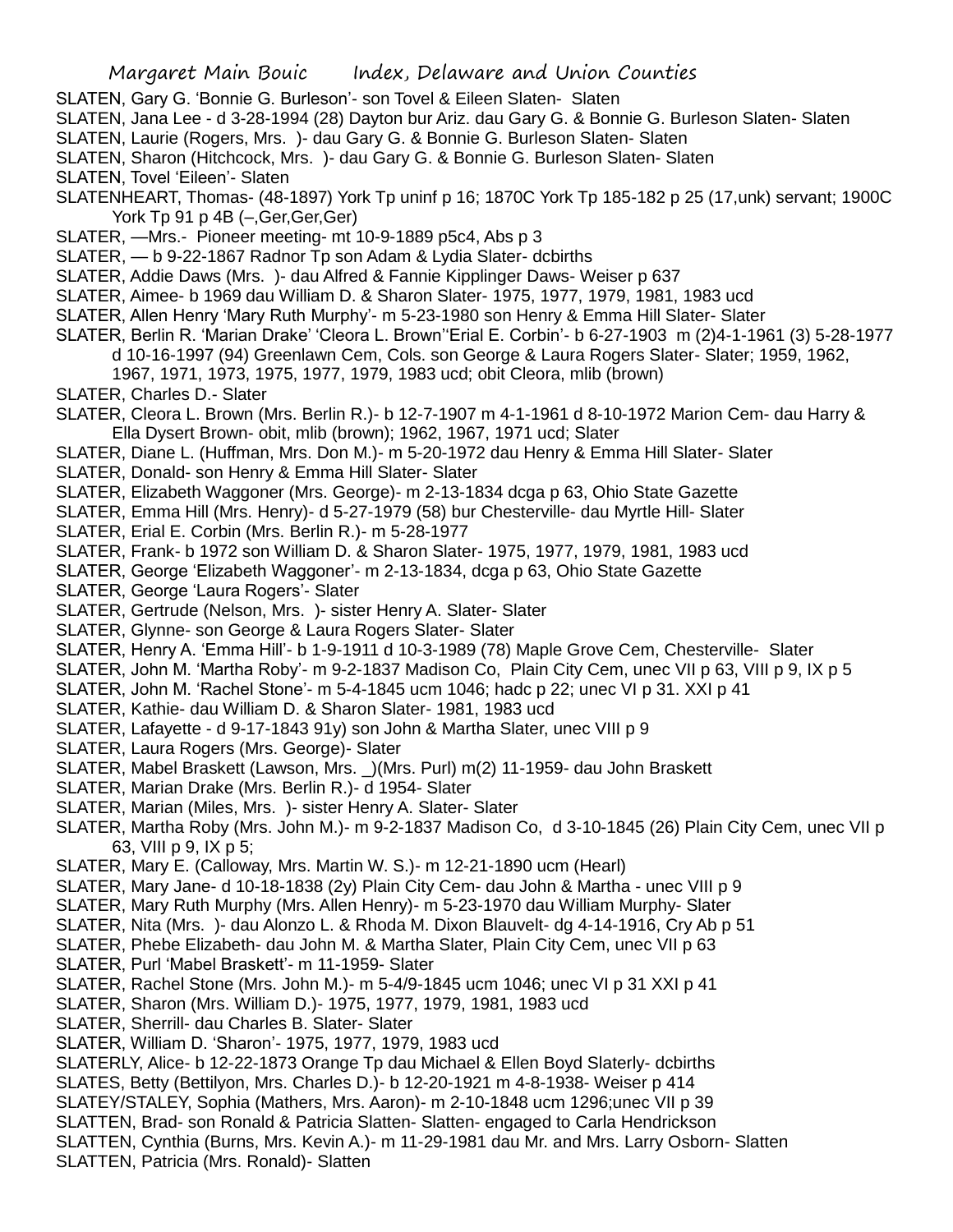SLATTEN, Ronald 'Patricia'- Slatten SLATTER, Cynthia A. (Burns, Mrs. Kevin Arthur)- b 3-14-1959 m 11-28-1981 St. Paul p 24, 91 SLATTER, James 'Phebe Rowand'- m 3-23-1843 Madison Co, unec IX p 66 SLATTER, Nettie- dau A. L. Blauvelt- dg 5-5-1908, Cry Ab p 131 SLATTER, Phebe Rowand (Mrs. James)- m 3-23-1843 Madison Co, unec IX p 66 SLATTERBACK, Anna- 1870C Liberty Tp Del Co p 407 (30\*) SLATTERBACK, Henry N.- 1870C Liberty Tp Del Co p 407 (6) SLATTERBACK, Willie- 1870C Liberty Tp Del Co p 407 (2) SLATTERLY, Thomas- b Ireland, d 6–14-1884 (36y)- dcd SLATTERY, Alas (1601789)- Pabst 8 p 68 SLATTERY, Alice- dau Michael & Ellen Boyd Slattery- 1880 dch p 719 SLATTERY, Andrew T.- b 1-27-1876 Orange Tp, dcbirths- son Michael & Ellen Boyd Slattery- 1880 dch p 719 SLATTERY Ann- 1870C Orange Tp p 426 (17) SLATTERY, B. Miss- sister Elizabeth Carey- p1c5, mt 11-1-1905, Abs p 26 SLATTERY, B. F. 'Lavinia Nash'- Nash p 211, 221 SLATTERY, Brenda- b 1966 dau Joseph T. & Sue Slattery- 1969, 1971, 1980 dcd SLATTERY, Catherine Louise- dau Steven & Nellie May Ritter Slattery- Weiser p 675 SLATTERY, Ellen- (36-1890) Pabst 8 p 71 SLATTERY, Ellen Boyd (Mrs. Michael)- dau Levi Boyd- 1880 dch p 718 SLATTERY, Charles- b 1969 son Joseph & Sue E. Slattery- 1980 dcd SLATTERY, Eugene Anthony 'Louise Ryder'- son Steven & Nellie May Ritter Slattery- Weiser p 676 SLATTERY, J.- CCC (1875 Orange Tp) SLATTERY, James- 1870C Orange Tp p 426 (12) SLATTERY, James- 1860C Millcreek Tp 135 (24,Ireland) SLATTERY, J. C.- brother Elizabeth Carey- p 1c5, mt 11-1-1905, Abs p 26 SLATTERY, John- 1870C Orange Tp p 426 (65\*) SLATTREY, John b Ireland d 11-17-1895- dcdeaths; dg 11- 22-1895, Cry Ab p 41 SLATTERY, John 'Mary Caldwell'- 1880 dch p 718 SLATTERY, John T.- b 1881 d 1883 Oak Grove Cem, Powell p 440 SLATTERY, Joseph T. 'Sue'- 1969, 1971, 1980 dcd SLATTERY, Lakie- bur Oak Grove Cem, Powell p 440 SLATTERY, Lavinia Nash (Mrs. B. F.)- dau Thomas & Elizabeth Maddock Nash- Nash p 211, 221 SLATTERY, Louise Catherine- dau Eugene Anthony & Louise Ryder Slattery- Weiser p 676 SLATTERY, Louise Ryder (Mrs. Eugene Anthony)- Weiser p 676 SLATTERY, Margaret- 1870C Orange Tp p 426 (25) SLATTERY, Margaret (Mrs. Patrick)- d 6-30-1901 (67) Our Lady of Lourdes Cem, lptw p 52 1860C Millcreek Tp 135 (26,Irel); 1870C Paris Tp 244-245 p 33 (34,Irel); 1880C Paris tp 4 p 1 (42,Irel,Irel,Irel) SLATTERY, Margaret- d 6-29-1901 (60) sister Patrick Slattery and Mrs. St. John- mt 7-3-1901, Abs p 5 SLATTERY, Mariah- b 6-2-1878 Orange Tp dcbirths- dau Michael & Ellen Boyd Slattery- 1883 uch V p 719 SLATTERY, Mary- 1860C Millcreek Tp 135 (60,Ireland) SLATTERY, Mary- 1870C Orange Tp p 426 SLATTERY, Mary Caldwell (Mrs. John)- 1880 dch p 718 SLATTERY, Michael 'Ellen Boyd'- son John & Mary Caldwell Slattery- 1880 dch p 718 SLATTERY, Nellie May Ritter (Mrs. Steven)- b 1887 dau Elmer Grieb & Flora Emma Weiser Ritter- Weiser p 6 75 SLATTERY, Patrick 'Margaret'- d 4-21-1899 (73) G.A.R.- 1883 uch IV p 513; 1860C Millcreek Tp 135 (34,Ireland); 1870C Paris Tp 244-245 p 33 (40,Irel); 1880C Paris Tp 4 p 1 (48,Irel,Irel,Irel) SLATTERY, Patrick- sister Margaret Slattery- mt 7-3-1901, Abs p 5 SLATTERY, Paul- son Eugene Anthony & Louise Ryder Slattery- Weiser p 676 SLATTERY, — (Mrs. St. John)- sister Margaret Slattery- mt 7-3-1901, Abs p 5 SLATTERY, Robert- b 3-2-1881 Orange Tp son Mike & Ellen Loyd Slattery- dcbirths SLATTERY, Sarah M.- d 8-2-1882 (16d) Delaware - dcd

- SLATTERY, Steven 'Nellie May Ritter'- Weiser p 675
- SLATTERY, Sue (Mrs. Joseph T.)- 1969, 1971, 1980 dcd
- SLATTERY, Tom- 1976 dch p 233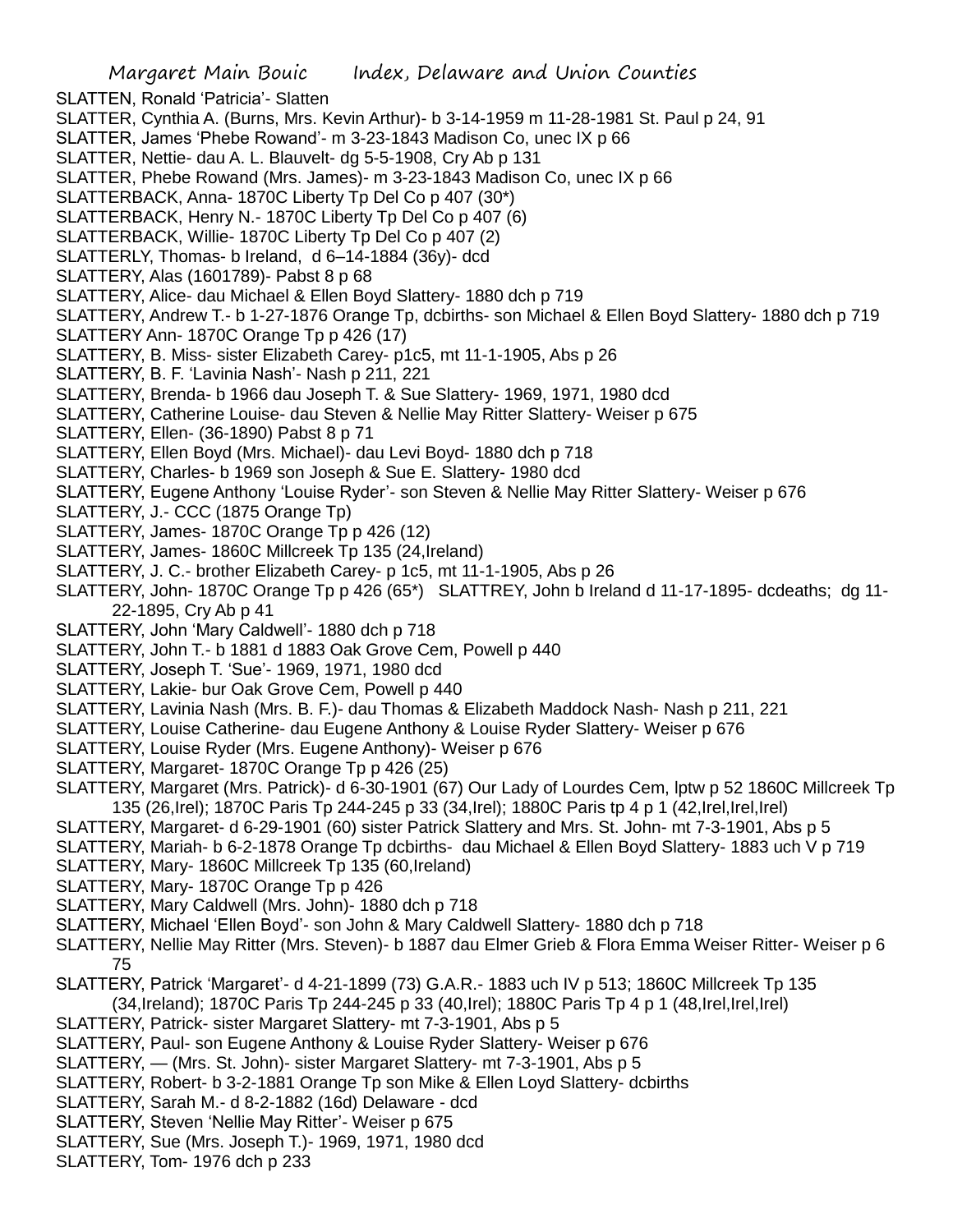Margaret Main Bouic Index, Delaware and Union Counties SLATTERY, Thomas- b 1849 d 1884 Oak Grove Cem- Powell p 103, 440 SLATTERY, Thomas- 1870c Orange Tp p 426 (22) SLATTERY, William E.- d 10-10-1882 (26-10-18) Delaware , dcd SLATTERY, William H.- b 5-30-1879 Delaware Town son Thomas & Nina Lawrence Slattery- dcbirths SLATTERY, Wilmina E.- b 1856 d 1882 Oak Grove Cem- Powell p 440 SLATTMAN, Maria S.- b NY d 7-23-1873 (76y)- dcd SLAUGHTER GENEALOGY by Raymond & Ruth Slaughter- unec XIII p 8 SLAUGHTER, Abigal (Hill, Mrs. Francis C.)- m 12-1-1842 Madison Co, unec IX p 65 SLAUGHTER, Amy Geho (Mrs. Sylvester)- Slaughter SLAUGHTER, Andrew 'Grace Canner'- Slaughter, obit Jerry A., mlib (brown) SLAUGHTER, Ann E. Lynch (Mrs. Peter)- m 7-16-1845 Madison Co, unec X p 17 SLAUHTER, Betty Carter (Mrs. Robert A.)- m 10-6-1940- Slaughter SLAUGHTER, Britni Elizabeth- b 9-19-1984 dau Paul SLAUGHTER, Catharine- 1870C Marlborough Tp p 409 (8) SLAUGHTER, Catherine Louise Ort (Mrs. Shane Eskew)- m 9-3-1994 dau David J. & Marie Ort- Slaughter SLAUGHTER, Dorothy I. (Mrs. Leslie R.)- 1971, 1980 dcd SLAUGHTER, Douglas- b 1964 son Leslie R. & Dorothy I. Slaughter- 1971, 1980 dcd SLAUGHTER, Elizabeth Cooper (Mrs. Peter)- m 8-21-1817/8 Madison Co, unec IV p 30 SLAUGHTER, Elizabeth (Linson, Mrs. Edward L.)- m 1-1-1843 Madison Co, unec IX p 65 SLAUGHTER, Gene- son Paul & Opal McCarty Slaughter- 1971, 1973 ucd, obit Paul, mlib (brown) SLAUGHTER, Grace Canner (Mrs. Andrew)- Slaughter; obit, Jerry A, mlib (brown) SLAUGHTER, Herman- son Roscoe M. Slaughter- Slaughter; obit Roscoe, mlib (brown) SLAUGHTER, Jerry A. 'Prudy A. Eskew'- b 2-12-1892 m 1-22-1912 d 5-27-1974 bur Milford Center- son Andrew & Grace Canner Slaughter- Slaughter; obit, mlib (brown), obit Paul, mlib (brown); 1971, 1973 ucd SLAUGHTER, Jesse B.- 1870C Marlborough Tp p 409 (13) SLAUGHTER, John A.- 1870C Marlborough Tp p 409 (5) SLAUGHTER, John E.'Lynn'- son Jerry A. & Prudy Eskew Slaughter- Slaughter; obit Paul, obit Jerry mlib (brown) SLAUGHTER, Leslie R. 'Dorothy I.'- 1971, 1980 dcd SLAUGHTER, Lucinda- 1870c Marlborough Tp p 409 (47) SLAUGHTER, Lucinda Bunnell (Mrs. Stephen)- m 12-24-1846 dcm SLAUGHTER, Lynn (Mrs. John E.)- Slaughter SLAUGHTER, Marcia E.- b 1961 dau Leslie & Dorothy Slaughter- 1971, 1980 dcd SLAUGHTER, Mary (Harpole, Mrs. John)- m 10-6-1839 Madison Co, unec IX p 18 SLAUGHTER, Mary (Linson, Mrs. Jesse M.)- m 11-21-1850 Madison Co, unec XI p 46 SLAUGHTER, Melissa- 1870C Marlborough Tp p 409 (17) SLAUGHTER, Opal McCarty (Mrs. Paul)- obit Paul, mlib (brown); 1971, 1973 ucd SLAUGHTER, Oscar- son Andrew & Grace Canner Slaughter- obit Jerry A., mlib (brown) SLAUGHTER, Oscar- son Sylvester Slaughter- Slaughter SLAUGHTER, Paul "Pete"'Opal McCarty'- b 6-19-1920 d 10-24-1971 bur Milford center- son Jerry & Prudy Eskew Slaughter- 1971 ucd; obit, mlib (brown) SLAUGHTER, Paul- son Paul & Opal McCarty Slaughter- Slaughter; obit Paul, mlib (brown) SLAUGHTER, Perry F.- 1980 dcd SLAUGHTER, Peter 'Ann E. Lynch'- m 7-16-1845 Madison Co, unec X p 17 SLAUGHTER, Peter 'Elizabeth Cooper'- m 8-21-1817/8 Madison Co, unec IV p 30 SLAUGHTER, Peter- son Paul Slaughter- Slaughter (10-1984) SLAUGHTER, Prudy A. Eskew (Mrs. Jerry A.)- b 12-8-1894 Wva m 1-22-1912 d 4-25-1995 (100) Milford Cemdau Powahaton & Emily J. Wallace Eskew- Slaughter; obit Jerry, obit Paul, mlib (brown) SLAUGHTER, Robert A.'Betty Carter''- b 8-2-1917 m 10-6-1940 d 7-7-1985 (67) bur West Liberty- son Jerry A. & Prudy Eskew Slaughter- Slaughter; obit Jerry A., obit Paul, mlib (brown) SLAUGHTER, Roscoe M. 'Stella'- b 11-23-1899 d 7-27-1894 maple Grove Cem- son Sylvester & Amy Geho Slaughter- Slaughter; obit, mlib (brown), obit Jerry A., mlib (brown) SLAUGHTER, Ruth Keller- unec VII p 16 SLAUGHTER, Sarah (Moon, Mrs. John L.)- m 9-2-1849 Madison Co, unec XI p 45, 46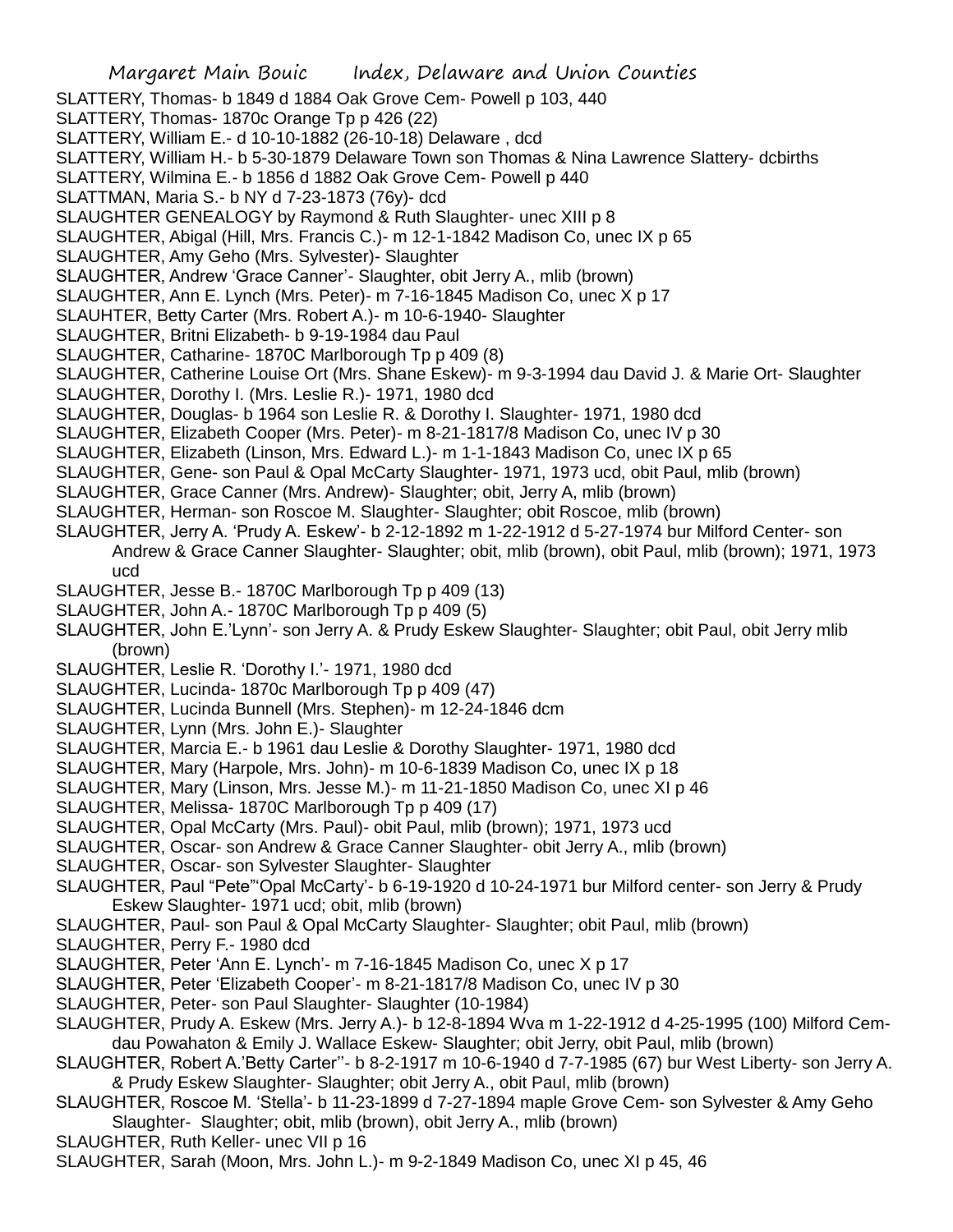SLAUGHTER, Scott- b 1970 son Leslie R. & Dorothy I. Slaughter- 1980 dcd

SLAUGHTER, Shane Eskew 'Catherine Louise Ort'- m 9-3-1994 son John E. & Lynn Slaughter- Slaughter SLAUGHTER, Stella (Mrs. Roscoe M.)- b 7-25-1895 d 3-22-1983 (87) Maple Grove Cem- dau Arthur &

- Rebecca Guthrie Turner- Slaughter; obit Roscoe M., mlib (brown)
- SMITH, Stephen- 1870C Marlborough Tp p 409 (49\*)
- SLAUGHTER, Stephen 'Lucinda Bunnell'- m 12-24-1846 dcm
- SLAUGHTER, Sylvester 'Amy Geho'- Slaughter; obit Roscoe M., mlib (brown)
- SLAUGHTER, Tamrisa Lorraine- dau John E. Slaughter- Slaughter
- SLAUGHTER, Rev. William- Pabst 8 p 54, 58
- SLAUGHTERBECK, Cobah M.- b 7-1899 grandad Sarah Orahood- 1900C York Tp 328 p 14A (10/12,O,O,O)
- SLAUGHTERBECK, Edward- b 1870 Un Co d 1-4-1919 Oakdale I p 25 (E-R22-4)
- SLAUGHTERBECK, Henry-b 11-1854 boarder; 1900C Marysville 4th ward 373-383 p 15A (41,Ger,Ger,Ger)
- SLAUGHTERBECK, Jjacob- d Monday, Oakdale Cem- bro-in-law of John Vanderau & Mrs. Conrad Weidmanmt 5-18-1898 p5c4, Abs p 8
- SLAUGHTERBECK, Henry (75-1925) Paris Tp. uninf p 19
- SLAUGHTERBECK, Mary Catharine (Mrs. )- d Monday (60-0-26) sister of John & Philip VanDerAu- mt 3-3- 1896 p5c4 Ab p 18
- SLAUGHTON, Lemuel- dcw Bk 4 p 435 (46) appr.
- SLAUSEN, Joseph- hmp p 144
- SLAUSER, Abe- Powers Pat p 221
- SLAUSER, Katherine (Schrank, Mrs. Jacob) dcc Mary Jo Myers Baker 19 #77, unec VI p 51
- SLAUSON, Dr. A.- d 9-6-1856 930-1-10 Old Eden Cem, Powell p 70; Old Kilb Cem p 2
- SLAVEN, ---- b 12-22-1889 dcbirthsTown son unknown & Elizabeth Slaven- dcbirths
- SLAVEN, Adeline (Parthemore, Mrs. Erastus)- m 7-1-1858 ucm 2746; unec XII, p 30, XVIII p 4
- SLAVEN, Charmion Renee (Borton, Mrs. John David)- m 12-7- dau Dan Slaven & Shirley Hairrell- Slaven
- SLAVEN, Dan 'Shirley'- Slaven
- SLAVEN, Edward- Pabst 1 p 66
- SLAVEN, J. A.- query, Baughman, Gamble
- SLAVEN, Shirley (Mrs. Dan)(Hairrell, Mrs. )- Slaven
- SLAVENS, Beverly Lemley (Mrs. William E.)- dau Lester E. & Virginiao. Lemley- Slavens; 1980 dcd
- SLAVENS, Brad- b 1971 son William E. & Beverly Slavens- Slavens; 1980 dcd
- SLAVENS, Jennifer- b 4-9-1973 d 12-12-1988 (15) dau William E. & Beverly Slavens- Slavens; 1980 dcd SLAVENS, Richard- grandson Bessie Hamilton- 1949 ucd
- SLAVENS, William E. 'Beverly'- Slavens; 1980 dcd
- SLAVEY, Jno- 1870C Delaware Town p 301 (20)
- SLAWSON, Adelia- 1870C Brown Tp p 238 (22)
- SLAWSON, Adelia Whipple (Mrs. Orville S.)- b 1-22-1845 m 12-19-1863 d 3-17-1916 (71-4-24) Horseshoe Baptist Chyd, Powell p 284- dau Lewis & Almira Brown Whipple- ; Whipple p 29; 1908 dch p 741; dg 3- 21-1916 Cry Ab p 36, 37; dg 3-28-1916, Cry Ab p 41
- SLAWSON, A. E.- son A. & M. A. Slawson- Marlborough Cem p 161
- SLAWSON, Alford- dcw Bk 4 p 51 (7) wit
- SLAWSON, Alfred 'Mary Ann Main'- m 1-25-1853/5 son Amzi & Alpha Slawson- Main (1316158); 1850C Brown Tp 2964 p 162 (20,NY)
- SLAWSON, Allice A.- 1870C Brown Tp p 239 (17)
- SLAWSON, Alpha (Mrs. Amzi)- 1850C Brown Tp 2964 p 162 (42,NY); 1870C Troy Tp p 527 (63\*)
- SLAWSON, Amzi 'Alpha'- 1850C Brown Tp 2964 p 162 (43,NY)
- SLAWSON, Amzi- d 10-2-1861 (19y10m) Marlborough Cem p 161, Powell p 287; 1850C Brown Tp 2964 p 162 (9,O)
- SLAWSON, Angeline- dau Amzi & Alph Slawson- 1850C Brown Tp 2964 p 162 (20,NY)
- SLAWSON, Anna- 1870C Troy Tp p 527 (63\*)
- SLAWSON, Anna (McCombs, Mrs. Joseph)- m 1-12-1865 ucm 3670; unec XXI p 58
- SLAWSON, Arther- 1870C Brown Tp p 238 (3)
- SLAWSON, Arthur- son Orville & Adelia Whipple Slwson- dg 3-28-1916, Cry Ab p 41
- SLAWSON, Clara (Wilcox, Mrs. John)- dau James & Mary Margaret Maine Slawson- Asp 1897
- SLAWSON, Cornelia- dau Amzi & Alpha Slawson- 1850C Brown Tp 2964 p 162 (2,NY)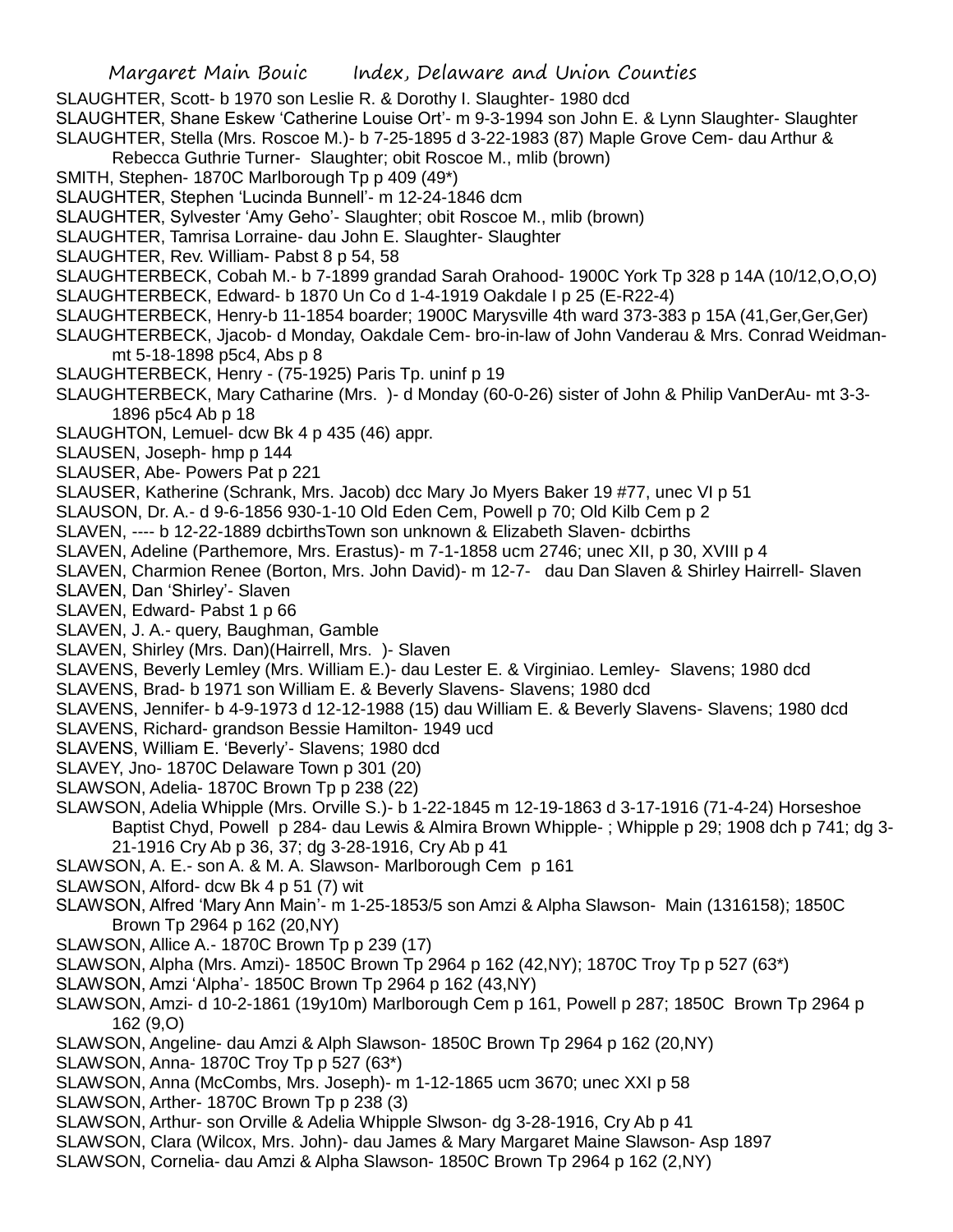- SLAWSON, Daisy- dau Orville & Adelia Whipple Slawson- dg 3-28-1916, Cry Ab p 41
- SLAWSON, Elenor Grant (Mrs. Samuel)- m 5-7-1848 dcm
- SLAWSON, Ellen Minerva- dau Alfred & Mary Ann Maine Slawson- Main 13161581
- SLAWSON, Ellen (Mrs. Samuel)- b RI d 9-14/16-1893 (67-6-11) dcd; dg 9-19-1893, Cry Ab p 133, dg 1-5-1894, Cry Ab p 148; aunt of Mrs. Eugene Waters; 1850C Brown Tp 2962 p 162 (20,RI); 1870C Brown Tp p 239 (42)
- SLAWSON, Elmer- son Alfred & Mary Ann Main Slawson- Main 13161584
- SLAWSON, Flora S.- b 9-4-1869 d 1-26-1918 Horseshoe Baptist Graveyard, Powell p 284- dau Orville & Adelia Whipple Slawson- dg 3-28-1916, Cry Ab p 41
- SLAWSON, Florence- 1870C Brown Tp p 239 (8m)
- SLAWSON, Florence Main- dau Alfred & Mary Ann Main Slawson- Main 13161584
- SLAWSON, Florence Stevens (Mrs. Grover)- b 10-7-1890 m 2-24-1912 d 3-25-1913 (22-6-18) drowned in flood; dg 4-2-1913, 4-4-1913, 4-18-1913, Cry Ab p 28, 29, 31
- SLAWSON, Francis- dau Amzi & Alpha Slawson- 1850C Brown Tp 2964 p 162 (7,O)
- SLAWSON, Golda- b 10-12-1884 Troy Tp dau Orville & Mattie/Adelia Whipple Slawson- dcbirths; dg 3-28- 1916, Cry Ab p 41
- SLAWSON, Grace Augusta- d 10-16-1853 (14-1-27) Marlborough Cem p 161, Powell p 287- dau Amzi & Alpha Slawson- 1850C Brown Tp 964 p 162 (11,NY)
- SLAWSON, Grover 'Florence Stevens'- m 2-24-1912 dg 4-18-1913, Cry Ab p 31
- SLAWSON, Harriet Ann Hawley (Mrs. Smith)- b 3-30-1796 d 7-12-1860-Old Kilb Cem p 2; dcc Helen Wornstaff Kern 23 ; 1850C Brown Tp 2961 p 162 (54,Conn)
- SLAWSON, Hazel A.- b 8-30-1897 Brown Tp dau A. H. & Elizabeth Herron Slawson- dcbirths
- SLAWSON, Helen (Christ, Mrs. George)- dau James & Mary Margaret Maine Slawson- Asp 1896
- SLAWSON, Hiram- son Amzi & Alpha Slawson- 1850C Brown Tp 2964 p 162 (5,O); 1870C Troy Tp p 527 (25)
- SLAWSON, James 'Mary Margaret Maine'- m 1-20-1853 dcm d 1-21-1861 (28-7-21) Marlborough Cem p 161; Powell p 287- son Amzi & Alpha Slawson will, dcw B 4 p 51(7) Slawson ; 1850C Brown Tp 2964 p 162 (18,NY)
- SLAWSON, Jenny- b 10-6-1875 Oxford Tp dau Orvil & Adelia Whipple Slawson- dcbirths
- SLAWSON, John E.- 1870C Troy Tp p 527 (18)
- SLAWSON, Joy L.-d 9-12-1965 brother Lee H. Slawson- obit Lee H.- mlib
- SLAWSON, Lee Hanover b 10-29-1905/4 Troy Tp d 9-1-1981 (75) Pleasant Hill Cem, Del Co- brother Joy L. Slawson, obit, mlib- son A. L. & Viola E. Hanover Slawson- dcbirths
- SLAWSON, Lena E.- dau Alfred & Mary Ann Main Slawson- Main 13161583
- SLAWSON, Lucy- d 1862 (2) Marlborough Cem p 161- dau A. & A. M. Slawson
- SLAWSON, Lucy (Riley, Mrs. Joseph)- m 9-1-1853 dcm- dau Amzi & Alpha Slawson- 1850C Brown Tp 2964 p 162 (16,NY)
- SLAWSON, Lulu Frances- b 8-12-1894 Brown Tp dau A. H. & Elizabeth Wornstaff Slawson- dcbirths
- SLAWSON, Margaret Amy- dau Alfred & Mary Ann Main Slawson- Main 13161582
- SLAWSON, Marietta H.- b 3-30-1796 d 7-12-1860 Old Eden Cem- Powell p 70
- SLAWSON, ---- b 5-15-1876 Brown Tp dau Mary Slawson- dcbirths
- SLAWSON, Mary- dau Amzi & Alph Slawson- 1850C Brown Tp 2964 p 162 (14,NY)
- SLAWSON, Mary E/L.- d 2-22-1862 (6-2-21) Old Kilb Cem p 2, Powell p 70 dau A. U. & L. P.
- SLAWSON, Mary Ann Main (Mrs. Alfred)- b 1-24-1834 m 1-25-1853/5 dau Eleazar & Margaret Cole Main-Main 11316158
- SLAWSON, Mary Ann (Whipple, Mrs. James)- m 9-22-1839 dcm
- SLAWSON, Mary (Henry, Mrs. Loreno B.)- m 9-13-1857 dcm
- SLAWSON, Mary Margaret Main (Mrs. James)- b 10-3-1832 m 1-20-1853 dcm d 3-28-1890- dau Lyman & Hannah Martin Main- Asp 1003; Main 1316194; 1850C Troy Tp 2662 p 139 (6,O)
- SLAWSON, Mary- d 11-5-1890 (19-2-2) Horseshoe Baptist Gryd- dau Orville & Amelia/Adelia Whipple
- Slawson- dcd; Powell p 284; dg 3-28-1916, Cry Ab p 41; dg 11-14-1890 Cry Ab p 37, 38
- SLAWSON, Mary- b 9-3-1871 Brown Tp dau Orvill & Delia Whipple Slawson- dcbirths
- SLAWSON, Mercy Ann (Whipple, Mrs. James)- b 11-14-1818 m 9-22-1839 d 8-7-1907 dau Smith & Harriet Ann Hawley Slawson- dcc Helen Wornstaff Kern 11
- SLAWSON, Mrs. m. died, dau Lyman main- dg 4-1-1898, Cry Ab p 150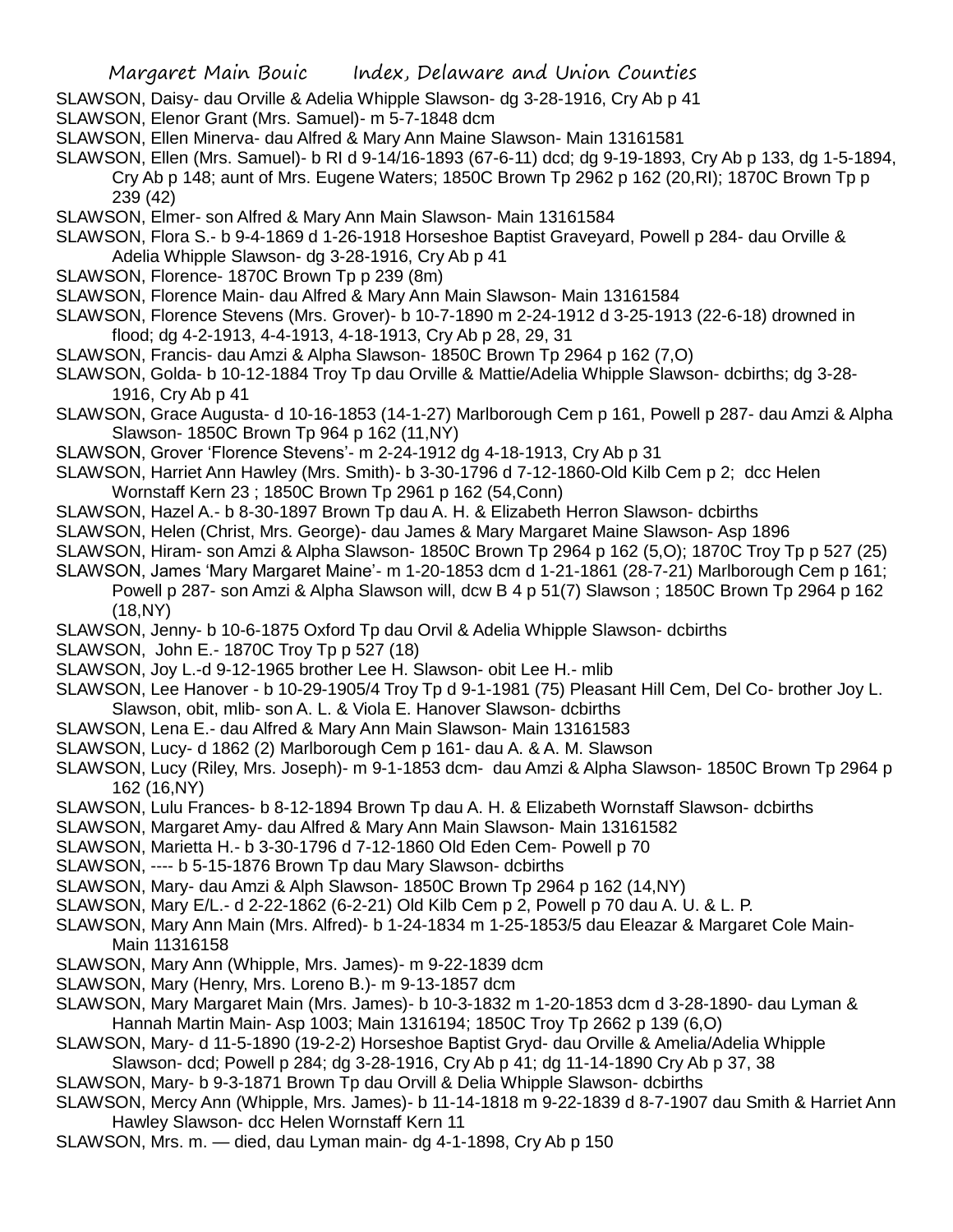- SLAWSON, Orville S. 'Adelia Whipple'- b 10-8-1837 m 12-19-1863 dcm d 2-26-1917 Horseshoe Baptist Gryd, Powell p 284 (Orva); son Amzi & Alpha Slawson- dcw Bk 4 p 51(7) wit; 1908 dch p 741; dg 3-21-1916, dg 3-28-1916, Cry Ab p 36, 37, 41; 1850C Brown Tp 2964 p 162 (13,NY) Orival- 1870C Brown Tp p 238 (25\*)
- SLAWSON, Samuel 'Ellen/Elanor Grant'- m 5-7-1848 dcm; hadc p 95 (Brown Tp); d Witesville, Missouri, Wednesday (87); uncle of Charles Whipple- dg 1907, Cry Ab p 67; 1850C Brown Tp 2962 p 162 (28,NY); 1870C Brown Tp p 239 (47\*)
- SLAWSON, Smith 'Harriet Ann Hawley'- b 6-13-1796 d 4-8/3-1879 Powell p 7-, Old Kilb Cem p 2; hadc p 20; dcc Helen Wornstaff Kern 22; 1850C Brown Tp 2961 p 162 (54,NY)l 1870C Brown Tp p 247 (73\*)
- SLAWSON, Thomas- 1870C Brown Tp p 239 (2O)
- SLAWSON, Viola- b 1875 d 1948 Horseshoe Baptist Graveyard- Powell p 284
- SLAWSON, William- d 3-15-1888 (55-5-21) Powell p 70 of d 1898 (55) Old Kilb Cem p 2; 1870C Brown Tp p 247 (36)
- SLAWSON, Zane- d 10-26-1864 (2-1-2) Marlborough Cem, Powell p 287 son A. & M. A.
- SLAWTER, Harry D. 'Rhea'- Slawter, 1980 dcd
- SLAWTER, Lisa Danielle- b 7-15-1981 dau Harry & Rhea Slawter- Slawter
- SLAWTER, Rhea (Mrs. Harry)- Slawter; 1980 dcd
- SLAY, Helen Nevilla Maugans (Mrs. Willard)- b 5-30-1912 dau Eldon Elmer & Emma A. Thomas Maugans-Maugans Anc p 47
- SLAY, Karen Ann- b 2-2-1947 dau Willard & Helen Nevilla Maugans Slay- Maugans Anc p 47
- SLAY, Willard 'Helen Nevilla Maugans'- Maugans Anc p 47
- SLAYBAUGH, Thomas 'Wilella Ridge'- 1985 uch p 117
- SLAYBAUGH, Wilella Ridge (Mrs. Thomas)(Sanehez, Mrs. Eloy)- dau Hugh,Sr. & Tena Idell Emans Ridge-1985 uch p 117
- SLAYTON, Annie (Green, Mrs. )- dau Rose Slayton- Slayton
- SLAYTON, Bonnie (Mitchel, Mrs. )- dau Rose Slayton- Slayton
- SLAYTON, Edward- 1969 dcd
- SLAYTON, Eugene- son Rose Slayton- Slayton
- SLAYTON, Eugene- son Norma Von Herdman Slayton- Slayton
- SLAYTON, Faye (Stover, Mrs. )- dau Rose Slayton- Slayton
- SLAYTON, James Franklin- d 10-2-1983 bur W. Va.- son Rose Slayton- Slayton
- SLAYTON, Norma Herdman (Mrs. )- b 8-17-1925 d 8-19-1990 (65) bur W. Va- dau E. B. & Elizabeth Livingston Von Herdman- Slayton
- SLAYTON, Rose (Mrs. )- d 9-2-5-1971 (75) bur Mt. Pleasant- Slayton
- SLAYTON, William- son Rose Slayton- Slayton
- SLAZINSKI, Barbara Ann- dau John Robbins & Carol Glandon Slazinski- Slazinski
- SLAZINSKI, Carol Glandon (Mrs. John Robins)- Slazinski
- SLAZINSKI, Dawn (Peterman, Mrs. R. Dennis)- m 8-13-1988 dau John Robbins & Carol Glandon Slazinski-Slazinski
- SLAZINSKI, John Robbins 'Carol Glandon'- Slazinski
- SLDIK, Franklin C.- b 10-25-1875- Liberty Tp Del Co- dcbirths
- SLEAR, Anna Mae (Frymire, Mrs. Harry Isaac)- b 7-10-1888 m 10-24-1931- Weiser p 364
- SLEAR, Carl L. son Jonothan & Jeannette Landau Slear- Slear
- SLEAR, Fay (Fasold, Mrs. Jack Elwood)- Weiser p 73
- SLEAR, Jeannette Landau (Mrs. Jonothan)- Slear
- SLEAR, Jonothan 'Jeannette Landau'- Slear
- SLEAR, Marilyn-dau Ralph S. & Ruth Chapman Slear- Slear
- SLEAR, Ralph S. 'Ruth Chapman'- b 1-21-1906 d 8-14-1981 Forest Grove Cem- son Jonothan & Jeannette Landau Slear- Slear; 1985 uch p 24
- SLEAR, Ruth Chapman (Mrs. Ralph)- b 3-29-1904 d 1-25-1990 (85) Forest Grove Cem- dau George Butler & Linnie l. Wing Chapman- 1985 uch p 24; Slear
- SLEATH, James- McKitrick p 81
- SLEATOR, Margaret (Craig, Mrs. James)- m 10-12-1813- Powers Pat p 178
- SLEEDMAN, J. B.- public works, 1852, unec IV p 20
- SLEEPER, Abraham 'Susannah Gardner'- m 4-10-1844 dcm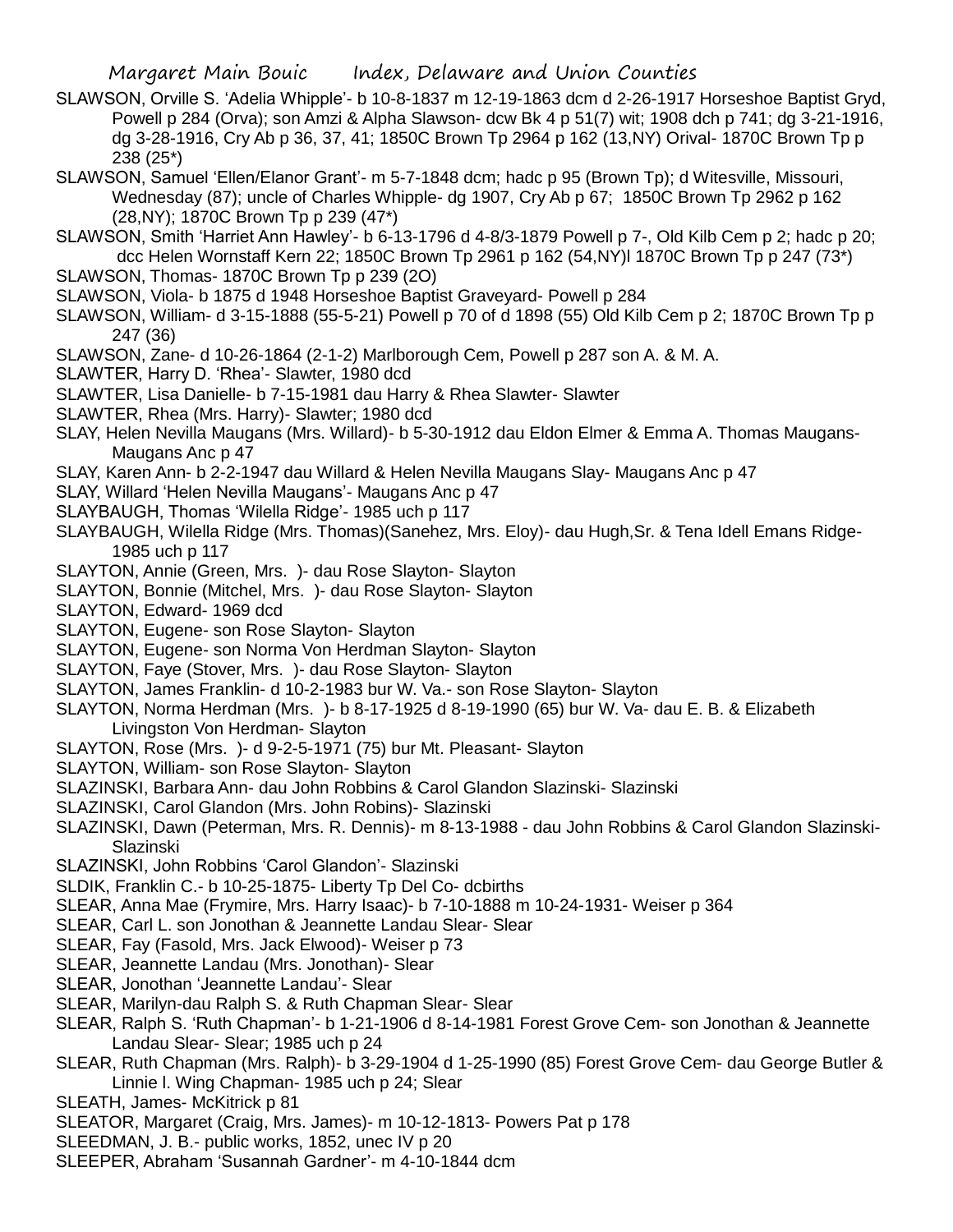- Margaret Main Bouic Index, Delaware and Union Counties SLEEPER, David- unclaimed letter, unec VI p 26 SLEEPER, Rev. J. W.- Pabst 8 p 75 SLEEPER, Susanna Gardner (Mrs. Abraham)- m 4-10-1844 dcm SLEETH, Ann (McKitrick, Mrs. Joseph)- d 1895- McKitrick p 81 SLEIF, Minnie (Gage, Mrs. P. W.)- dumch p 309 SLEIGHER, Caroline (Mrs. John)- 1850C Delaware Town 1252 p 91 (24,Germany) SLEIGHER, Charles- son John & Caroline Sleigher- 1850C Delaware Town 1252 p 91 (2,O) SLEIGHER, John 'Caroline'- 1850C Delaware Town 1252 p 91 (28,Ger) SLEIGHER, John- son John & Caroline Stleigher- 1850C Delaware Town 1252 p 91 (4,Ger) SLEIGHTER, Rosa-1870C Brown Tp p 247 (11) SLEINMETZ, Nina- dau Dr. J. E. & Pernina Berry Fackler- dg 8-26-1913- Cry Ab p 54 SLEITZ, Edna Mary, funeral Friday at Hyattsville M. E. Ch. Oak Grove, dg 1-4-1916, Cry Ab p 2 SLEITZ, John- d 11-24-1905, dg 12-15-1905, Cry Ab p 68 SLEITZ, Michael- d 12-13-1892 memorial by Concord Grange- dg 1-20-1893 Cry Ab p 112 SLEITZ, —(Mrs. Michael)- dg 316-1894 Cry Ab p 160, Pearl Oller burned to death at her house SLEMMONS, Anna L. (Barnett, Mrs. John W.)- lic 10-17-1878 ucm 6342 SLEMMONS, Anne (Schluep, Mrs. )- dau John D. & Rhoda Hayes Slemmons- Slemmons SLEMMONS, Audrey L. (Murphy, Mrs. J. Thurman) -b 4-1-1893 m 12-14-1919 d 4-2-1987 Claibourne Cem p 38- dau John L. & Emily Highbargain Slemmons- Slemmons SLEMMONS, Berta E- b 1-1887 dau Lynn D. & Laura E. Ross Slemmons- 1900C Claibourne Tp 96-102 p B4  $(13,0,0,0)$ SLEMMONS, Bessie E.- b 3-1885 dau Lynn D. & Laura E. Ross Slemmons- 1900C Claibourne Tp 96-102 p B4 (15,O,O,O) SLEMMONS, Brenda E.(Godfrey, Mrs. Clarenca Alton)- b 1892 dau Lynn D & Laura E. Ross Slemmons-Graham (17443); 1900C Claibourne Tp 96-102 p B4 (7,O,O,O) SLEMMONS, C. O. 'Lora'- 1880C Claibourne Tp 32-34 p 4 (28,O,O,Pa) carpenter SLEMMONS, Cora- dau C. O. & Lora Slemmons- 1880c Claibourne Tp 32-34 p 4 (4,O,O,O) SLEMMONS, Cora Coe (Mrs. Elza)- b 8-13-1919 m 3-23-1944 dau Frank & Carrie Bowers Coe SLEMMONS, Dale- son Ray & Jesse Pearl Chapman Slemmons- Slemmons SLEMMONS, Deborah- dau John D. & Rhoda Hayes Slemmons- Slemmons SLEMMONS, Earl- b 5-1880 son Wm J. & Mary A. Slemmons- 1880C Claibourne Tp 31-33 p 3 (1/12,O,O,O) SLEMMONS, Ella M. (Mrs. William J.)- b 1848 d 1939 Claibourne Cem p 30- 1900C Richwood 754-762 p 6B (52,O,Pa,O) 3 ch 1 living SLEMMONS, Elza 'Cora Coe'- m 3-23-1944 1985 uch p 28; Slemmons; 1985 uch p 28 SLEMMONS, Emily Highbargin (Mrs. John R.)- b 1860 d 1934 Claibourne Cem p 38; 1900C Richwood 60-64 p 3A (39,O,O,O) m 8y, 2 ch SLEMMONS, Frank, son Elza & Cora Coe Slemmons- 1985 uch p 28; Slemmons SLEMMONS, Gene- son Ray & Jesse Pearl Chapman Slemmons- Slemmons; 1949 ucd SLEMMONS, Glenn- son Ray & Jesse Pearl Chapman Slemmons- Slemmons; 1949 ucd SLEMMONS, Henry Olaf- b 1-1900 d 1901 son John L. & Emily H. Slemmons- b 1900 d 1901 Claibourne Cem p 38; 1900C Richwood 60-64 p 3A (4/12,O,O,O) SLEMMONS, James- d 11-12-1865 (40?-5-3) Civil war; Shoup Cem Powell p 263 SLEMMONS, James L. 'Susannah Osborn'- 1883 uch V p 651; 1880C Claibourne Tp 7 p 1 (39,O,Va,Pa) SLEMMONS, Jane (Mrs. Matthew)- 1880C Claibourne Tp 165-174 p 16 (18,O,O,O) SLEMMONS, Janet (Hitler, Mrs. )- dau John G. W. & Daisey Blanche Delap Slemmons- Slemmons SLEMMONS, Jesse Pearl Chapman (Mrs. Ray)- b 9-11-1899 m 10-2-1918 d 1-31-1960 Claibourne Cem p 94 dau J. & Myrtle Nogle Chapman- Slemmons; 1949 ucd SLEMMONS, John D.- b 7-26-1841 son James L. & Susannah Osborn Slemmons- 1883 uch V p 651; 1880C Claibourne Tp 7 p 1 (25,O,O,O) SLEMMONS, John D. 'Rhoda H.'- b 7-12-1900 d 4-1901884 (93) son John G. W. & Daisey Blanche Delap Slemmons- Slemmons; 1961, 1964, 1969, 1971, 1980 dcd SLEMMONS, John L. 'Emily H.'- b 8-1855 d 1915 Claibourne Cem p 38; 1900C Richwood 60-64 p 3A (44,O,O,Pa) m 8y SLEMMONS, John P.- 1908 dch p 413; 1915 uch p 304, 498; 1883 uch IV p 510 V p 592, 594, 598
- SLEMMONS, John Robert 'Ritajane Welsh'- son Elza & Cora Coe Slemmons- Slemmons; 1985 uch p 28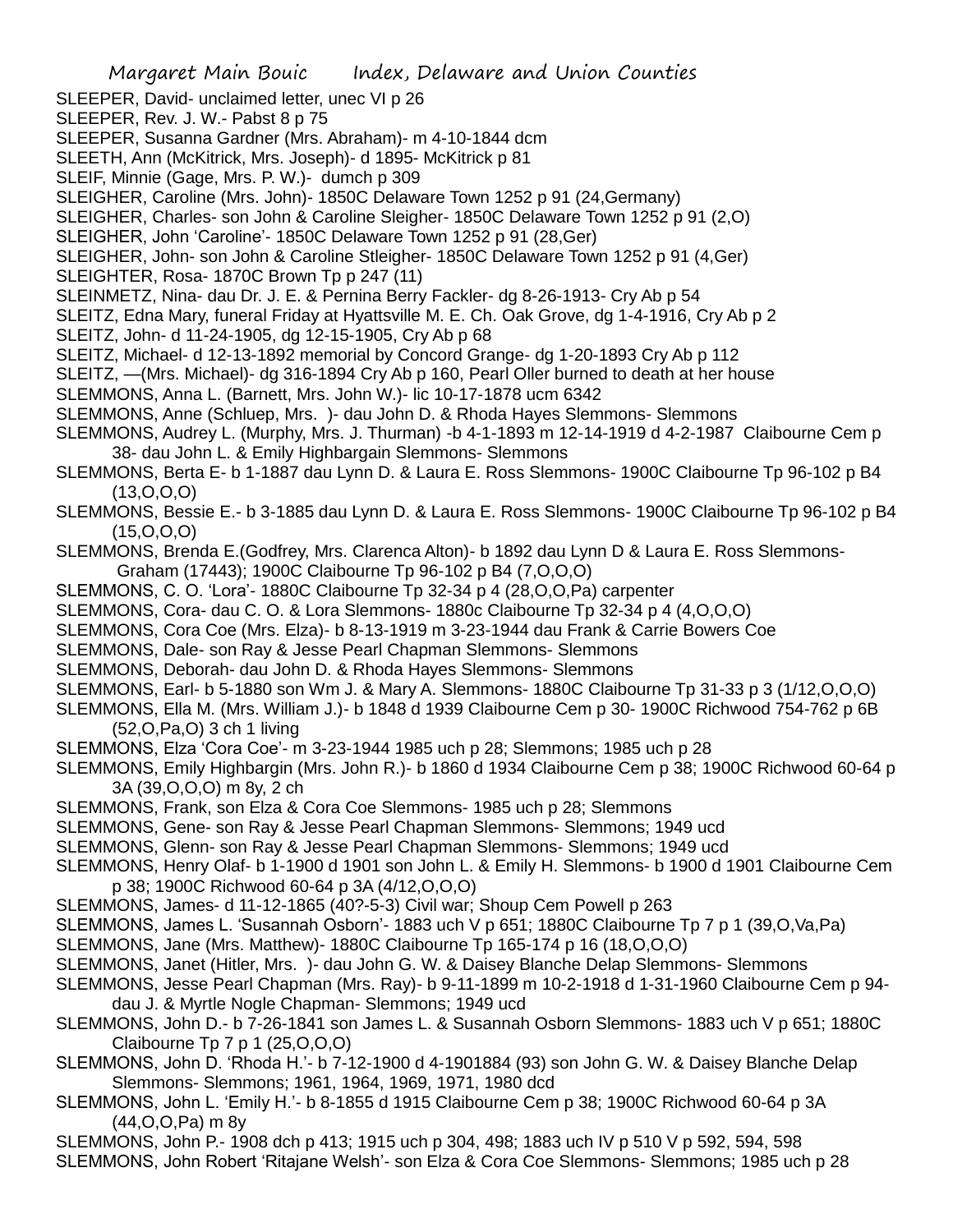- SLEMMONS, John Whittier- son John D. & Rhoda Hayes Slemmons- Slemmons
- SLEMMONS, Judith- dau John D. & Rhoda Hayes Slemmons- Slemmons
- SLEMMONS, Katherine (Morse, Mrs. )- dau Ray & Jessie Pearl Chapman Slemmons- Slemmons
- SLEMMONS, Larry T. 'Marianne J.- son Wilda Slemmons- 1949, 1973, 1975, 1977, 1979, 1981 ucd
- SLEMMONS, Laura E. Ross (Mrs. Lynn O.)- b 12-1853 m 4-21-1875 ucm 5687 d 1927, Claibourne Cem p 9 dau James Alexander & Nancy Headley Ross- dumch p 206; 1883 uch V p 647; mt 5-12-1875 mt 3 p
	- 12; 1985 uch p 119; 1900C Claibourne Tp 96-102 p B4 (46,O,O,O)
- SLEMMONS, Leora- b 4 1895 dau John L. & Emily H. Slemmons- 1900C Richwood 60-64 p 3A (7,O,O,O) SLEMMONS, Lora (Mrs. C. O.)- 1880Cc Claibourne Tp 32-34 p 4 (26,O,O,O)
- SLEMMONS, Lynn O. 'Laura E. Ross'- b 7-1851 m 4-21-1875 ucm 5687 d 1940 Claibourne Cem p 9; mt 3-12- 1875, mt 3 p 12; dumch p 206; 1883 uch V p 647; 1985 uch p 119; 1900C
	- Claibourne Tp 96-102 p 4B (48,O,O,Pa)
- SLEMMONS, Lynn- son Ray & Jesse Pearl Chapman Slemmons- Slemmons; 1949, 1959 ucd
- SLEMMONS, Marianne J. (Mrs. Larry T.0- 1973, 1975, 1977, 1979, 1981 ucd
- SLEMMONS, Mary (Bahan, Mrs. Gary)- m 10-19-1968 dau Elza & Cora Coe Slemmons- 1985 uch p 28; **Slemmons**
- SLEMMONS, Mary A. (Mrs. William J.)- 1880C Claibourne Tp 31-33 p 3 (27,O,O,pa)
- SLEMMONS, Matthew- b 1853 d 1914 Claibourne Cem p 80
- SLEMMONS, Matthew 'Jane'- 1880C Claibourne Tp 165-174 p 16 (27,O,O,Pa); 1900C Richwood 35-38 p 1B (-,O,O,Pa)
- SLEMMONS, Melody Sue- dau Elza Slemmons- Slemmons
- SLEMMONS, Miles- boarder with James & Susannah Osborn Slemmons- 1880C Claibourne 7 p 1 (28,O,O,O)
- SLEMMONS, Milton Ray 'Jesse Pearl Chapman'- b 6-1891 m 10-2-1918 d 1956 Claibourne Cem p 94- son William J.& Ella M. Slemmons- Slemmons; 1900C Richwood 154-162 p 6B (8,O,O,O); 1910C Richwood 212-220 p 8A (19,O,O,O) carpenter
- SLEMMONS, Mina (Hedges, Mrs. Emmet P.)- m 12-14-1897 ucm (Hearl)
- SLEMMONS, Pearl- 1959 ucd
- SLEMMONS, Rhoda Hayes (Mrs. John D.)- b 5-13-1904 d 11-25-1999 (95) dau Morton Kendall & Beulah Griffin Hayes- Slemmons; 1961, 1964, 1969, 1971, 1980 dcd
- SLEMMONS, Robert- son John G. W. & Daisey Blanche Delap Slemmons- Slemmons
- SLEMMONS, Ritajane Welsh (Mrs. John Robert)- m 10-19-1968 dau John R. Welsh- Slemmons
- SLEMMONS, Sue- dau Elza & Cora Coe Slemmons- 1985 uch p 28
- SLEMMONS, Susannah Osborn (Mrs. James L.)- 1883 uch V p 651l 1880C Claibourne Tp 7 p 1 (32,Pa,Md,Irel)
- SLEMMONS, Whittier- son John D. & Rhoda Slemmons- Slemmons
- SLEMMONS, Wilda- 1949 ucd
- SLEMMONS, William J. 'Mary A.''Ella M.'- b 1846 d 1922 Claibourne Cem p 30; 1883 uch V p 594; 1880C Claibourne Tp 31-33 p 3 (34,O,O,Pa); 1900C Richwood 154-162 p 6B (55,O,O,Pa); 1910C Richwood 212-220 p 8A (64,O,US,US)
- SLENENSON, R. T., Prof, assisted at funeral of Dr. Uhler McDowell- dg 1-9-1906, Cry Ab p 72
- SLENKER, Herbert G. 'Rachel Jean Inskeep;- b 2-19-1912 d 3-25-1996 (84) E. Liberty Cem- son Ora & Nellie Outland Slenker- Slenker
- SLENKER, Nellie Outland (Mrs. Ora)- Slenker
- SLENKER, Ora 'Nellie Outland'- Slenker
- SLENKER, Rachel Jean Inskeep (Mrs. Herbert G.)- d 6-18-1993- Slenker
- SLENNER, Donald G. 'Patricia A.'- 1969 dcd
- SLENNER, Donald- b 1958 sonDonald G. & Patricia A. Slenner- 1969 dcd
- SLENNER, Emma I. (Farquhar, Mrs. George T.)- m 5-21-1884- Weiser p 166
- SLENNER, Gregory- b 1965 son Donald G. & Patricia A. Slenner- 1969 dcd
- SLENNER, Mary (Richard, Mrs. George Washington)- b 3-11-1818- Weiser p 219
- SLENNER, Patricia A. (Mrs. Donald G.)- 1969 dcd
- SLENTZ, Elizabeth- b 1827 d 1853- Powell p 441
- SLENTZ, Elizabeth Leibold (Mrs. Jacob)- m 4-21-1853 dcm, Oak Grove Cem
- SLENTZ, Jacob 'Mary High''Elizabeth Leibold'- m (10 10-19-1847 dcm (2) 4-21-1853 dcm
- SLENTZ, Mary High (Mrs. Jacob)- b 1827 m 10-17-1847 dcm d 1852- Oak Grove Cem, Powell p 440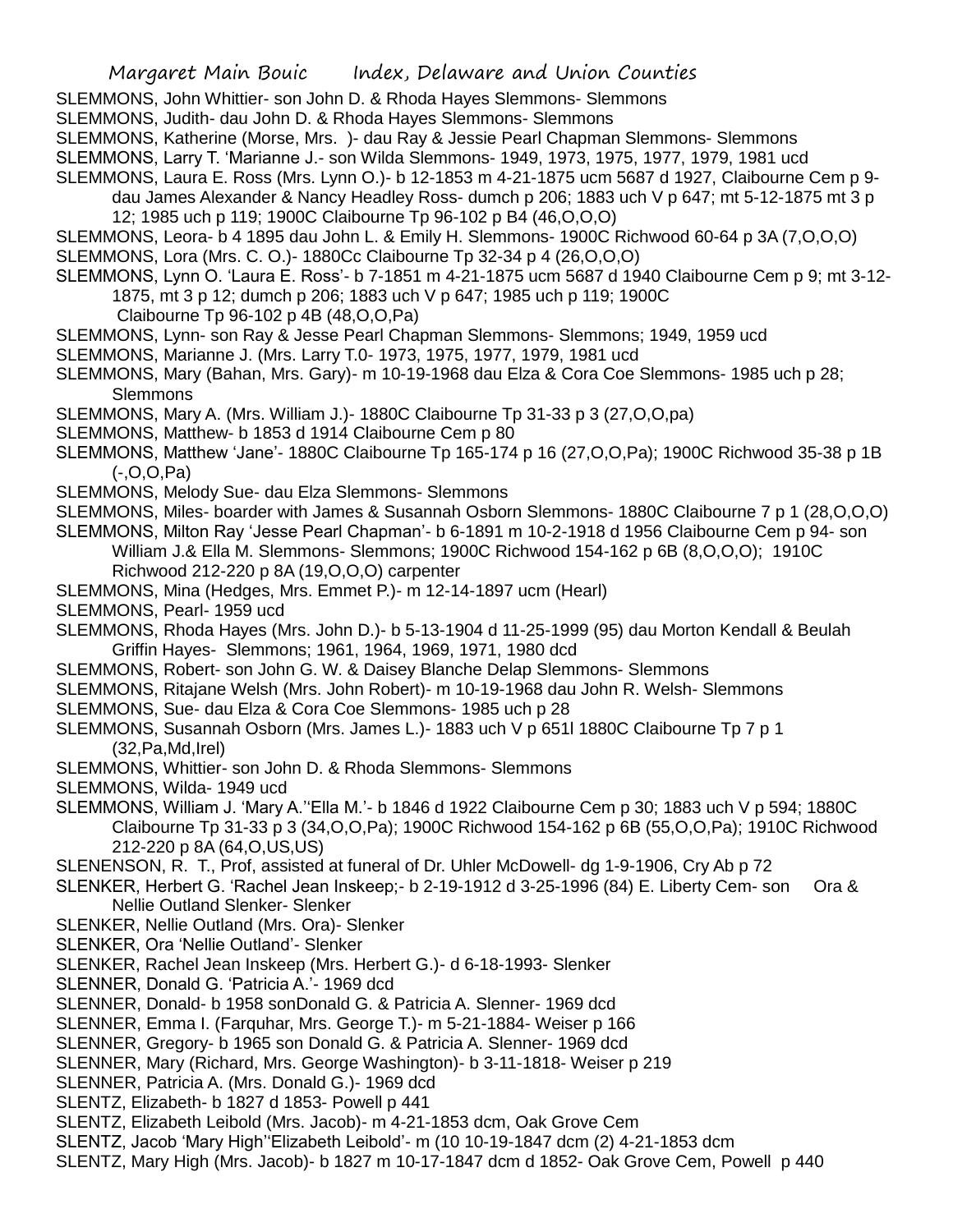Margaret Main Bouic Index, Delaware and Union Counties SLEPPY, J. W.- 1883 uch V p 601 SLESINSKI, Anna Jean- b 10-17-1983 dau Ralph & Sandy Cryder Slesinski- Slesinski SLESINSKI, Ralph 'Sandy Cryder'- Slesinski SLESINSKI, Sandra Clair- b 3-12-1986 dau Ralph & Sandy Cryder Slesinski- Slesinski SLESINSKI, Sandy Cryder (Mrs. Ralph)- dau George & Marilyn Cryder- Slesinski SLETTO, Beatrice J. (Mrs. Raymond F.)- 1961, 1964, 1969, 1971, 1980 dcd SLETTO, Raymond F. 'Beatrice J.- 1961, 1964, 1979, 1971, 1980 dcd SLEUTZ, Mary High (Mrs. )- dcw Bk 3 p 31, will SLEVIN, G.- McKitrick p xii SLEW, Peggy A- 1979 ucd SLEW, Peggy G.- 1979 ucd SLEWAETH, Nancy- d 7-29-1870 dcd SLEZINGER, Laura (Enright, Mrs. Will00iam)(Mrs. Joseph E.)- d 8-20-1953 (76) bur Oak Grove- Slezinger SLICER, Blanche- dau James & Lois Belle Cano Slicer- dumch p 202 SLICER, Charlotte Wolford (Mrs. Jacob)- 1883 uch V p 12 SLICER, Jacob 'Charlotte Wolford'-1883 uch V p 12, 24; 1915 uch p 526; 1840C Milford (50-60); unec XV p 68 SLICER, James 'Lois Belle Cano'- dumch p 202 SLICER, Joseph L.- b 5-1883 1900C York Tp 42 p 2B (47,O,unk,O) SLICER, Lois Belle Cano (Mrs. James)- b 7-31-1861 dumch p 202 SLICER, Walter- run for Sheriff- unec XII p 30 SLICK, Claude Frederick- son William Harvey & Lillian Alberta Maugans- Maugans Anc p 72 SLICK, Elizabeth- dau William Harvey & Lillian Alberta Maugans- Maugans Anc p 72 SLICK, Fannie (Maugans, Mrs. Harvey Lewis)- d 1-18-1934- Maugans Anc p 67 SLICK, Harry William- son William Harvey & Lillian Alberta Maugans- Maugans Anc p 72 SLICK, Isaith- 1840C Marlborough Tp p 248 (20-30) SLICK, Jane Isabelle (Seegor, Mrs. Dr. John King Beck)- b 2-3-1916 son William Harvey & Lillian Alberta Maugans- Maugans Anc p 72 SLICK, Judson 'Odessa Varner'-Maugans Anc p 220 SLICK, Lillian Alberta Maugans (Mrs. William harvey)- b 4-11-1895 d 8-5-1960 dau Harry Gideon & Sarah Elizabeth Ramsberg Maugans- Maugans Anc p 71 SLICK, Lona (Langstaff, Mrs. Floyd)- b 6–27-1897 dau Judson & Odessa Varner Slick- Maugans Anc p 220 SLICK, Lucy Snyder (Mrs. )- dau Casper & Mary Houghton Snyder- Weiser p 550 SLICK, Odessa Varner (Mrs. Judson)- dau Sam & Mary Margaret Langstaff Carner- Maugans Anc p 220 SLICK, Vicki- query about Elias Moody and Ann Impson unec XIV p 38 SLICK, William Harvey 'Lillian Alberta Maugans'- Maugans Anc p 72 SLIDER, Rev. Jeff 'Laura'- Slider Delaware Bible Church, 1984 SLIDER, Laura (Mrs. Rev. Jeff)- Slider SLIDLE, Frank- son Johnson & Susan Slidle- 1870C Jackson Tp 85-84 p 13 (5,O) SLIDLE, Johnson 'Susan'- 1870C Jackson Tp 85-84 p 13 (24,O) SLIDLE, Susan (Mrs. Johnson)- 1870C Jackson Tp 85-84 p 13 (26,O) SLIDLE, Thomas- son Johnson & Susan Slidle- 1870C Jackson Tp 85-84 p 13 (1,O) SLIETZ, Jacob- pallbearer for Joseph Perry- dg 4-21-1914, Cry Ab p 113 SLIFE, Cath. H.- Pabst 2 p 340 SLIFE, Donald E.- 1980 dcd SLIFE, Hester (Martin, Mrs. Charles)- b 5-13-1827 Westmoreland, Pa.- d 11-4-1917 Oakdale I p 37 (E-R35-2) SLIFE, Nettie (Martin, Mrs. Charles)- 1915 uch p 766 SLIFE, Phillip- 1908 dch p 382, 405 SLUSSER, Mary Jane (Kissell, Mrs. Jeremiah B.)- b 1849 d 1929 ped Virgil L. Krouse #340; unec XI p 65 SLUSSER, Susannah (Nothstine, Mrs. Peter)- ped Bonnie Hornbeck Hamblin #71; unec VI p 27 SLIFE, Catherine C.- 1870C Trenton Tp p 508 (40) SLIFE, 1870C Trenton Tp p 508 (5) SLIFE, Philip M., d this week in Delaware , veteran of Mexican war, mt 6-22-1904 p 2; Abs p 17l 1870C Trenton Tp  $p$  508 (45\*) SLIFE, Samuel- 1908 dch p 382 SLIFER, F. D. 'Olive May Thompson'- 1915 uch p 1075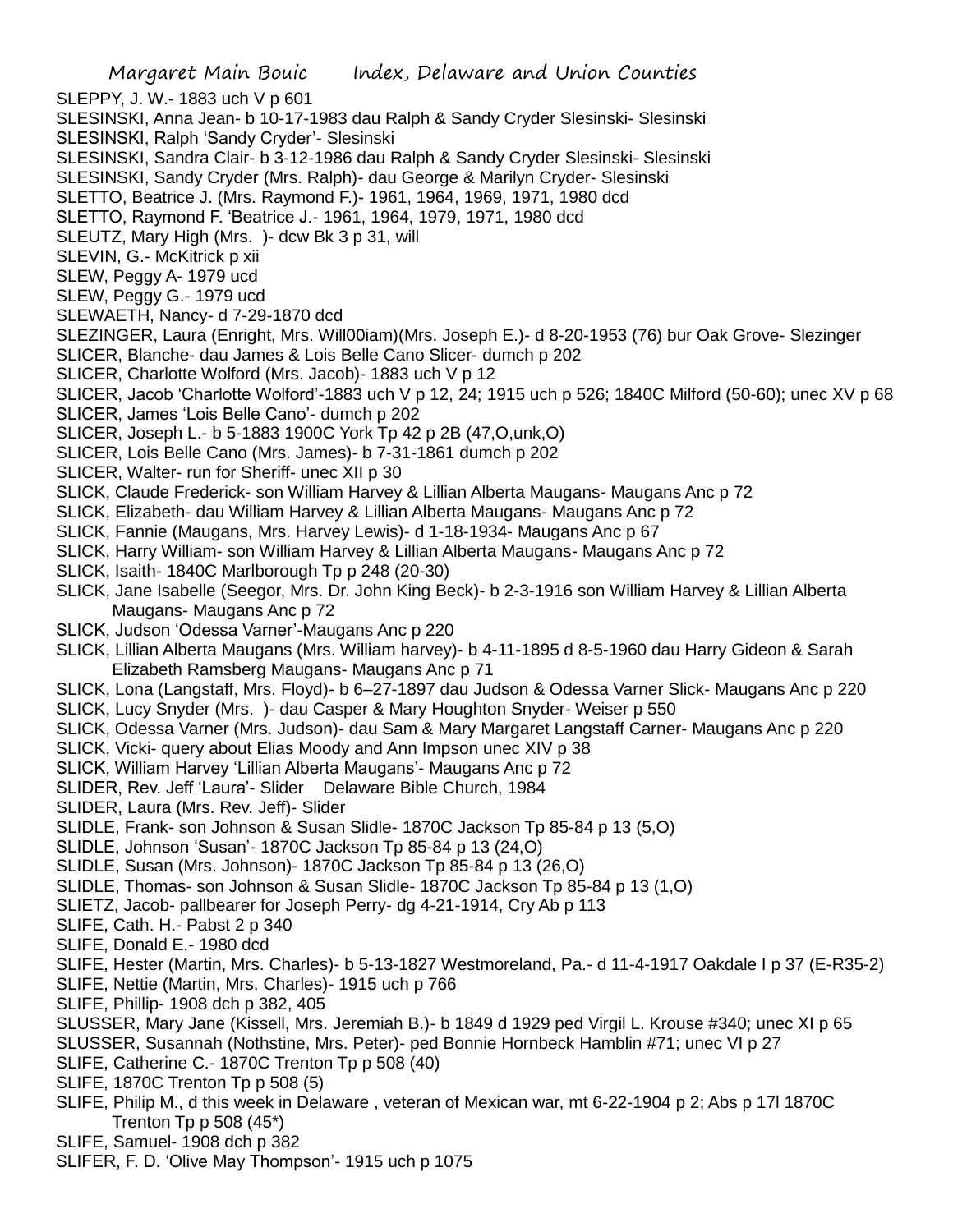Margaret Main Bouic Index, Delaware and Union Counties SLIFER, Olive May Thompson (Mrs. F. D.)- dau W. J. & Mary E. Harriman Thompson - 1915 uch p 1075 SLIGHTER, Jacob- 1820C Bennington Tp SLIKE, George 'Ollie Snyder'- Weiser p 550 SLIKE, Ollie Snyder (Mrs. George)- dau Casper & MaryHoughton Snyder- Weiser p 550 SLIM, Silas- 1850 Union Tp 1288-1306 p 193 (21,Va) SLIMBAUGh, Bar- killed by freight train Saturday, dg 10-26-1915, Cry Ab p 86 SLING, Elias 'Esther Hills'- m 10-4-1849 dcm SLING, Esther Hills (Mrs. Elias)- m 10-4-1849 dcm SLIOKAITIS, Catherine Louise- dau Evelyn M. Sliokaitis- Sliokaitis- engaged to Terry Isaiah Green SLIOKAITIS, Evelyn M. (Mrs. ) - Sliokaitis SLITER, Diadama Jane Riley (Mrs.Seneca S.)- m 9-4-1851 dcm SLITER, Seneca S 'Diadama Jane Riley'- m 9-4-1851 dcm SLIVA, Daniel Michael- b 5-4-1977 son David & Donna Carter Sliva- Sliva SLIVA, David 'Donna Caarter'- son Joe Sliva- Slive SLIVA, Donna Carter (Mrs. David)- dau Stanley Carter- Sliva SLIVKA, Elmer 'Hazel E. Dorwart'- Maugans Anc p 28 SLIVKA, Hazel E. Dorwart (Mrs. Elmer)- dau Frank & Emma Rebecca Friedley Dorwart- Maugans Anc p 27, 28 SLIWIAK, Andrew- son John & Salomea Ziemianski Sliwiak- Sliwiak SLIWIAK, Caroline Ann (Holupka, Mrs. John)- b 1-16-1920 Pa m 2–27-1943 d 12-1-1993 (73) bur Pa- dau John & Salomea Ziemianski Sliwiak- Sliwiak SLIWIAK, Frances (Sienec, Mrs. )- dau John & Salomea Ziemianski Sliwiak- Sliwiak SLIWIAK, Helen (Griffen, Mrs. Howard)- dau John & Salomea Ziemianski Sliwiak- Sliwiak SLIWIAK, Paula (Hensel, Mrs. Roy)- dau John & Salomea Ziemianski Sliwiak- Sliwiak SLIWIAK, Stanley- son John & Salomea Ziemianski Sliwiak- Sliwiak SLIWIAK, Vince- son John & Salomea Ziemianski Sliwiak- Sliwiak SLIWIAK, Walter- son John & Salomea Ziemianski Sliwiak- Sliwiak SLOAKAM, Thomas- 1835 men p 12 #111 p 15, Bennington Tp SLOAN, Alice Dimmick (Mrs. )- dau Dr. Benjamin Franklin Dimmick- dg 8-4-1908, Cry Ab p 147 SLOAN, Arthur 'Ruth Simmons'- m 9-1936- Weiser p 286 SLOAN, Barbara- dau Don L. & Joyce Sloan- 1964 dcd SLOAN, Betty Christian (Mrs. )- dau Lester C. & Clara Michael Christian- Weiser p 825 SLOAN, Betty (Mrs. Dover)- 1977 ucd SLOAN, Beulah M. (Mrs. Morris Lee)- Sloan; 1980 dcd SLOAN, Brenda (Mrs. Dan)- Sloan SLOAN, Chris 'Tiffany Louck'- Sloan son Mike & GeNell Sloan- Sloan SLOAN, Coral (Shaw, Mrs. Clarence F.)- dumch p 353 SLOAN, Dan 'Brenda'- son Robert G. & Dorothy Sloan- Sloan SLOAN, David 'Wilma Frances Cox'- Graham (1445111); Tossey 5,6 SLOAN, Dennis Errol- b 6-19-1954 son David & Wilma Frances Cox Sloan- Graham 14451113; Tossey 6 SLOAN, Dolever 'Karen'- son Silas & Ruby Sloan- - ch Silas & Ruby Sloan- 1959, 1962 (13), 1971 ucd SLOAN, Rev. Don L. 'Joyce'- 1964 dcd SLOAN, Dorothy (Mrs. Robert G.)- Sloan SLOAN, Elsie Mary (Smith, Mrs. Sidney Bailey)- McKitrick p 166 SLOAN, Ilo I. (Mrs. Scott S.)- b 1895 Sec E. York Cem p 91; 1949, 1959, 1962, 1967, 1971, 1973, 1975, 1977, 1979, 1981, 1983 ucd SLOAN, Gladys (Custer, Mrs. )- sister Robert G. Sloan- Sloan SLOAN, J. A.- 1850C Delaware Town 1-14 p 80 (17,O) SLOAN, James- b 1970 son James & Linda Sloan- 1975 ucd SLOAN, James 'Linda'- 1975 ucd SLOAN, James- brother Robert G. Sloan- Sloan SLOAN, James- son Silas & Ruby Sloan- 1959, 1962 (11) ucd SLOAN, Janette- dau Silas & Ruby K. Sloan- 1971 ucd

- SLOAN, Jeanette- dau Silas & Ruby Sloan- 1959, 1962 (7) ucd
- SLOAN, Jensey (TenKom, Mrs. Benjamin)- m 1-10-1820 Madison Co, unec IV p 51
- SLOAN, Jerry- b 1971 son James & Linda Sloan- 1975 ucd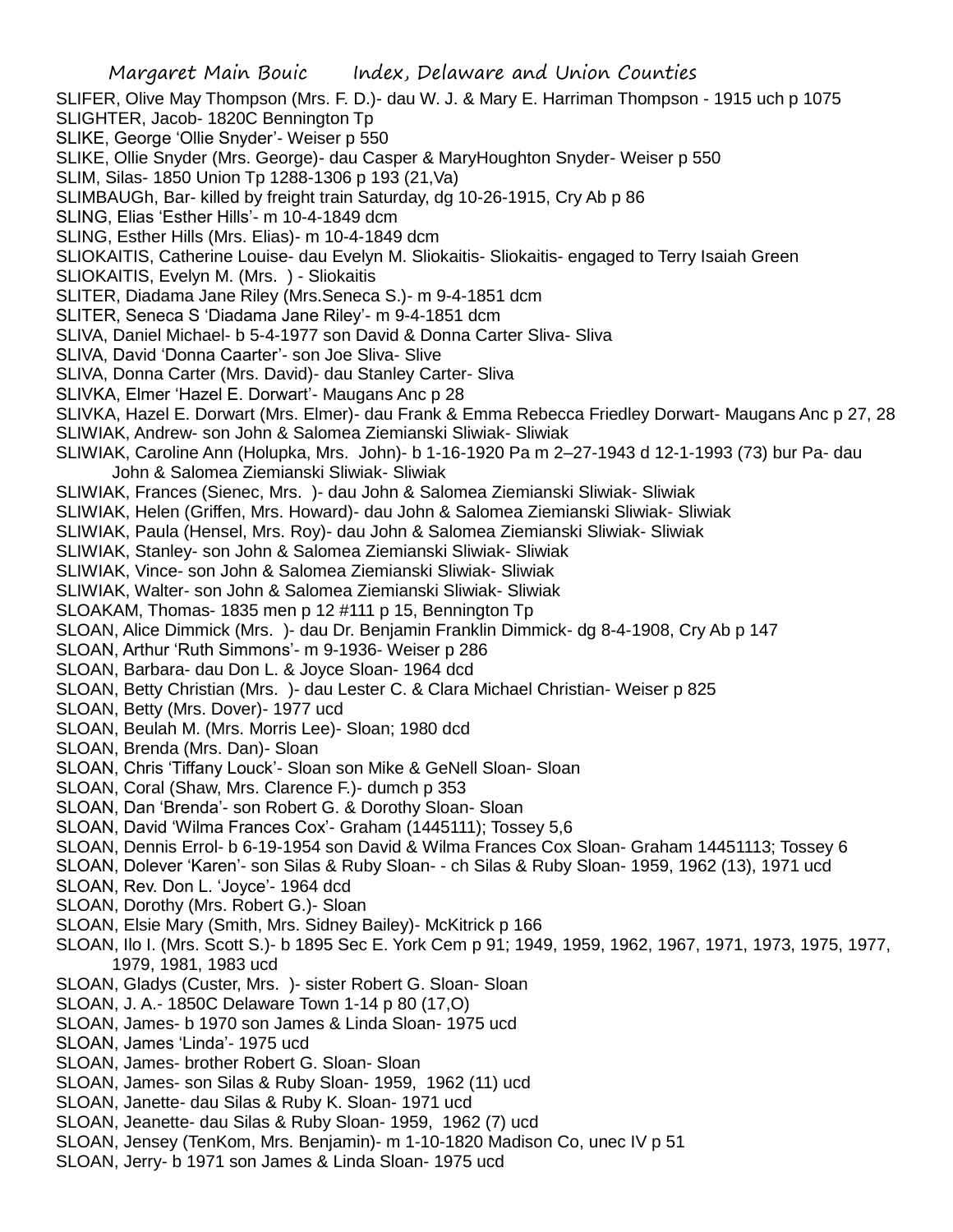- SLOAN, Jo Ellen- b 10-25-1950 dau David & Frances Wilma Cox Sloan- Graham 14451112; Tossey 6
- SLOAN, John- Pabst 5 p 1 John S.- 1820C Delaware Town
- SLOAN, John- son Don L. & Joyce Sloan- 1964 (4) dcd
- SLOAN, John "Hank" 'Martha J. Coffey'- d 3-15-1986- Sloan
- SLOAN, Joyce (Mrs. Don L.)- 1964 dcd
- SLOAN, Karen (Bauer, Mrs. )- dau Morris Lee & Beulah Sloan- Sloan
- SLOAN, Karen (Mrs. Dolever)- 1971 dcd
- SLOAN, Kathleen- dau Silas & Ruby Sloan- 1959, 1962 (9) ucd
- SLOAN, Kenneth- b 1960 son Silas & Ruby Sloan- 1962 (2), 1971, 1975 ucd
- SLOAN, Lee 'Ruth Huyck'- Sloan
- SLOAN, Linda (Mrs. James)- 1975 ucd
- SLOAN, Lynda (Southall, Mrs. Howard)- dau Robert G. & Dorothy Sloan- Sloan
- SLOAN, Marjorie (Moeggenberg, Mrs. )- dau Lee & Ruth Huyck Sloan- Sloan
- SLOAN, Martha J. Cardwell (Mrs. John "Hank")- b 7-27-1929 Ky d 12-5-1989 (60) Rushylvania Cem- dau William & Mollie Young Coffey- Sloan
- SLOAN, Mildred (King, Mrs. )- sister Robert G. Sloan- Sloan
- SLOAN, Morris Lee 'Beulah M.'- b 3-13-1920 d 10-25-1990 (70) Cheshire Cem- son Lee & Ruth Huyck Sloan-Sloan; 1980 dcd
- SLOAN, Raymond- brother Robert G. Sloan- Sloan
- SLOAN, Rebecca Louisa- b 4-23-1949 dau David & Wilma Frances Cox Sloan-Graham 14451111; Tossey 6
- SLOAN, Richard 'Sarah'- son Robert G. & Dorothy Sloan- Sloan
- SLOAN, Robert G. 'Dorothy'- d 8-22-1983 (65) Sunset Cem- Sloan
- SLOAN, Ruby (Mrs. Silas)- 1959, 1962, 1971, 1975, 1979 ucd
- SLOAN, Ruth Huyck (Mrs. Lee)- Sloan
- SLOAN, Ruth Simmons (Mrs. Arthur)- b 5-7-1914 m 9-1936 d 9-26-1942 dau George B. & Adah Pearl Weiser Simmons- Weiser p 286
- SLOAN, Samuel- brother Mary Seeydam- dcw Bk 3 p 1
- SLOAN, Sarah (Mrs. Richard)- Sloan
- SLOAN, Scott S. 'Ilo I.'- b 1890 d 8-5-1972 Sec E. p 91 York Cem; 1949, 1959, 1962, 1967, 1971 ucd
- SLOAN, Seeydam- brother Mary Seeydam- dcw Bk 3 p 1
- SLOAN, Silas 'Ruby'- 1959, 1962, 1971, 1975 ucd
- SLOAN, Susan Patricia- b 8-17-1937 dau Arthur & Ruth Simmons Sloan- Weiser p 286
- SLOAN, Tiffany Louck (Mrs. Chris)- dau Roxie Louck- Slaon
- SLOAN, Tyson Christopher- b 8-11-1998 son Chris & Tiffany Louck Sloan- Sloan
- SLOAN, William B.- 1850C Delaware Town 985 p 78 (21,O)
- SLOAN, Wilma Frances Cox (Mrs. David)- dau Frederick & Lucille Easton Cox- Graham 1445111; Tossey 5, 6
- SLOANE, Belva (Mrs. Ronald)- 1969, 1971 dcd
- SLOANE, J.- 1883 uch III p 304
- SLOANE, Julia Ann- b 7-4-1951 dau Shepard U. & Virginia Ellen Cochran Sloane- Weiser p 25
- SLOANE, Maggie A. (Curry, Mrs. Rev. James)- m 9-30-1873- 1883 uch V p 103
- SLOANE, Ronald 'Belva'- 1969, 1971 dcd
- SLOANE, Shepard U. 'Virginia Ellen Cochran'- b 6-30-1929 m 3-7-1930 div.- Weiser p 25
- SLOANE, Virginia Ellen Cochran (Mrs. Shepard U.)(Delcour, Mrs. Howard John)- b 4-27-1931 m(1) 3-7-1930 (2) 8-30-1955 dau Hugh L. & Opal Myrtle Willey Cochran- Weiser p 25
- SLOAP, Frank- b 10-13-1886 Thompson Tp son Almon 7 Mary J. Dilsaver Sloap- dcbirths
- SLOAT, Grace (Mader, Mrs. John Earl)- b 5-28-1913 m 5-1940- Weiser p 488
- SLOATMAN, Hannah C. Weiser (Mrs. )- b 12-21-1845 dau George Washington & Susana Bayler Weiser-Weiser p 506
- SLOB, —infant- Price Cem, djlm p 42
- SLOB, Betty (Pinegar, Mrs. )- dau Fred & Martha Holt Slob- Slob
- SLOB, Frederick "Fred" 'Martha Holt'- b 1916 Price Cem, djlm p 31; Slob
- SLOB, Fred, Jr.- son Fred & Martha Holt Slob- Slob
- SLOB, ----(Fife, Mrs. Jerry)- dau Fred & Martha Holt Slob- Slob
- SLOB, Martha Holt (Mrs. Fred)- b 1918 d 9-11-1973 (55) Price Cem, djlm p 31- Slob
- SLOCUM, Rev. Mt. Herman M. E. Church, unec XIX p 30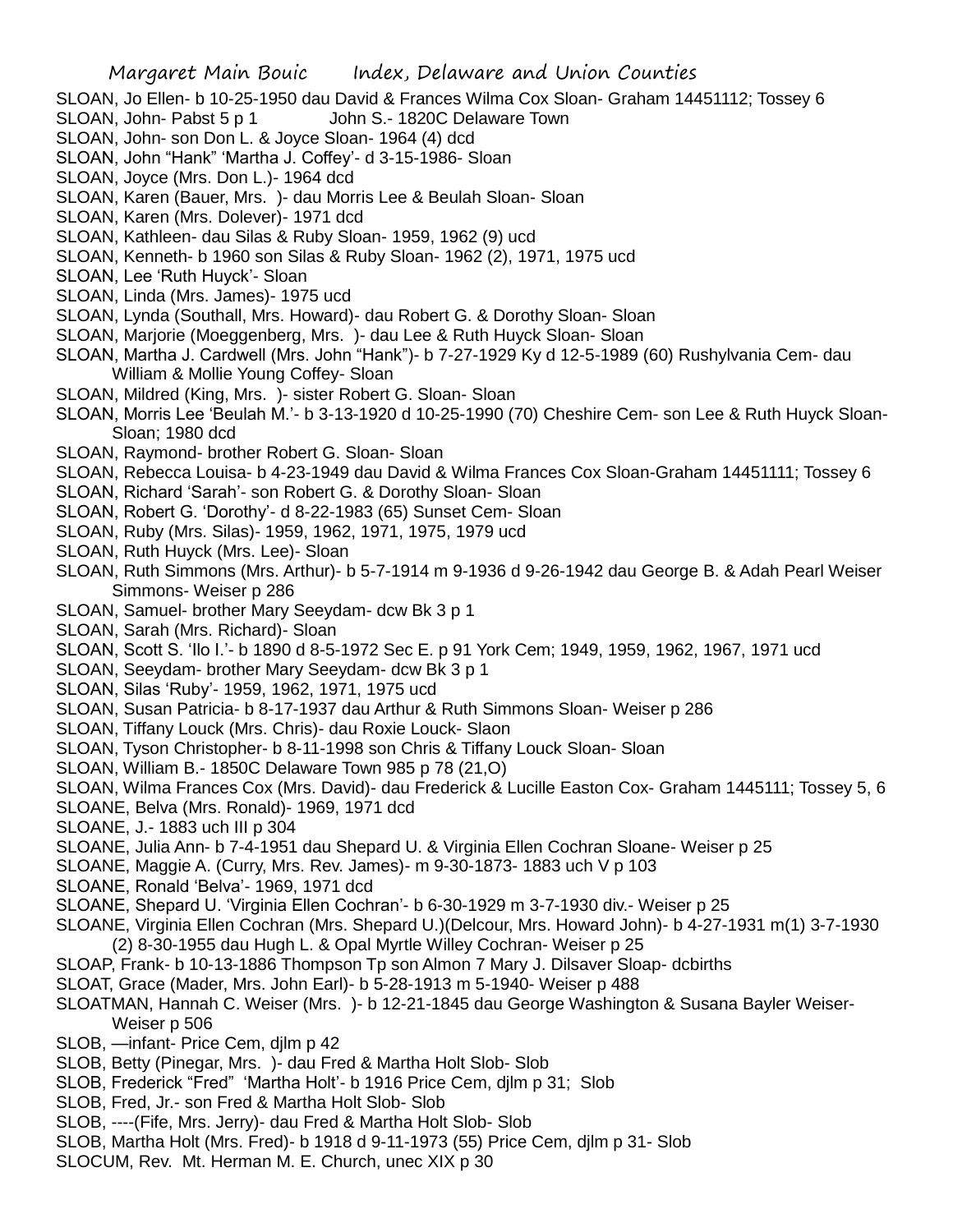- SLOCUM, Abigail (Maine, Mrs. Amos)- b 5-9-1776 d 9-4-1837- Asp (237)
- SLOCUM, Adda Hubbard (Mrs. Sherman,Sr.)- b 1866 d 7-12-1954- New Millcreek Cem p 23
- SLOCUM, Adeline Darrow (Mrs. Simeon Thompson)- Asp (824-5)
- SLOCUM, Allie E.- b Iowa, d 9-21-1875 (21) Sunbury- dcd
- SLOCUM, Almeda (Reed, Mrs. Darius)- m 6-24-1841 dcm
- SLOCUM, Ann Gould (Mrs. Samuel)- m 1733- Asp p 93
- SLOCUM, Anthony '--- Harvey'- Asp p 93
- SLOCUM, Azariah 'Deborah Maine'- Sap (240)
- SLOCUM, Barbara (Dittrick, Mrs. Douglas)- dau Sherman,Jr. & Cleobelle Mitchell Slocum- Warren 1394(10)41; Dittrick; Mitchell 124
- SLOCUM, C. B.- 1883 uch IV p 557
- SLOCUM, Charles Elihu- 1908 dch p 224
- SLOCUM, ----(Mrs. Charles)- Pabst Pion I p 146
- SLOCUM, Clarence B. 'Mary Ida Jones.'- b 8-1857 m 9-3-1885 ucm (Hearl)- 1900C Marysville 4th ward 267- 276 p 11A (42,NY,NY,NY) m 14y; 1910C Marysville 59-62 (52,NY.US.US).
- SLOCUM, —(Mrs. Clarence)- b Un Co d 8-20-1930 no age, Oakdale I p 174 (C-4)
- SLOCUM, Cleobelle Mitchell (Mrs. Sherman,Jrl)(Adkins, Mrs. David)- b 12-10-1910 m(1) 12-4-1934 (2) 3-1- 1941 dau Verne T. & Mary Alice Warren Mitchell- Mitchell 124; Warren 1394(10)4
- SLOCUM, Constant, brother of Elizabeth Slocum, dg 2-5-1897, Cry Ab p 104
- SLOCUM, Deborah Maine (Mrs. Azariah)- dau Peter & Patience Egglestone Maine- Asp 240
- SLOCUM, Ebenezer 'Mary Thurston'- b 3-25-1650 d 4-3-1715 son Giles & Joan Slocum- Asp p 93
- SLOCUM, Edward- pallbearer for Mrs. Frank Van Brimmer- dg 4-7-1916, Cry Ab p 45
- SLOCUM, Edith Florence Smart (Mrs. George Edward)- b 7-17-1872 d 10-18-1956 Newhouse Cem p 10; New Millcreek Cem p 44- dau Joseph Williams & Mary Richey Smart- Richey 5,6; Newhouse 13253, p 62; opc 349; 1908 dch p 835; 1880C Scioto Tp 134-140 (8,O,O,O)
- SLOCUM, Elizabeth (Armstrong, Mrs. Charles) -b 3-20-1814 m 3-30-1836 dcm d (82) dau Lemuel Slocum-1880 dch p 678, 1908 dch p 738; dg 2-5-1897 Cry Ab p 104
- SLOCUM, Elizabeth Dart (Mrs. Thomas N.)- m 7-8-1841 dcm
- SLOCUM, Elizabeth- b 11-28-1843 d 12-9-1843 dau Simeon Perry & Elizabeth Thompson Slocum- Asp 824-1
- SLOCUM, Elizabeth Thompson (Mrs. Simeon Perry)- b 11-27-1814 m 1-29-1843 dau Thomas & Abigail Maine Thompson- Asp 824)
- SLOCUM, Ellie E.- d 10-4-1875 (21-9-12) Sunbury Cem- Powell p 32
- SLOCUM, E. R.- dpc p 77
- SLOCUM, Evelyn (Rinehart, Mrs. Harry)- b 12-7-1909, Calif- d 3–6- (78) Fairview Mem. Pk- dau Vassar & Frances Chloe Bovey Slocum- Bovey 4, 5; Maugans Anc p 56
- SLOCUM, Frances Chloe Bovey (Mrs. Vassar0- b 1-12-1888 m 4-12-1904 d 5-10-1918- Maugans Anc p 50, 51; opc 471; 1908 dch p 504; Bovey 3,4
- SLOCUM, George- 1850C Genoa Tp 349 p 36 (50,R.I.); 1870C Orange Tp p 425 (70\*)
- SLOCUM, George Edward 'Edith Florence Smart'- b 1-24-1869 m 11-24-1892 d 1943 Newhouse Cem p 10; New Millcreek Cem p 44; son Alfred & —Vassar - Newhouse (13253) p 62; Richey 5,6;
- SLOCUM, Giles 'Joan'- b about 1638 d 1682 probably son Anthony Slocum- Asp p 93
- SLOCUM, Hannah (Mrs. Samuel)- Asp p 93
- SLOCUM, Helen (Mrs. Vassar)- Bovey
- SLOCUM, Ida Abigail- b 4-3-1855 d young- dau Simeon Perry & Elizabeth Thompson Slocum- Asp 824-6
- SLOCUM, Isaiah- 1883 uch V p 112
- SLOCUM, J.- 1883 uch V p 44; hadc p 54 (Trenton Tp)
- SLOCUM, Rev. J.- 1883 uch V p 188, 364, 464; unec XV p 6; Rev. 1915 uch p 221
- SLOCUM, J. D.- 1883 uch IV p 457
- SLOCUM, Rev. Jeremiah- 1915 uch p 1068; 1883 uch IV p 454, 456; unvmec p 39; hjt p ?
- SLOCUM, Joan (Mrs. Giles)- d 8-31-1679- Asp p 93
- SLOCUM, Josephine May- b 12-13-1848 d young- dau Simeon Perry & Elizabeth Thompson Slocum- Asp 824-4
- SLOCUM, Lemuel 'Nancy'- b 3-24-1787 d 8-21-1830 Sunbury Cem, Powell p 32; 1880 dch p 678
- SLOCUM, Lucinda- 1850C Genoa Tp 349 p 36 (4,O)
- SLOCUM, Lydia Perry (Mrs. William)- m 11-28-1802 d 5-10-1875- Asp p 93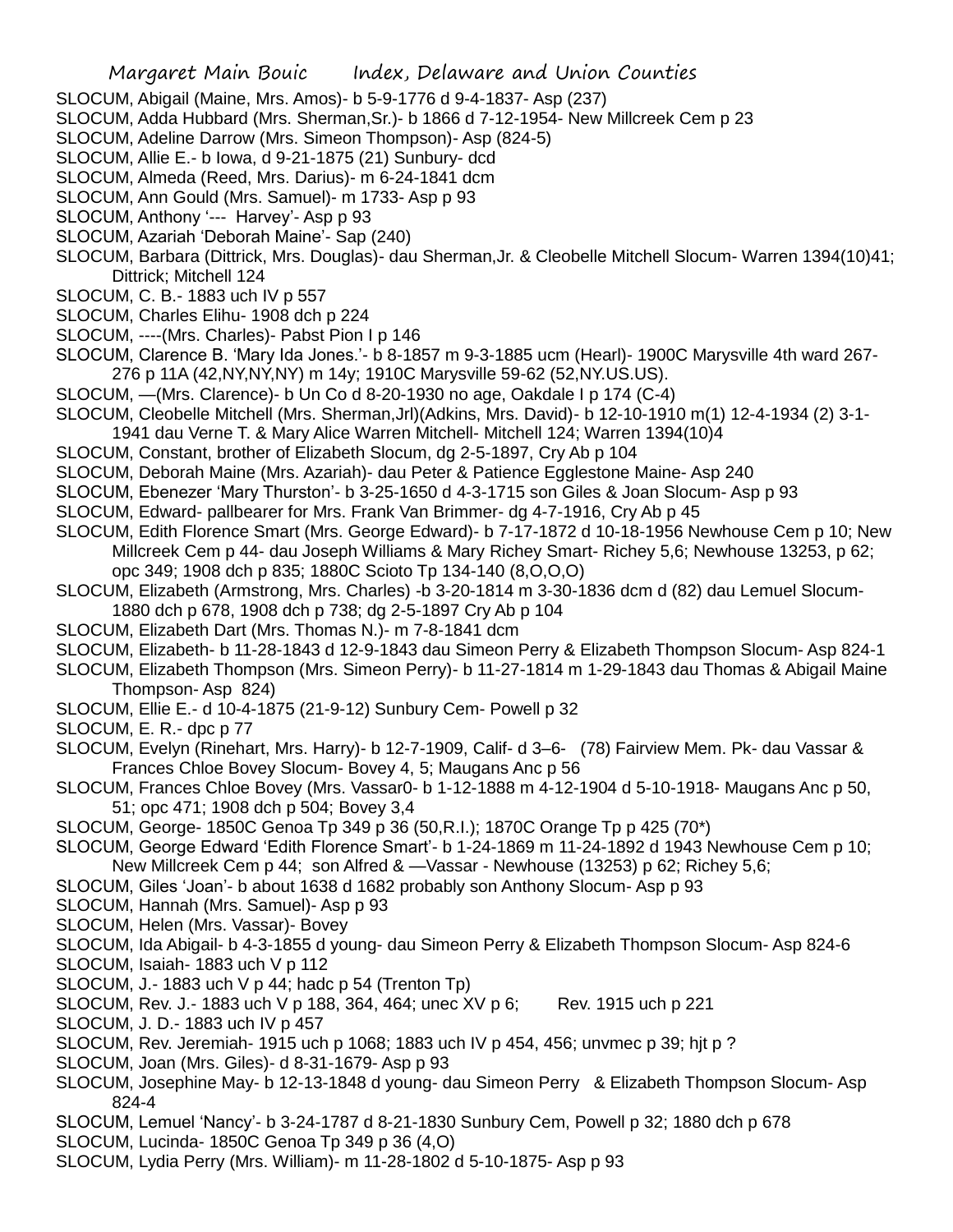- SLOCUM, Mae P.- b 1891 d 1940- New Milldreek Cem p 23
- SLOCUM, Mary- 1870C Orange Tp p 425 (33)
- SLOCUM, May Henderson (Mrs. )- b 7-18-1930 d 8-19-1988 (58) Oak Grove Cem- sister Harold Henderson-Slocum
- SLOCUM, Mary Ida Jones (Mrs. Clarence B.)- b 12-1861 m 9-3-1885 ucm (Hearl); 1900C Marysville 4th ward 267-276 p 11A (38,O,O,O) m 14y, no ch; 1910C Marysville 59-62 p 3A (48,O,O,O) m 24y no ch
- SLOCUM, Mary Thurston (Mrs. Ebenezer)- b 2-1657 d 11-16-1732 dau Edward Thurston- Asp p 93
- SLOCUM, Melissa J. Miller (Mrs. Robert F.)- m 12-25-1894 ucm (Hearl)
- SLOCUM, Michael Christopher son May Henderson Slocum- Slocum
- SLOCUM, Milt- 1880C Marysville 446-491 (21,Conn,Conn,Conn)
- SLOCUM, Nancy (Mrs. Lemuel)- b 6-9-1796 d 9-23-1841 Sunbury Cem, Powell p 32
- SLOCUM, Philura (Maine, Mrs. Amariah)- b 8-23-1806 dau William & Lydia Perry Slocum- Asp (650) p 93
- SLOCUM, Robert F. 'Melissa J. Miller'- m 12-25-1894 ucm (Hearl)\_
- SLOCUM, Samuel 'Ann Gould'- b 9-9-1711 m 1733 son Samuel & Hannah Slocum- Asp p 93
- SLOCUM, Samuel 'Hannah'- b 3-2-1684 d 1741 son Ebenezer & Mary Thurston Slocum- Asp p 93
- SLOCUM, Samuel 'Sophia'- b 2-11-1737 son Samuel & Ann Gould Slocum- Asp p 93
- SLOCUM, Sarah Ann- 1850C Genoa Tp 349 p 36 (20,O)
- SLOCUM, Sarah (Deuel, Mrs. Benjamin)- m 12-15-1833, dcga p 62 Ohio State Gazette
- SLOCUM, Sarah- sister of Elizabeth Armstrong, dg 2-5-1897, Cry Ab p 104
- SLOCUM, Sherman 'Adda Hubbard'- b 1859 d 1934- New Millcreek Cem p 23; pallbearer for Martin V. Umbledg 3-5-1915, Cry Ab p 23
- SLOCUM, Sherman Jr. 'Cleobelle Mitchell'- b 1911 d 1937 New Millcreek Cem p 44 son Vassar & Frances
- Chloe Bovey Slocum- Maugans Anc p p 51; Mitchell (124); Warren (13194(10)4)
- SLOCUM, Simeon Perry 'Elizabeth Thompson'- b 10-22-1819 Asp (824)
- SLOCUM, Simeon Thompson 'Adeline Darrow'- b 10-20-1850 son Dimeon Perry & Elizabeth Thompson Slocum- Asp 824-5
- SLOCUM, Sophia (Mrs. Samuel)- Asp p 93
- SLOCUM, Texana Arnold (Holman, Mrs. Rev. John Wesley)- b 6-12-1845 dau Simeon Perry & Elizabeth Thompson Slocum- Asp 824-2
- SLOCUM, Thomas N. 'Elizabeth Dart'- m 7-8-1841 dcm
- SLOCUM, Vassar 'Frances Chloe Bovey''Helen'- b 8-1-1888 m 4-12-1904 d 5-23-1971 son Sherman & Addie Hubbard Slocum- Maugans Anc p 41; Bovey 4,5; obit Edda, mlib
- SLOCUM, William 'Lydia Perry'- b 8-17-1780 m 11-28-1802 d 9-2-1844 son Samuel & Sophia Slocum- Asp p 93
- SLOCUM, William Spencer- 5-4-1847 d 10-10-1849 son Simeon Perry & Elizabeth Thompson Slocum- Asp 824-3
- SLOCUM, Ebenezer A. 'Lucy Ann Chase'- m 11-8-1840 dcm
- SLOCUM, Lucy Ann Chase (Mrs. Ebenezer)- m 11-8-1840 dcm
- SLONE, Albert 'LuAnn'- son Judge & Lucy Mosley Slone- Slone
- SLONE, Alfred 'Clara'- b 1955 son James E. & Edna Mae Combs Slone- Slone;1967, 1971, 1973 ucd
- SLONE, Alvie "Betty'- son Judge & Lucy Mosley Slone- Slone
- SLONE, Amanda- b 1970 dau Ronald E. & Belva A. Slone- 1971 dcd
- SLONE, Angus 'Macel'- b 9-2-1921 d 5-18-1988 (66) bur Ky- Slone
- SLONE, Antoinette (Biggert, Mrs. )- dau Fred & Catherine B. Slone- Slone
- SLONE, Belva A. (Mrs. Ronald E.)- 1971 dcd
- SLONE, Bertha Marie Combs (Mrs. William)- m 10-1959 dau James Combs- Slone
- SLONE, Betty (Mrs. Alvie)- Slone
- SLONE, Betty (Mrs. Dover)- 1971, 1973, 1975, 1977, 1979, 1981, 1983 ucd
- SLONE, Betty J. (Mrs. Monroe,Jr.)- 1964 dcd
- SLONE, Bonnie Lynn- engaged to Jeffrey Alan Kendrick- Slone
- SLONE, Brandon- son Russell J. & Clara Jo Slone- Slone
- SLONE, Brian L. 'Jill Carol Williams'- m 2-11-1989 son Edward & Carolyn Slone- Slone
- SLONE, Carol Kisener (Mrs. Jack M.)- Slone
- SLONE, Carolyn (Mrs. Edward)- Slone
- SLONE, Carolyn S. Terry (Mrs. Clarence)- Slone; 1980 dcd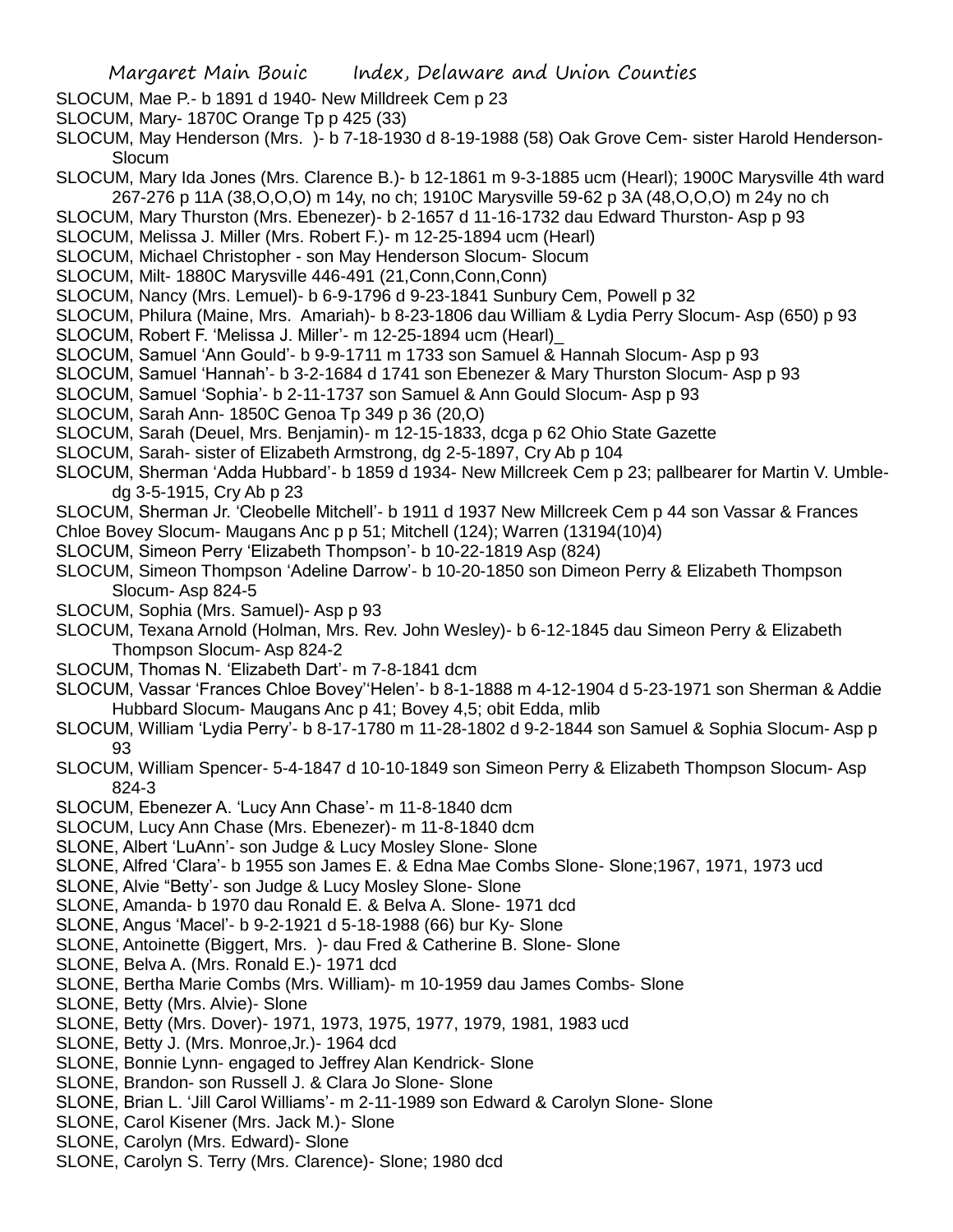- SLONE, Catherine B. (Mrs. Fred)- d 5-27-1973 (88) bur St. Marys'- Slone
- SLONE, Chad- son Darrell,Jr. & —Bryant Slone- Slone
- SLONE, Clara (Mrs. Alfred)- Slone
- SLONE, Clara Jo (Mrs. Russell J.)- Slone
- SLONE, Clarence 'Carolyn S. Terry'- Slone; 1980 dcd
- SLONE, Clarence 'Josephine'- Slone
- SLONE, Clarence Trent- son Eric Kevin & Priscilla Slone- Slone
- SLONE, Coshel 'Lois'- 1985 uch p 129
- SLONE, Curtis R 'Linda'.- b 1951- son James E. & Edna Mae Combs Slone- Slone; 1967, 1971, 1973 ucd
- SLONE, Dan 'Dorothy'- b 1963 son James E,.& Edna Mae Combs Slone- Slone; 1967, 1971, 1973, 1975, 1977, 1979, 1981, 1983 ucd
- SLONE, Darrell,Jr.-'—Bryant'- son Darrell Slone,Sr.- Slone
- SLONE, Darrell Lee III- son Darrell Jr. & —Bryant Slone- Slone
- SLONE, David- b 1966 son Elster L. & Sandy Slone- 1967, 1971 ucd
- SLONE, David- son Monroe,Jr. & Betty J. Slone- 1964 dcd (6)
- SLONE, Debbie -(12-1962) dau Jack M. Slone- Slone
- SLONE, Deeanna- b 1973 lived with John L. & Karen M. Lowry- 1983, 1991 ucd
- SLONE, Dewey- son Marvin & Ethel E. Slone- Slone; 1961, 1964 dcd
- SLONE, Dorothy (Mrs. Dan)- Slone
- SLONE, Dover 'Betty J.'- 1971, 1973, 1975, 1977, 1979, 1981, 1983 ucd
- SLONE, Ronnie/Dover- b 1968 son Dover & Betty Slone- 1971, 1973, 1975, 1979, 1983 ucd
- SLONE, Dwayne- son Russell J. & Clara Jo Slone- Slone
- SLONE, Edna (Mrs. James)- 1967, 1971, 1973, 1975, 1977, 1979, 1981, 1983 ucd
- SLONE, Edward 'Carolyn;- Slone
- SLONE, Edward L.- son Angus & Macel Slone- Slone
- SLONE, Elster L. 'Sandra Faunce'- m 2-1961 son Thaniel Slone- Slone'- 1967, 1971 ucd
- SLONE, Elster- b 1965 son Elster L. & Sandy Slone- 1967, 1971 ucd
- SLONE, Eric Kevin 'Priscilla'- b 11-22-1971 d 11-8-1992 auto accident- son Clarence & Carolyn Terry Slone-Slone
- SLONE, Ethel E. (Mrs. Marvin)- Slone; 1961, 1964 dcd
- SLONE, Ferrell- son Jesse & Virgi Conley Slone- Slone
- SLONE, Fred 'Catherine E.'- d 12-9-1962 (72) bur St. Marys'- Slone
- SLONE, Herbert R.- Slone1973 ucd
- SLONE, Hubert I.- d 5-1960 (40) Oak Grove Cem- son Fred Slone- Slone
- SLONE, Jack H. 'Carol Kissner'- Slone
- SLONE, Jackie- (6-1962)- dau Jack M. Slone-
- SLONE, James E. 'Edna M. Combs'- b 4-3-1929 Ky d 4-23-2002 (73) Hopewell Cem- son Judge & Lucy Mosley Slone; Slone; 1967, 1971, 1973, 1975, 1977, 1979, 1981, 1983 ucd
- SLONE, James- son Judge & Lucy Mosley Slone- Slone
- SLONE, James 'Linda Baldridge'- son Silas Slone; Slone; 1973, 1977 ucd
- SLONE, James Edward "Jamie"- b 1970 son James & Linda Baldridge Slone- Slone; 1973, 1977 ucd
- SLONE, Jeanna- dau Clarence & Carolyn Terry Slone- Slone
- SLONE, James "Jimmie" 'Sheila F. Marshall''Mary Ann- b 1953 son James E. & Edna Mae Combs Slone-Slone; 1967, 1971, 1973, 1979, 1981, 1983, 1991 ucd
- SLONE, Jeffrey- b 1964 son Elster L. & Sandy Slone- 1967, 1971 ucd
- SLONE, Jeremy Dallas- b 5-15-1983 son Darrell,Jr. & —Bryant Slone- Slone
- SLONE, Jerry Wayne b 3-23-1971 d 8-5-1986 (15) bike-truck accident- Hopewell Cem- son James & Linda Baldridge Slone- 1973, 1977 ucd
- SLONE, Jesse 'Virgi Conley'- Slone
- SLONE, Jill Carol Williams (Mrs. Brian L.)- m 2-11-1989 dau Roger & Lois Williams- Sone
- SLONE, Joey- son Russell J. & Clara Jo Slone- Slone
- SLONE, John- b 1971 son Jimmie & Sheila Slone- 1979, 1981 ucd
- SLONE, John 'Melvie'- son Judge & Lucy Mosley Slone- Slone
- SLONE, Josephine (Hall, Mrs. Clarence)- b 3-29-1927 d 8-27-1989 (62) bur Ky- dau Judge & Lucy Mosley Slone- Slone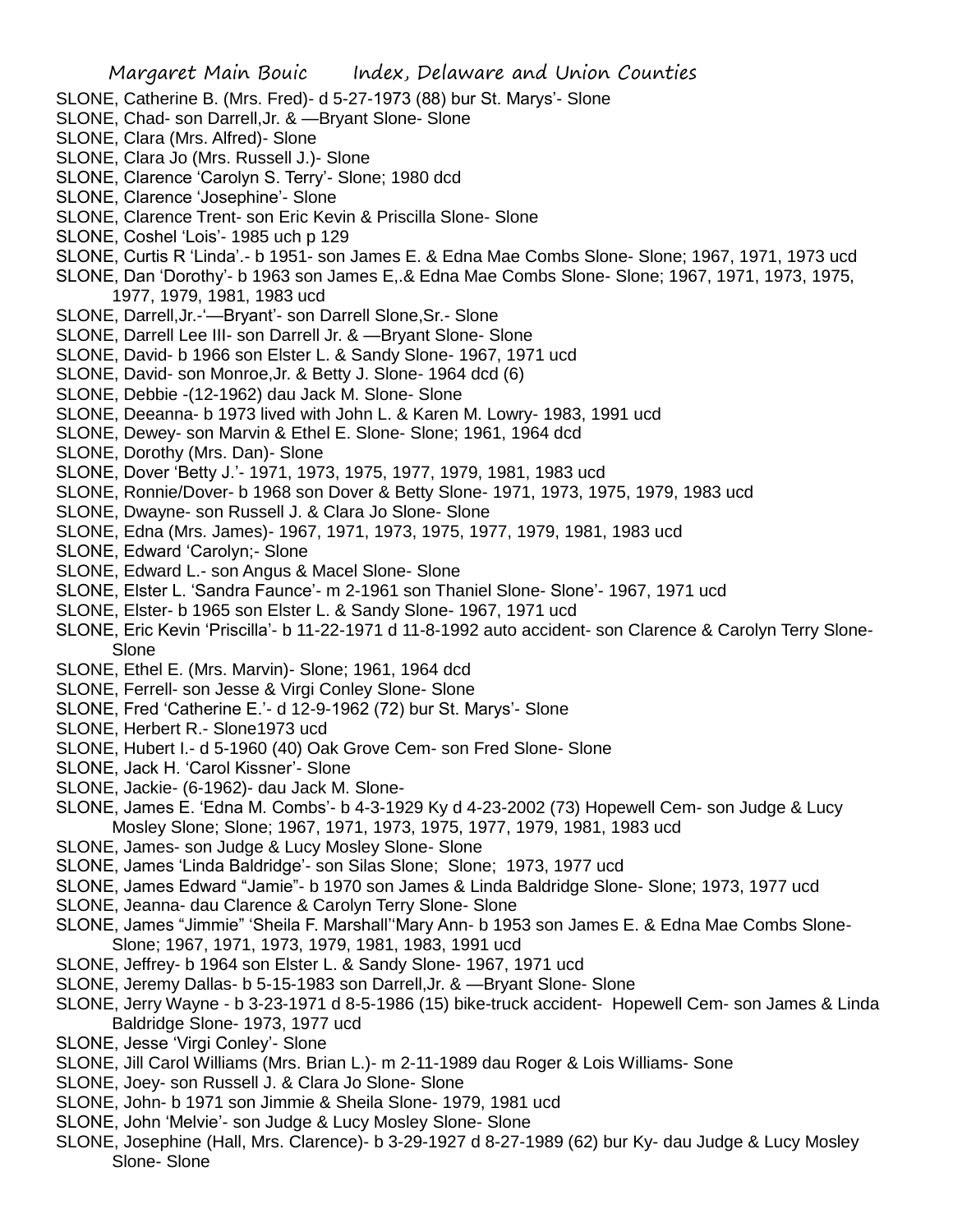- SLONE, Josephine- b 1957/8 dau James E. & Edna Mae Combs Slone- Slone; 1967, 1971, 1973, 1975, 1977, 1979, 1981 ucd
- SLONE, Joyce- dau Monroe,Jr. & Betty J. Slone- 1964 (2) dcd
- SLONE, Juanita (Garvin, Mrs. )- dau Fred & Catharine E. Slone- Slone
- SLONE, Judge "Lucy Mosley'- Slone
- SLONE, Kelly (Fleak, Mrs. )- dau Clarence & Carolyn Terry Slone- Slone
- SLONE/SLOAN, Kenny- b 1960 son Silas & Ruby Slone- 1962, 1973, 1977,1983 ucd
- SLONE, Kimbertly Kathryn- b 6-9-1990 dau Herb Slone- Slone
- SLONE, Leslie (15-1962) dau Jack M. Slone- Slone
- SLONE, Lewis- son Marvin & Ethel E. Slone- 1961(9), 1964 dcd
- SLONE, Linda (Mrs. Curtis)- Slone
- SLONE, Linda Baldridge (Mrs. James)- Slone; 1973, 1977 ucd
- SLONE, Lindsey- son Judge & Lucy Mosley Slone- Slone
- SLONE, Lisa- dau Marvin & Ethel Slone- Slone
- SLONE, Lois (Mrs. Coshel)- 1985 uch p 129
- SLONE, Lonnie (Kirby, Mrs. )- dau Jesse & Virgi Conley Slone- Slone
- SLONE, Lora Jean (Casebolt, Mrs. )- dau Angus & Macel Slone- Slone
- SLONE, Lou- ch James E. & Edna M. Slone- 1977 ucd
- SLONE, Louie- son Marvin & Ethel Slone- Slone
- SLONE, Lucy (Mosely, Mrs. Jack)- b 1959 dau James E. & Edna Mae Combs Slone- Slone; 1967, 1971, 1973, 1975, 1979, 1981 ucd
- SLONE, LuAnn (Mrs. Albert)- Slone
- SLONE, Lydia (Huff, Mrs. Cullen)- b 12-7-1925 Ky d 4-13-1995 (69) Forest Grove Cem- dau Jesse & Virgi Conley Slone- Slone
- SLONE, Macel (Mrs. Angus)- Slone
- SLONE, Margie- b 1961 dau Elster L. & Sandy Slone- 1967, 1971 ucd
- SLONE, Marvin 'Ethel E.'- d 11-15-1984 (58) bur Ky- Slone 1961, 1964 dcd
- SLONE, Mary Ann (Mrs. James "Jimmy")- Slone
- SLONE, Mary (Hill, Mrs. )- dau Jesse & Virgi Conley Slone- Slone
- SLONE, Melvie (Mrs. John)-
- SLONE, Monroe,Jr. 'Betty J.'- 1964 dcd
- SLONE, Monroe- son Monroe, Jr & Betty J. Slone- 1964 (11) dcd
- SLONE, Patrick- his son d Sunday- Madison Co Democrat 1879- unec X p 30
- SLONE, Paul- son Monroe. Jr. & Betty J. Slone- 1964 (8) dcd; engaged to Pamela June Moffett
- SLONE, Paul- Slone- engaged to Cheryl Edwards-
- SLONE, Phebe R. (Mrs. W. C.)(Hults, Mrs. Jesse)- d 9-30-1863 (78-3-16) Cheshire Cem- Powell p 53, 60b
- SLONE, Ray- Slone
- SLONE, Bob- 1983 ucd
- SLONE, Ronald E. 'Belva A.'- 1971 dcd
- SLONE, Ronnie- b 1968 son Dover & Betty Slone- 1977, 1981 ucd
- SLONE, Ruby (Mrs. Silas)- 1962(Sloan), 1973, 1977 ucd
- SLONE, Russell J.'Clara Jo' b 6-25-1961 d 4-2-1998 (36) Hopewll Cem- son James E. & Edna Mae Combs Slone- Slone; 1967, 1971, 1973, 1975, 1977 ucd
- SLONE, Ruth A. (Mrs. Tellie)- 1969, 1971 dcd
- SLONE, Sandra Faunce (Mrs. Elster)- m 2-1961- Slone; 1967, 1971 ucd
- SLONE, Sharon (Mrs. William)- Slone
- SLONE, Shaun- son Russell J. & Clara Jo Slone- Slone
- SLONE, Sheila F. Marshall (Mrs. Jimmie)- b 1-27-1955 d 8-13-1991 (36) Oak Grove Cem- dau John & Ruth Ison Marshall- Slone; 1979, 1981. 1983, 1991 ucd
- SLONE/SLOAN, Silas 'Ruby'- Slone; 1962, 1977 ucd
- SLONE, Sonya l. (Jones, Mrs. Ernest E.)- dau Hemmier Slone- Slone
- SLONE, Stella M.- 1959 ucd
- SLONE, Susie- b 1972 dau Dover & Betty Slone- 1973, 1975, 1977, 1979, 1981 ucd
- SLONE, Tami- b 1969 son Elster L. & Sandy E. Faunce Slone- 1971 ucd
- SLONE, Tellie 'Ruth A.'- 1969, 1971 dcd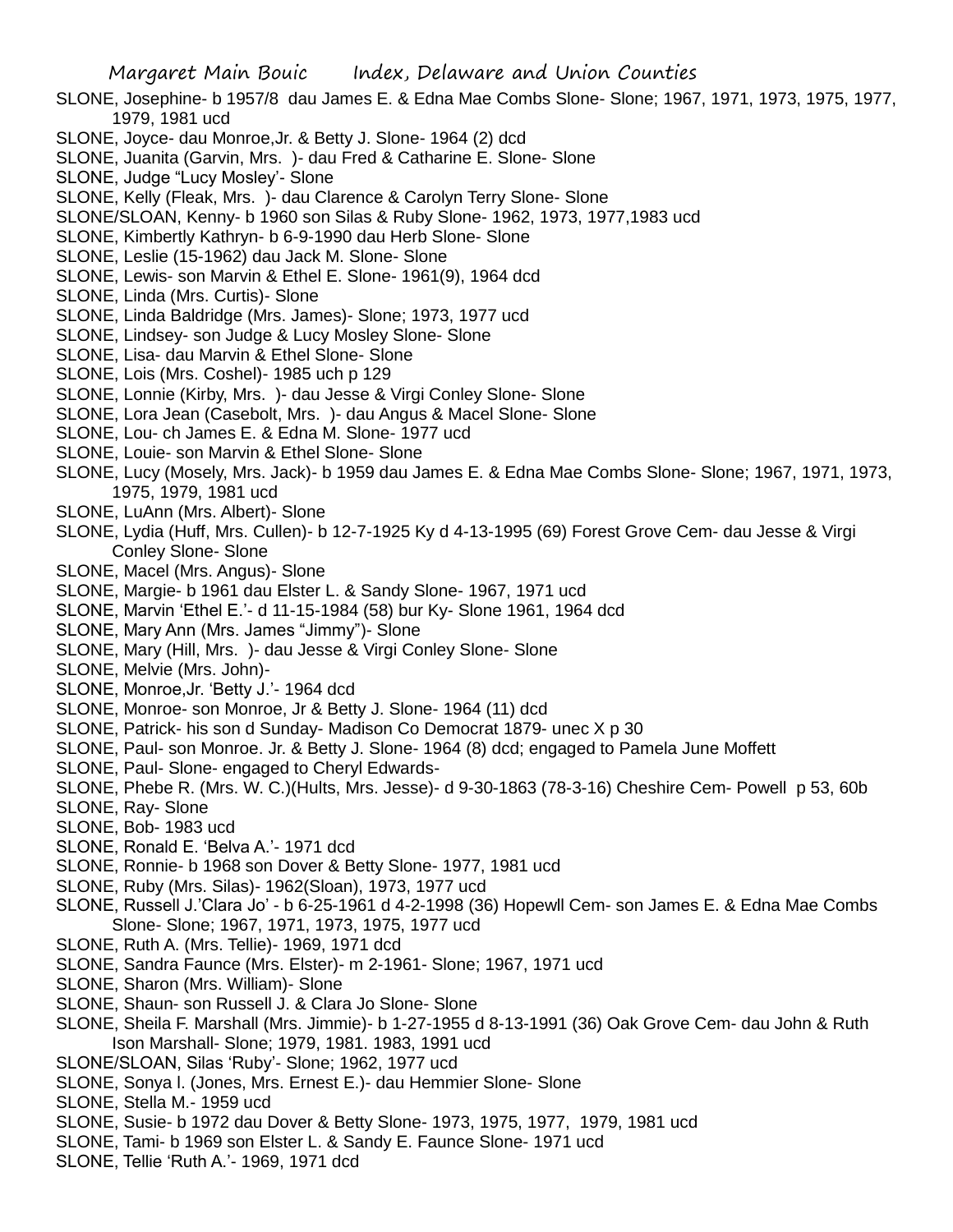- SLONE, Terri (Sivey, Mrs. Russell)- dau Cosherl & Lois Slone- 1985 uch p 129
- SLONE, Thaniel- Slone
- SLONE, Virgi Conley (Mrs. Jesse)- Slone
- SLONE, W. C. 'Phebe R.'- Powell p 53, 60b
- SLONE, William- b 1968 son Elster L. & Sandy K. Faunce Slone- 1971 ucd
- SLONE, William "Willie" 'Bertha Marie Combs''Sharon;- m 10-1959 son Judge & Mary Mosley Slone- Slone SLONE, William Tell- b 1971, lived with John & Karen M. Lowry- son Buck & Karen Slone- Slone,1983 ucd
- engaged to Billie Jjo Anderson
- SLONE, Zachary- son Darrell,Jr. & —Bryant Slone- Slone
- SLONECKER, Amy Row Wickersham (Mrs. Lawrence)- Slonecker
- SLONECKER, Belle (Mrs. )- d 6-28-1966- Slonecker
- SLONECKER, Beverly J. (Mrs. David B.)- 1975, 1979, 1983 ucd
- SLONECKER, Bobby Dean- son Meryl Slonecker- Slonecker
- SLONECKER, David B. 'Beverly J.'- son Meryl Slonecker- Slonecker; 1975, 1977, 1979, 1981, 1983 ucd
- SLONECKER, David- b 1974 son David B. & Beverly Slonecker- 1975, 1977, 1979, 1983 ucd
- SLONECKER, David Michael- son David B. & Lilly Drake Slonecker- Slonecker
- SLONECKER, Donna Jean (Kaufman, Mrs. )- dau Meryl S. Slonecker- Slonecker
- SLONECKER, Harry W. 'L. Louise'- b 1889 d 1945- Raymond Cem, lptw p 23
- SLONECKER, Laura- dau David B. & Lilly Drake Slonecker- Slonecker
- SLONECKER, Lilly Drake (Mrs. David B.)- Slonecker
- SLONECKER, L. Louise (Mrs. Harry W.)- b 1891 d 1937 Raymond Cem, lptw p 23
- SLONECKER, Lawrence ' Amy Roe Wickersham'- Slonecker
- SLONECKER, Margaret Ann (Rhodes, Mrs. )- dau Meryl S. Slonecker- Slonecker
- SLONECKER, Mary Kay (O'Leary, Mrs. )- dau Meryl S. Slonecker- Slonecker
- SLONECKER, Meryl S. ' ' b 2-13-1898 d 6-1-1984 (87) Middleburg Cem- son Lawrence & Amy Roe Wickersham Slonecker- Slonecker
- SLONECKER, Nancy Jane- dau Meryl S. Slonecker- Slonecker
- SLONECKER, Steve- b 1968 son David B.,Sr. & Beverly Slonecker- 1983 ucd
- SLONECKER, Steven Todd b 6-22-1968 d 2-5-1989 New Salem Cem- auto accident- son David B. & Lilly Drake Slonecker- Slonecker
- SLONG?, Lewis- d 2-23-1851 (1-8-25) Stratford Cem- Powell p 102
- SLOON, Nettie Elizabeth (Grove, Mrs. Harry Fern)- b 2-2-1890 m 12-21-1911- Weiser p 769
- SLOOP, A.- d 4-25-1890 dg 5-9-1890 Cry Ab p 17
- SLOOP,Almon(d) H.. 'Emma A.Stultz'- b 1858 d 4-25-1890 (32y) Thompson Tp, dcd; Claibourne Cem p 18; Sloop
- SLOOP, b 1-2-1888 Thompson Tp son A. H; & Emma Stults Sloop- dcbirths
- SLOOP, Alonzo 'Estella Mae Cunningham'- b 1883 d 9-6-1956 Claibourne cem p 35; obit Estella Mae, mlib (brown); 1949 ucd
- SLOOP,Artemus- son Eli & Martha J. Smith Sloop- 1880 dch p 807; 1915 uch p 328
- SLOOP,Arthur- son Eli & Martha J. Smith Sloop- 1910C Richwood 335-36 p 2A (35,O,O,O)
- SLOOP, Benjamin F. 'Elizabeth W.'Schultz- b 6-17-1871 Thompson Tp, dcbirths, m 12-24-1893 ucm (Hearl) d 1956 Claibourne p 34- son Eli & Martha J. Smith Sloop- 1880 dch p 807; Sloop; 1910C Richwood 345- 355 p 12B (28,O,O,O) m 16y
- SLOOP, Bertha (Mrs. Frank A.)- b 1901 d 1948/7Claibourne Cem p 47
- SLOOP, (Tanner, Mrs. D. E.)- dau B. F. Sloop- Sloop
- SLOOP, Carl- b 6-1883- son Charles W. & Ima Sloop-1900C Richwood 236-249 p 9B (16,O,O,O); 1910C Richwood 262-269 p 9B (26,O,O,O)
- SLOOP, Carl- b 6-25-1883 Thompson Tp son William & Iowa Hill Sloop- dcbirths
- SLOOP, Catharine Pease (Mrs. John)- m 7-3-1886 ucm (Hearl)
- SLOOP,Charles 'Matilda Nepp'- 1880 dch p 806, 807; 1840C Thompson Tp p 109 (30-40); 1850C Thompson Tp 86 p 189 (46,O); 1870C Thompson Tp p 502 (55\*)
- SLOOP, Charles- b 9-22-1804 Ross Ceo- d 2-24-1892 (87-5-2) Thompson Tp, dcd; son Simon & Matilda Nepp Sloop, query, unec VIII p 27; dg 3-1-1892, Cry Ab p 88
- SLOOP, Charles W. 'Iona' b 12-1858 son Eli & Martha J. Smith Sloop- 1880 dch p 8007; 1915 uch p 498; 1870C Claibourne Tp 129-127 (12,O); 1900C Richwood 236-249 p 9B (41,O,O,O) m 18y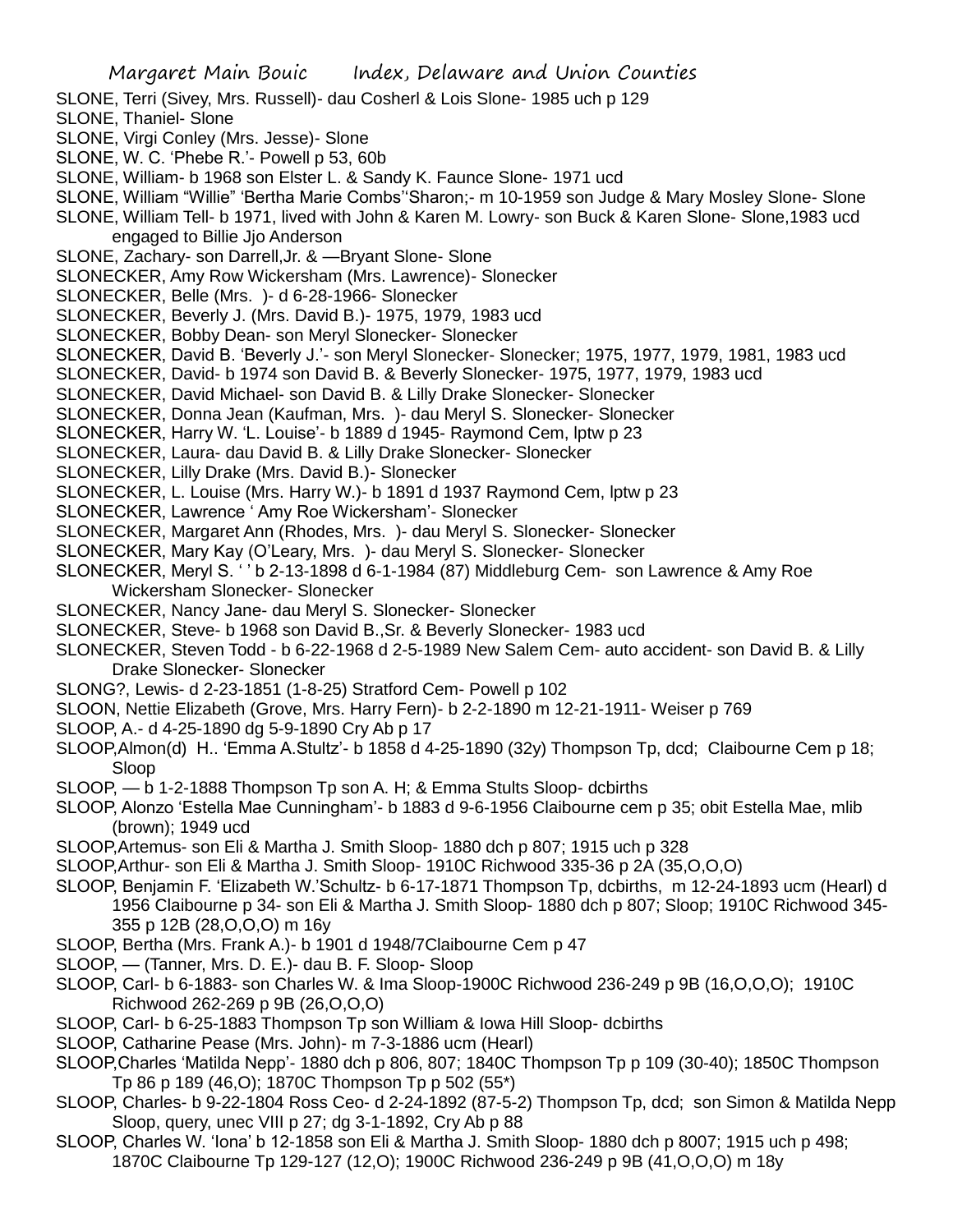- SLOOP, Cleo Laura (Cress, Mrs. Howard)- b 7-26-1913 m 4-1952 d 12-21-1993 (80) Claibourne Cem- dau Frank A. & Lydia May Wilson Sloop-- Sloop; unec VIII p 11
- SLOOP, Clinton- b 12-1887 son Harrison & Minnie Sloop- 1900C Claibourne Tp 15-18 p 1B (-,O,O,O)
- SLOOP, Cora (Coder, Mrs. William) (Mrs. William)- b 2-18-1873 d 11-11-1936 (63)SR Oakdale I p 36 (E-R34- 6)- dau Israel & Polly Hill Fuller- obit, mlib
- SLOOP, Eli 'Martha J. Smith'- m 5-16-1858 dcm son Charles & Matilda Nepp Sloop- 1880 dch p 806, 807; 1908 dch p 405; 1850C Thomson Tp 86 p 189; 1870C Claibourne Tp 192-127 p 17 35,O); 1910C Richwood 35-36 p 2A (74,O,O,Ger) m 50y
- SLOOP, Eliza A. (Cooper, Mrs. John)- m 6-15-1863 dau Charles & Matilda Nepp Sloop- 1880 dch p 806; 1850C Thomson Tp 86 p 189 (10,O)
- SLOOP,Elizabeth (Dilsaver, Mrs. George T.) M 11-27-1862 dcm- dau Charles & Matilda Nepp Sloop- 1880 dch p 806; 1850C Thomson Tp 86 p 189 (6,O)
- SLOOP, Elizabeth W. Schultz (Mrs. Benjamin F.)- b 1874 m 12-24-1893 ucm (Hearl) d 1953 Claibourne Cem p 34; 1910C Richwood 3435-355 p 12A (36,O,Ger,O) m 16y
- SLOOP, Emma A. Stultz (Mrs. Almon H.)- b 1862 d 1944 Claibourne Cem p 18; Sloop; obit Fred, mlib (brown)
- SLOOP, Estella "Stella"May Cunningham (Mrs. Alonzo)- b 2-2-1889 d 6-9-1970 Claibourne Cem dau James W. & Martha Jolliff Cunningham- obit, mlib (brown); 1949, 1959, 1962, 1967 ucd
- SLOOP, Flora- b 8-15-1878 Thompson Tp, dcbirths- dau Eli & Martha J. Smith Sloop- 1880 dch p 807
- SLOOP,Frank A. 'Bertha'- b 10-1886 d 1959 Claibourne p 47- son Almond & Emma Stultz Sloop- Sloop SLOOP, Frank A. 'Lydia May Wilson'- Sloop
- SLOOP, Frank E.- French Bible, unec VIII p 11
- SLOOP, Fred- nephew of John N. & Margarite Mitchell- 1910C Richwood 436-445 p 15B (21,O,O,O)
- SLOOP, Fred 'Golda Lavender'- b 1-2-1888 m 1926 d 9-13-1968 Claibourne Cem p 67 son Almond & Emma Stultz Sloop; PFC Co H. 103rd INF WW1; obit mlib (brown)); obit Golda, mlib brown
- SLOOP, Golda Lavender (Mrs. Fred)- b 9-12-1900 d 1-14-1976 Claibourne Cem 47- dau James & Mary Lavender- obit, mlib (brown); 1971, 1973 ucd
- SLOOP, Hannah- dau Charles & Matilda Nepp Sloop- 1880 dch p 806; 1850C Thomson Tp 86 p 189 (4,O) SLOOP, Harriet- 1850C Thomson Tp 53 p 188 (11,O)
- SLOOP, Harriet (Alexander, Mrs. George B.)- b 1839 m 2-2-1860 dcm d 1918 Claibourne Cem p 51- dau Charles & Matilda Nepp Sloop- W806; 1850C Thomson Tp 86 p 189 (12,O)
- SLOOP, Harrold- son Harrison & Minnie Aller Sloop- 1910C Claibourne Tp 131 p 5B (5,O,O,O)
- SLOOP, Harrison 'Mary Jane Dilsaver'- m 6-26-1853 dcm; 1880 dch p 806; 1908 dch p 405; 1850C Thomson Tp 86 p 189 (17,O)
- SLOOP, Harrison 'Minnie Aller'- b 1-1861/0 d 1933 Claibourne Cem p 74- son Eli & Martha J. Smith Sloop-1880 dch p 807; 1915 uch p 499; 1870C Claibourne Tp 1290127 p 17 (9,O); 1900C Claibourne Tp 15- 18 p 1B (39,O,O,O)
- SLOOP, H. C.- b 12-9-1887 Thompson Tp son Harrison & Minnie Allen Sloop- dcbirths
- SLOOP, Iona Hill (Mrs. William Charles)- b 10-1864 dau Mrs. Mary Hill- dg 7-10-1908, Cry Ab p 142; 1900C Richwood 236-249 p 9B (35,O,Vt,NY) m 18y, 1 ch; 1910C Richwood 262-269 p 9B (45,O,Vt,NY) m 28y, 1 ch
- SLOOP,Isaiah- son Charles & Matilda Nepp Sloop- 1880 dch p 806; 1908 dch p 405; 1850C Thomson Tp 86 p 189 (8,O)
- SLOOP, Isabel A. (Stultz, Mrs. Crisley)- m 1-16-1861 dcm- dau Charles & Matilda Nepp Sloop- 1880 dch p 806 SLOOP,James- son Frank A. Sloop- Sloop
- SLOOP,. —(Mrs. James)- sister Mrs. L. J. Smith- dg 11-24-1914, Cry Ab p 159
- SLOOP, Jane- dau Charles & Matilda Nepp Sloop- 1850C Thomson Tp 86 p 189 (14,O)
- SLOOP,Jane/Jean (Cryder, Mrs. Norman)- dau Fred & Golda Lavender Sloop- Sloop; obit Fred, mlib (brown)
- SLOOP, Jerry L. 'Josephine K.' son William H. & Louise G. Willoby Sloop- Sloop; 1949, 1959(14), 1962, 1967, 1973, 1975, 1977, 1979, 1981, 1983 ucd
- SLOOP, Jo K. (Mrs. Jerry L.)- 1975, 1977, 1979, 1981, 1983 ucd
- SLOOP, John- 1870C Thompson Tp p 502 (14)
- SLOOP, John 'Catharine Pease'- m 7-3-1886 ucm (Hearl)
- SLOOP,John- son Charles & Matilda Nepp Sloop- 1880 dch p 806; 1880C Scioto Tp 40 (25, O,Va,Va), farmhand
- SLOOP,John B.- son Eli & Martha J. Smith Sloop- 1880 dch p 807; 1870C Claibourne Tp 129-127 p 17 (7,O)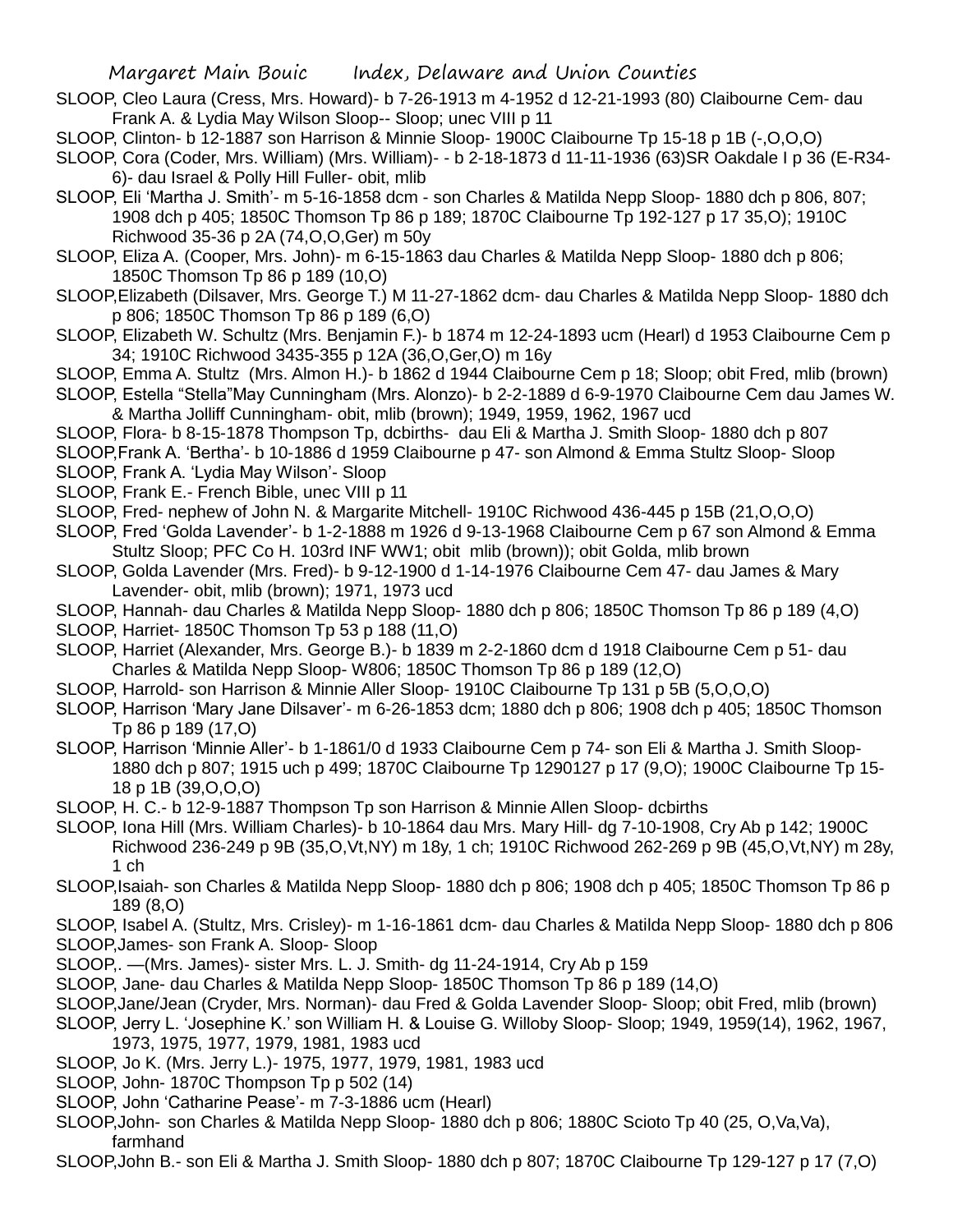- SLOOP, Leland V.- son Benjamin F. & Elizabeth W. Sloop- Sloop; 1910C Richwood 345-355 p 12B (15,O,O,O) SLOOP, Letty (Adams, Mrs. Henry)- Adams
- SLOOP, Louise G. Willoby (Mrs. William H.)- b 12-17-1915 m 10-1-1940 Ky d 3-4-2000 (84) Claibourne Cem p 98- dau James & Bessie Paige Willoby; Sloop; 1949, 1959, 1962, 1967, 1971, 1973, 1975, 1977, 1979, 1981, 1983 ucd
- SLOOP, Lydia May Wilson (Mrs.Frank A.)- Sloop
- SLOOP, Margaret (Finley, Mrs. Fenton F.)- m 12-29-1870 ucm 4847 dau Charles & Matilda Nepp Sloop- 1880 dch p 806; 1870C Thompson Tp p 502 (18)
- SLOOP, Margaret (Montgomery, Mrs. G. W.)- b 1852 d 1935 Claibourne Cem p 51
- SLOOP, Martha E.- dau Alonzo R. & Estella M. Sloop- Claibourne Cem p 35
- SLOOP, Martha- b 10-1898/9 d 1961 Claibourne Cem p 74- dau Harrison & Minnie Sloop- 1900C Tp 15-18 p 1B (1,O,O,O); 1910C Claib. Tp 1131 p 5B (11,O,O,O)
- SLOOP,Martha J. Smith (Mrs. Eli)- m 5-16-1858 dcm- 1880 dch p 807; 1870C Claibourne Tp 129-127 (33,O); 1910C Richwood 35-36 p 2A (73,O,O,O) m 50y, 7 ch
- SLOOP, Mary- d 9-13-1885 (4m) Delaware , dcd
- SLOOP,Mary E.- dau Benjamin F. & Elizabeth W. Sloop- 1910C Ricnwood 345-355 p 18A (13,O,O,O)
- SLOOP, Mary J.- dau Charles & Matilda Nepp Sloop- 1880 dch p 806
- SLOOP, Mary Jane Dilsaver (Mrs. Harrison)- m 6-26-1853 dcm
- SLOOP, Mary Jane (Mitchell, Mrs. Samuel)- m 1-27-1856 dcm
- SLOOP, Matilda- d 8-31-1900 (48y) Brown Tp, dcd
- SLOOP, b 4-6-1881 Brown Tp, infirmary- dau Matelda Sloop- dcbirths
- SLOOP. Mary- b 3-19-1885 Brown Tp, infirmary- dau Matelda Sloop- dcbirths
- SLOOP, Matilda- dau Charles & Matilda Nepp Sloop- 1880 dch p 806; 1850C Thomson Tp 86 p 189 (3,O)
- SLOOP, Matilda Nepp (Mrs. Charles)- 1880 dch p 806; 1850C Thomson Tp 53 p 188 (38,O);
- SLOOP, Matilda Nepp (Mrs. Simon)- m 1835; unec VIII p 27
- SLOOP, Minnie Aller (Mrs. Harrison)- b 10-1866 d 1954 Claibourne Cem p 74- 1900C Claibourne Tp 15-18 p 1B (39,o,O,O); 1910C Claib Tp 131 p 5B (43,O,O,O) m 26y, 4 ch
- SLOOP, Pearl- b 6-1885 d 1977 Claibourne Cem p 74 son Harrison & Minnie Sloop- 1900C Tp 15-18 p 1B (14,O,O,O)
- SLOOP, Sally Beth- b 1929 d 1932 Claibourne Cem p 47
- SLOOP, Simon 'Matilda Nepp'- m 1835; unec VIII p 27
- SLOOP, Violetta- dau Eli & Martha J. Smith Sloop- 1880 dch p 807; 1870C Claibourne Tp 129-127 (3,O)
- SLOOP, Willa (Amstutz, Mrs. Dave)- dau William H. & Louise G. Willoby Sloop- Sloop; 1959 (13), 1962 ucd
- SLOOP, William Charles 'Iona'- 1910C Richwood 262-269 p 9B (51,O,O,O); policeman
- SLOOP, William 'Cora Fuller'- obit Cora Coder, mlib
- SLOOP, William H. 'Louise G.Willoby'- b 1908 m 10-1-1940 Ky d 4-11-1984 Claibourne Cem p 98- son Alonzo & Estella Mae Cunningham Sloop- Sloop; obit Estella, mlib (brown); 1949, 1959, 1962, 1967, 1973, 1975, 1977, 1979, 1981, 1981 ucd
- SLOPE, Nancy- 1981 ucd
- SLOPER, Cynthia (Lamb, Mrs. Reuben)- m 9-13-1807 onwq I dau Samuel Sloper- 1880 dch p 241, 448; 1908 dch p 204; Fowler p 27; Cherington p 4; Powell p 45
- SLOPER, Eunice (Hosack, Mrs. Adam)- m 12-13-1805 onwq I
- SLOPER, Lydia Maynard (Mrs.Samuel)- m 1-13-1812 onwq I
- SLOPER, Mary (Lamb, Mrs. Reuben)- b 5-6-1805 onwq I -dau Samuel Sloper- 1908 dch p 345; Cherington p 4; Fowler p 27
- SLOPER, Samuel 'Lydia Maynard'- m 1-3-1812 onwq I
- SLOPER, Samuel- Pabst 1 p 8; Cherington p 7; Fowler p 27
- SLOPEY, Lagarda E. (Shambaugh, Mrs. Harold Edward)- div. Weiser p 242
- SLOSS, b 12-17-1875 Delaware Town dau Dominic & Chirstina Sloss- dcbirths
- SLOSS, Dr. Joseph H.- Sloss
- SLOSS, Mark Edward 'Susan Elizabeth McVey;- m 9-3-1983 ordained Lutheran minister, 9-11-1988- son Dr. Joseph H. Sloss- Sloss
- SLOSS, Susan Elizabeth McVey (Mrs. Mark Edward)- m 9-3-1983 dau George R. McVey- Sloss
- SLOSSON, Elizabeth (Rece, Mrs. James)- 1908 dch p 767
- SLOSSON, E.- CCC (Brown Tp)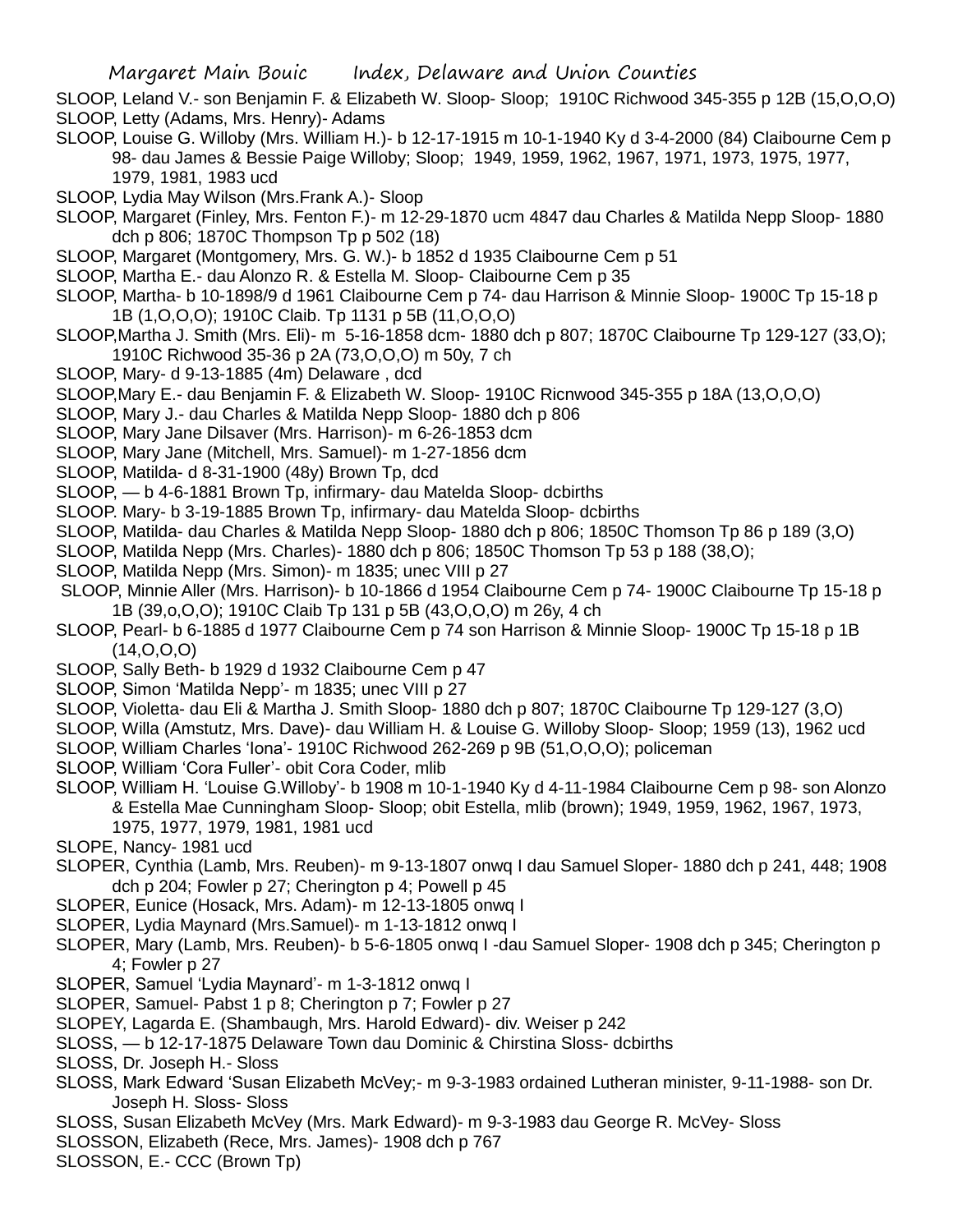SLOSSON, Eugene Floyd- b 6-2-1886 Brown Tp son A. H. & Elizabeth Herroon Slosson- dcbirths

- SLOTER, Hariet- 1870C Concord Tp p 265 (15)
- SLOTHERBECK, Nettie- 1880C Taylor Tp 35-36 p 1 (15,O,O,O) servant
- SLOTHOUR, Arimetta- b 1912 dau Rolla & Vernie Erhard- Weiser p 580
- SLOTHOUR, Deloris- b 1914 dau Rolla & Vernie Erhard- Weiser p 580
- SLOTHOUR, Rolla 'Vernie Erhard'- Weiser p 580
- SLOTHOUR, Vernie Erhard (Mrs. Rolla)- b 11-5-1895 dau Allen C. & Anna Wert Erhard- Weiser p 580
- SLOTTEN, Martha C. (Mrs.) McKitrick xiii
- SLOTTERBECK, Henrie Nettie (Hinton, Mrs. Levi J.)- m 9-19-1882 ucm (Hearl)
- SLOUGH, Mr.- grain business with Henton Tallman- dg 2-17-1892, Cry Ab p 46
- SLOUGH, Abby- 1870C Delaware Tp p 268 (75\*)
- SLOUGH, Abigail (Mrs. Christian)- d 12-1870- Slough
- SLOUGH, Amanda- b 1838 d 1886 Oak Grove Cem- Powell p 440
- SLOUGH, Arthur- pallbearer for Mrs. Olivia Hedges Newell- dg 7-18-1916, Cry Ab p 76
- SLOUGH, Barhitta Hollenbaugh (Mrs. Mathias G.)- m 3-9-1854 dcm
- SLOUGH, Carrie B.- dau Charles J. & Cynthia Ridgeway Slough- dumch p 456
- SLOUGH, Carrie Gooding- dau Charles Jerome & Josephine Ridgeway Slough- Slough; btp p 15
- SLOUGH, Charles- 1870C Troy Tp p 526 (11)
- SLOUGH, Charles- d 12-29-1902 (46y) Delaware dcd
- SLOUGH, Charles Jerome 'Cynthia Ridgeway''Josephine Ridgeway'- b 10–1-5-1844 m 10-11-1871 m(2) 10- 22-1891 d 1923- son Joseph & Sarah Trout Slough- 1908 dch p 405, 427; dumch p 455, 456; btp p 11; Lackey p 2; CCC p 31, 58, 59; Joseph Slough will
- SLOUGH, Christian 'Abigail'- Pabst 2 p 93
- SLOUGH, Christina (Mrs. James)- Pabst 2 p 93; dumch p 93
- SLOUGH, Christine- 1870C Delaware Town p 308 (39)
- SLOUGH–-- b 6-25-1875 Berlin Tp dau C. J. & Cynthia L. Ridgway Slough- dcbirths
- SLOUGH, Clara- 1870C Delaware Town p 308 (15)
- SLOUGH, Clara J. Jones (Mrs. )- dau Evan E. & Margaret Edwards Jones- dg 3-31-1908 Cry Ab p 122
- SLOUGH, C. J.- honorary pallbearer for Edwin P. Saunders- dg 3-23-1915, Cry Ab p 31; for Albert M. Scott- dg 9-19-1913, Cry Ab p 60; for Mrs. Edwin B. Sanders- dg 10-7-1913, Cry Ab p 63; for T. C. Breece- dg 11- 21-1913, Cry Ab p 71
- SLOUGH, Cynthia Ridgeway (Mrs. Charles Jerome)- m 10-11-1871 d 10-15-1888 (41-9-19) dcd; Cheshire Cem- dau George & Mercy Andrews Ridgeway- 1880 dch p 702; Powell p 60b
- SLOUGH, —(Mrs. Ed)- d Thursda, dau-in-law of Mrs. William Slough- dg 3-7-1905, Freshwater, 13
- SLOUGH, Edward- d Wednesday, Chicago (43) only son William Slough- dg 12-13-1907, dg 12-17-1907, Cry Ab p 87, 90
- SLOUGH, Edwin- 1870C Delaware Town p 339 (6)
- SLOUGH, b 8-27-1877 Berlin Tp dau E. J. & Cinthy Ridgway Slough- dcbirths
- SLOUGH, Elizabeth- 1870C Delaware Town p 339 (26)
- SLOUGH, Elizabeth Shryer (Mrs. William)- m 10-17-1858 dcm
- SLOUGH, Elizabeth Swartz (Mrs. Thomas)- m 10-23-1860 dcm
- SLOUGH, Emily E.- 1870C Delaware Tp p 277 (32)
- SLOUGH, Ema- 1870C Delaware Town p 308 (17)
- SLOUGH, Emma Lacy- Pabst 2 p 93
- SLOUGH, Flora A. (Robinson, Mrs. Emery)- b 8-30/29-1877 d 11–6-1960 Fairview Cem- dau Joseph & Mary Swick Slough- Weaver 12241; Rittenhouse 4,5; dcbirths
- SLOUGH, Frank C.- b 10-25-1893 Delaware Tp-son Charles & Della Wortman Slough- dcbirths
- SLOUGH, J. Frank- d Sunday in the West- son James L. Slough- dg 6-2-1891, Cry Ab p 59
- SLOUGH, Frank- grandson Mrs. Prehetie Mehling- dg 2-8-1916, Cry Ab p 21, 22
- SLOUGH, Frankie- 1870C Delaware Town p 308 (6)
- SLOUGH, George- 1870C Delaware Town p 308 (8)
- SLOUGH, Gertrude W.- b 1875- Marlborough Cem p 187
- SLOUGH, Hannah Heller (Mrs. Richard)- m 11-19-1843 dcm; 1850C Delaware Tp 1446 p 100 (28,Pa)
- SLOUGH, Hannah (Shelly, Mrs. Enos)- m 7-9-1857 dcm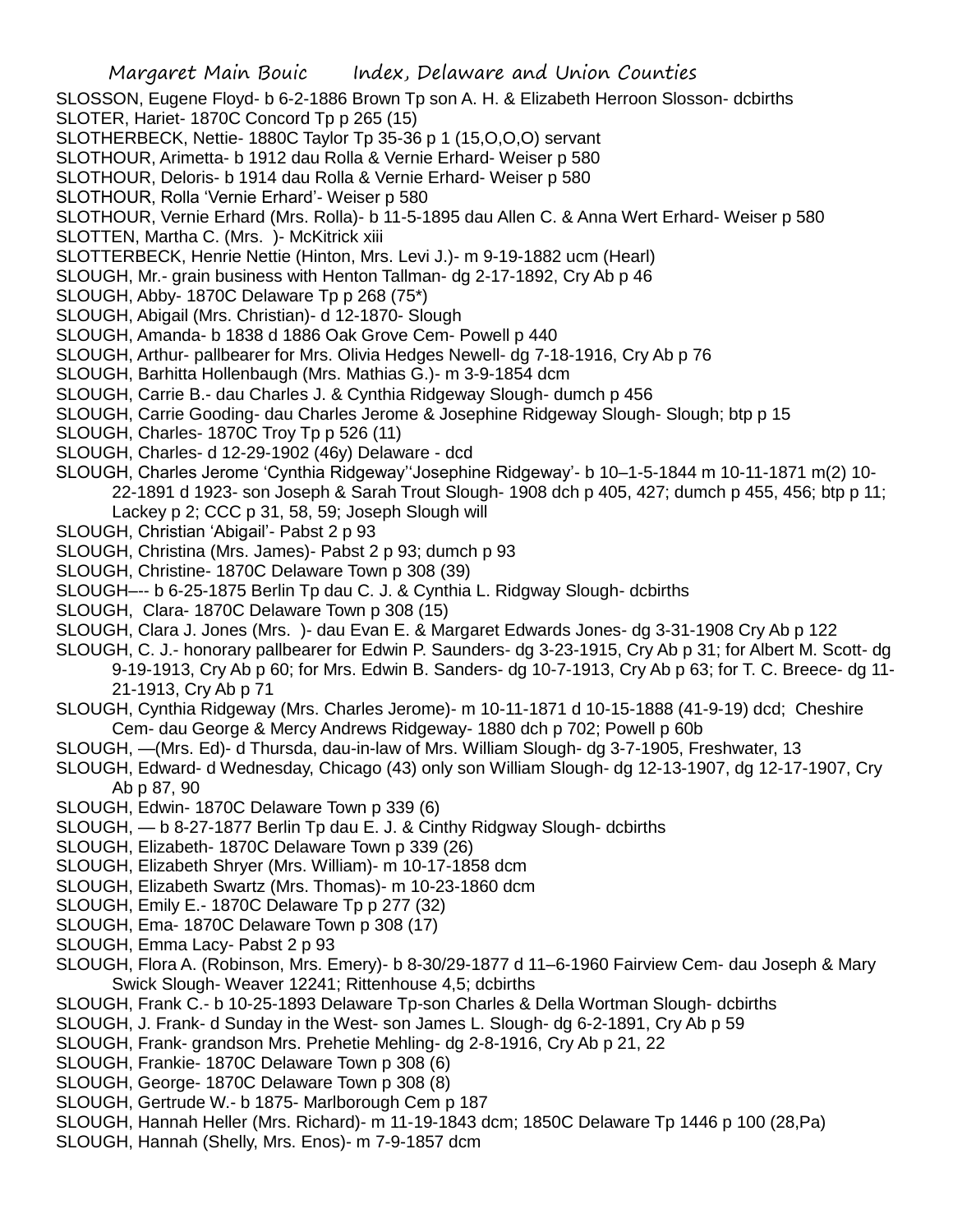- SLOUGH, Harriet E. (Webster, Mrs. Charles E.)- m 8-29-1864 dcm -dau Joseph & Sarah Stout Slough- dumch p 455; will Joseph Slough- 1850C Delaware Tp 1450 p 100 (10,O)
- SLOUGH, Hartense P.- b 10-2-1891 Delaware Town dau Charles & Del Weetman Slough- dcbirths
- SLOUGH, Henrietta- dau Richard & Hannah Slough- Pabst 7 p 40; 1850C Delaware Tp 1446 p 100 (5,O); 1870C Delaware Tp p 269 (26)
- SLOUGH, Henry- 1870C Troy Tp p 526 (8)
- SLOUGH, Hosea T.- b 1870. Marlborough Cem p 187 Hosea- hadc p 95 (Brown Tp)
- SLOUGH, Ida- Pabst 3 p 25. 26; 1870C Delaware Town p 308 (12)
- SLOUGH, J.- hjadc p 92 (1900 Berlin Tp)
- SLOUGH, J. A.- 1908 dch p 405
- SLOUGH, James 'Christina'- Pabst 2 p 93
- SLOUGH, James L.- father of J. Frank- ddg 6-2-1891, Cry Ab p 59
- SLOUGH, James L.-1908 dch p 120, 136, 139; Pabst 2 p 86, 94; 1870C Delaware Town p 308 (10)
- SLOUGH, Mrs. James L.- 1908 dch p 169. 170; Pabst 2 p 95
- SLOUGH, James S.- 1908 dch p 405
- SLOUGH, J. C.- btp p 11; 1870C Delaware Town p 308 (41\*)
- SLOUGH, Jerome- son Joseph & Sarah Trout Slough- dumch p 455; 1850C Delaware Tp 1450 p 100 (6,O); 1870C Delaware Tp p 270 (24)
- SLOUGH, John W.- 1908 dch p 405; will of Joseph Slough
- SLOUGH, Jonathan- son Joseph & Sarah Trout Slough- dumch p 455; 1850C Delaware Tp 1450 p 100 (3,O); 1870C Delaware Tp p 270 (22)
- SLOUGH, —(Mrs. Jos. L.)- sister Clarence L. Jones- dg 12-5-1916- Cry Ab p 110
- SLOUGH, Joseph 'Sarah Trout''Mary A. Nye''Mary Swick'- b 12-1—5-1810 m(1) 8-25-1835 (2) 6-20-1850 (3) 11-29-1876 dcm d 4-13-1886 (75y4m) Powell p 93, dbg p 7- son William E. & Sarah Slough- dumch p 455; Pabst 2 p 86, 94; will 5-22-1886 CCC; hadc p 23; Weaver 1224; 1850C Delaware Tp 1450 p 100 (40,O); 1870C Delaware Tp p 270 (60\*)
- SLOUGH, Josephine Ridgeway (Mrs. Charles Jerome)- b 8-3-1853 m 10-22-1891 d 3-19-1944 dau George & Mercy Andrews Ridgeway- Pabst 8 p 31; 1976 dch p 338; dumch p 456; Slough; hadc p 92; CCC (1900 Berlin Tp)
- SLOUGH, Lydia Hollenbaugh (Mrs. Mathias)- m 5-17-1845 dcm
- SLOUGH, Marietta- d 1-31-1852 dbg p 7. Powell p 93- dau Joseph & Sarah Trout Slough- 1850C Delaware Tp 1450 p 100 (14,O)
- SLOUGH, Mary- Pabst 7 p 39
- SLOUGH, Mary- 1870C Delaware Town p 339 (14)
- SLOUGH, Mary Ann Nye (Nigh) (Mrs. Joseph)- b 1806 N. J. m 6-20-1850 dcm d 3-18-1871 (65y10d) dcd; Oak Grove Cem, Powell p 440; dumch p 455; 1850C Delaware Tp 1450 p 100 (40,O); 1870C Delaware Tp p 270 (62)
- SLOUGH, Mary E.- dau Richard & Hannah Slough- 1850C Delaware Tp 1446 p 100 (4,O)
- SLOUGH, Mary- dau Joseph Slough- 1850C Delaware Tp 1446 p 100 (8,O)
- SLOUGH, Mary Swick (Mrs. Joseph)- m 11-29-1876 d 12-20-1891 (51-8-4) dcd; Newhouse Cem p 7- dau
- Elijah & Mary Weaver Swick- Weaver 1224; will of Joseph Slough; dg 3-18-1892, Cry Ab p 90 SLOUGH, Mathias- 1870C Troy Tp p 526 (48\*)
- SLOUGH, Mathias 'Lydia Hollenbaugh 'Barhitta Hollenbaugh'- m 5-17-1845 dcm (2) 3-9-1854 dcm d 2-9-1882 (60y) infirmary- dcd
- SLOUGH, Matthew- son Christian & Abigail Slough- Slough
- SLOUGH, Mildred Eveline (Stark, Mrs. Glen J.)- b 2-11-1893 dcbirths, m 2-1918 dau Charles Jerome & Josephine Ridgeway Slough- Slough; dumch p 455; Pabst 2 p 53
- SLOUGH, Minnie- Pabst 3 p 26
- SLOUGH, Myrtle J.(Ryant, Mrs. Wayland)- dau Charles Jerome & Josephine Ridgeway Slough- Slough; dumch p 455; Pabst 2 p 53
- SLOUGH, Perhettie (Mrs. )- Pabst 2 p 89
- SLOUGH, Pestrelly- 1870C Troy Tp p 526 (35)
- SLOUGH, Rachel (Cooper, Mrs. Thadeus E.)- Weiser p 560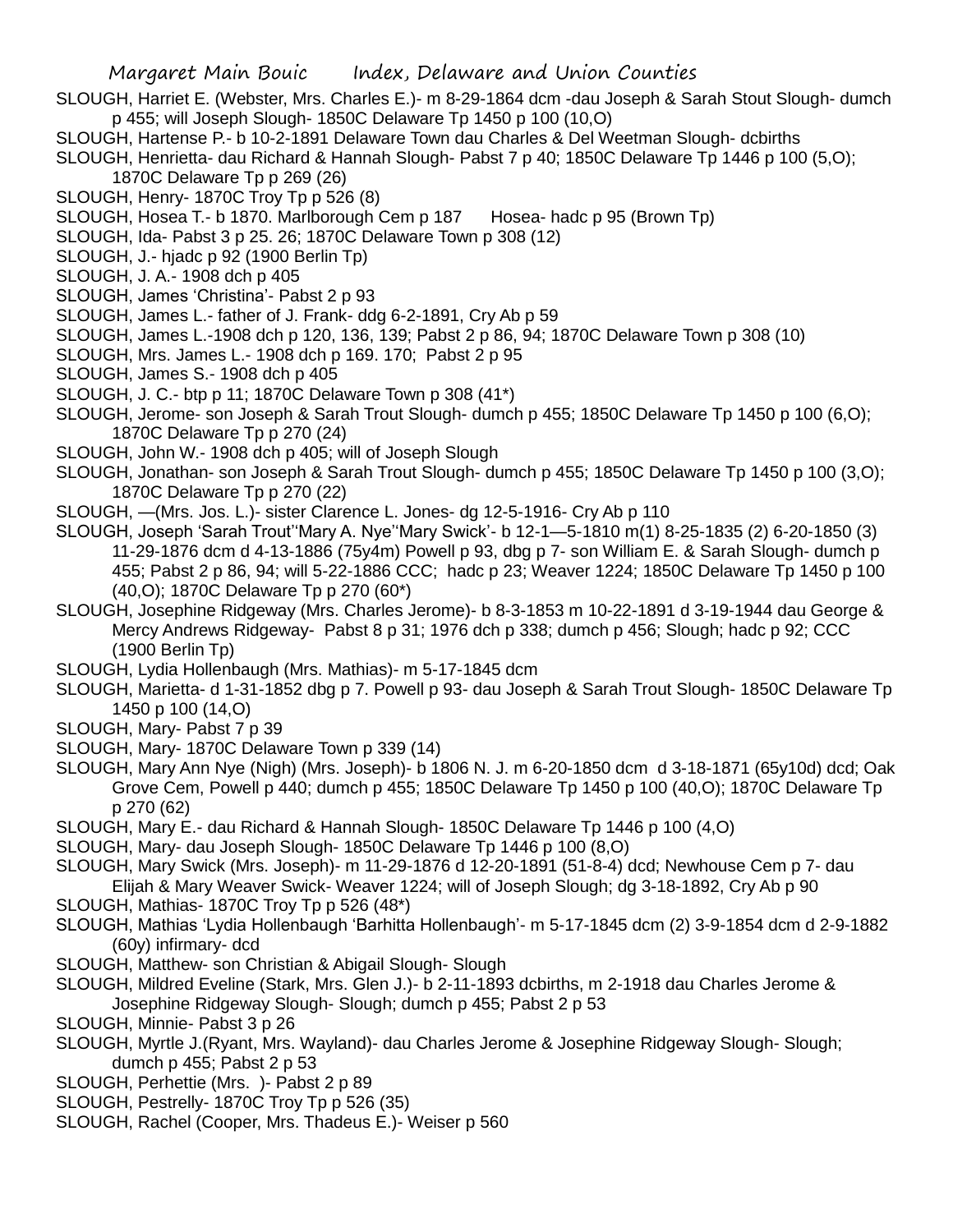- SLOUGH, Richard 'Hannah Heller' m 11-19-1843 dcm d 9-9-1854 (34-8-9) Powell p 93; 1850C Delaware Tp 1446 p 100 (29,Pa); cousin by marriage of John Heller, postmaster, Stratford; dg 12-31-1907, Cry Ab p 94
- SLOUGH, Sarah A. (Baker, Mrs. Albert)- m 2-20-1862 dcm -dau Joseph & Sarah Trout Slough- dumch p 455; will of Joseph Slough; 1850C Delaware Tp 1450 p 100 (12,O)
- SLOUGH, Sarah (Bailer, Mrs. Cosmus)- b 6-2-1817 Berks Co m 9-13-1834, dg 11-28-1893, Cry Ab p 141; dg 7-25-1899- Cry Ab p 208
- SLOUGH, Sarah Trout (Mrs. Joseph)- m 8-22-1835 dcm d 10-26-1848 (40) Powell p 93, dbg p 7
- SLOUGH, Tazy (Zerbe, Mrs. Benjamin)- m 10-5-1856 dcm
- SLOUGH, Thomas- CCC (1875 Delaware Tp)
- SLOUGH, Thomas B.- b 1833 d 1879 Oak Grove Cem, Powell p 103, 440 son Christian & Abigail Slough-Slough b Penn d 9-5-1880 (47y20d) Concord Tp, dcd
- SLOUGH, Thomas- son Michael & Amanda C.- 1910C Paris-Marysville 119-122 p 5A (,O,Ger,Ger)
- SLOUGH, Thomas- 1870C Delaware Tp p 377 (37\*)
- SLOUGH, Thomas 'Elizabeth Swartz'- m 10-23-1860 dcm
- SLOUGH, b 2-29-1876 Concord Tp son Thomas & Mary Swartz Slough- dcbirths
- SLOUGH, Thomas H.- b 12-20-1870 Delaware Town son Thomas & Caroline E. Starky Slough- dcbirths
- SLOUGH, William- 1908 dch p 405; 1870C Delaware Town p 339 (35\*)
- SLOUGH, William- father of Ed Slough- dg 12-13-1907, Cry Ab p 87
- SLOUGH, —(Mrs. William)- mother-in-law of Mrs. Ed Slough- dg 3-7-1905, Cry Ab p 13
- SLOUGH, William 'Elizabeth Shryer'- m 10-17-1858 dcm
- SLOUGH, William L.- d 8-3-1843 (10m7d) dcg p 7, Powell p 193 son Joseph & Sarah Trout
	- ----??, Louise- Pabst 6 p 87
- SLOUH, Amond E.- d 3-26-1886 (47-3-20) Delaware Tp- dcd
- SLOURBECK, Ed- b 6-1873- 1900C Marysville 1st ward 52 (26,O,Ger,Ger) brickmaker
- SLOUTENBURGH, Jacob B. 'Jane Beakley'- m 3-7-1852 dcm
- SLOUTENBURGH, Jane Beakley (Mrs. Jacob B.)- m 3-7-1852 dcm
- SLOUTENBURGH, J. H..- hadc p 48 (Radnor Tp)
- SLOW, Joseph- 1835 men p 22 #69 p 35 Delaware Tp
- SLUCKS, Jobee- d 2-6-1898 (38-6-14) Porter Tp, dcd
- SLUEKER, James 'Sophronia Nash'- Nash p 212, 222
- SLUEKER, Sophronia Nash (Mrs. James)- dau Thomas B. & Rachel M. Moore Nash- Nash p 212, 222
- SLUSH, Domenic- d Columbus, dg 2-8-1916, p 20, once operated slaughter house
- SLUSHER, Cheri (Mrs. Winston)- Slusher
- SLUSHER, Clarence Edward 'Matilda'- d 1959 (71) bur Johnsville- Slusher
- SLUSHER, Daisy M. Fore (Mrs. Richard W.,Sr.)- b 1-26-1922 d 3-26-1989 (67) dau Lorenzi & Minnie Smith Fore- Slusher
- SLUSHER, Farmer- son William Jennings & Susie Farmer Slusher- Slusher
- SLUSHER, Letcher- son William Jennings & Susie Farmer Slusher- Slusher
- SLUSHER, Martin- brother Clarence Edward Slusher- Slusher
- SLUSHER, Matilda (Mrs. Clarence Edward)- Slusher
- SLUSHER, Norman- brother Clarence Edward Slusher- Slusher
- SLUSHER, Richard W.,Sr. 'Daisy M. Fore'- b 6-1-1906 Ky m 6-10-1939 d 10-3-1993 (87) bur Cincinnati- son William Jennings & Susie Farmer Slusher- Slusher
- SLUSHER, Richard- son Richard W.,Sr. & Daisy Slusher- Slusher
- SLUSHER, Rosie (Miller, Mrs. )- sister Clarence Edward Slusher- Slusher
- SLUCHER, Sophie (Smith, Mrs. )- dau William Jennings & Susie Farmer Slusher- Slusher
- SLUSHER, Winston 'Cheri'- son Richard W. Sr. & Daisy M. Fore Slusher- Slusher
- SLUSSER, Daniel 'Kymberlee'- Slusser
- SLUSSER, Jessica K. A.- b 2–17-1996 dau Daniel & Kimberlee Slusser- Slusser
- SLUSSER, Kymberlee (Mrs. Daniel)- Slusser
- SLUTER, Catherine C.- b 12-9-1943 dau Simon John & Helen Emerson McKitrick- McKitrick p 323
- SLUTER, Elizabeth S.- b 8-20-1850 dau Simon John & Helen Emerson McKitrick- McKitrick p 323
- SLUTER, Helen Emerson McKitrick (Mrs. Simon John)- m 7-1-1939 dau Reuben & Loujisa Maria Codding McKitrick- McKitrick p 323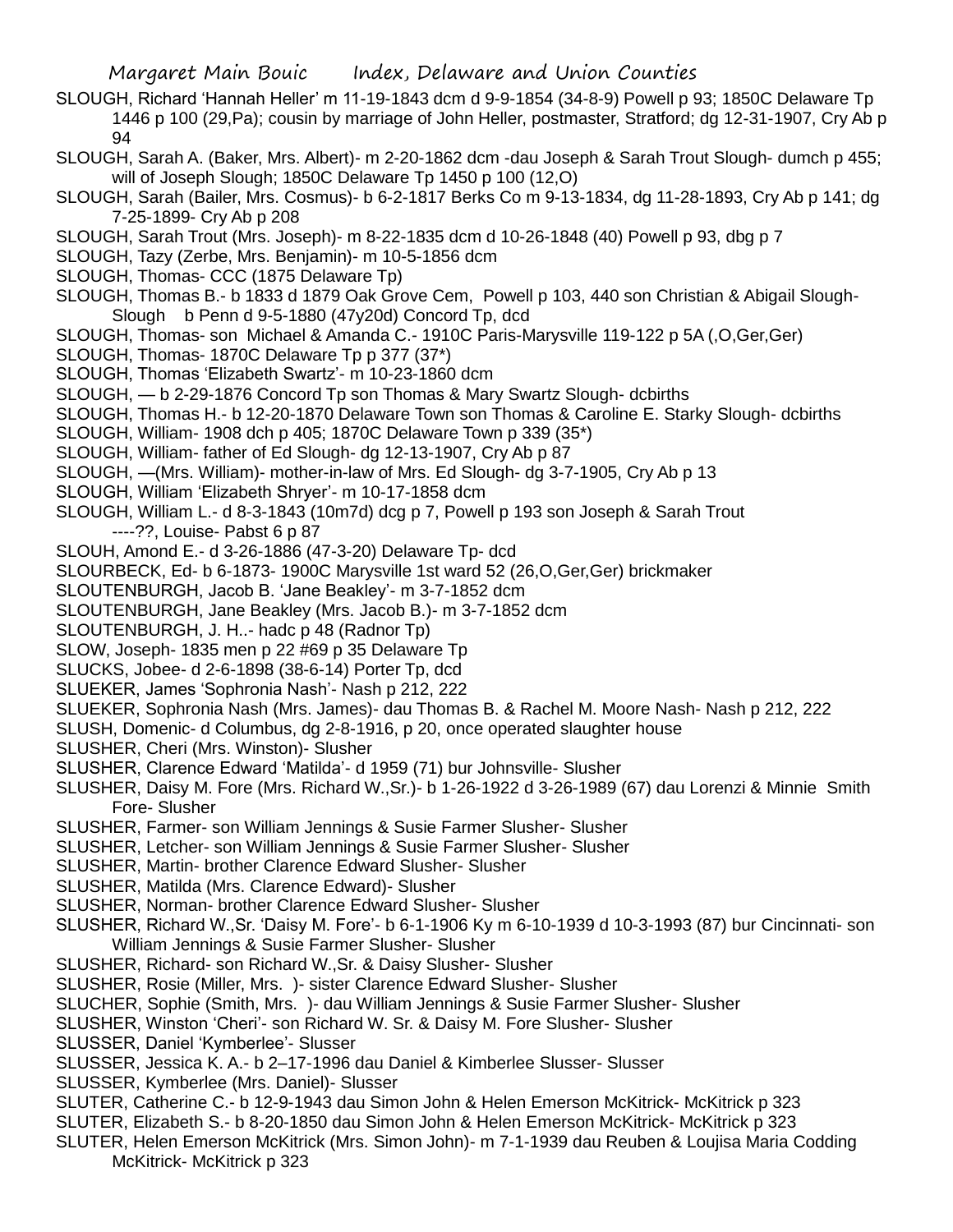- SLUTER, Simon John 'Helen Emerson McKitrick'- m 7-1-1939- McKitrick p 323
- SLUTTER, Dawn E. Linderman (Mrs. Lester)- b 3-8-1936 m 4-10-1959 dau David N. & Dorothy Verla Bell Linderman- Weiser p 571
- SLUTTER, Lester 'Dawn E. Linderman'- b 4-7-1934 m 4-10-1959- Weiser p 571
- SLUTZ, Anna May McKitrick (Mrs. )- b 4-27-1915 dau John Riley & Ada Irene McGiton McKitrick McKitrick p 294
- SLUTZ, Charles 'Lucy (Catherine) Vandorsten'- pe Mary Altman Seslar #59 30; unec IV p 4
- SLUTZ, Charlotte (Simpson, Mrs. John)- b 1821 d 1892 dau Charles & Lucy (Catherine) Vandorsten Slutz- ped Mary Altman Seslar #59 15; unec IV p 4
- SLUTZ, Jennifer Lee- dau Phillip A. Slutz- Slutz
- SLUTZ, Rev. Leonard- mpc p 3
- SLUTZ, Lucy (Catherine) Vandorsten (Mrs. Charles)-ped Mary Altman Seslar #59 31; unec IV p 4
- SLUTZ, Phillip A.- Slutz
- SLUYTER, ----Nash p 95
- SLY, Franklin 'Lucy Ann Rea'- m 7 -11-1847 Madison Co, unec X p 63
- SLY, Lucy Ann Rea (Mrs. Franklin)- m 7-11-1847 Madison Co, unec X p 63
- SLY, Mary Rea (Mrs. William B.)- m 1-22-1820 Madison Co, unec IV p 51, IX p 4
- SLY, William B/D. 'Mary Rea;- m 1-22-1820 Madison Co, unec IV p 51 d 3-11-1879 (82y3m) Madison Ohio Democrat- unec IX p 4
- SLYE, Lydia (Knap, Mrs. Albertes)- m 3-17-1842 Madison Co, unec IX p 56
- SLYH, Abbie Louise- b 2-4-1902 d 5-5-1987 (85) Forest Grove Cem- dau Mathias & Maude E. Wright Slyh-Slyh
- SLYH, Alice Alexine Kellar (Mrs. James Daniel)- b 1862 d 1947 dau Aaron & Amanda Beers Kellar- ped John Robert Gray #23 13; unec III p 35
- SLYH, Amelia Walcutt (Mrs. Henry p.)- b 1839 d 1912 ped John Robert Gray #23 25 unec III p 35
- SLYH, Bertha A. (Mrs. Herbert A.)- 1961, 1964, 1969, 1971 dcd
- SLYH, Caroline Lakin (Mrs C. H.)- dau Samuel W. & Anna J. Clagett Lakin- Powers p 142
- SLYH, C. H,. 'Caroline Lakin'- Powers p 142
- SLYH, Daniel- b 6-22-1896 d 7-5-1896 (13d) Genoa Tp son J. A. & Bessie Mann Slyh- dcbirths, dcdeaths
- SLYH, Daniel M. 'Rosetta Griswold'- m 11-3-1853 dcm
- SLYH, Rev. David 'Judy'- son Kenneth & Marceline Hunter Slyh- Slyh
- SLYH, Geneva (Rupp, Mrs. )- dau Maude E. Slyh- Slyh
- SLYH, Geraldine (Myers, Mrs. Raymond)- dau Maude E. Slyh- Slyh
- SLYH, Henry P. 'Amelia Walcutt'- b 1834 d 1874 ped John Robert Gray #23 24: unec III p 35
- SLYH, Herbert A. 'Bertha A.'- 1961, 1964, 1969, 1971 dcd
- SLYH, b 6-22-1896 d 7-6- 1896 Burnside Cem, Powell p 104; infant son of J. A. & B
- SLYH, James Daniel 'Alice Alexine Kellar'- b 1858 d 1911 son Henry p. & Amelia Walcutt Slyh- ped John Robert Gray #23 12; unec III p 35
- SLYH, John Moses 'Nora Marnetha Ramlow Slyh- b 1885 d 1954 son James Daniel & Alice Aleune Kellar Slyhped John Robert Gray #23 6; unec III p 35; 1985 uch p 61
- SLYH, John William 'Marylou'- d (62)- Slyh
- SLYH, Judy (Mrs. Rev. David)- Slyh
- SLYH, Kenneth 'Marceline Hunter' m 10-18-1987- Slyh
- SLYH, Rev. Kevin 'Susan'- son Kenneth & Marceline Hunter Slyh- Slyh
- SLHY, Marceline Hunter (Mrs. Kenneth)- m 10-18-1987- Slyh
- SLYH, Marylou (Mrs. John William)- Slyh
- SLYH, Maude E.- d 1-22-1964 bur Forest Grove- Slyh
- SLYH, Nora Marnetha Ramlow (Mrs. John Moses)- b 1888 d 1962 dau Peter Volk & Norah Adelle Hess Ramlow- ped john Robert Gray #23 7; unec III p 35; 1985 uch p 61
- SLYH, Robert B. 'Thelma Marie Barker'- Slyh
- SLYH, Robert 'Sarah- unec VIII p 9
- SLYH, Robie- d 3-15-1880 (9m15d) Plain City Cem, son of Robert & Sarah- unec VIII p 9
- SLYH, Rosetta Griswold (Mrs.Daniel M.)- m 11-3-1853 dcm
- SLYH, Ruth Amelia Catherine (Gray, Mrs. Donald Alexander)- b 1914 d 1977 dau John Moses & Nora Marnetha Ramlow Slyh- ped John Robert Gray #23 3; unec III p 35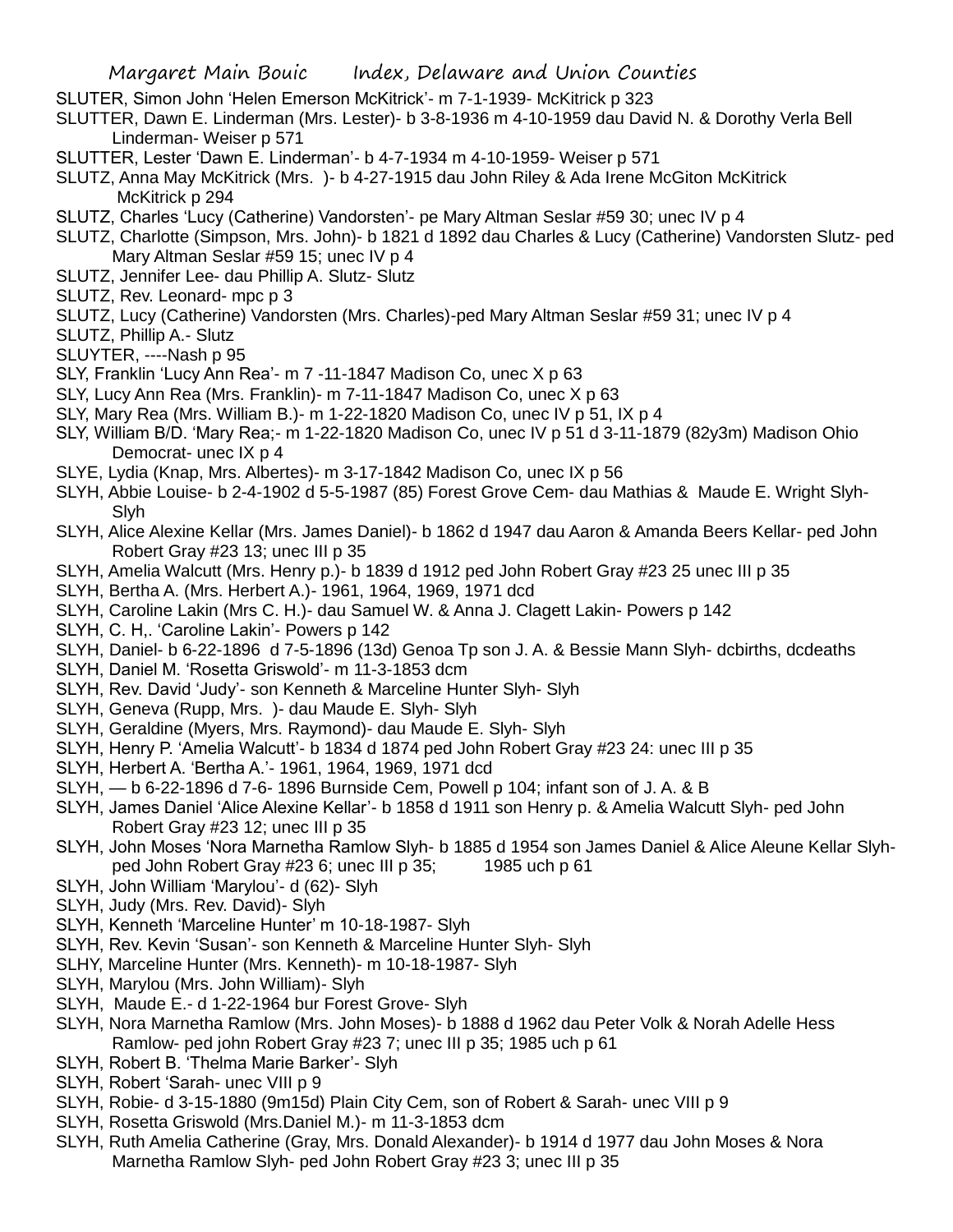- SLYH, Sarah (Mrs. Robert)- unec VIII p 9
- SLYH, Susan (Mrs. Rev. Kevin)- Slyh
- SLYH, Thelma Marie Barker (Mrs. Robert B.)- b 7-21-1901 d 11-7-1991 (90) bur Greenwich Cem- dau Leo & Olive McCullough Barker- Slyh;
- SLYRES?, Cornelius- 1840C Claibourne Tp 67 (60-70)
- SLYTER, Chalkly- ch Jacob & Elizabeth Slyter- Pabst 8 p 80
- SLYTER, Elizabeth (Mrs. Jacob)- Pabst 8 p 80
- SLYTER, Eunice- dau Jacob & Elizabeth Slyter- Pabst 8 p 80
- SLYTER, Jacob 'Elizabeth'- Pabst 8 p 80
- SLYTER, Milla- dau Jacob & Elizabeth Slyter- Pabst 8 p 80
- SM, Matilda Ann (Whitaker, Mrs. Henry)- lic 9-12-1850 ucm 1569; unec XIV p 18
- SMAIL, Alice- 1870C Delaware Town p 305 (9)
- SMAIL, Catharine (Sheaver, Mrs. John)- m 12-30-1860 dcm
- SMAIL, Clara- 1870C Delaware Town p 305 (30)
- SMAIL, Clara A.- b 6-14-1878 Berkshire Tp twin dau John & Lucella Risken Smail- dcbirths
- SMAIL, Clarence- b 6-4-1878 Berkshire Tp twin son John & Lucella Rishen Smail- dcbirths
- SMAIL, Edwin- 1870 Delaware Town p 305 (35\*)
- SMAIL, Leona M. (Mrs. Therald S.)- d 4-8-1987 (82) Oller Cem- twin sister of Leoda Veley- Smail
- SMAIL, Lucinda- 1870C Delaware Town p 305 (59)
- SMAIL, Mary- 1870C Delaware Town p 305 (7)
- SMAIL, Sarah- 1870C Delaware Town p 305 (16)
- SMAIL, Solomon- 1870C Delaware Town p 305 (58\*)
- SMAIL, Therald S. 'Leona M.'- d 12-28-1985- Smail
- SMAILE, Catharine (Weiser, Mrs. Samuel Hartman)- m 1867- Weiser p 84
- SMAILES, Betty J. (Mrs. A. Jack)- 1980 dcd
- SMAILES, Cuthbert 'Ellen'- d 1-19-1890 (63y7d) Harmony Chapel Cem- Powell p 321
- SMAILES, Ellen (Mrs. Cuthbert)- d 4-11-1898 (69-5-17) Harmony Chapel Cem- Powell p 321
- SMAILES, A. Jack 'Betty J.'- 1980 dcd
- SMAILES, Heather- b 1969 dau A. Jack & Betty J. Smailes- 1980 dcd
- SMAILES, Jennie E.- b 10-15-1858 d 6-21-1921 Harmony Chapel Cem- Powell p 321
- SMAILES, Lina- b 12-9-1870 Oxford Tp dau Thomas G. & Mable Wood Smailes- dcbirths
- SMAILES, Mabel- 1870C Oxford Tp p 438 (20)
- SMAILES, Natalie- b 1966 dau A. Jack & Betty J. Smailes- 1980 dcd
- SMAILES, Thomas- 1870C oxford tp p 438 (23\*)
- SMAILS, ----Ellis (Mrs. John)- dau John & Mahanla Jones Ellis- 1880 dch p 757
- SMAILS, John ' Ellis'- 1880 dch p 757
- SMAILS, John son John & —Ellis Smails- 1880 dch p 757
- SMAILS, Thomas A.- son John & ----Ellis Smalis- 1880 dch p 757
- SMALE, Alice Lucinda Elizabeth (Bush, Mrs. John Leander)- b 5-13-1861 m 11-3-1873 d 12-9-1934 dau Edwin H. & Julia Clara James Smale- dcc Ruth Bush Fagley Fraker 5
- SMALE, Amy- dau Charles L. & Marjorie Smale- Smale; 1961(3), 1964 dcd
- SMALE, Ann- b 1957 dau Charles L. & Marjorie Smale- Smale; 1969, 1971 dcd
- SMALE, Blanche- b 7-1-1895 dau Elmer & Florence Coffman Smale- 1900C Marysville 1st ward 46 p 2B (5,O,O,O); dcbirths
- SMALE, Carol (Mrs. Ronald L.)- 1971, 1980 dcd
- SMALE, Catherine I. (Medley, Mrs. )- dau Richard E. & Patricia Ann Wycoff Smale- Smale
- SMALE, Charles- son Clarence Smale- Smale
- SMALE, Charles L. "Hoak" 'Marjorie'- d 1-3-1986 (72) son Leonold Smale- Smale; 1964, 1969, 1971,1980 dcd
- SMALE, Cindy (Warner, Mrs. )- dau Charles L. & Marjorie Smale- Smale; 1961 (12), 1964, 1969, 1971 dcd
- SMALE, Clarence, Jr. (Kay)- v 12-27-1909 d 2-2-1988 (78) son Leonold Smale- WWII, Smale
- SMALE, Clarence 'Minnie Staley'- 1908 dch p 771
- SMALE, Clarissa James (Mrs.Edwin)- m 7-5-1860 dcm
- SMALE, Daniel- son Donald E. & Jean Smale- 1961 dcd (3)
- SMALE, David- b 1953 son Charles L. & Marjorie Smale- Smale; 1961, 1964, 1969, 1971 dcd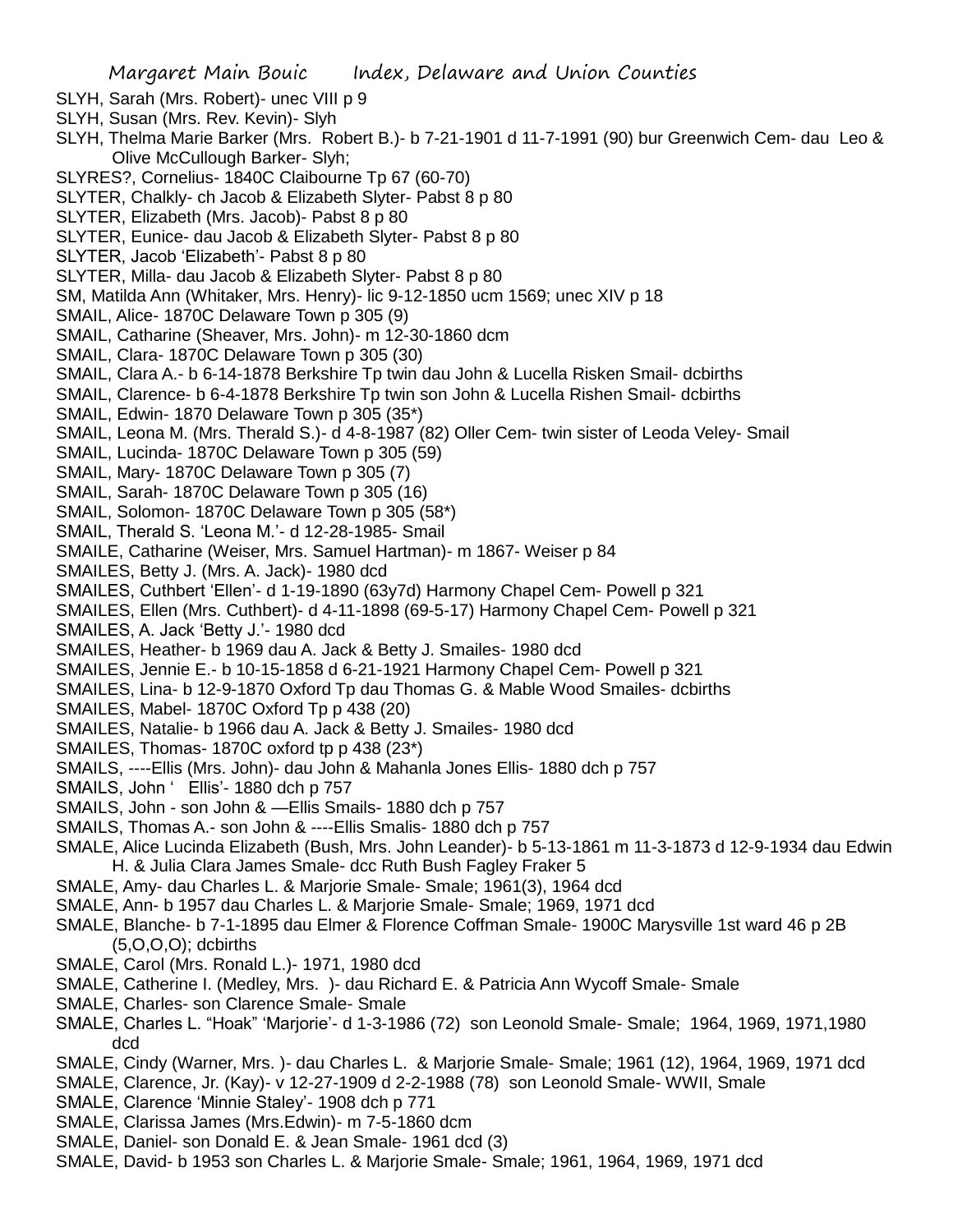- SMALE, Donald E. 'Jean'- son Dorence E. & Mary l. Smale- Smale; 1961 dcd
- SMALE, Dorence E, ;Mary L.'- d 1-21-1973 (64) bur Radnor- Smale; 1961, 1964, 1969 dcd
- SMALE, Doris (Barlow, Mrs. Dave)- dau John T. & Toyoko Kihara Smale- Smale
- SMALE, Ed- uncle of Burt Reinard- dg 8-29-1899, Cry Ab p 213
- SMALE, Edith F.(Myers, Mrs. Clarence E)(Mrs. Clarence) d 9-19-1981 (95) Ashley Union Cem- Smale; 1969, 1971 dcd
- SMALE, Edna (Mrs. Leonold F.)- d 1-11-1975 (75) Oak Grove Cem- Smale
- SMALE, Edward- son Richard E. & Patricia Ann Wycoff Smale- Smale
- SMALE, Edwin H.'Julia Clara James'- b 12-18-1837 m 7-5-1860 d 10-30-1909; dcc Ruth Bush Fagley Fraker 10
- SMALE, Ellen (Jackson, Mrs. )- dau Dorence E. & Mary L. Smale- Smale
- SMALE, Elmer 'Florence'- b 7-1870 1900C Marysville 1st ward 46 p 2B (29,O,O,O) m 6y, engineer
- SMALE, Florence (Mrs. Elmer)-b 12-1873 1900c Marysville 1st ward 46 p 2B (26,O,O,O) m 6y, 1 ch
- SMALE, Helen (Phelps, Mrs. Jeff)- dau John T. & Toyoko Kirihara Smael- Smale
- SMALE, James Leonold- son Leonold & Edna Smale- Smale
- SMALE, Jay- son Leonold & Edna Smale- Smale
- SMALE, Jean (Mrs. Donald E.)- 1961 dcd
- SMALE, Jean (Sealey, Mrs. Robert)- dau Leonold & Edna Smale- Smale
- SMALE, Jerrold 'Audrey'- b 9-5-1928 d 11-16-1990 (62) bur NC- son Leonold & Edna Bowman Smale- Smale
- SMALE, Jerry- son Jerrold & Audrey Smale- Smale
- SMALE, Joan (Tilton, Mrs. Robert)- dau Leonold & Edna Smale- Smale
- SMALE, uncle of Burt Reinard- dg 8-29-1899, Cry Ab p 213
- SMALE, John- 1870C Delaware Town p 286 (24\*)
- SMALE, John H. 'Carol'- son John T. & Toyoko Kirihara Smale- Smael
- SMALE, John T.'"Jack"'Toyoko Kirihara'- b 10-22-1926 d 4-17-2000 (73) Oak Grove Cem- son Therald & Neva Evans Smale- Smale
- SMALE, Julia Clara James (Mrs. Edwin H.)- b 1-23-1840 m 7-5-1860 d 1920- dcc Ruth Bush Fagley Fraker 11
- SMALE, Lucita- d 3-3-1903 (53y)- dcd
- SMALE, Luetta- 1870C Delaware Town p 286 (19)
- SMALE, Marjorie (Mrs. Richard) (Mrs. Charles L.)- Smale; 1961, 1964, 1969, 1971 dcd
- SMALE, Martha J. (Mrs. ) Pabst 2 p 99
- SMALE, Mary L. (Mrs. Dorence E.)- 1961, 1964, 1969, 1971 dcd
- SMALE, Mary (Warren, Mrs. Jeff)- dau John T. & Toyoko, Kirihara Smale- Smale
- SMALE, Michael "Mike' J. 'Stephanie Ann Ballentine '- m 7-8-1993 -son John T. & Toyoko Kirihara Smale-Smale
- SMALE, Minnie Staley (Mrs. Clarence)- 1908 dch p 771
- SMALE, Nena- dau Donald E. & Jean Smale- 1961 dcd  $(1 \frac{1}{2})$
- SMALE, Neva Evans (Mrs. Therald)- Smale
- SMALE, Patricia Ann Wycoff (Mrs. Richard E.)-- d 7-21-1987 Oak Grove Cem- dau Catherine Martin Wycoffsister of Dallas G. Wycoff- Smale
- SMALE, Rebecca- dau Charles/Richard & Marjorie Smale- 1961 (10), 1964 dcd
- SMALE, Reecie- b 1979 ch Ronald L. & Carol A. Smale- 1980 dcd
- SMALE, Richard E. 'Patricia Ann Wycoff'- son Clarnce & Catherine Smale- Smale
- SMALE, Richard G.- son Richard E. & Patricia Ann Wycoff Smale- Smale
- SMALE, Richard (Charles?) 'Marjorie' 1961 dcd
- SMALE, Ronald L. 'Carol'- son Dorence E. & Mary Smale- 1961, 1964, 1969, 1971, 1980 dcd
- SMALE, Sandy A. (Moore, Mrs. )- dau Richard E. & Patricia Ann Wycoff Smale- Smale
- SMALE, Sarah- 1870C Delaware Town p 277 (16)
- SMALE, Solomon- d 11-30-1900 (94y) Brown Tp -dcd
- SMALE, Stephanie Ann Ballentine (Mrs. Michael "Mike" J.)- m 7-8-1993 dau Ray & Gert Ballentine Smale
- SMALE, Therald S. "Tod"'Neva/Leona Evans'- d 12-28-1985 (82) Oller Cem- son Clarence Smale- Smale; 1980 dcd
- SMALE, Todd- son Leonald Smale- Smale
- SMALE, Tom- son John T. & Toyoko Kinihara Smale- Smale
- SMALE, Toyoko Kirihara (Mrs. John T.)- Smale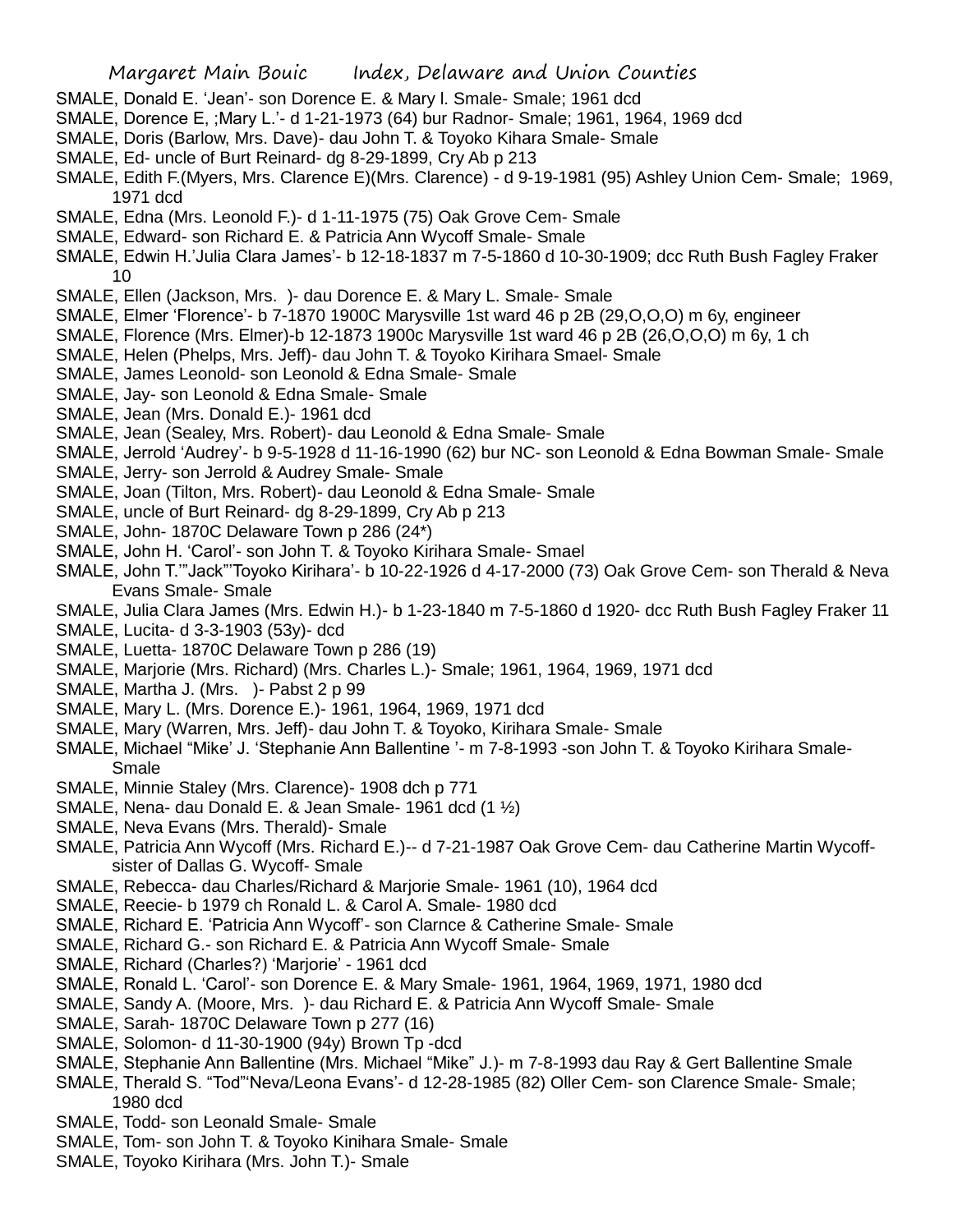SMALE, Toyoko (Russo, Mrs. Donato)- dau John T. & Koyoho Kirihara Smale- Smale

- SMALING, Ephraim- d12-8-1878; unec XII p 33
- SMALL—sheriff sale- unec XII p 64
- SMALL, Betsey (McKinney, Mrs. Humphrey)- m ca 1760-1767- unec VIII p 12
- SMALL- Carl- dau Robert Henry & Iola Butcher Small- unec XXII p 46
- SMALL, Carol- dau Robert Henry & Iola Butcher Small- unec XXII p 46
- SMALL, Carroll- b 12-6-1924 dau Frank Marion & Minnie Lucilla Johnston Small- unec XXII p 46
- SMALL, Donald- 1980 dcd
- SMALL, Doris (Bailey, Mrs. Charles)- b -7-10-1918 dau Frank Marion & Minnie Lucille Johnston Small- unec XXII p 46
- SMALL, Eliza (Cook, Mrs. Aaron G.)- m 8-16-1837 Madison Co unec IX p 56
- SMALL, Elizabeth (Mrs. Watson)- McKitrick p 124
- SMALL, Evelyn (Rundecker, Mrs. Floyd)- b 1-24-1909 m 10-1-1929 dau Watson & Elizabeth Small- McKitrick p 124
- SMALL, Frank Marion 'Minnie Lucille Johnston'- b 11-1-1897 m 1-21-1915 d 1-20-1961 Pyers family, unec XXII p 46
- SMALL, Frederick 'Melinda Allison'- Small
- SMALL, Hannah Elizabeth Maugans (Mrs. John)- b 7-28-1854 d 4-6-1939 dau Jacob & Rebecca Grossnickle Maugans- Maugans Anc p 65, 67
- SMALL, Helene (Eckle, Mrs. William)(Prall, Mrs. Joe)- b 7-15-1920 dau Frank Marion & Minnie Lucille Johnston Small- unec XXII p 46
- SMALL, Iola Butcher (Mrs. Robert Henry)- unec XXII p 476
- SMALL, Judy- dau Robert Henry & Iola Butcher Small- unec XXII p 46
- SMALL, Larry- b 7-3-1935 son Frank Marion & Minnie Lucille Johnston Small- unec XXII p 46
- SMALL, Margaret "Maggie" (Eaches, Mrs. John H.)-- b 8-19-1893 d11-29-1989 (96) Claibourne Cem- dau Frederick & Melinda Allison Small- Small
- SMALL, Marsha- dau Robert Henry & Iola Butcher Small- unec XXII p 46
- SMALL, Mary (Huffman, Mrs. Eugene)- b 7-29-1922 d 6-8-1968 dau Frank Marion & Minnie Lucille Johnston Small- unec XXII p 46
- SMALL, Melinda Allison (Mrs.Frederick)- Small
- SMALL, Minnie Lucille Johnston (Mrs. Frank Marion)- b 1-23-1896 dau Robert Francis & Nellie Gray Pyers Johnston- unec XXII p 46
- SMALL, Robert Henry 'Iola Butcher'- b 1-11-1916 d 7-14-1934 son Frank Marion & Minnie Lucille Johnston Small- unec XXII p 46
- SMALL, Ruth Huffman (Mrs. Harold)- unec XXII p 46
- SMALL, Venda (Boal, Mrs. Dorphan)- b 6-23-1857 m 12-15-1881 d 7-4-1911-ped Steven P. Boal #663 9; unec  $XIX$  p 57
- SLOUGH, Jack P. 'Vera I.'- 1971, 1980 dcd
- SMALL, Lt. John- powers p 92
- SMALL, John 'Hannah Elizabeth Maugans'- Maugans Anc p p 67
- SMALL, Mabel V.- 1969 dcd
- SMALL, Mike- b 1964 son Jack P. & Vera I. Small- 1971 dcd
- SMALL, Sandy- b 1954 ch Jack P. & Vera I. Small- 1971 dcd
- SMALL, Vera I. (Mrs. Jack P.)- 1971 dcd
- SMALL, Watson 'Elizabeth'- McKitrick p 124
- SMALLETTS, Mmelissa Martin (Mrs. Phillip)- Smalletts
- SMALLETTS, Phillip 'Melissa Martin'- Smalletts
- SMALLETTS, Scott Austin- b 5-8-1995- son Phillip & Melissa Martin Smalletts- Smalletts
- SMALLEY, Alfred W.- b 4-1894 son Charles E. & Effie Sellers Smalley- 1900C Marysville 3rd ward p 18  $(6, 0.0, 0)$
- SMALLEY, Alice (Reigle, Mrs. John)- m 7-5-1894 ucm (Hearl)
- SMALLEY, Ann- dau Donald & Leota Smalley- 1964 (5) dcd
- SMALLEY, Audrey (Stern, Mrs. )- dau Joseph & Pearl Cook Smalley- Smalley
- SMALLEY, Candy (Relle, Mrs. Fereno.,Jr)- m 9-23-1972 dau Everett J. Smalley- Smalley; 1971 dcd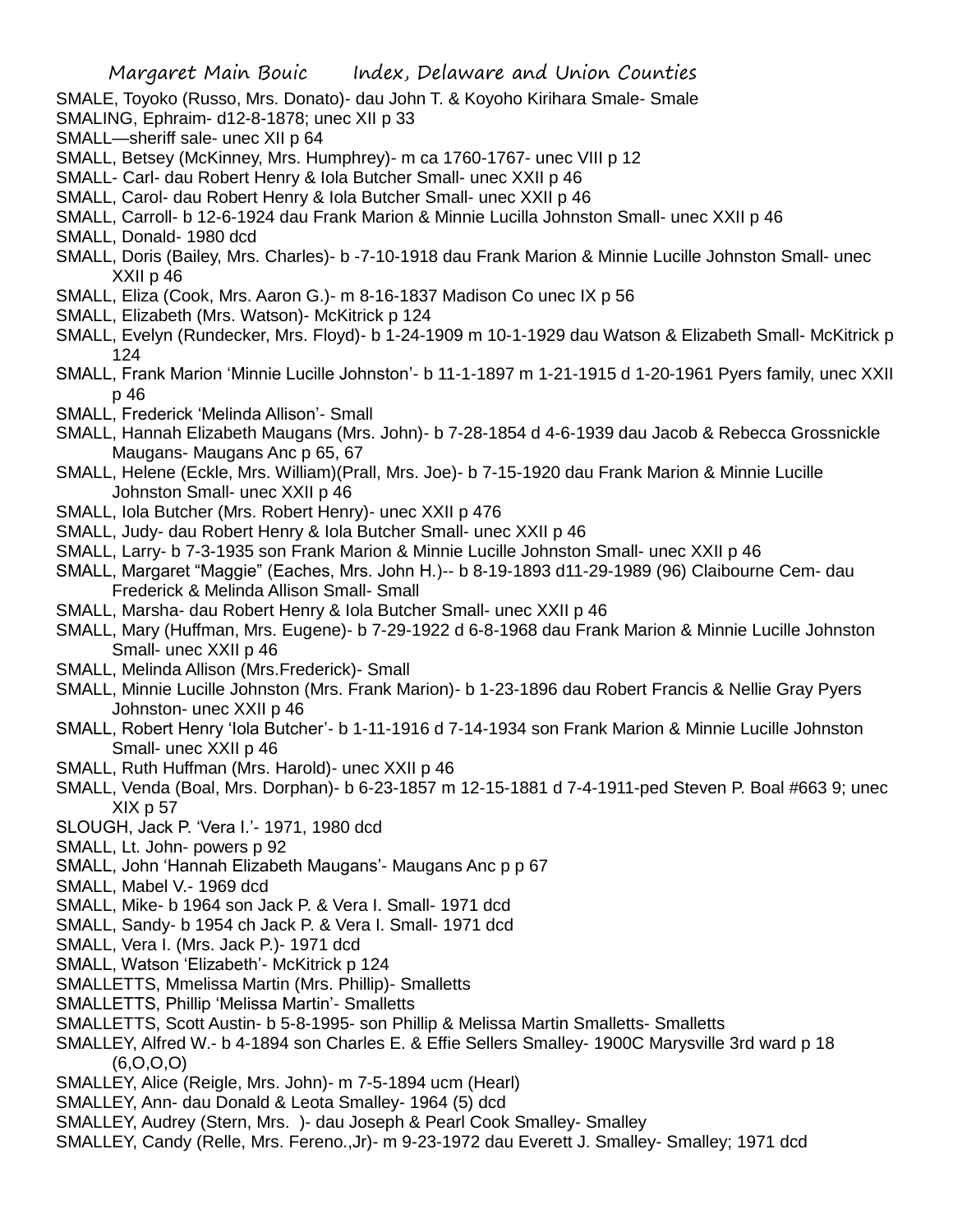- SMALLEY, Catherine F.- b 12-1895 dau Charles E. & Effie Sellers Smalley- 1900C Marysville 3rd ward p 18 (4,O,O,O)
- SMALLEY, C. E.- pallbearer for Eliza Calloway Snodgrass- mt 9-2-1896 p5c6, Abs p 9
- SMALLEY, Charles E. 'Effie Sellers'- b 2-1862 m 4-25-1889 ucm (Hearl)- 1915 uch p 558; 1900C Marysville 3rd ward 19-22 p 1B (38,O,O,O) m 11y; mt 7-6-1893, Abs p 39
- SMALLEY, David- son Ira & Ellen Smalley- 1850C Porter Tp 3116 p 168 (4,O)
- SMALLEY, Dixie Ann (15-1972)- dau Lloyd D. & Olie Smalley- Smalley; 1961 (4), 1964 dcd
- SMALLEY, Donald 'Leota'- 1964 dcd
- SMALLEY, Donald- son Donald & Leota Smalley- 1964 (15) dcd
- SMALLEY, Edith Appleman (Mrs. Everett)- dau Floyd & Ella Morgan Appleman- Appleman
- SMALLEY, Effie Sellers (Mrs. Charles E.)- b 3-1863 m 4-25-1889 ucm (Hearl)- dau George L. & Eliza Snodgrass Sellers- 1915 uch p 558; mt 12-4-1907 p 6 c1 Abs p 62; 1900C Marysville 3rd ward 19-22 p 18 (37,O,Md,O) m 11y, 5 ch, 4 living
- SMALLEY, Ellen/Eleanor Gray (Mrs. Ira)- m 11-16-1845 dcm; 1850C Porter Tp 3116 p 168 (24,O)
- SMALLEY, Esther (Langstaff, Mrs. Henry)- dau Isaac & Esther Wood Smalley- Maugans Anc p 213 SMALLEY, Esther Wood (Mrs. Isaac)- Maugans Anc p 213
- SMALLEY, Everett J. b 11-25-1921 d 3-8-1989 (67) Oakdale Cem- son Joseph & Pearl Cook Smalley- Smalley
- SMALLEY, George A.- b 12-1897 son Charles E. & Effie Sellers Smalley- 1900C Marysville 3rd ward p 18  $(2,0,0,0)$
- SMALLEY, Hazel- dau Donald & Leota Smalley- 1964 (13) dcd
- SMALLEY, Howard Lewis- d 7-20-1893 (3m10d)- son Charles Smalley mt 7-26-1893, Abs p 39
- SMALLEY, Ira 'Eleanor/Ellen Gray'- m 11-16-1845 dcm; 1850C Porter Tp 3116 p 168 (31,NJ); hadc p 46
- SMALLEY, Isaac 'Esther Wood'- Maugans Anc p 213
- SMALLEY, James- son Ira & Eleanor Gray Smalley- 1850C Porter Tp 3116 p 168 (7/12,O)
- SMALLEY, Jennie B. (McClarren, Mrs. Thomas R.)- m 4-8-1883 ucm (Hearl)
- SMALLEY, Jerry- son Donald & Leota Smalley- 1964 (14) dcd
- SMALLEY, John,Jr.'Lydia Martin'- son John Smalley,Sr.- Maugans Anc p 213
- SMALLEY, John,Sr.- Maugans Anc p 210
- SMALLEY, Joseph 'Pearl Cook'- Smalley
- SMALLEY, Josephine- dau Ira & Eleanor Gray Smalley- 1850C Porter Tp 3116 p 168 (2,O)
- SMALLEY, Leota (Mrs. Donald)- 1964 dcd
- SMALLEY, Lloyd D. 'Okie'- d 6-4-1972 (39) bur Peebles, O.- Smalley; 1961, 1964 dcd
- SMALLEY, Lydia Martin (Mrs. John, Jr.)- b 1654 dau John & Esther Roberts Martin- Maugans Anc p 210
- SMALLEY, Margaret E.- b 9-1888- 1900C Marysville 3rd ward 19-22 p 18 (11,O,O,O)
- SMALLEY, Merci- dau Donald & Leota Smalley- 1964 (7) dcd
- SMALLEY, Oakie L. (Mrs. Lloyd D.)- Smalley; 1961, 1964 dcd
- SMALLEY, Patricia Diane (14-1972) dau Lloyd D. & Okie Smalley- Smalley; 1961, 1964 dcd
- SMALLEY, Pearl Cook (Mrs. Joseph )- b 12-21-1896 Ind. d 5-11-1983 Oakdale II p 158 (M-R24-4), dau August & Anna Cook- Smalley
- SMALLEY, Pearl Elaine (Hall, Mrs. Charles A.)- b 6-14-1921 m 10-22-1955 d 6-14-1988 (67) Price Cem-**Smalley**
- SMALLEY, Ricky Allen (10-1972) son Lloyd D. & Okie Smalley- Smalley
- SMALLMAN, Lloyd R. 'Marie Zwerner'- Marysville p 37, 49, 51; MR-DAR p 7;Smallman
- SMALLMAN, Marie Zwerner (Mrs. Lloyd R.)- b 7-10-1885 d 5-13-1986 (100) Oakdale Cem- dau George & Mary Belle Converse Zwerner- MR-DAR p 7; Smallman
- SMALLMAN, Mary S.(Martel, Mrs. )- b 5-6-1922 d 4-19-1980 (58) Oakdale Cem- dau Lloyd & Marie Zwerner Small- Smallman
- SMALLSREED, Allen Edward- b 1-17-1972 son Arthur & Eileen Schilliger Smallsreed- Smallsreed SMALLSREED. Arthur 'Eileen Schilliger'- Smallsreed
- SMALLSREED, Eileen Schilliger (Mrs. Arthur)- dau Marion Schilliger- Smallsreed
- SMALLSREED, Gary Evan- b 3-18-1966 son Arthur & Eileen Schilliger Smallsreed- Smallsread
- SMALLSREED, Steven- son Arthur & Eileen Schilliger Smallsreed- Smallsread
- SMALLWOOD, Armstrong M. 'Eliza'- father Preston Smallwood mt 10-23-1907 p6c2, Abs p 58
- SMALLWOOD, Aubrey (Cook, Mrs. George "Fonde:)- b 5-8-1897 d 4-26-1984 dau George & Martha Parish Smallwood- Smallwood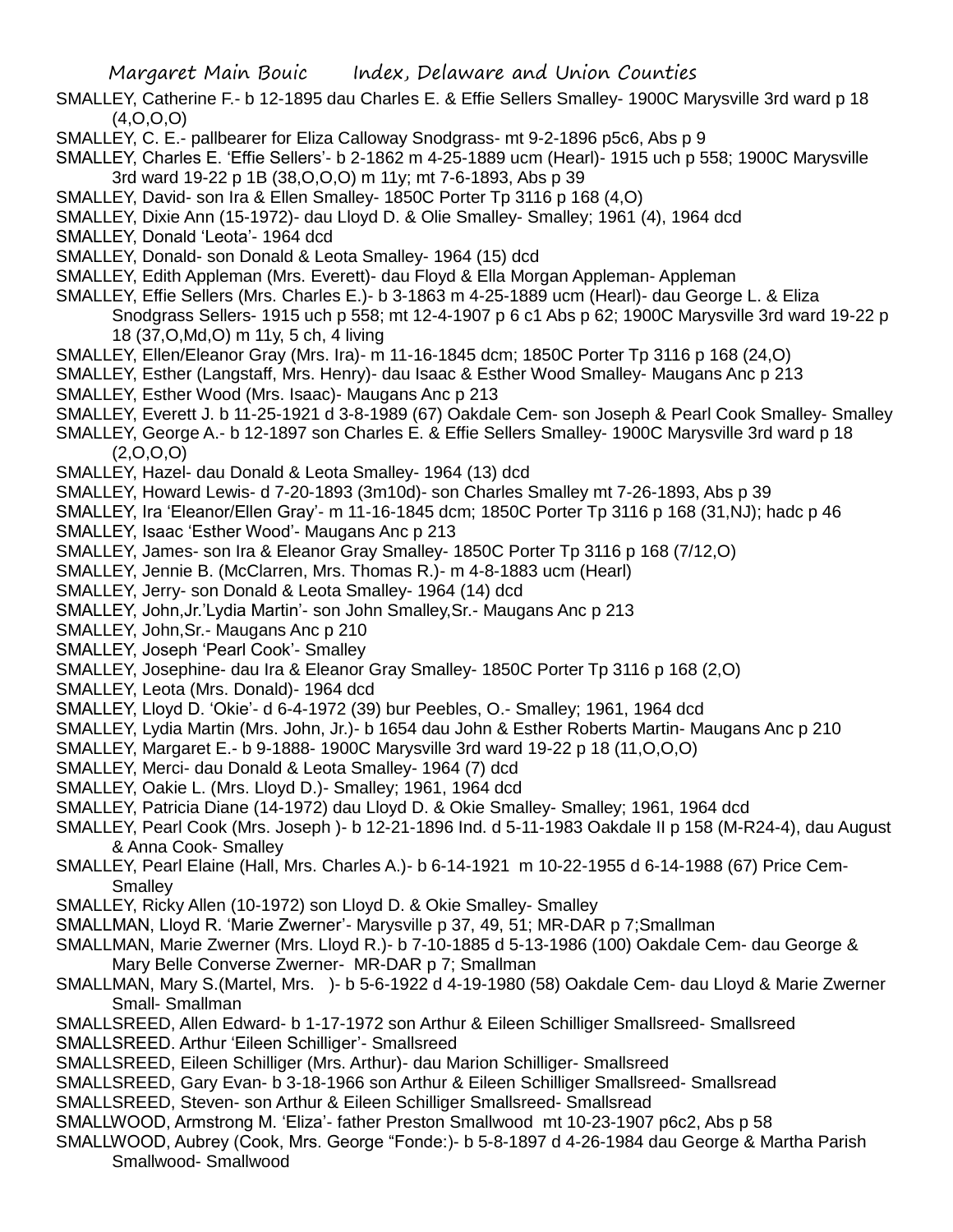- SMALLWOOD, Bertha (Arnold, Mrs. William Henry)- Weiser p 745
- SMALLWOOD, Catherine- dau John G. & Ines I. Sanderson Smallwood,Sr.)- Smallwood
- SMALLWOOD, Catherine McCarty (Mrs. John G.)- b 1928 m 3-26-1949 Oakdale II p 145 (M-R11-8) obit Ines, mlib (brown)
- SMALLWOOD, Charles- 1850C Delaware Town 1027 p 81 (22,Md)
- SMALLWOOD, Clara (Mrs. Roy G.)- b 1884 d 1979 Price Cem, djlm p 60
- SMALLWOOD, Craig Allen- b 1975 son Gary & Nancy May Whitt Smallwood- 1985 uch p 83
- SMALLWOOD, Donna D.- b 1886 d 1940 Price Cem, djlm p 36
- SMALLWOOD, E.- father of Preston, Willimeta, George A.- 1880C Jackson Tp 3 p 226A (45,O,Pa,Vt)
- SMALLWOOD, Effie E.- b 1882 d 1885 Price Cem, djlm p 36
- SMALLWOOD, Eliza (Mrs. Armstrong)- b 1832 d 1906 mother, Claibourne Cem p 19. mt 10-30-1907 p 6 c4, Abs p 59
- SMALLWOOD, Eliza- b 11-1834; 1900C Jackson Tp 24 p 2B (65,O,Pa,Md) 6ch 5 living, wid
- SMALLWOOD, Emma (Carr, Mrs. )- dau Armstrong M. & Eliza Smallwood- mt 10-23-1907, Abs p 58
- SMALLWOOD, Estella Grieg (Wilson, Mrs. Jon F)(Mrs. )- Wilson (27)
- SMALLWOOD, Esther Lorraine (Maion, Mrs. Vernon Austin)- Maugans Anc p 54
- SMALLWOOD, Eugene W. 'Fredonia Elizabeth Smith'- b 11-28-1915 m 3-7-1943 d 9-9-1997 (81) Oakdale Cem- son JohnG.,Sr. & Inez Sanderson Smallwood- obit John,Sr., mlib (brown), obit, mlib (brown); Smallwood; 1959, 1962, 1967, 1971, 1973, 1975, 1977, 1979, 1981, 1983 ucd
- SMALLWOOD, Flossie- b 10-11-1888 d 1-9-1968 Price Cem, djlm p 36; dau George & Martha Ann Parish Smallwood- Smallwood
- SMALLWOOD, Fredenia Elizabeth Smith (Mrs. Eugene W.)- b 10-14-1920 m 3-7-1943 d 3-13-1988 (67) Oakdale Cem- dau Fred & Edna B. Shirk Smith- Smallwood
- SMALLWOOD, Gary Allen 'Nancy May Whitt'- b 1-30-1952 son John G.,Jr. & Katharine McCarty Smallwood-Smallwood; 1985 uch p 83
- SMALLWOOD, George A.'Martha Ann Parish'- b 1861 lic 1-21-1882, ucm 7112 d 1942 Price Cem, djlm p 36 son Armstrong & Eliza Smallwood- Smallwood; mt 10-23-1907, Abs p 58; 1880C Jackson Tp 3 p 226A (18,O,Va,O)
- SMALLWOOD, Inez I. Sanderson (Mrs. John G.)- b 9-24-1891 m 8-12-1914 d 8-18-1980 Oakdale Cem- dau John & Ida Hisey Sanderson- Smallwood; obit, mlib (brown)
- SMALLWOOD, James W. 'Mary E. Collier'- b 11-1917 d 8-5-2000 (82) Ala.- son John G.,Sr. & Inez I. Sanderson Smallwood- Smallwood; obit Inez, obit John G.,Sr., mlib (brown); 1962 ucd
- SMALLWOOD, Janet Kay (Huffman, Mrs. George W.)(Pyers, Mrs. Donovan R.)- dau Eugene W. & Fredonia Smith Smallwood- Smallwood; 1959 (12), 1962, 1967 ucd
- SMALLWOOD, Jan R. (Mrs. Paul M.)- 1979, 1981 ucd
- SMALLWOOD, Jean Ann (Henry, Mrs. Ronald)- b 1949- dau Eugene W. & Fredonia Smith Smallwood-Smallwood; 1959, 1962, 1967 ucd
- SMALLWOOD, Jerry Allen- 1979,1981, Allen Tp
- SMALLWOOD,Jerry 'Sandra Bradford-son John G.,Jr. & Katherine McCarty Smallwood- Smallwood
- SMALLWOOD, Jessie (Lake, Mrs. )- dau Armstrong M. & Eliza Smallwood- mt 10-23-1907, Abs p 58
- SMALLWOOD, Jessie Willmetta (Green, Mrs. William G.)- m 4-7-1889 ucm (Hearl)
- SMALLWOOD, Joan (Rausch, Mrs. Wayne)- m 11-24-1990 St. Paul p 137, 143
- SMALLWOOD, John Corey- b 1980 son Gary & Nancy May Whitt Smallwood- 1985 uch p 83
- SMALLWOOD, —d 1-15-1920 Oakdale I p 49 (E-R48-7), infant of John
- SMALLWOOD, John G.,Sr.- son Preston E. & Mary J. Marks Smallwood- obit John G.,Sr, obit Mary J, mlib (brown); mt 10-23-1907, Abs p 58
- SMALLWOOD, John G. 'Inez I. Sanderson'- b 8-10-1893 m 8-112-1914 d 1-6-1956 Oakdale II p 79 (H-R13-10) obit Inez, obit, mlib (brown); Smallwood; 1900C Paris Tp 557-59 p 4A (16,O,O,O)
- SMALLWOOD, John G.Jr. 'Katherine McCarty'- b 10-2-1922 m 3-26-1949 d 10-25-1979 Oakdale II p 145 (M-R11-8)- son John B.Sr. & Inez I. Sanderson Smallwood- Smallwood; obit Inez, boit John G.,Sr., mlib (brown)
- SMALLWOOD, John- son James Smallwood- Smallwood
- SMALLWOOD, John M. 'Margaret Smith'- m 3-19-1846 dcm
- SMALLWOOD, Katherine McCarty (Mrs. John G,Jr.)-dau Charles N. McCarty- Smallwood
- SMALLWOOD, Kevin- b 1968 son Paul M. & Jan R. Smallwood- 1979, 1981 ucd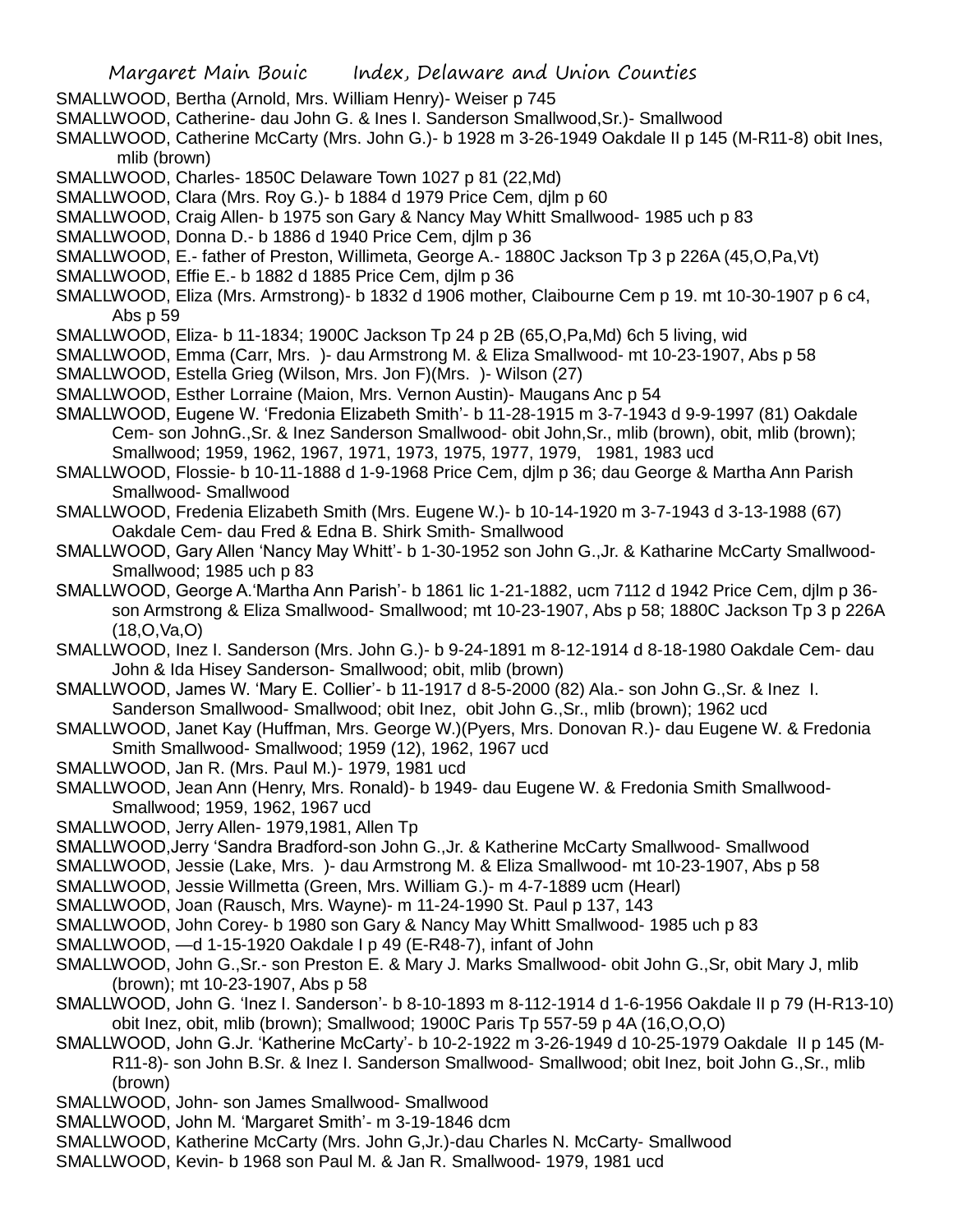- SMALLWOOD, Lloyd 'Maree'- b 1886 d 1955 Army- Oakdale II p 117 (K-R5-2)
- SMALLWOOD, Maree (Mrs. Lloyd)- b 1885 Oakdale II p 117 (K-R5-2)
- SMALLWOOD, Margaret Smith (Mrs. John M.)- m 3-19-1846 dcm
- SMALLWOOD, Martha Ann Parish (Mrs. George H.)- b 1862 lic 1-21-1882 ucm 7112 d 1956 Price Cem, djlm p 36- Smallwood
- SMALLWOOD, —Cook (Mrs. Aubrey)- dau George & Martha Ann Parish Smallwood- Smallwood
- SMALLWOOD, Mary- Sbc p 27
- SMALLWOOD, Mary Curren (Mrs. William B.)- m 10-30-1845 dcm
- SMALLWOOD, Mary E. Collier (Mrs. James W.)- Smallwood; 1962 ucd
- SMALLWOOD, Mary "Mollie"J. Marks (Mrs. Preston)- b 6-15-1866 m 2-26-1893 d 6-29-1934 Oakdale I p 49 (E-R48-7)- dau Calvin & Anna Bowie Marks- obit, mlib (brown); obit John G., mlib (brown); mt 10-23- 1907, Abs p 58; mt 6-6-1906 p6c4, Abs p 12; 1900C Paris Tp 557-59 p 4A (33,O,O,O) m 6y, no ch
- SMALLWOOD, Mary (Mrs. John)- Smallwood
- SMALLWOOD, Mary- b 1922 d 1980 Oakdale II p 117 (K-R5-2)- dau Lloyd & Maree Smallwood
- SMALLWOOD, Nancy May Whitt (Ward, Mrs. Terry)(Mrs. Gary)- b 1952 dau Herbert J. & Betty Jean Johnson Whitt- 1985 uch p 83
- SMALLWOOD, Paul M. 'Jan R.'- 1979, 1981 ucd
- SMALLWOOD, Paul- b 1964 son Paul M. & Jan R. Smallwood- 1979, 1981 ucd
- SMALLWOOD, Preston E. 'Mary "Mollie" J. Marks'-m 2-26-1893 ucm (Hearl) d 10-15-1907 (49y10m) Oakdale 2068 (310D) I p 49 (E-R48-7)- son Armstrong & Eliza Smallwood; obit John G.,Sr.; obit mlib (brown); mt 10-30-1907 p 6 c4, Abs p 591880C Jackson Tp 3 p 226A (22,O,Va,O); 1900C Paris Tp 557-59 p 4A (41,O,O,O) m 6y
- SMALLWOOD, Roy G. 'Clara'- b 1884 d 1962 Price Cem djlm p 60
- SMALLWOOD, Sandra Bradford (Mrs. Gary Allen)- m 121-30-1971 dau Mr. & Mrs. Robert Converse-Smallwood
- SMALLWOOD, Sarah J. (Chapman, Mrs. )- dau Armstong M. & Eliza Smallwood0 m 10-23-1907, Abs p 58
- SMALLWOOD, Willemetz- dau E. Smallwood- 1880C Jackson Tp 3 p 226A (20,O,Va,O)
- SMALLWOOD, William B. 'Mary Curren'- m 10-20-1845 dcm
- SMALTZ, Dianna- b 1967 dau Edwin D. & Wilma J. Smaltz- 1980 dcd
- SMALTZ, Edwin D. 'Wilma J.'- 1980 dcd
- SMALTZ, Jennifer- b 1978 dau Edwin D. & Wilma J. Smaltz- 1980 dcd
- SMALTZ, Michael- b 1973 son Edwin D. & Wilma J. Smaltz- 1980 dcd
- SMALTZ, Wilma J. (Mrs. Edwin D.)- 1980 dcd
- SMALTZE, Caroline- b 6-1866 dau Joseph & Josephine Smaltze- 1900C Washington Tp 104 p 5B (44,O,Fr,Ger)
- SMALTZE, Christ- b 3-1854 son Joseph & Josephine Smaltze- 1900C Washington Tp 104 p 5B (46,O,Fr,Ger)
- SMALTZE, Joseph 'Josephine'- b 10-1882 1900C Washington Tp 104 p 5B (76, France, Fr,Fr) m 48y to US 1852
- SMALTZE, Josephine (Mrs. Joseph)- b 3-1830 1900C Washington Tp 104 p 5B (70,Ger,Ger,Ger) m 48y, 6 ch to US 1852
- SMART- many people have done research on this family. Mary Ann Cummins of Delaware is probably able to link the people listed here in the William Smart family.
- SMART, family of Larry Newhouse #151; unec XXII p 70
- SMART, Aaron Michael- b 10-29-1987 son Avery & Claudia Foster Smart- Smart
- SMART, Abigail "Abby" Stimmel (Mrs. John Henry)(Thompson, Mrs. Albert J.)(Schertzer, Mrs. Peter)- m 9-22- 1875 ucm (Hearl)m 1-6-1881 ucm 6882- dau Abraham & Elizabeth Lisle Stimmel- W. Smart (1178); 1883 uch V p 336; Stimmel 2; mt 9-29-1875, mt 3 p 15, 16; mt 3-14-1906 p3c4, Abs p 5; McKitrick p 266; 1880C Dover Tp 54-59 p 25 (22,O,O,O) wid
- SMART, A. C.- brother Susan Smart McKirgan- dg 8-10-1915, Cry Ab p 70
- SMART, Ada M.- b 5-11-1883 d 8-14-1893 (10-3-3) Fairview Cem p 19- dau John L. & Cornelia J. Smart- E. Smart 181; dcd; dg 8-16-1893, dg 9-12-1893 Cry Ab p 128, 132
- 
- SMART, Adela (Williams, Mrs. William)- m 12-28-1892 ucm (Hearl)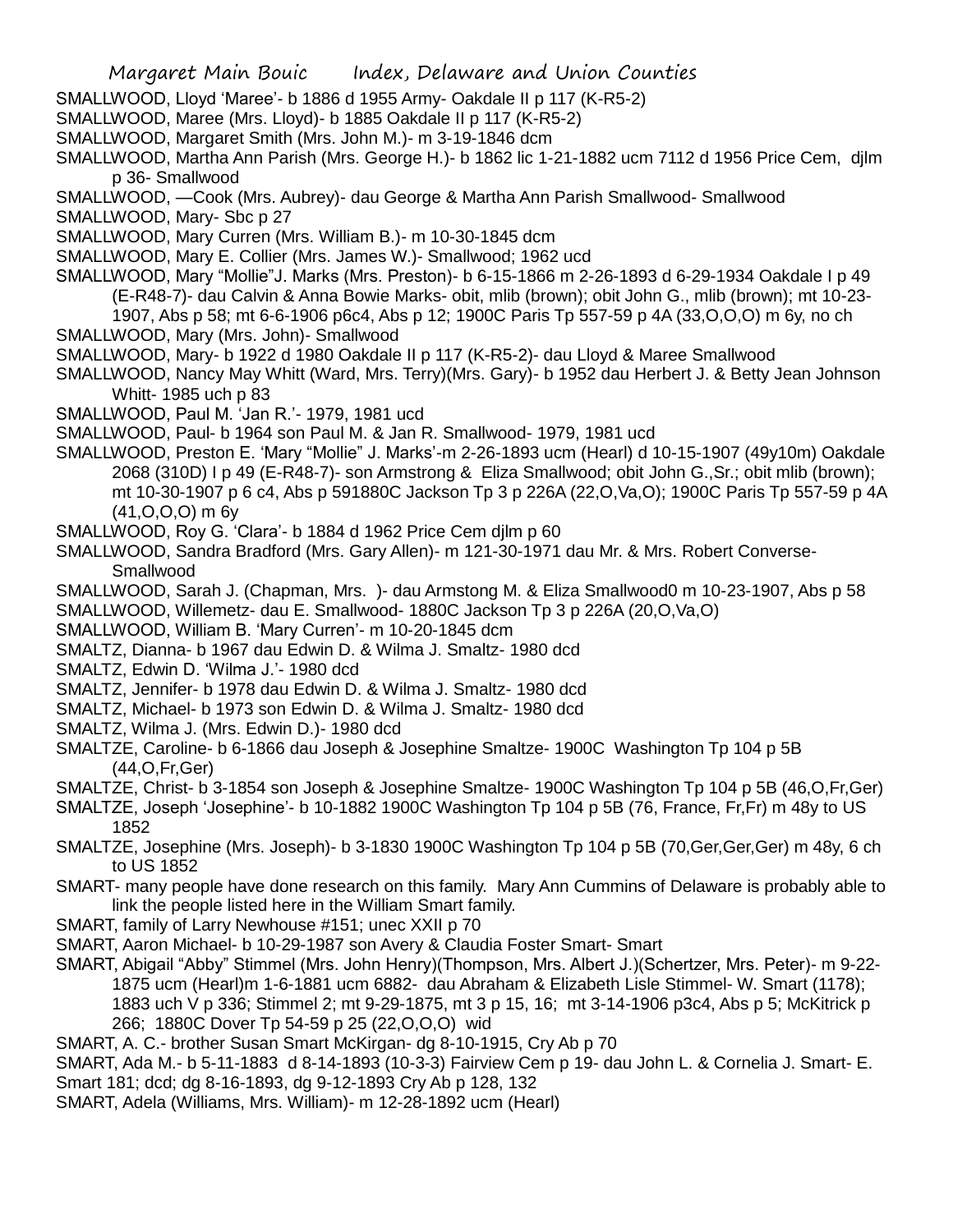- SMART, Alexander 'Mary Ann Harper'- b 1838 m 12-26-1858 ucm 2816 d 1916 Claibourne Cem p 23- son Joseph & Hannah Smart- 1883 uch V p 592; unec IV p 27, XII p 30, XIX p 7; 1850C Scioto Tp 2477 p 150 (14,O); 1870C Claib Tp 180-178 p 23 (31,O); 1880C Claib. Tp 29-31 p 3 (42,O,O,O); 1900C Richwood 170-178 p 7A (61,O,O,O) m 44y; 1910C Richwood 248-255 p 9A (71,O,O,O) m 51y
- SMART, Alice McFadden. (Huston, Mrs. Alexander)- b 11-17-1863 m 9-16-1884 ucm (Hearl) d 3-8-1931 Oakdale I p 154 (C-8) du Dr. Harrison W. & Julia Spencer McFadden- 1870C Paris Tp 1213 p 22 (6,O); 1880C Marysville 229-248 (16,O,O,O)
- SMART, Alma (Liggett, Mrs. Miles)- b 3-10-1864 m 9-25-1884 d 10-25-1956 New Millcreek Cem p 27- dau Henry Clinton & Martha Martin Smart- J. Smart 1511; Cowles 4,5; Carr (114(10)3; dg 11-16-1915, 11- 19-1915, Cry Ab p 91; 1870C Jerome Tp 389-273 p 284 (6,O); 1880C Allen Tp 17-19 p 2 (16,O,O,O)
- SMART, Almeda A. (Stimmel, Mrs. Michael)- m 121-4-1862 dcm- dau John & Angeline Carr Smart- J. Smart 134; 1850C Concord Tp 2263 p 132 (3,O); 1860C Millcreek Tp 87 p 2 (13,O)
- SMART, Almira Cowles (Mrs. Daniel Hess)- b 9-29-1817/9 m 2-20-1836/7 or 1-24-1837 d 5-8-1896 dau Jabez & Elizabeth Chamberlain Cowles- Cowles 23; dg 5-12-1896 xCry Ab p 70; Smart (15); dcc Leonard Smart 9; 1850C Concord Tp 2298 p 133 (31,NY); 1870C Scioto Tp p 480 (52); 1880C Scioto Tp 226- 243 (67,NY,Conn,NY)
- SMART, Alta Josephine- dau Milton & Priscilla Carr Smart- J. Smart 1141; 1870c Allen Tp 50-49 (12,O)
- SMART, Amy Hart Tuller (Mrs. William Perry)- b 7-29-1868 m 11-29-1893 d 11-2-1948 Newhouse Cem p 12 dau John & Mary Caroline Shipman Tuller- dcc Edith Smart Mitchell 3; opc 418; Newhouse 13251 p 62; I. Smart 131 ; dg 12-3-1909, Cry Ab p 76
- SMART, Amy K. (Gorman, Mrs. Rich) b 1961 dau William Howard & Ella Grace Evans Smart- I. Smart 131133; Newhouse 13251133; 1961, 1964, 1969, 1971, 1980 dcd
- SMART, Angeline Carr (Mrs. John)(Jennings, Mrs. Sylvester T.)- m(10 2-5-1837 dcm (2) 4-11-1854 dcm; 1908 dch p 734; J. Smart (13); 1850C Concord Tp 2263 p 132 (31,Va)
- SMART, Anna- 1870C Scioto Tp p 492 (17)
- SMART, Anna- 1870C Concord Tp p 259 (38)
- SMART, Anna- dau Joseph & Hannah Cowgill Smart- 1860C Claibourne Tp 597 (6,O); 1870C Claib. Tp 160- 158 (16,O)
- SMART, Anna E. Warford (Mrs. Leroy)- b 1864 m 10-4-1883 d 1942 Fairview Cem p 9, Powell p 243- dau George & Elizabeth Warford; I. Smart (19); dg 2-18-1890, Cry Ab p 6; 1880C Scioto Tp 256 (16,O.Va,O)
- SMART, Anna (Williams, Mrs. Rev. John)- b 12-11-1804 m 8-22-1820 d 11-1-1852 dcc Mary Denison Cummins 21
- SMART, Anna W. (Mrs. Joseph E.)- b 1876 d 1967 Price Cem, djlm p 39
- SMART, Annabelle Cryder (Mrs. William Perry)- dau Charles & Elizabeth Cryder Cryder- Newhouse (132513); I. Smart (1313; 1908 dch p 583; Cryder, 6, 7; 1961, 1964, 1969, 1971 dcd
- SMART, Asa R. 'Laura Edson' b 5-4-1844 m 11-8-1868 d 8-1-1929 New Millcreek Cem p 41; son John S. & Mary Robinson Smart- mt 10-2-1901 p 7c3, Abs p 11; mt 7-15-1902 p3c1, Abs p 13; Maugans Anc p 28; 1883 uch V p 144, 336, 341; dumch p 352; 1915 uch p 1087, 1088; opc 567; unec XIX p 19; 1850C Millcreek Tp 1952-1973 (6,O); 1860C Mil Tp 23 (16,O); 1870C Concord Tp p 256 (26\*); 1880C Mil Tp 132 (36,O): 1900C Mil Tp 86-88 p 4B (56,O,O,O) m 31y; mt 10-25-1905 p 8c2; Abs p 26; unec XVI p 5
- SMART, Ashton Vernon 'Lillian Parmlee'- b 2-9-1873 d 6-17-1935 New Millcreek Cem p 42; dumch p 353; 1915 uch p 984, 1088; opc 578; W,. Smart 11752; mt 12-18-1901 p 7c4, Abs p ; 1880C Millcreek Tp 132 (6,O); 1900C Mill Tp 86-88 p 14B (26,O,O,O); 1910C Mil Tp 45-48 p 25 (36,O,O,O) m 6y
- SMART, Ashton Vernon,Jr. 'Betty Lou Spain'- b 7-14-1923 m 6/7-18-1949 d 10-4-1995 (72) Oakdale Cem- son Ashton Vernon & Lillian Parmlee Smart- W. Smart 117524; opc 765; 1959, 1962, 1967, 1971, 1973, 1975, 1977, 1979, 1983 ucd
- SMART, Avery 'Claudia Foster'- Smart
- SMART, Barbara Jo Harris- b 12-14-1950 dau Jeanne Smith Harris- adopted dau of George Edward Smart-Newhouse 1325542
- SMART, Benjamin Hobert- d 3-27-1975 (68) Newhouse Cem- son Joseph Clay Smart- Newhouse 13256 p 63, I Smart 1361; Richey 6
- SMART, Benjamin T. 'Louisa Snider''- b 3-1845 dumch p 14; 1880C Marysville 35-41 p 4 (34,O,O,O); 1900C Marysville 4th ward 376, 386 p 15A (55,O,O,Pa)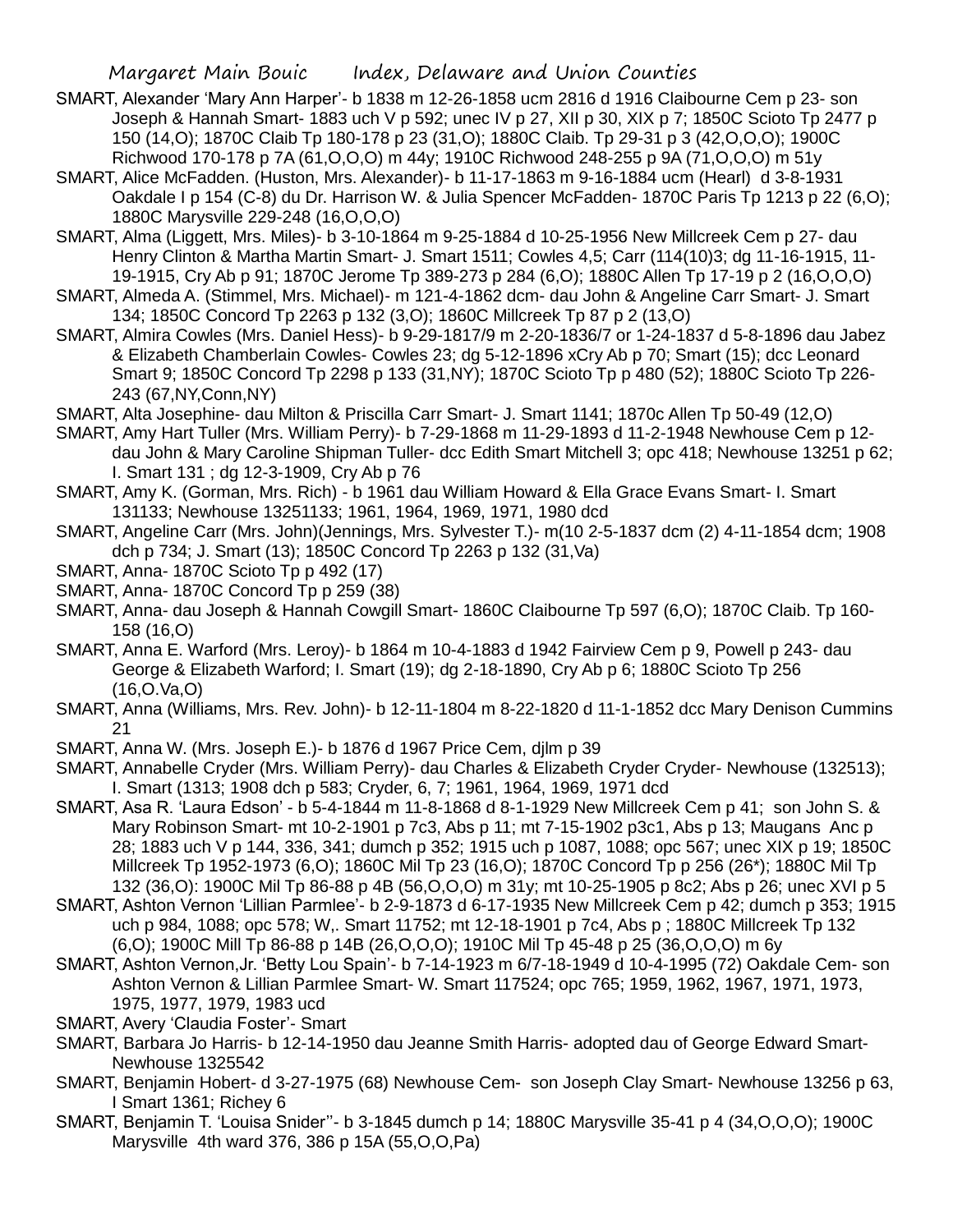- SMART, Berneda E.- b 11-20-1907 dau Wiley Burr & Florence Estelle Hull Smart- Hutchisson p 62; W. Smart 117231
- SMART, Bessie Blair (Mrs. Clay)- see Mary Elizabeth- Newhouse p 63; sister Hugh Blair- dg 7-18-1913, 7-22- 1913, Cry Ab p 48, 49
- SMART, Bessy- 1870C Concord Tp p 259 (15)
- SMART, Beth (Jennings, Mrs. )- dau Benjamin Robert Smart- I. Smart 13614
- SMART, Betsy (Jones, Mrs. John)- dau Joseph & Jane Beaty Smart- Newhouse p 43; opc 92; J.Smart 12; dcw Bk 2 p 64
- SMART, Betty (Gunyou, Mrs. E. B.)- dau Joseph Clay & Martha Elizabeth Blair Smart- I. Smart 13613
- SMART, Betty Lou Spain (Mrs.Ashton Vernon,Jr.)- m 6-18-1949- W. Smart (117524); 1959, 1962, 1967, 1971, 1973, 1975, 1977, 1979, 1983 ucd
- SMART, Betty R. (Mrs. Robert L.)- Smart; 1964 dcd
- SMART, Brad- son James Calvin & Joan Pendleton Smart- I. Smart 13251332; 1980 dcd
- SMART, Brenda Lee (Ayres, Mrs. Vance Keating)- b 10-7-1956 dau Hubert Douglas & Estella Burns Smart- W. Smart 11752212; 1964, 1969, 1971 dcd
- SMART, Brent Allen 'Jill Jordan'- b 9-18-1958 div-son Hubert Douglas & Estella Burns Smart- W. Smart 11752213; 1964, 1969, 1971, 1980 dcd
- SMART, Brian Wade- b 9-10-1961 son Hubert Douglas & Estella Burns Smart- W. Smart 11752214; 1964, 1969, 1971, 1980 dcd
- SMART, Bruce Douglas 'Mary Lou Witt'- b 3-1-1955 m 9-22-1974 son Douglas Hubert & Estella Burns Smart-W. Smart 11752211; 1964, 1969, 1971, 1908 dcd
- SMART, Calvin Cowles.'Emma Hannah'- b 3-23-1853 m 12-1885 d 3-11-1915 (61-11-16) son Daniel H. & Elmira Cowles Smart- 1880 dch p 735; J. Smart 158; Cowles 3; dg 4-9-1915 Cry Ab p 37; 1860C Scioto Tp 922-934 (8,O); 1870C Sc Tp p 480 (18); 1880C Sc Tp 226-243 (27,O,O,NY)
- SMART, Candace Lynn (Popovich, Mrs. John)(Russell, Mrs. Allen)- m 5-10-1975 dau William Howard & Ella Grace Evans Smart- i. Smart 131133; 1961, 1964, 1969, 1971 dcd
- SMART, Cara A.- dau George W. & Della Smart- 1880C Leesburg Tp 39 p 4 (9/12,O)
- SMART, Carol Ann Howald (Mrs. Steven E.)- m 9-9-1979 dau Charles W. Howald- I. Smart (13251331)
- SMART, Carole Jane Maxwell (Mrs. Todd)- W. Smart (1175222); 1961, 1964 dcd
- SMART, Case- b 11-17-1880 Scioto Tp son j. W. & Lucy L. Gurtz Smaart- dcbirths
- SMART, Catharine Jane (Breckenridge, Mrs. Isaac)- m 9-10-1857 ucm 2596/5; dau John S. & Mary Robinson Smart- 1883 uch V p 144. 336; dumch p 352; 1915 uch p 1087; McKitrick p 266; W. Smart 1171; mt 9- 23-1857 Abs p 26, mt 10-2-1901 p 7c3, Abs p 11; unec XII p 11, XVIII p 33; mt 9-23-1857 Abs p 26; dg 8-10-1915 Cry Ab p 70; 1850C Millcreek Tp 1952-1973 (14,O)
- SMART, Catherine (Mrs. Col. William)- b 11-15-1806 d 7-16-1893 (87-8-1) New Millcreek Cem; mt 5-16-1883 p5c3, Abs p 7; dg 7-21-1893, Cry Ab p 128; 1850C Concord Tp 2289 (45); mt 3 p 18, mt 8-18-1875; 1970C Marysville -Paris Tp 203-204 p 23 (65,Pa); 1880C Marysville 223-240 p 13 (74,Pa,Wales,Wales)
- SMART, Celinda (Felkner, Mrs. William H.)- m 9-7-1841 see Selinda
- SMART, Charles- b 8-11-1870 d 1-28-1872 son John Williams & Mary Richey Smart- Newhouse 13252 p 62; I. Smart 132; Richey 5 Charley- d 12-15-1871 (2y) Scioto Tp, dcd
- SMART, Charles Odell- d 1-30/20-1862 (2-1-10) Old Millcreek Cem p 5 son Joseph D & Julia Smart- J. Smart 1121; dg 2-14-1862, Cry Ab p 20; 1860C Scioto Tp 971; mt 2-5-1862
- SMART, Christina- b 1978 dau Bruce Douglas & Mary L. Witt Smart- 1980 dcd
- SMART, Christina M. Edelblute (Mrs. Gene P.)- m 11-5-1950- I. Smart (13131); 1977, 1979, 1981, 1983, 1991 ucd
- SMART, Christy- b 1957 son David R. & Nancy Bakes Smart- I. Smart 13251322; 1961, 1964, 1969, 1971 dcd
- SMART, Clara Price (Mrs. Earl)(Benton, Mrs.Erasmus)- d 2-24-1978 (94) New Millcreek Cem- Smart (1517); Benton 4,5; Cowles 4,5
- SMART, Claudia/Clarinda A. (Snodgrass, Mrs. Robert)- m 1-26-1858, d 8-14-1875 (36) mt 2-3-1858, Abs p 27; mt 8-18-1875, mt 3 p 14 dau Col. William & Catharine Smart- J. Smart 115; 1850C Concord Tp 2289 (8)
- SMART, Claudia Foster (Mrs. Avery)- dau Paul & Darlene Foster- Smart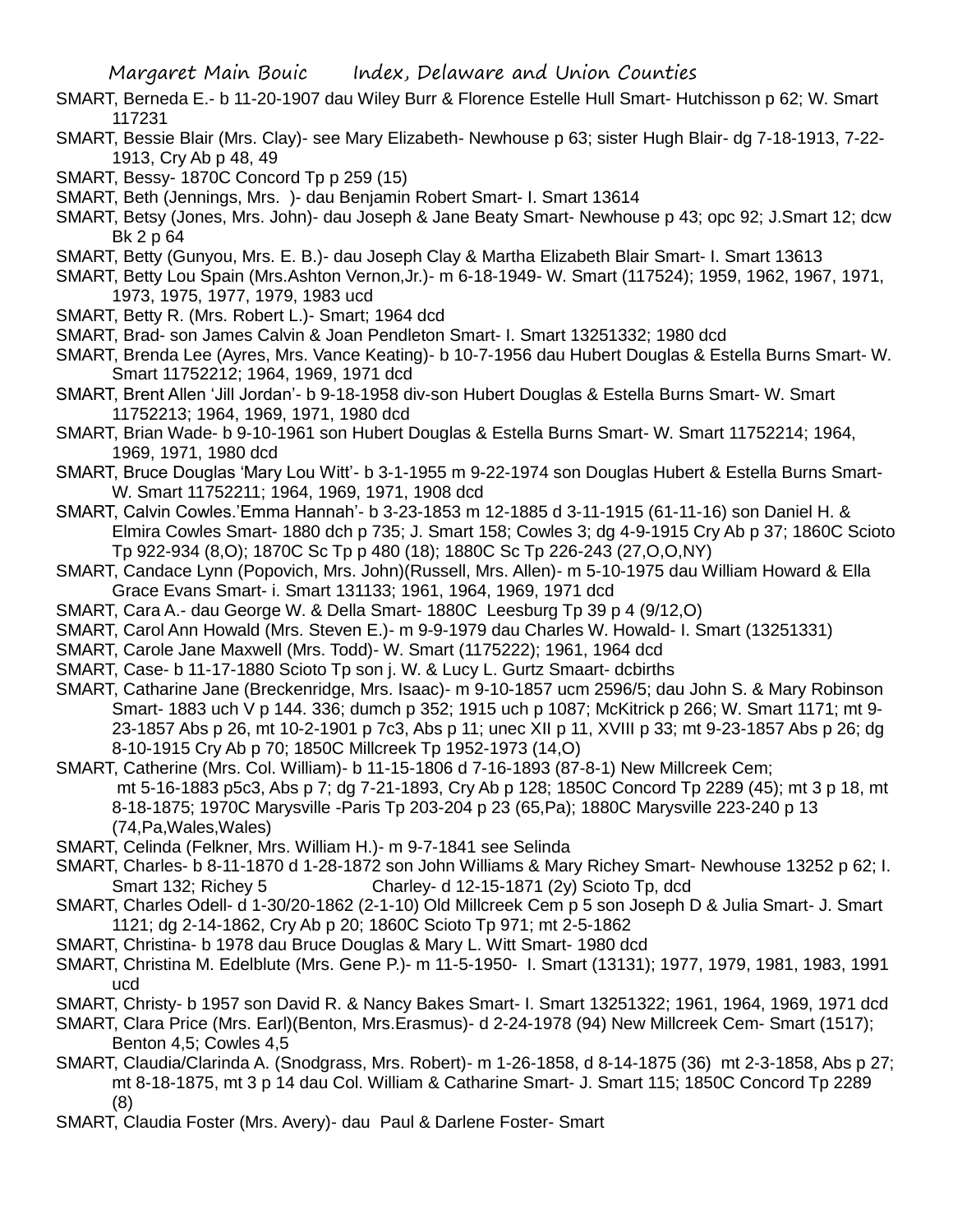- SMART, Joseph Clay 'Bessie Blair''Martha Elizabeth' b 11-22-1880 m 12-19-1900 d 11-30-1978 Newhouse Cem- son Joseph Williams & Mary Richey Smart- Smart; 1908 dch p 835; I. Smart 136; Newhouse 13256 p 63; Richey 5,6; ; opc 401
- SMART, Clifford 'Margaret Phillips''Gladys Fern Rayle'- b 5-2-1897 m(1) 9-2-1922 d 1974 son Daniel H. & Myrtle May Moore Smart- 1908 dch p 762; J. Smart 15132; Dodds 4,5; Moore 4,5; obit, mlib (brown); 1961, 1964, 1969, 1971 dcd
- SMART, Clinton, father of Ollie who d 8-30- age 7, dg 9-6-1895 Cry Ab p 36
- SMART, b 7-18-1873 Scioto Tp ch Clinton s. & —Martin Smart- dcbirths
- SMART, Cora B.- b 1867 d 1906 Claibourne Cem p 23 dau Alexander C. & Mary Ann Harper Smart- 1870C Claibourne Tp 180-178 p 23 (3,O); 1880C Claib. Tp 2931 (?,O,O,O); 1900C Richwood 170-178 p 7A (33,O,O,Pa)
- SMART, Cornelia Warford(Mrs. John L.)(Edelblute, Mrs. Lewis J.)- I. Smart (18); sister George Warford, dg 5- 17-1895 Cry Ab p 22; 1990C Scioto Tp 15 (19,O,O,O)
- SMART, Daisy (Earlywine, Mrs. Thurman)- dau Henry Clinton & Martha Martin Smart- J. Smart 1515: Cowles 4; dg 11-16-1915. dg 11-19-1915, Cry Ab p 91; 1880C Allen Tp 17-19 p 3 (1,O,O,O)
- SMART, Dallas Richey- b 6-21-1904 Scioto Tp, dcbirths- son Joseph Clay & Bessie Blair Smart- I Smart 13614; Newhouse 132564 p 63; Richey 6
- SMART, Dana Howard 'Lottie Belle Johnson'- b 2-13-1901 m 1922 d 6-7-1972 (71) New Millcreek Cem- son Francis M. & Maidie Harrington Smart- obit Evelyn, mlib (brown); 1915 uch p 911; J. Smart 1572; lptw p 16; 1910C Liberty Tp Un Co 242 p 10A (9,O,O,O)
- SMART, Daniel- mt 5-16-1883 p 5c3, Abs p 7
- SMART, Daniel Hess 'Almira Cowles'- b 2-24-1815 m 2-20-1836/7 or 1-24-1837 dcm, d 12-13-1886 (71-9-19) dcd- son Joseph & Jane Beaty Cowles- Leonard Smart 8 ; dg 5-12-1895, Cry Ab p 70; 1840C Scioto Tp (20-30); 1850C Concord Tp 2298 p 133 (35,O); 1860C Sc Tp 922-934 (45,O); 1870C Scioto Tp p 480 (55\*); 1880C Sc Tp 226-243 (65,O,Pa,Ky)/ (David- dg 4-9-1915 Cry Ab p 37)
- SMART, Daniel Hess 'Myrtle May Moore b 4-6-1870 d 4-17-1930 New Millcreek Cem p 38; son Henry Clinton & Martha Martin Smart -dcc Leonard 2; J. Smart 1513; Cowles 4,5; Moore 3,4; 1908 dch p 762; dumch p 489; obit Clifford, mlib (brown); dg 11-16-1915, 11-19-1915 Cry Ab p 91; 1870C Jerome Tp 289-273 p 284 (1,O); 1880C Allen Tp 17-19 p 3 (9,O,O,O)
- SMART, infant dau of Mr. and Mrs. Daniel Smart d Thursday- dg 4-2-1907, Cry Ab p 33
- SMART, David Roger 'Nancy Bakes'- son William Perry & Annabelle Cryder Smart- I. Smart 13132; Cryder 7,8; Newhouse 132513 ; 1961, 1964, 1969, 1971, 1980 dcd
- SMART, Della (Mrs. George W)- 1880C Leesburg Tp 35 p 4 (26,O)
- SMART, Dellie McPherson (Mrs. George W.)- m 12-12-1876 ucm 5988
- SMART, Deloris Fahn- dau Robert L. & Betty R. Smart- Smart; 1964 (2) dcd
- SMART, Deloris (Demidovich, Mrs. David)- dau Robert L. & Betty Smart- Smart
- SMART, Deloris Isabelle Wright (Mrs. Tommy Vernon)- m 9-25-1960- W. Smart (1175223)
- SMART, Dennis 'Diana Piersol'- son Gene & Christine Edelblute Smart- Smart
- SMART, Diana- b 1962 dau Theodore W.,Sr. & Josephine A. Smart- 1977 ucd
- SMART, Diane Lynn (Schmidt, Mrs. )- b 4-13-1957 dau Ashton Vernon, Jr. & Betty Lou Spain Smart- W. Smart 1175243; 1959, 1962, 1967, 1971, 1973 ucd
- SMART, Donna Jean (Myers, Mrs. Lloyd)- b 9-21-1942 dau Hubert & Dorothy McBride Smart- W. Smart 1175225
- SMART, Dorothy E.- d 4-15-1851 (4-6-22) Powell p 239 dau Isaac & Elizabeth Williams Smart- I. Smart 15; 1850C Scioto Tp 2460 p 1149 (4,O)
- SMART, Dorothy- d about 10y- dau I. & M. Smart, Bokescreek Cem p 51, Powell p 239;
- SMART, Dorothy McBride (Mrs. Hubert)(Glazier, Mrs. Rev. Francis)- b 12-18-1907 m(1) 10-25-1929 (2) 7-3- 1971 d 6-22-1997 (89) New Millcreek Cem- dau Thomas L. & Cora Leona Huntley McBride- opc 603; Rittenhouse; Huntley 9,10; Smart (117522); 1961, 1964, 1969, 1971 dcd
- SMART, Dotty Joan (Bell, Mrs. Gary) div (Stump, Mrs. DeLorne)- b 8-5-1940 m(1) 6-5-1960 W. Smart 1175224; Huntley 10
- SMART, Hubert Douglas 'Stella Burns'- b 9-15-1934 m 8-1854 son Hubert & Dorothy McBride Smart- opc 824; W. Smart 1175221; Huntley 10, 11; 1964, 1969, 1971, 1980 dcd
- SMART, Dow 'Laurel'- d 7-19-1981 bur Logan, O. (86) Smart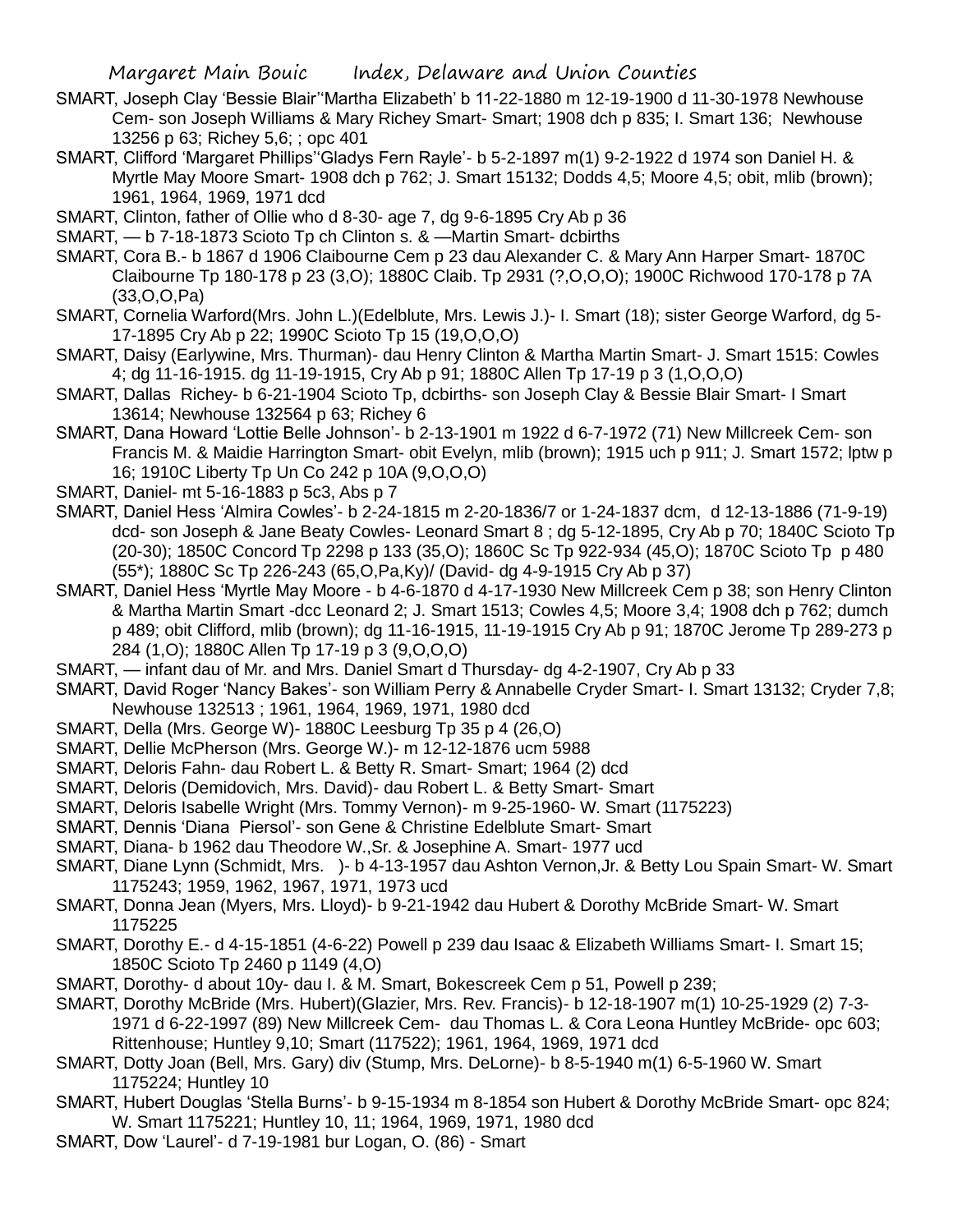SMART, Earl N. 'Clara Price'- b 5-19-1883 d 9-23-1945 New Millcreek Cem p 26; son Henry Clinton & Martha Martin Smart- J. Smart 1518; Cowles 4,5; ; dg 11-16-1915, 11-19-1915, Cry Ab p 91

- SMART, Earl 'Stella Waddell'- Powell p 309
- SMART, Edith Grieble (Mrs. Frank)- d 3-15-1959 dau Henry & Laura Grieble- 1880C Scioto Tp 120 (7,O,Prussia, O)
- SMART, Edith Florence (Mitchell, Mrs. Herbert Clinton)- b 2-23-1903 m 6-4-1927 dau William Perry & Amy Hart Tuller Smart- dcc Edith Smart Mitchell 1; opc 580; I. Smart 1314; Newhouse 132514, p 62; Mitchell (121); Warren (1394(10)1); dcbirths
- SMART, Edith (Jones, Mrs. John Lewis)- dau Joseph Elmer & Susan Morrison Smart- J. Smart 1573; Beckley 1625; 1915 uch p 911
- SMART, Edith Florence (Slocum, Mrs. Edward- b 7-17/06-1872 Scioto Tp, dcbirths, d 10-18-1956 New Millcreek Cem p 44,Newhouse Cem p 10; dau Joseph William & Mary Richey Smart- opc 349; 1908 dch p 835; Newhouse 13253 p 62; Richey 5,6; Smart 133; 1880C Scioto Tp 134-140 (8,O,O,O)
- SMART, Edna M. (Mrs. Leo G.)- b 1898, New Millcreek Cem p 40; J. Smart (15146)
- SMART, Edwin- 12-1895 son Franklin & Maidie Harrington Smart- 1900C Liberty Tp Un Co 151-155 p 7A (4,O,O,O)
- SMART, Eileen Geneva (DeVenney, Mrs. Lester Calvin)- b 3-29-1921 dau Merrille & Grace Elizabeth James Smart- Hutchisson p 62
- SMART, Elinda A.- 1860C Millcreek Tp 87 (13,O); lived with Jacob Felkner
- SMART, Eliza Ann- d 7-21-1853 (8y7m) Bokescreek Cem p 51; Powell p 239 dau Isaac & Elizabeth Williams Smart- I. Smart 14; 1850C Scioto Tp 2460 p 149 (6,O)
- SMART, Ella M. (Honeter, Mrs. William S.)- m 9-14-1890 ucm (Hearl)
- SMART, Elizabeth Katherine- b 2-14-1993 dau Avery & Claudia Foster Smart- Smart
- SMART, Elizabeth (Headlee, Mrs. Delbert)- b 6-5-1905 d 1-25-1934 dau Ashton Vernon & Lillian Parmlee Smart- opc 619; W. Smart 117521; 1910C Millcreek Tp 45-48 p 2b (4,O,O,O); grad Watkins HS 1928; unec VIII p 28
- SMART, Elizabeth (Mrs. Isaiah)- Pabst 3 p 3, 16
- SMART, Elizabeth J.- d 11-1-1862 (21-10-7) Old Millcreek Cem p 6- dau Daniel H. & Elmira Cowles Smart- J. Smart 154; 1880 dch p 735; 1850C Concord Tp 2298 p 133 (7,O); 1860C Scioto Tp 922-923 (17,O)
- SMART, Elizabeth- dau James C. & Martha J. Smart- I. Smart 13251331; 1961 dcd (2 1/2)
- SMART, Elizabeth/Elvia Williams (Mrs. Isaac)- day Isaac & Margaret Smith Williams- dcc Edith Smart Mitchell 9; 1908 dch p 835; I. Smart (1); dcw Bk 4 p 360(37); 1850C Scioto Tp 2460 p 149 (29,O); 1880C Sc Tp 14-15 (59,O,Pa,Va)
- SMART, Ella Grace Evans (Mrs. William H.)- dau William Rose Evans- I. Smart (13113); 1961, 1964, 1969, 1971, 1980 dcd
- SMART, Ella (Honeter, Mrs. William S.)- b 186? D 1948 dau Joseph & Mary Hutchisson Smart- John Hutchisson p 62; opc 240; W. Smart 11721 dg 5-28-1909, Cry Ab p 35
- SMART, Ella Ruth (Gregory, Mrs. Wilbur)(Holt, Mrs.Ralph O,Jr.)- b 2-28-1943 dau Leonard & Mary Clark Smart- J. Smart 151342; Gregory 3; 1961 dcd (18)
- SMART, Elmira Cowles (Mrs. Daniel H.)- dau Jabez & Elizabeth Chamberlain Smart- J. Smart (15); Cowles 2,3; dg 4-9-1915 Cry Ab p 37; 1860C Scioto Tp (41,O)
- SMART, Elmo- b 1917 d 1933 New Millcreek Cem p 38- son Daniel Hess & Myrtle Moore Smart- I. Smart 15135
- SMART, Elnora Bowen (Mrs. Joseph E.)- m 10-4-1893 ucm (Hearl)
- SMART, Emily A. (Spratt, Mrs. Nathan W.)- m 10-25-1874 ucm 5562; mt 3 p 3
- SMART, Emily (Dunn, Mrs. )- dau Benjamin Hobert Smart- I. Smart 13612
- SMART, Emily M. (Guy, Mrs. Harrison)- m 5-22-1860 dcm- dau Daniel H. & Elmira Cowles Smart- J. Smart 153
- SMART, Emma- d at home of sister in Westborough, Mo. dg 12-8-1899, Cry Ab p 228
- SMART, Emma A. (Quanz, Mrs. Charles)- m 12-24-1879 ucm 6624
- SMART, Emma Hannah (Mrs. Calvin Cowles'- m 12-1885- dg 4-9-1915, Cry Ab p 37
- SMART, Emma J.- b 1868 d 1928 New Millcreek Cem p 27
- SMART, Enoch P.- 1910C Allen Tp 9 p 1 (64,O,Pa,WVa) laborer, div
- SMART, Esther Juanita (Mrs. Joseph R.)(Fox, Mrs. )- d 3-14-1982 (83) Maple Grove Cem- Smart
- SMART, Etta F/May.- b 6-22-1881 Scioto Tp d 4-10-1884 (2-9-10) Fairview Cem p 10- dau John L. & Cornelia
	- J. Warford Smart- dcbirths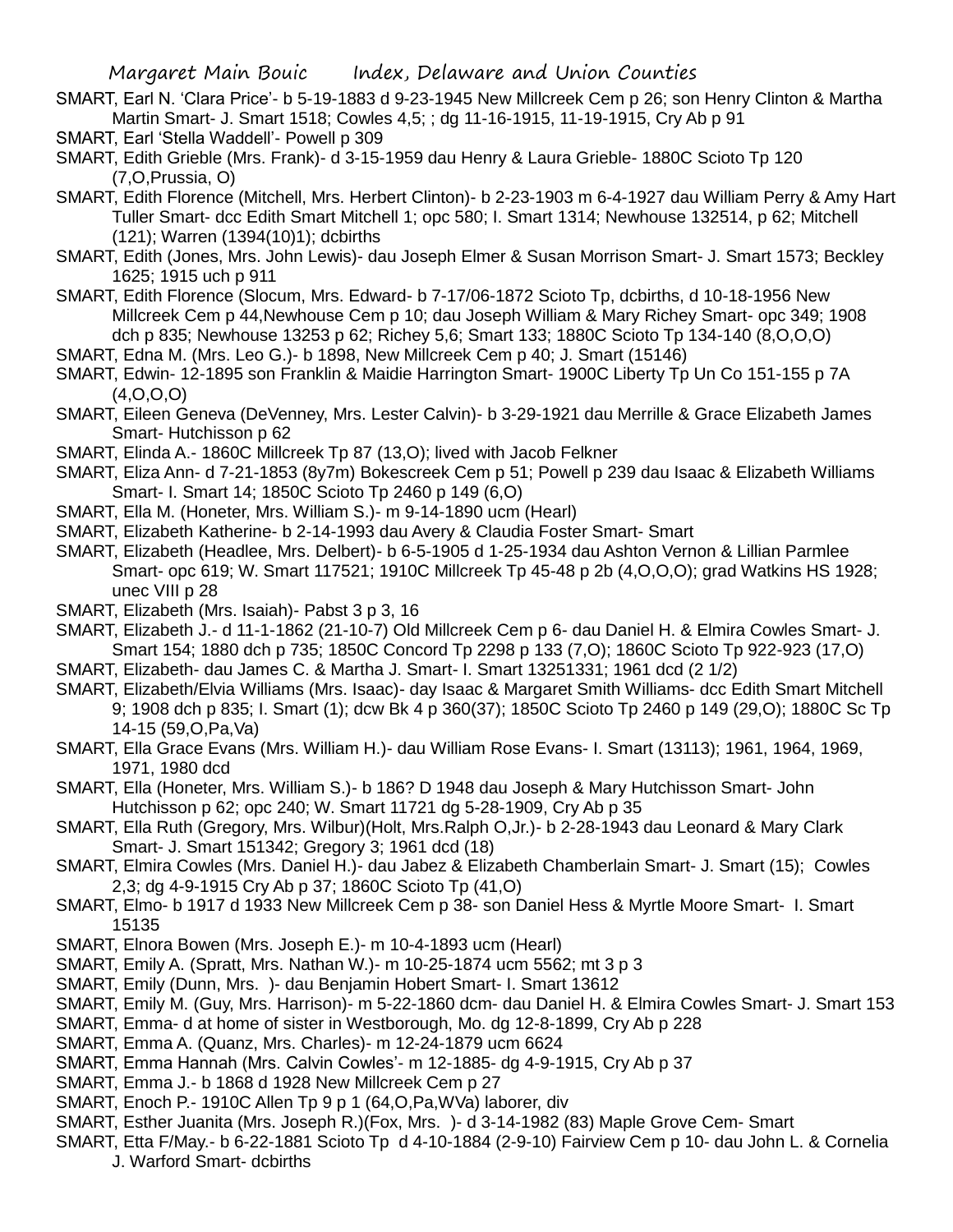- SMART, Etta/Henrietta (McKitrick, Mrs. John Silas)- b 4-10-1858 m 11-15-1882 d 3-3-1931 Oakdale Cem p 96 (D-R8-19)- dau John S. & Mary Robinson Smart- McKitrick p 266, 267 W. Smart 117(11); 1883 uch V p 144, 336; dumch p 352; 1915 uch p 1087; mt 10-2-1901 p 7c3, Abs p 11; 1860C Millcreek Tp 23 (2,O); 1880C Mil Tp 65-69 p 7 (22,O,Conn,Pa)
- SMART, Evelyn Lavon- b 7-27-1908 d 3-2-1969 dau Francis H. & Maidie Harrington Smart- J. Smart 157241; 1915 uch p 911; obit, mlib (brown); 1910C Liberty Tp Uun Co 242 p 10A (1 10/12,O,O,O)
- SMART, F. H.- mt 11-22-1905, Abs p 28
- SMART, Florence Estelle Hull (Mrs.Wiley Burr)- b 3-8-1871 m 1906 d 2-22-1944- Hutchisson p 62; W. Smart (11723)
- SMART, Florence J.-dau Milton & Priscilla Carr Smart- J. Smart 1142; 1870C Allen Tp 50-49 (11,O)
- SMART, Frances (McCumber, Mrs. )- dau Franklin P. & Edith Grieble Smart- j. Smart 15145
- SMART, Francis M. 'Maidie Harrington"- b 2-28-1874 m 6-18-1894 lptw p 21- son Joseph Elmer & Susan Morrison Smart- J Smart 1572; Cowles 4,5; Beckley 1622 1915 uch p 910, 911, 912; obit Dana Howard, mlib (brown); 1880C Millcreek Tp 36-39 p 5 (6,O,O,O); 1900C Liberty Tp un Co 151-152 p 7A (26,O,O,O); 1910C Lib Tp 242 p 10A (36,O,O,O) m 16y
- SMART, Frank B.- b Harveysburg, O, d 6-30-1891 (18y6m) bur Westerville- son Henry H. & Mary Smartdcdeaths; dg 6-30-1891, Cry Ab p 62
- SMART, Franklin P. 'Edith Grieble'- son Henry Clinton & Martha Martin Smart- J. Smart 1514; Cowles 4,5; dg 11-16-1915, 11-19-1915, Cry Ab p 91; 1880C Allen Tp 17-19 p 3 (7,O,O,O)
- SMART, Frank 'Louisa'- b 1845 d 11-1-1917 SR Oakdale II p 24 (B-R10-18); 1870C Marysville-Paris Tp p 23 203-204 (24,O0
- SMART, Gene Perry 'Christina M. Edelblute- son William Perry & Annabelle Cryder Smart- Cryder 7,8; I. Smart 13131; 1977, 1979, 1981, 1983, 1991 ucd
- SMART, George Edward 'Virginia Barnard''Jeanne Smith'- b 9-13-1914 d 7-1965son James Richey & Rilla Irene Russell Smart- Newhouse 132554; I; Smart 1354
- SMART, George- d (21) son Mrs. Lewis Edelblute; mt 1-30-1907 p5c2, Abst p 34 dg 1-27-1907, Cry Ab p 10
- SMART, George L.- b 1885 d 1907 Fairview Cem p 10 son John L. & Cornelia Smart- Smart 181
- SMART, George W. 'Dellie McPherson'- m 12-12-1876 ucm 5988; 1880C Leesburg Tp 39 p 4 (34,O)
- SMART, George W. 'Mary Graham'- m 9-17-1867 ucm 4238- son Joseph & Hannah Cowgill Smart- 1850C Scioto Tp 2477 p 150 (4,O); 1860C Tp 597 (14,O); 1870 Claib. Tp 154-157 p 22 (24,O)
- SMART, Gertrude G.- b 1-12-1875 Delaware Town dau John & Sarah Kisher Smart- dcbirths
- SMART, Gladys Fern Rayle (Liggett, Mrs. Paul)(Mrs. Clifford)- b 5-16-1899 d 9-26-1995 (96) New Millcreek Cem- dau John Elmer & Lydia Palmer Rayle- Smart (15111)(15132); Carr (114910)31); Hayes 3,4; Cowles 5,6; 1961, 1964, 1969, 1971 dcd; 1977, 1979 ucd
- SMART, Glenda Kay- b 7-30-1980 dau Theodore William, Jr. & Brenda Louise Downing Smart- Smart
- SMART, Grace Elizabeth James (Mrs. Merrille)- b 2-10-1900 m 1918- Hutchisson p 62
- SMART, Grace Evans (Mrs. William H.)- m 11-1-1947- Smart
- SMART, Hannah A. (Mrs. John S.)- b 1846 d 1930 Claibourne Cem p 78
- SMART, Hannah Cowgill (Mrs. Joseph) (Wilson, Mrs. Thomas .)(Monson, Mrs. Theodore W.)- b 5-22-1814 m(1) 1-10-1832 (2) 7-19-1882 ucm 7195 (3) 12-6-1885 d 12 d 12-27-1893 (79-7-5) Claibourne Cem p 23- dau Alexander & Mary Crow Cowgill- 1883 uch V p 651; 1985 uch p 34; unec XIII p 40, 41; 1850C Scioto Tp 2477 p 15 (35,O); 1860C Claibourne Tp 597 (46,O): 1870C Claib. Tp 160-158 p 22 (55,O); 1880C Claibourne Tp 96-101 p 10 (66,O,O,O)
- SMART, Hannah Melick (Mrs. John)- b 9-1843 m 1-30-1866 ucm 3905; unec XXII p 33; 1870C Claibourne Tp 181-179 p 23 (24,O): 1900C Claibourne Tp 53-58 p 3A (56,O,O,O); 1910C Claib. SP 164-166 p 7B (63, O,O,Va)
- SMART, Hannah M. (Miller, Mrs. Thomas B.)- m 12-14-1881 ucm 7085 dau Alexander C & Mary Ann Harper Smart- 1870C Claibourne Tp 180-178 p 23 (9,O); 1880C Clab Tp 29-31 p 3 (19,O,O,O)
- SMART, Harold E.- b 1911 d 1933 Price Cem. djlm p 39- son Ray M. Smart
- SMART, Harriet "Hattie" M. Wurtsbaugh (Mrs. Isaac)- b 12-1851 m 1-10-1872 ucm 5401 d 1934 Claibourne Cem p 77- dau David Harrison & Lucinda Spiva Wurtsbaugh- dumch p 428; 1883 uch V p 651; 1880C Claibourne Tp 96-101 p 10 (27,O,O,O); 1900C Claib Tp 54-59 p 3A (48,O,O,O); 1910C Claib SP 162- 164 p 8A (58,O,O,O) m 38y, 3 ch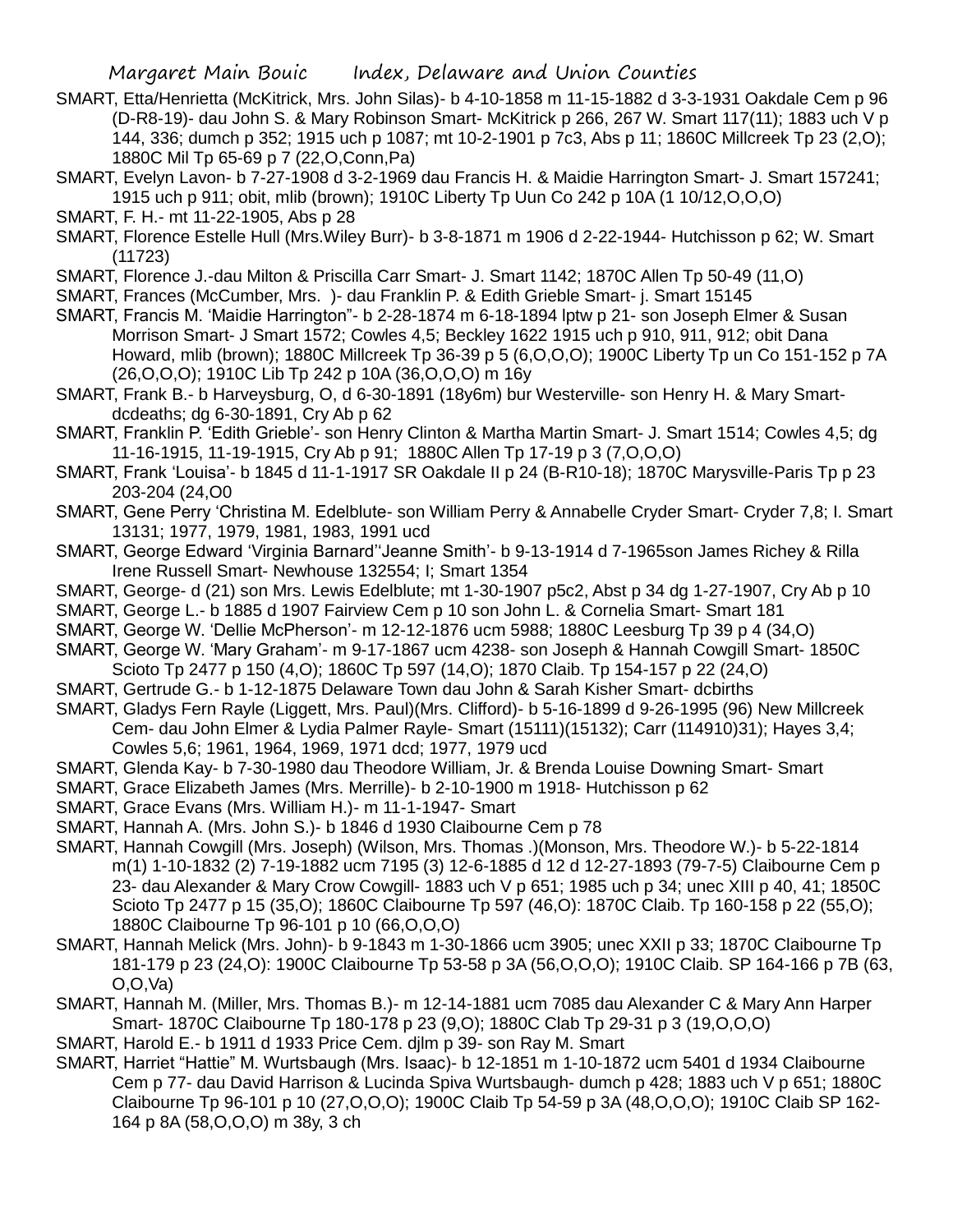SMART, Harry C. 'Sarah E. Fogle'- b 9-3-1871 lic m 8-19-1893 d 12-1953- son Joseph Turney & Mary Lyons Hutchisson - Hutchisson p 62; W. Smart 11724; 1880C Scioto Tp 170-179 (8,O,O,O); 1900C Dover Tp 19 p 1B (29,O,O,O) m 7y; dg 1909, Cry Ab p 35

- SMART, Helen- b 1918 Claibourne Cem p 70
- SMART, Helen (Bigelow, Mrs. )- b 6-14-1902 d 11-19-1990 988) Newhouse Cem- dau Joseph Clay & Martha Elizabeth Blair Smart- I. Smart 1362
- SMART, Helen-b 2-28-1904 11-20-1905 (21m) New Millcreek Cem, Liberty Tp, lptw p 21- dau Francis H. & Maidie Harrington Smart- mt 11-22-1905 p1c4; Abs p 28; 1915 uch p 911; J. Smart 15725
- SMART, Henrietta (McKitrick, Mrs. John Silas)- b 4-10-1858 d 3-1-1931 Wva- dau John S. & Marty Robinson Smart- McKitrick p 267; dg 8-10-1915. Cry Ab p 70
- SMART, Helen- dau Lawrence & Jennie Dohery Smart- 1949, 1959, 1962, 1975, 1977, 1979, 1981, 1983, 1991 ucd
- SMART, Henry Clinton 'Martha Martin'- b 1836 m 4-23-1863 dcm d 1900, New Millcreek Cem p 8- son Daniel H. & Elmira Cowles Smart- J. Smart 151; Cowles 3,4; 1880 dch p 735; dcc Leonard Smart 4 ; 1850C Concord Tp 2298 p 133 (13,O); 1860C Scioto Tp 922-923 (23,O); 1870C Jerome Tp 289-273 p 284 (38,O); 1880C Allen Tp 17-19 p 2 (40,(O,O,NY)
- SMART, Hettie- 1870C Scioto Tp p 492 (14)
- SMART, Hubert 'Dorothy McBride'- b 11-10-1907 m 10-25-1929 d 5-29-1943 New Millcreek Cem p 39- son Ashton Vernon & Lillian Parmlee Smart- W. Smart 117522; opc 620; Huntley; 1910C Millcreek Tp 45-48 p 2B (2,O,O,O); grad Watkins HS 1925, unec VIII p 28
- SMART, Inez (Zent, Mrs. )- dau Franklin P. & Edith Grieble Smart- J. Smart 15143
- SMART, Isaac- unec XIII p 41
- SMART, Isaac- 1870C Scioto Tp p 492 (48\*)
- SMART, Isaac 'Elizabeth (Elvia) Williams'- son Abraham Smart- dcc Edith Smart Mitchell 8; 1880 dch p 486; 1908 dch p 486, 835; Pabst 3 p 6, 9, 18; I Smart 1; heir of Mary Fuller; dcw Bk 4 p 260(37); 1835 men p 55 #60 p 101 Scioto Tp; 1850C Sc Tp 2448-2460 (36,O)
- SMART, Isaac 'Harriet M. Wurtsbaugh'- b 5-16-1850 m 1-10-1872 ucm 5041 d 1911 Claibourne Cem p 77- son Joseph & Hannah C. Cowgill Smart- dumch p 428; 1883 uch V p 651; 1850C Scioto Tp 2477 p 150 (10/12,O); 1860C Claibourne Tp (11,O) ;1870C Claib 160-158 (20,O); 1880C Claibourne Tp 96-101 (29,O,O,O); 1900C Claib. Tp 53-58 p 3A (50,O,O,O); 1910C Claib SP 162-164 p 3A (59,O,O,O) m 38y
- SMART, Isaac 'Julia Breckinridge'- son John S. & Mary Robinson Smart- W. Smart 1176; 1915 uch p 1087; 1883 uch V p 144, 336; dumch p 352; mt 10-2-1901 p 7 c3, Abs p 11; dg 8-10-1915, Cry Ab p 70; 1850C Millcreek Tp 1952-1973 (3,O); 1860C Mil Tp 23 (13,O); 1870C Millcreek Tp 105 p 13 (22,O); unec XVI p 5
- SMART, Isaac 'Margaret Smith'- m 9-1-1812 onwq I
- SMART, Isaac N. 'Lucy'- m 1880- 1880C Scioto Tp 30-31 (25)
- SMART, Isaac ' 'Susan Swope'- son William Smart- W,. Smart 11; 1883 uch V p 144; 1840C Scioto Tp (20- 30)
- SMART, Isaah 'Elizabeth'- Pabst 3 p 3
- SMART, Rilla Isabel (Clark, Mrs. Robert G)- b 10-6-1912 m 9-11-1937- Newhouse 132553; I. Smart 1353; dau James Richey
- SMART, Isabella Jane (Hawkins, Mrs. Joseph G.)- m 11-20-1848/9 dcm- eldest dau Col Wm. & Catharine Smart- ; J Smart 112; 1883 uch V p 111; mt 7-19-1893, Abs p 39; 1880C Marysville 223-240 p 13 (49,O,O,Pa)
- SMART, Iva J.- dau George W. & Della Smart- 1880C Leesburg Tp 39 p 4 (2,O)
- SMART, Ivaloo (Watson, Mrs. )- dau Earl & Clara Price Smart- J. Smart 15172
- SMART, Jacob- d 11-1-1884 (42y3m) Scioto Tp- dcd
- SMART, Jabez William- d 11-21-1893 (56y5m) dcd- son Daniel H. & Elmira Cowles Smart- J. Smart 152; Cowles 3; 1880 dch p 735; 1860C Scioto Tp 922-923 (22,O); 1870C Sc Tp 480 (29); 1880C Sc Tp 225-243 (40,O,O,York)
- SMART, Jacqueline- b 1965 dau Theodore W.,Sr. & Josephine A. Smart- 1977 ucd
- SMART, James- 1870C Concord Tp p 259 (40\*)
- SMART, James Calvin 'Joan Pendleton'- son William Perry & Annabelle Cryder Smart- Newhouse 1325133; I. Smart 13133; 1961, 1980 dcd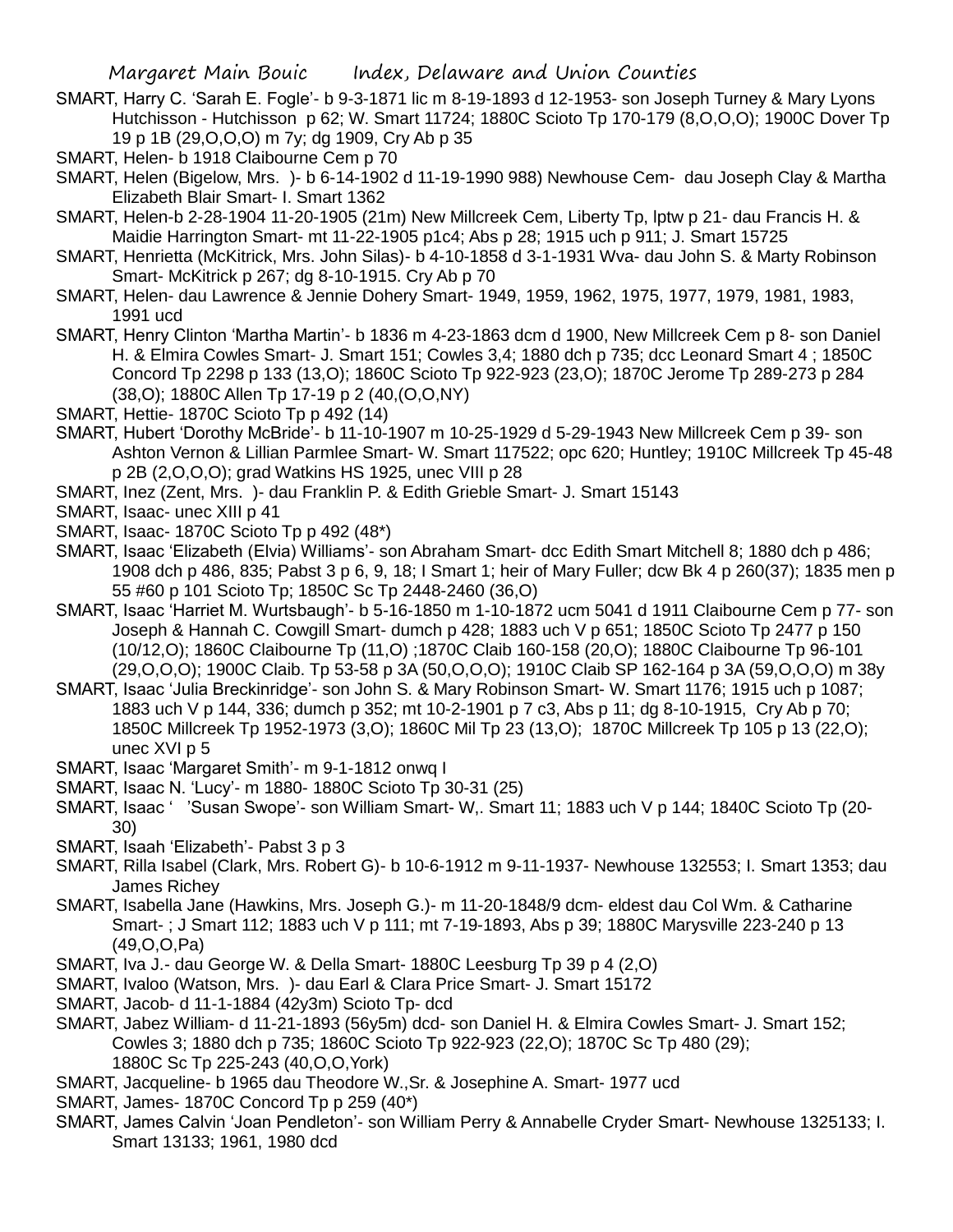- SMART, Jane Beaty (Mrs. Joseph)- b 2-3-1785 m ab 1801 d 8-22-1849 (64-6-19) Old Millcreek Cem p 5; Powell p 77; dcw Bk 2 p 64; 1880 dch p 721; Maugans Anc p 100 (Beatty); dcc Leonard Smart 17; 1840C Concord Tp 118 (50-60)
- SMART, Janice (Boone, Mrs, David Aaron)- m 2-16-1980 dau Gene Perry & Christina M. Edelblute Smart- I. Smart 131312; 1977 ucd
- SMART, Jeanne Smith (Harris, Mrs. )(Mrs. George Edward)- b 7-19-1927 m 4-23-1962, Newhouse (132554); I. Smart 1354
- SMART, Jeffery Allen- b 8-13-1955 d 4-20-1964 Oakdale II p 119 (K-R5-30)- son Ashton Vernon,Jr. & Betty Lou Spain Smart- W. Smart 11752422; 1959(3), 1962 ucd
- SMART, Jennie- 1870C Concord Tp p 269 (10)
- SMART, Jennie Dougherty (Mrs. Lawrence)- b 9-8-1879 d 3-23-1964 Shoup Cem- Smart; 1962 ucd
- SMART, Jill Jordan (Mrs. Brent)(Warner, Mrs. )- dau John & Margaret Jordan- Smarat
- SMART, Jill Alicia (Mullin, Mrs. Sean Griffin)- b 1963 dau Gene Perry & Christina M. Edelblute Smart- I. Smart 131312; 1977, 1979, 1981 ucd
- SMART, Joan Pendleton (Mrs. James Calvin)- dau Leo & Pendleton- Newhouse (1325133); I Smart (13133); Cryder 7,8; 1961, 1980 dcd
- SMART, John- 1883 uch IV p 458
- SMART, John- 1870C Scioto Tp p 492 (1)
- SMART, John 'Angeline Carr'- b 1808 m 2-5-1837 dcm d 11-2-1851 Old Millcreek Cem p 6; Powell p 76- son Joseph & Jean Beaty Smart- dcw Bk 2 p 64; 1835 men p 18 #29 p 28 Concord Tp; 1840C Concord Tp p 118 (30-40); 1850C Concord Tp 2263 p 132 (42,O)
- SMART, John B.- d 4-31-1863 (13m13d) son J. P. & M. L.- Bouic Cem, djlm p 103
- SMART, John B. F. 'Louisa Snider'- m 3-10-1870 ucm 4703
- SMART, John Delmer- d (5m) Bouic Cem- son Joseph Turney & Mary Lyons Hutchisson Hutchisson p 62
- SMART, John H.- d 10-4-1876 (24y6m) Oakdale 555 (133F) I p 128 (F-R8-6)
- SMART, John Henry 'Abigail Stimmel'- m 9-22-1875 ucm 5742 d 12-21-1876 (24-6-15) Oakdale I p 96 (D-R8- 18)- son John S. & Mary Robinson Smart- W. Smart 1178; Stimmel 2; dumch p 352; 1883 uch V p 145, 336 ; mt 3 p 15, 16, 9-28-1875; ; 1860C Millcreek Tp 23 (7,O); 1870C Mil Tp 105 p 13 (18,O); unec XVI p 5
- SMART, John L. 'Cornelia'- b 7-31-1857 d 4-27-1895 (37-8-28) dcd, Fariview Cem p 10- son Isaac & Elizabeth Williams Smart- I. Smart 18; 1880C Scioto Tp 15 (22,O,O,O); dg 9-12-1893, Cry Ab p 132; dg 5-10- 1895 Cry Ab p 21
- SMART, child d 4-10-1884 (2-9-19) Scioto Tp ch John & Cornelia Morford Smart- dcd
- SMART, John S.'Hannah A.Melick'- b 1-1842/4 m 1-30-1866 ucm 3905 d 1916 Claibourne Cem p 78- son Joseph & Hannah Smart- unec XXII p 33; 1850C Scioto Tp 2477 p 150 (7,O); 1860C Claibourne Tp 597 (15,O); 1870C Claib. Tp 181-179 p 23 (25,O); 1900C Claib Tp 53-58 p 3A (58,O,O,O)
- SMART, John R. T. 'Louise C.'- 1910C Marysville 4th ward 70-76 p 3B (65,O,US,US) m 34y
- SMART, John S.- son George W. & Della Smart-1880C Leesburg Tp 39 p 4 (9,O)
- SMART, John S. 'Mary Robinson'- b 3-20-1811 m 5-23/20-1833 ucm 301 d 6-24-1895 Oakdale I p 96 (D-R8- 18)- son Isaac & Susan Swope Smart; dumch p 352; 1915 uch p 1087; 1883 uch III p 219, V p 334, 335, 341; McKitrick p 266, 267; W. Smart 117; mt 5–16-1883, 5-30-1883 p 9 c 4,5; (50th wedding anniv) mt 8-27-1890 p5 c4; Abs p 2, mt 10-2-1901 p 7c3, Abs p 11; unec II p 35, IX p 3, XIX p 29; 1840C Millcreek Tp 58 (20-30); 1850C Mil Tp 1952-1973 (40,O); 1860C Mil Tp 23 (49,O): 1870C Millcreek Tp 105 p 13 959,O); 1880C Mil Tp 65-69 p 7 (69,O,Mass,Pa); unec XVI p 4,5
- SMART, --(Richey, Mrs. C. L.)- dau John S. & Mary Robinson Smart- mt 10-2-1901 p7c3, Abs p 11
- SMART, Joseph- 1883 uch V p 387
- SMART, Joseph- Pabst 8 p 4
- SMART, Joseph- 1840C Scioto Tp (20-30)
- SMART, Joseph- 1870C Scioto Tp p 487 (30\*)
- SMART, Joseph- 1835 men p 15 #28 p 28 Concord Tp
- SMART, Joseph A.- son George W. & Della Smart- 1880C Leesburg Tp 39 p 4 (11,O)
- SMART, Joseph Dan d 12-16-1911 Southbend, Ind, Sec A., York Cem p 51
- SMART, Joseph D. 'Mary E. Benson ''Julia S. Spencer'- m 4-12-1855 ucm (Hearl) m(1) 5-19-1850 dcm (2) 4- 12-1855 ucm 2274 d 10-24-1864 (36) Old Millcreek Cem p 5, Powell p 77- son Col. William & Catharine Smart; J. Smart 111; unec V p 9, VIII p 35 XVII p 35; dg 2-14-1862, Cry Ab p 20;1850C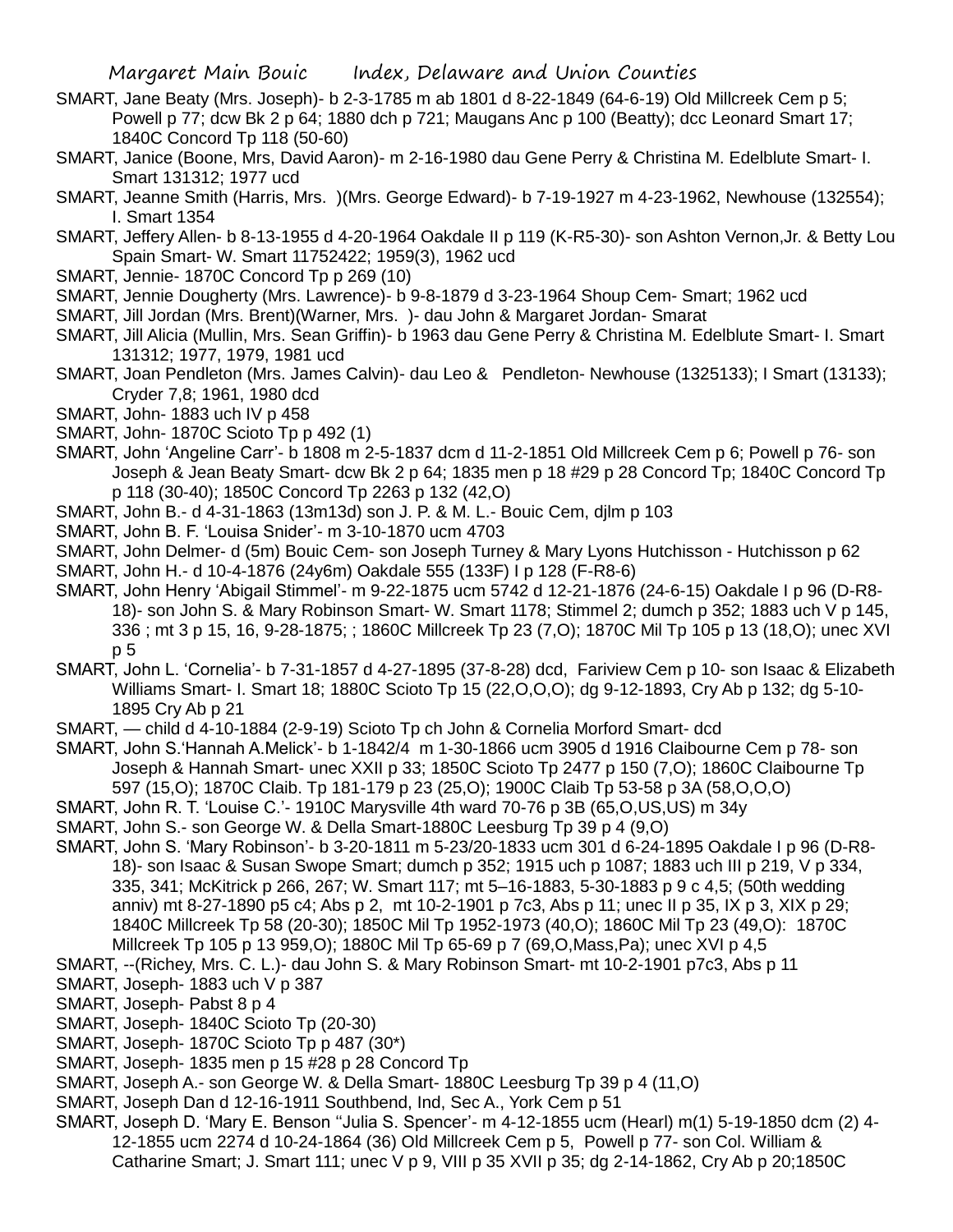Concord Tp 2302 p 133 (22,O); 1860C Scioto Tp 971-96 9 (33,O); mt 2-5- 1862;Abs p 3

- SMART, Joseph E. 'Elnora Bowen'- m 10-4-1893 ucm (Hearl)
- SMART, Joseph E.- son George & Mary Graham(?) Smart- 1870C Claibourne Tp 159-157 p 21 (1,O)
- SMART, Joseph Elmer 'Susan E. Morrison'- b 1848 m 9-14-1871 ucm 4973 d 12-30-1921 Sec A., York Cem p 52- son Daniel H. & Elmira Cowles Smart; H. Smart 157; Cowles 3,4; Beckley 2,3; 1880 dch p 735; 1915 uch p 911; dg 4-9-1915, Cry Ab p 37; 1850C Concord Tp 2298 p 133 (2,O); 1860C SciotoTp 921- 922 (12,O); 1870C Scioto Tp p 480 (22); 1880C Millcreek Tp 36-39 p 5 (32,O,O,NY); 1900C York Tp 271 p 12A (52,O,O,O) m 30y
- SMART, b 2-28-1874 Concord Tp son Joseph & Susan Morrison Smart- dcbirths
- SMART, Joseph 'Hannah C. Cowgill'- m 1-10-1832 dcm d 12-8-1879 (71-1-23) Claibourne Cem p 23; 1985 uch p 34; 1883 uch V p 651; unec XIII p 41; 1850C Scioto Tp 2477 p 150 (45,O); 1860C Claibourne Tp 597 (50,O); 1870C Claib. Tp 160-158 p 21 (57,O)
- SMART, Joseph 'Jane Beaty'- b 11-8-1776 m ab 1801 d 5-7-1838 (62-5-9) Old Millcreek Cem p 5, Powell p 77; 1880 dch p 721; J. Smart 1; Pabst 7 p 3; dcw Bk 2 p 64; dcc Leonard Smart 16
- SMART, Joseph- son John & Angeline Carr Smart- d 11-19-1851 (13-8-16) Old Millcreek Cem p 6; Powell p 76; Smart 131; 1850C Concord Tp 2263 p 132 (12,O)
- SMART, Joseph-son John S. & Mary Robinson Smart-mt 10-2-1901 p7c3, Abs p 11'; unec XVI p 5
- SMART, Joseph 'Mary Richey'- b 8-17-1844 m 10-29-1867 d 11-1-1884 son Isaac & Elizabeth Williams Smartdcc Edith Smart Mitchell 4
- SMART, b 8-11-1870 Scioto Tp son Joseph & Mary Richers Smart- dcbirths
- SMART, Joseph- b 11-22-1880 Scioto Tp- son Joseph W. & Mary Richey Smart- dcbirths
- SMART, Joseph R. 'Esther Juanita'- Smart
- SMART, Joseph Turney- b 1-3-1901 son Harry C. & Sarah Fogle Smart- Hutchisson p 62
- SMART, Joseph Turney 'Mary Lyons Hutchisson'- b 11-6-1837 m 12-12-1861 ucm 3264 d 3-6-1916 Watkins Cem, djlm p 103; son John S. & Mary Robinson Smart- Hutchisson p 62; W. Smart 1172; opc 229; 1883 uch V p 144, 336; dumch p 352; Pabst 3 p 15, 17; 1915 uch p 1087; dg 8-10-1915, Cry Ab p 70 1850C Millcreek Tp 1952-1973 (12,O); 1860C Mil Tp 23 (22,O); 1870C Mil Tp 61 p 7 (32,O); 1880C Scioto Tp 170-179 (42,O,O,O)
- SMART, Joseph W. 'Lucy Van Brimmer'- d 7-2-1972, Newhouse Cem; son William P. & Amy Tuller Smart- opc 571; Newhouse 13256 p 62; I. Smart 1311; 1961, 1964,1969, 1971 dcd
- SMART, Joseph Williams 'Mary Richey'- b 8-17-1844 m 10-29-1867 d 11-1-1884 Newhouse Cem p 5, Powell p 260- son Isaac & Eliza Williams Smart- 1908 dch p 405, 835; Pabst 3 p 5; hmp p 63; I Smart 13; Newhouse (1325) p 61; Richey 4,5; hadc p 119; 1850C Scioto Tp 240 p 149 (8,O); 1870C Scioto Tp 210 (25,O); 1880C Sc Tp 134-140 (37,O)
- SMART, Josephine (Mrs. Ted) 1975 ucd
- SMART, J. R.- b 7-1-1876 Scioto Tp dcbirths
- SMART, Judith (Osborn, Mrs. )- dau Lloyd & LeEtta B. Kurtz Smart- Smart
- SMART, Judy- b 1964 dau James Calvin & Joan Pendleton Smart- 1980 dcd
- SMART, Julia Breckinridge (Mrs. Isaac)- W. Smart (1176); 1883 uch V p 336
- SMART, Julie- b 1964 dau James Calvin & Joan Pendleton Smart- 1980 dcd
- SMART, Julia S. McFadden, Mrs. Dr. Harrison)-b 8-21-1837 m 3-26-1867 ucm 4164 d 12-30-1892 Oakdale I p 154 (C-8)
- SMART, Julia S/D. Spencer (Mrs. Joseph D.)-m 4-12-1855 ucm 2274- J. Smart (111); unec V p 9, VIII p 35, XVII p 35; dg 2-14-1862 Cry Ab p 20; 1860C Scioto Tp 97 (22); mt 2-5-1862 Abs p 3
- SMART, June (Midden, Mrs. )- dau Wayne "Curly" & Mildred E. Gabriel Smart- Smart
- SMART, Katharine David (Mrs. William)- m 10-25-1827, dcga p 40, Del Patron & Frank.Chron
- SMART, Kathleen- dau Louis E. & Margaret Estelle Rhoads Smart- Weiser p 285
- SMART, Keeley Sue- b 10-12-1986 dau Brent & Jill Smart- Smart
- SMART, Laura- 1880C Claibourne Cem 96-100 p 10 (7,O,O,O)
- SMART, Laura Edson (Mrs. Asa R.)- b 1845 m 11-8-1868 d 5-1-1924 New Millcreek Cem- dau Levi & Maria Makepeace Edson- 1915 uch p 1087; dumch p 353; Maugans Anc p 28; 1883 uch V p 336; W. Smart (1175); 1870C Concord Tp p 256 (24); 1900C Millcreek Tp 86-88 p 4B (55,O,O,O) m 31y; 1910C Millcreek Tp 71-75 p 3B (62,O,O,O) m 41y, 4 ch; unec XVI p 5 sister Mrs. Louisa Hariger- dg 5-7-1907, Cry Ab p 41
- SMART, Laura- dau Isaac & Harriet Wurtsbaugh Smart- dumch p 428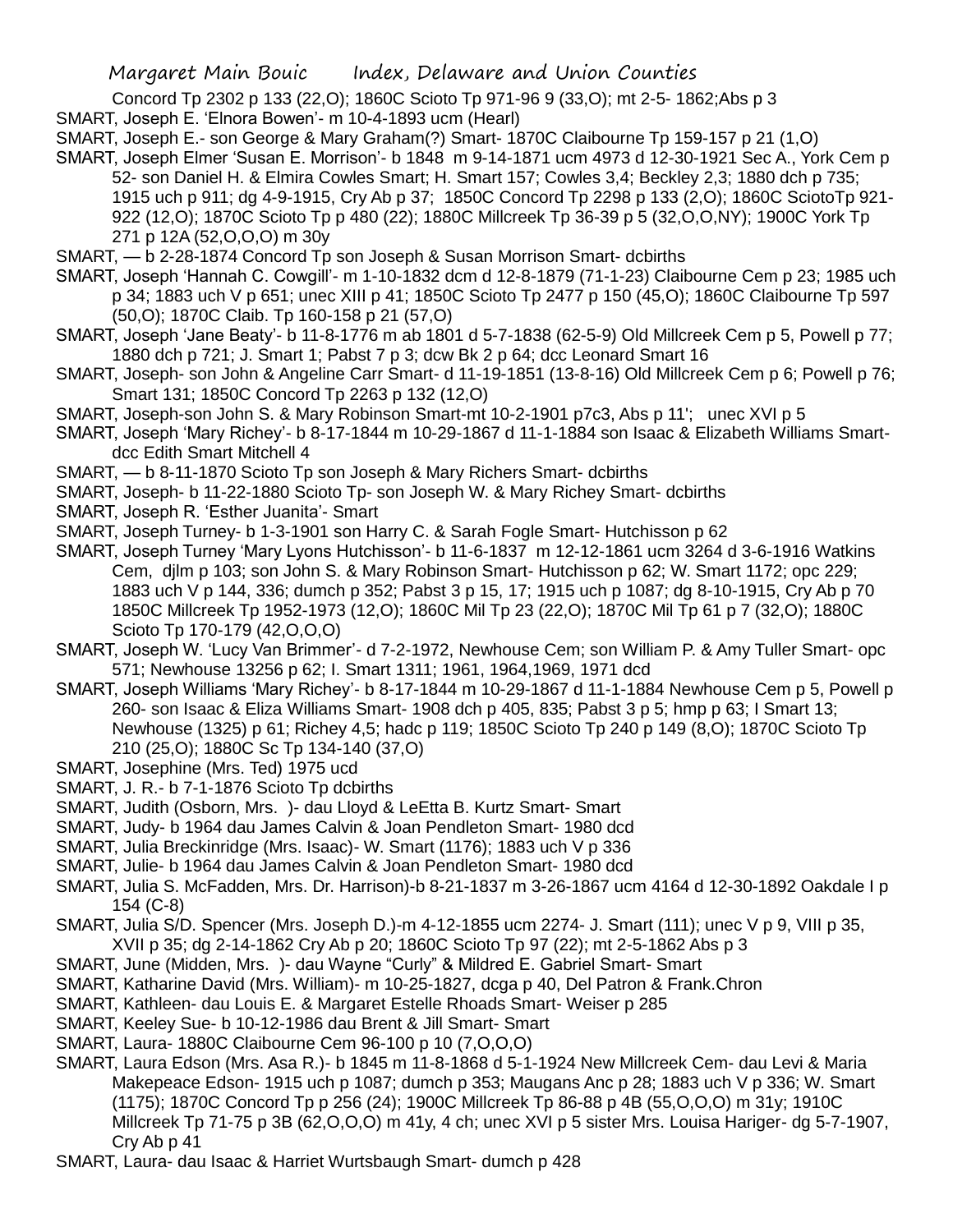SMART, Laura (Low, Mrs. Chauncey D.)- m 11-8-1894 ucm (Hearl)

SMART, Laurie Lynn- b 1-31-1960 dau Todd Lee & Carole Jane Maxwell Smart- W. Smart 11752221; 1961, 1964 dcd

- SMART, Lawrence- b 11-14-1876/5 d 1957 Claibourne Cem p 77 son Isaac & Harriet Wurtzbaugh Smart-1883 uch V p 651; dumch p 428; 1880C Claibourne Tp 96-101 9(4,O,O,O); 1900C Claib. Tp 53-58 p 3A (24,O,O,O); 1910C Claib. Tp 162-164 p 8A (34,O,O,O)
- SMART, LeEtta B. Kurtz (Mrs. Lloyd)- b 11-23-1908 d 4-15-1995 (86) dau George W. & Etta B. Perrine Kurtz-Kurtz
- SMART, Lela Mae (Kenney, Mrs. )- (17-1940) dau Leo & Edna M. Jones Smart- J. Smart 151461
- SMART, Lela Pauline- b 1-1-1903 Scioto Tp dau F. P. & Edith Gieible Smart- dcbirths
- SMART, Leo 'Edna M.' b 1898 d 1940 New Millcreek Cem p 40; son Frank & Edith Grieble Smart- J. Smart 15146
- SMART, Emma Leona Evans (Walker, Mrs. Bernard)(Mrs. Asa Robert)- b 2-23-1914 m(1) 10-5-1941 div d 8-9- 1997 (83) Fairview Cem- opc 728; Bovey 4; W Smart (117523)
- SMART, Leonard Elwood 'Mary Ruthella Clark'- b 8-6-1910 m 7-16-1937 d 11-19-1998 (88) Fairview Cemson Daniel Hess & Myrtle May Moore Smart- J. Smart 15134; dcc Leonard Smart 1; 1961,. 1964, 1969, 1971, 1980 dcd
- SMART, Leroy T. 'Annie Warford'-b 5-31-1862 m 10-11/4-1883 d 9-18/16-1889 (27-4-15) Fairview Cem p 9; dcd; Powell p 243- son Isaac & Eliza Williams Smart- ; I. Smart 19; dg 2-18-1890, Cry Ab p 6; 1880C Scioto Tp 14-15 (18)
- SMART, Lester Harold- b 8-9-1895 d 1947 son Harry C. & Sarah Fogle Hutchisson Smart- Hutchisson p 62; 1900C Dover Tp 19 p 1B (4,O,O,O)
- SMART, Lewis E.- b 12-8-1896 son Francis H, & Maidie Harrington Smart- 1915 uch p 911; Smart; 1910C Liberty Tp Un Co 242 p 10A (14,O,O,O)
- SMART, Lewis E.- son Joseph Elmer & Susan Morrison Smart- J. Smart 1571; Cowles 4; Beckley 1621; 1915 uch p 911; 1880C Millcreek Tp 36-39 p 5 (8,O,O,O)
- SMART, —(Mrs. Lewis)-dau Mary Rhoades- dg 11-4-1910, Cry Ab p 169
- SMART, Lillian G. Russel- see Rilla Irene
- SMART, Lillian Parmlee (Mrs. Ashton Vernon)- m 0 5-11-1904 d 12-27-1968 (89) New Millcreek Cem p 42- dau John & Anna Woodward Parmlee; Woodward; opc 579; W. Smart (11752); 1915 uch p 984; 1910C Millcreek Tp 45-48 p 25 (31,O,O,O) m 6y, 2 ch
- SMART, Linda (Risner, Mrs. )- dau Benjamin Hobart Smart- I. Smart 13613
- SMART, Linda- b 1964 dau Theodore W.,Sr. & Josephine A. Smart- 1977 ucd
- SMART, Lizzie J.- see Elizabeth J.- d 11-1-1862 921-10-7) Old Millcreek Cem p 6
- SMART, Lloyd- son Joseph Clay & Harriet Bessie Blair Smart- Newhouse 132566 p 63; I. Smart 1366
- SMART, Lloyd 'LeEtta B. Kurtz'- d 2-26-1970- Smart
- SMART, Lora- dau Isaac & Harriet Wurtsbaugh Smart- 1883 uch V p 651; 1880C Claibourne Tp 96-101 (7,O,O,O)
- SMART, Lorie Jeanna (Byg, Mrs. Brian B.)- dau Robert & Mary Joanne Thompson Smart- J. Smart 1513212; Dodds 6
- SMART, Lottie Belle Johnson (Mrs. Dana Howard)- b 8-1-1900 d 3-2-1983 Millcreek Cem, lptw p 16; dau Harry B. & Estella Stiggers Johnson, 1949, 1973, 1975, 1977, 1979, 1981 ucd
- SMART, Lou (Hull, Mrs. Frank A.)- b 1876 m 10-21-1901 d 1956 dau Joseph Turney & Mary Lyons Hutchisson Smart- W. Smart 11722; Hutchisson p 62; 1880C Scioto Tp 170-179 (3,O,O,O)
- SMART, Louis E. 'Margaret Estelle Rjoads'- Weiser p 285
- SMART, Louisa C. Snider(Mrs. John Benjamin Franklin)- b 1848 d 8-6-1917 SR Oakdale II p 24 (B-R10-18); 1870C Marysville-Paris Tp 203-204 p 23 (22,O) dau Philip & Mary Burns Snider- mt 8-2-1905 p5c2; Abs p 19; 1870C Marysville-Paris Tp 203-204 p 23 (22,O);1900C Marysville 4th ward 376-386 p 15A (53,O,Pa,Md) m 30y, no ch; 1910C Marysville 70-76 p 3B (63,O,Pa,Md) m 34y, no ch
- SMART, Louis Elbert 'Margaret E.' b 1872 d 4-14-1938 Sec A., York Cem p 52
- SMART, Lourel (Mrs. Dow)- Smart
- SMART, Love E.- b 5-30-1872 Concord Tp dau Joseph E. & Susan Morrison Smart- dcbirths
- SMART, Lucinda (Carr, Mrs. Gideon A.)– dau Joseph & Jane Beaty Smart- dcw Bk 2 p 64l Maugans Anc p 85, 93, Smart 17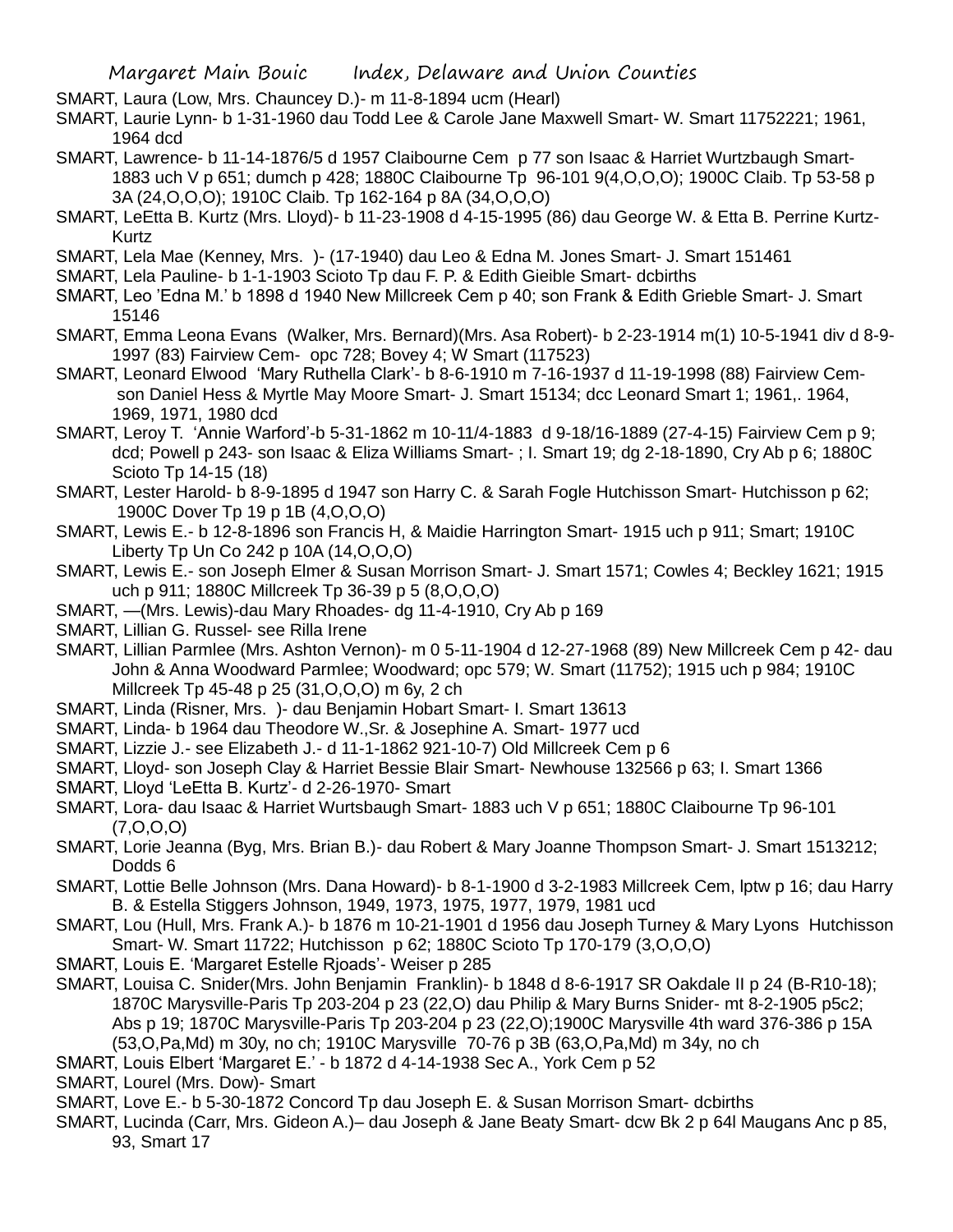- SMART, Lucinda (Houtz, Mrs. Tobias Edward)- d 4-16-1871 (27-6-1)- New Millcreek Cem p 8-dau Daniel & Elmira Cowles Smart- 1880 dch p 735; Cowles 3; J. Smart 156; Maugans Anc p 6; 1850C Concord Tp 2298 p 133 (3,O); 1870C Scioto Tp 922-923 (13,O); 1870C Sc Tp 202 (23,O)
- SMART, Lucy C. (Mrs. Isaac N.)- 1880C Scioto Tp 30-31 (22)
- SMART, Lucy Van Brimmer (Mrs. Joseph W.)- d 12-20-1973- Newhouse (1325); I. Smart 1311; 1961, 1964, 1969, 1971 dcd
- SMART, Lida/Lydia- b 7-19-1874 d 7-4-1876 Newhouse Cem p 5 -dau Joseph William & Mary Richey Smart-Richey 5; Newhouse 13253 p 62
- SMART, Lottie- property Ropp-Dean Rd- 1985 uch p 97
- SMART, Lucy (Mrs. )- dau James & Celia Stultz- dg 1-3-1913, Cry Ab p 1
- SMART, Lydia (Fryman, Mrs. William Oscar)- 1908 dch p 593
- SMART, Lynda L.- 1991 ucd
- SMART, Mabel (Dorward, Mrs.Frank)- b 1-1879 m 11-7-1929 d 9-1-1959 dau Asa R. & Laura Edson Smart-Maugans Anc p 28; dumch p 353; 1915 uch p 1088; W. Smart 11753; 1880C Millcreek Tp 132 (4/12,O,O,O); 1900C Mil Tp 86-88 p 4B (20,O,O,O); 1910C Mil Tp 71-75 p 3B (30,O,O,O)
- SMART, Mae S. (Longfellow, Mrs. Ora)- d 5-21-1900 (23-10-13) Sec A. York Cem p 51
- SMART, Maidie Harrington (Mrs. Francis M.- b 3-1876 m 6-16-1894 ucm (Hearl); lptw p 12; 1915 uch p 911; J. Smart (1572); Beckley (1622); 1900C Liberty Tp Un Co 151-155 p 7B (24,O,O,O) m 6y, 2 ch; 1910C Lib Tp 242 p 10A (34,O,O,O) m 16y, 5 ch, 4 living; obit Dana Howard, obit Evelyn L, mlib (brown)
- SMART, Margaret- Pabst 3 p 3, 8 p 5,6
- SMART, Margaret- d 7-18-1850 dau Joseph & Hannah Smart- 1850C Scioto Tp 2477 p 150 (10,O)
- SMART, Margaret A. (Bell, Mrs. William A.)- m 9-12-1865 ucm 3783 -dau John & Mary Robinson Smart- W. Smart 1174; dumch p 352; 1883 uch V p 145, 336; 1908 dch p 806; McKitrick p 266; unec XXII p 8; 1850C Millcreek Tp 1952-1973 (8,O); 1860C Mil Tp 23 (17,O)
- SMART, Margaret E.- b d 1907, Sec A. York Cem p 51
- SMART, Margaret E.- d 9-19-1851 (3-3-3) Bokescreek Cem p 50, Powell p 239- dau Isaac & Elvia Smart-1850C Scioto Tp 2460 p 149 (2,O)
- SMART, Margaret E.- dau Joseph T. & Mary Lyons Hutchisson Smart- 1870C Millcreek Tp 61 (1,O); 1880C Scioto Tp 170-179 (11,O,O,O)
- SMART, Margaret Estelle Rhoads (Mrs. Louis E.)- b 1872 d 10-10-1944 York Cem p 52 dau McKendree J. & Mary Aquilla Ann Weiser Rhoads- Weiser p 285
- SMART, Margaret Phillips (Mrs. Clifford)- b 11-30-1902 m 9-2-1922 d 1953 Fairview Cem p 15; dau Oscar & Emma McMillen Phillips- J. Smart (15132); Dodds 4, 5
- SMART, Margaret Piersol (Mrs. Oliver Perry)- m 3-6-1872 ucm 5056 dau John & Catherine Wesley Piersol-1883 uch V p 336, 351; W Smart (11743); Piersol 2; dumch p 44; 1860C Millcreek Tp 26 (15,O); unec XVI p 5
- SMART, Margaret Smith (Mrs. Isaac)- m 9-1-1812 onwq I; 1880 dch p 486; 1908 dch p 486; 1830C Scioto Tp; 1840C Sc Tp; 1850C Scioto Tp 2464 (65); 1860C Sc Tp (71,Irel)
- SMART, Margaret (Tyler, Mrs. Samuel)- 1883 uch V p 653
- SMART, Marian Janice (Sinkey, Mrs. Dr. J. R.)- b 7-4-1921 m 10-1947 dau James Richey & Rilla Irene Russell Smart- I. Smart 1355; Newhouse 132555
- SMART, Marie Robinson (Mrs. Paul Harvard)- b 1-1914 Newhouse (132551); I. Smart (1351)
- SMART, Marjorie Kathleen- b 1902 d 8-14-1931 Sec A. York Cem p 51
- SMART, Mark- son David R. & Nancy Bakes Smart- b 1954; I. Smart 13251321; 1961, 1964, 1969, 1971, 1980 dcd
- SMART, Martha J. (Mrs. James C.)- see Joan Pendleton- 1961 dcd
- SMART, Martha (MCCallister, Mrs. Alfred)- m 9-20-1843 dcm
- SMART, Martha Martin (Mrs. Henry Clinton)- b 1844 m 4-23-1863 dcm d 3-18-1903 (59y) dcd- New Millcreek Cem p 8- dau Nelson & Susan Jane Noble Martin; dcc Leonard Elwood Smart 5; Cowles 3,4; J. Smart (151); 1870C Jerome Tp 289-273 p 284 ; 1880C Allen Tp 17-19 (35,O,Md,O)
- SMART, Mary-1870C Scioto Tp p 492 (46)
- SMART, Mary Ann Harper (Mrs. Alexander)- b 1841 m 12-26-1858 ucm 2816 d 1923 Claibourne Cem p 23; unec IV p 27, XII p 30, XIX p 7; 1870C Claib. Tp 180-173 p 23 (29,Pa); 1880C Claibourne Tp 29-31 p 3 (40,O,O,O); 1900C Richwood 170–178 p 1A (59,Pa,Pa,Pa) , 44y. 3 ch. 2 living; 1910C Richwood 248- 253 p 9A (68,Pa,Pa,.Pa) m 51y,3 ch 1 living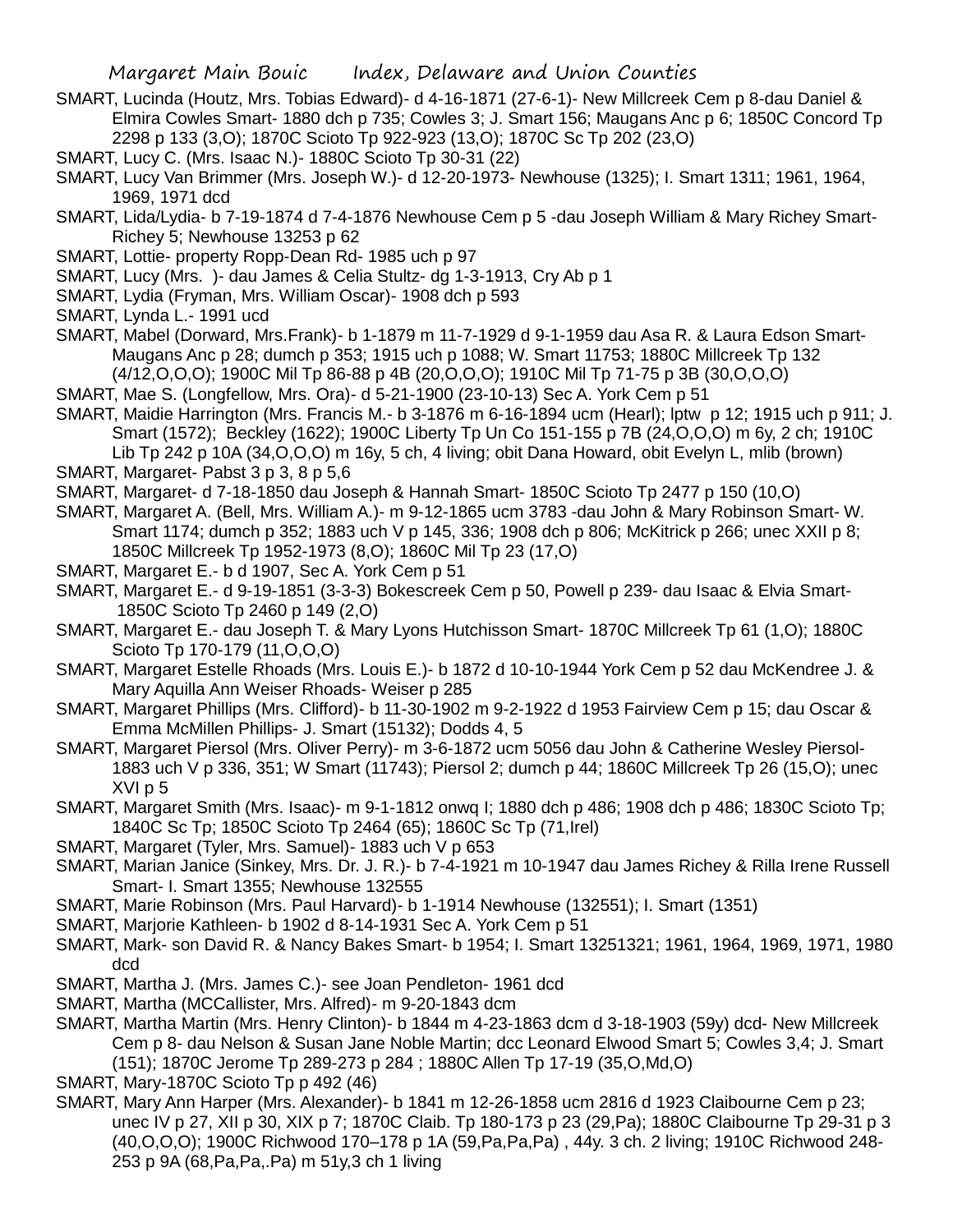- SMART, Mary E. Benson (Mrs. Joseph D.)- m 5-19-1850 dcm dau J. & S. Benson- J. Smart (111); 1850C Concord Tp 2302 p 133 (21,O)
- SMART, Mary Elizabeth Blair (Mrs. Clay)- see Bessie- opc 466
- SMART, Mary Ester (Hart, Mrs. Robert L.)- b 1-11-1911 dau James Richey & Rilla Irene Russell Smart-Newhouse 132552 p 63; Richey 6
- SMART, Mary (Evans, Mrs. Daniel)- m 10-12-1853 ucm 2011; unec VIII p 10, XVI p 30
- SMART, Mary Graham (Mrs.George W.)- m 9-17-1867 ucm 4238; 1870C Claibourne Tp 159-157 (22,O)
- SMART, Mary (Hackett, Mrs. )- dau Wayne "Curly": & Mildred E. Gabriel Smart- Smart
- SMART, Mary Helen- dau Joseph Clay & Bessie Blair Smart- Newhouse p 63, see Helen
- SMART, Mary Jane (Frankenfirts, Mrs. Joseph)- m 3-11-1858 dcm- dau Isaac & Elizabeth Williams Smart- I. Smart 11; 1850C Scioto Tp 2460 p 149 (12,O)
- SMART, Mary Jane (Hutchisson , Mrs. Francis M.)- b 10-12-1839 m 7-10-1856 d 11-22-1883 Old Millcreek Cem p 6- dau John & Angeline Carr Smart- Hutchisson p 57; opc 159; 1850C Concord Tp 2263 p 132 (10,O); 1880C Concord Tp 149; unec VI p 5
- SMART, Mary Joanne Thompson (Mrs. Robert)- J. Smart (151321); Dodds 5,6
- SMART, Mary- dau Joseph & Hannah Smart- 1850C SciotoTp 2477 p 150 (17,O)
- SMART, Mary Lane- Pabst 3 p 3
- SMART, Mary Lou Witt (Mrs. Bruce D.)- m 9-22-1974 dau James F. Witt- W. Smart (11752211; 1980 dcd
- SMART, Mary Lyons Hutchisson (Mrs. Joseph Turney)-b 9-1844 m 12-12-1861 ucm 3264 d 5-26-1909 (65) djlm p 103 dau John & Rachel McKirgan Hutchisson - opc 234; W. Smart (1172); Hutchisson p 5, 47, 50, 62; Pabst 3 p 8, 18; 1883 uch V p 336; dg 5-28-1909, Cry Ab p 35; 1870C Millcreek Tp 61 (26,O): 1880C Scioto Tp 170-179 (36,O,Tenn,Tenn)
- SMART, Mary P. dau John & Mary Robinson Smart- W,. Smart 1177; 1850C Millcreek Tp 1952-1973 (6/12,O); 1860C Mil Tp 23 (10,O); 1870C Mil Tp 105 p 13 (20,O); 1900C Marysville 3rd ward 118-123 p 5A
- SMART, Mary Patricia (Althouse, Mrs. )- b 3-12-1922 dau William Smart- Hutchisson p 62
- SMART, Mary Richey (Mrs. Joseph Williams)- b 11/10-11-1837 m 10-29-1867 d 3-23-1923 Newhouse Cem p 5; dau James & Sarah Newhouse Richey- dcc Edith Smart Mitchell 5; I. Smart (13); Richey 4,5; opc 300a; Newhouse 1325 p 61; 1908 dch p 835; dg 6-3-1913- Cry Ab p 40; 1870C Scioto Tp 210 p 487 (32); 1880C Scioto Tp 130-140 (42,O,Pa,O)
- SMART, Mary Robinson (Mrs. John S.)- b 5-16-1816 m 5-23-1833 ucm 301 d 9-28-1901 (88), Oakdale I p 96 (D-R8-18), mt 8-27-1890 p5c4, Abs p 2 mt 10-2-1901 p7c3 , Abs p 11- dau Asa & Catherine Turney Myers Robinson- W. Smart (117); 1915 uch p 1087; 1883 uch V p 144, 334, 335; dumch p 352; McKitrick p 266, 267; 1860C Millcreek Tp 23 (44,O); 1870C Mil Tp 105 p 13 (53,O); 1880C Mil Tp 65- 69 p 7 (66,O,O,O); unec II p 35, XVI p 4
- SMART, Mary Ruthella Clark (Mrs. Leonard Elwood) 2-5-1915 m 7-16-1937- dau Ed C. & Rilla Smart- dcc Leonard Elwood Smart (1); J. Smart (115134); 1961, 1964, 1969, 1971, 1980 dcd
- SMART, Maud (Wells, Mrs. Clarence)- b 1881 d 3-6-1945 New Millcreek Cem p 41- dau Asa R. & Laura Edson Smart- opc 576; 1915 uch p 1088; dumch p 353; W. Smart 11754; Wells (1163); Trusler (1363); Hutchisson p 50; 1900C Millcreek Tp 86-88 p 4B (18,O,O,O)
- SMART, May (Longfellow, Mrs. Orra)- m 12-15-1898 ucm (Hearl)
- SMART, Merrille 'Grace Elizabeth James'- b 3-8-1894 m 1918 d 2-1965 son Henry C. & Sarah Fogle Smart-Hutchisson p 62; 1900C Dover Tp 19 p 1B (6,O,O,O)'
- SMART, Mertie/Myrtle A. Sealey- b 1879 d 1915 New Millcreek Cem p 27- dau Henry Clinton & Martha Martin Smart- J. Smart 1816
- SMART, Mildred E. Gabriel (Mrs. Wayne "Curly")- b 11-24-1902 d 10-22-1989 (86) Oak Grove Cem- Smart SMART, Millie- 1870C Scioto Tp p 492 (4)
- SMART, Milton L. 'Priscilla Carr'- m 4-24-1856 dcm son Col. William & Catharine Smart- Bean (11112); 1850C Concord Tp (13); 1860C Scioto Tp 980-977 (24,O); 1870C Allen Tp 50-49 (33,O)'
- SMART, Minnie (Mills, Mrs. George)- b 11-19-1871 dcbirths m 1-16-1896 ucm (Hearl) div. d 7-19-1954 dau Asa R. & Laura Edson Smart- W. Smart 11751; opc 570; 1915 uch p 1088; dumch p 383; Mills 2,3; unec VIII p 57; 1880C Millcreek Tp 132 (8,O,O,O)
- SMART, Mortin L.- b 1899 d 1900 bur 1st at Logansport, Ind, moved here 1901, Sec A. York Cem p 51
- SMART, Muriel Eloise (King, Mrs. )- b 4-4-1911 dau Wiley Burr & Florence Estelle Hull Smart- W. Smart 11723; Hutchisson p 62
- SMART, Myrtle A. (Sealey, Mrs. Harvey)- b 9-25-1879 m 4-9-1897 d 11-12-1915 (36-1-8) New Millcreek Cem-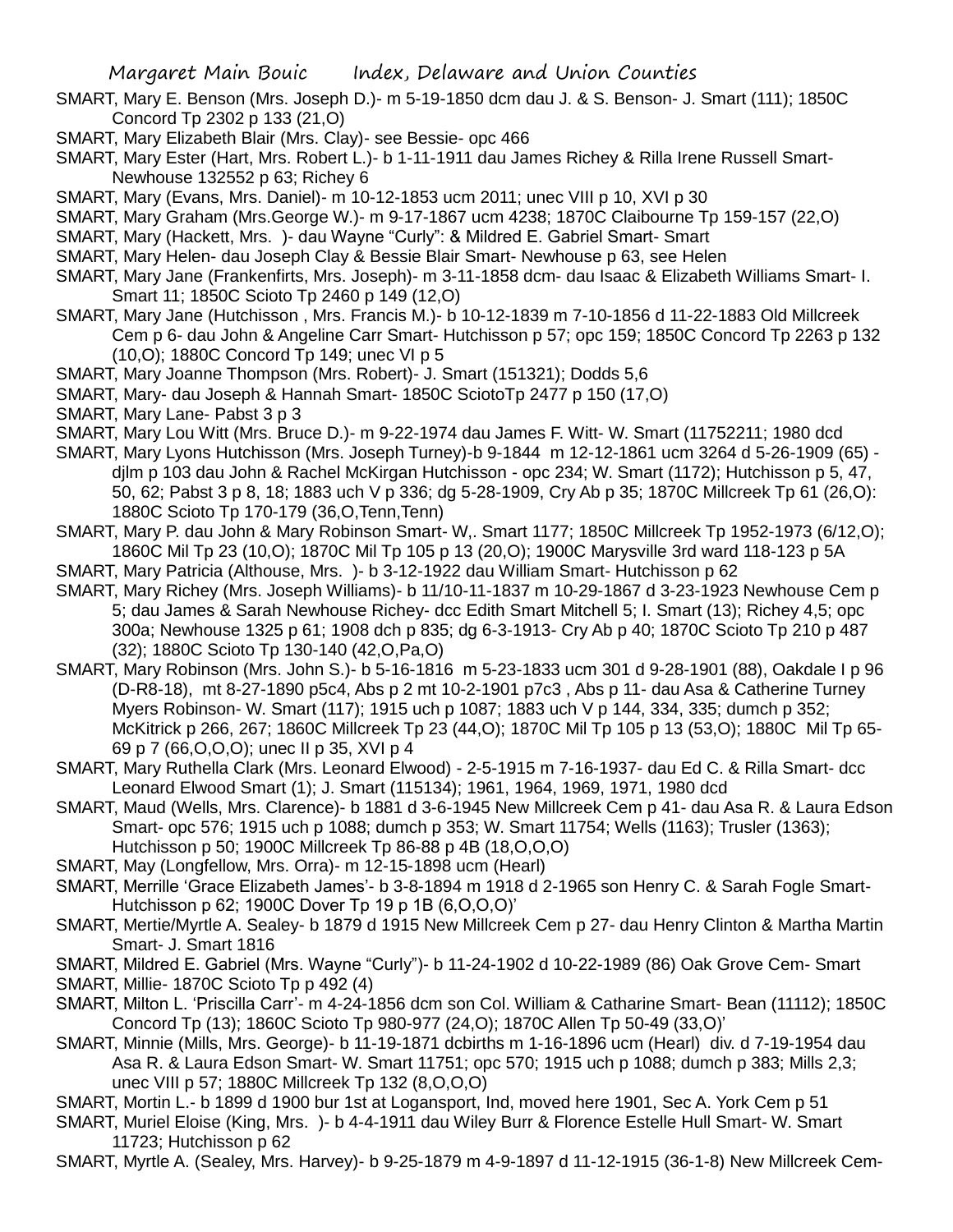dau Henry Clinton & Martha Martin Smart- Smart 17516; dg 11-16-1915, dg 11-19-1915

- SMART, Myrtle May Moore (Mrs. Daniel Hess)- b 6-3-1875 d 3-27-1936 New Millcreek Cem p 38- dau Samuel Anderson & Agnes A. Rider Moore- dcc Leonard Elwood Smart 3 ; J. Smart (1513); Cowles 4,5; 1908 dch p 762; dumch p 489; obit Clifford, mlib (brown)
- SMART, Nancy Bakes (Mrs. David Roger)- dau George C. & Jeanott Durfey Bakes- I. Smart (13132); Newhouse 132512; Cryder 7; 1961, 1964, 1969, 1971, 1980 dcd; Bakes
- SMART, Nancy- dau Isaac & Elizabeth Williams Smart- I. Smart 17; 1880C Scioto Tp 14 (29,O)
- SMART, Nancy- d 8-25-1850 dau Joseph & Hannah Smart- 1850C Scioto Tp 2477 p 150 (2,O)
- SMART, Narah M.- b 1882 1900C Jackson Tp 178-180 p 8B (18,O,O,O)
- SMART, Nathaniel- 1870C Concord Tp p 259 (6)
- SMART, Nelson- 1870C Scioto Tp p 492 (8)
- SMART, Ola "Ollie" Ivalu- d 8-31-1895 (6-11-12) Ostrander, dcd -dau Henry Clinton & Martha Martin Smart- J. Smart 1518; dg 9-6-1895, Cry Ab p 33, 36
- SMART, Olive C.- dau Milton & Priscilla Carr Smart- J. Smart 1143; Bean 111123; 1870C Allen Tp 50-49 (9,O)
- SMART, Oliver Perry' Margaret Piersol;- m 3-6-1872 ucm 5056- son John S. & Mary Robinson Smart- mt 10-2- 1901 p7c3, Abs p 11; W. Smart 1173; McKitrick p 266; Piersol 2; dumch p 352; 1915 uch p 1087; 1883 uch V p 144, 336, 351; 1850C Millcreek Tp 1952-1973 (10,O); 1860C Millcreek Tp 23 (20,O); unec XVI p 5
- SMART, Ophelia (Middlesworth, Mrs. Pearl)- dau Joseph Elmer & Susan Morrison Smart- J. Smart 1574; Cowles 4; 1915 uch p 911; Beckley 1624; 1880C Millcreek Tp 36-39 p 5 (1,O,O,O)
- SMART, Ora J. (Neal, Mrs. William)- m 10-4-1883 ucm (Hearl)- dau John & Hannah Melick Smart- 1860C Claibourne Tp 181-179 p 232 (2,O)
- SMART, Otto M.- son Joseph Elmer & Susan Morrison Smart- J. Smart 1573; Beckley 1623; 1880C Millcreek Tp 36-39 p 5 (3,O,O,O)
- SMART, Paul Harvard 'Marie Robinson'- b 1-29-1909 d 5-24-1966 bur Calif.- son James Richey & Rilla Irene Russel Smart- I. Smart 1351 Richey 6; Newhouse 132551 p 63
- SMART, Pauline (Swain, Mrs. )- dau Franklin P. & Edith Grieble Smart- J. Smart 15142
- SMART, Perry- brother Susan Smart McKirgan- dg 8-10-1915, Cry Ab p 70
- SMART, William Perry 'Annabelle Cryder'- son William Perry & Amy Tuller Smart- 1908 dch p 835; opc 596; Newhouse 132513 p 62; Richey; 1964, 1971 dcd
- SMART, Priscilla Carr (Mrs. Milton L.)- dau Benjamin & Elizabeth Crain Carr- Bean 11112; J. Smart (114); 1860C Scioto Tp 980-977 (24,O); 1870c Allen Tp 5049 (34,O)
- SMART, Ralph G.- son Franklin P. & Edith Grieble Smart- J. Smart 15141
- SMART, Ralph H.- b 7-24-1898 son Francis H. & Maidie Harrington Smart- j. Smart 15722; 1915 uch p 911;
- obit Dana Howard, obit Evelyn, mlib (brown); 1900C Liberty Tp Un C 151-155 p 7A (1,O,O,O); 1810C Lib Tp 242 p 10A (11,O,O,O)
- SMART, Rat M.- b 1904 d 1936 Price Cem, djlm p 39
- SMART, Rebecca (Glick, Mrs. Elisha H.)- m 7-20-1848 dcm- dau Joseph & Jane Beaty Smart- J. Smart 18; Sbc p 45; dcw Bk 2 p 64
- SMART, Resalpha- dau Alexander C. & Mary Ann Harper Smart- 1870C Claibourne Tp 180-178 p 23 (10,O)
- SMART, Richard E.- b 1906 d 1907 New Millcreek Cem p 39- son Daniel & Myrtle May Moore Smart- J. Smart 15133
- SMART, James Richey 'Rilla Irene Russell'- b 10-4-1876 m 6-6-1905 d 3-7-1950 bur Toledo, O.- son John Williams & Mary Richey Smart- opc 371; Newhouse 13255 p 63; Richey 5,6; 1908 dch p 835; 1880C Scioto Tp 134-140 (4,O,O,O); Grad Ostrander HS, unec VIII p 40
- SMART, Rilla Irene Russell (Mrs. James Richey)- b 5-25-1884 m 6-6-1905 d 12-31-1967 bur Toledo- dau Isaac Clinton & Emma Catherine Sain Russell- Newhsoue (13255) p 63; I. Smart (135); Richey 5,6
- SMART, Asa Robert ' ' div 'Emma Leona Evans'- b 5-15-1913 d 12-7-1981 Fairview Cem- son Ashton Vernon & Lillian Parmlee Smart- W.Smart 117523; opc 658; unec VIII p 28, Grad Watkins, 1931
- SMART, Robert 'Joanne Thompson'- son Clifford & Margaret Phillips Smart- J. Smart 151321; Dodds 5, 6
- SMART, Robert L. 'Betty R.'- d 6-29-1998 (72) Resurrection Cem- son Leo & Edna M. Jones Smart- Smart; 1964 dcd
- SMART, Robert- son Leo Smart- J. Smart 151462; (15-1940)
- SMART, Robert Wayne 'Ruth Shanks'- son Joseph W. & Lucy Van Brimmer Smart- I. Smart 13111
- SMART, Rosa (McGreeny, Mrs. John)- m 10-2-1878 ucm (Hearl)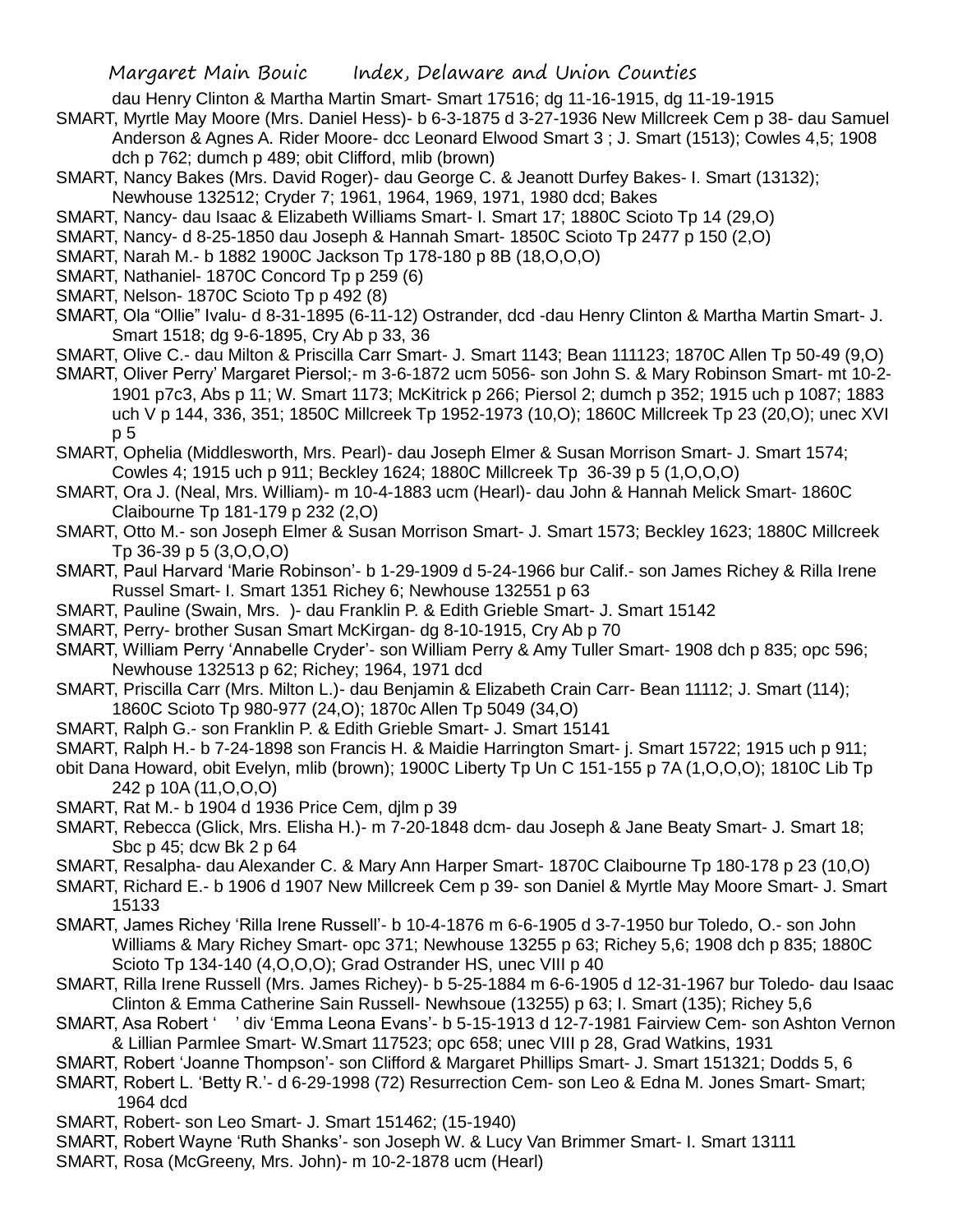- SMART, Rosealtha (McGreevy, Mrs. John)- , 10-2-1878 ucm 6324 d 7-22-1879 (19-9-13) Claibourne Cem p 23- dau Alexander C. & Mary Ann Harper Smart
- SMART, Rosemary (Stowers, Mrs. Phillip L.)- m 4-13-1969 div- dau Leonard & Mary Clark Smart- J. Smart-151343; 1961(15), 1964, 1969 dcd
- SMART, Russell H.- b 1895 d 1916 New Millcreek Cem p 39 son Daniel & Myrtle May Moore Smart- J. Smart 15131
- SMART, Rusty Allen- b 7-16-1982 son Bruce D. & Mary Lou Witt Smart- Smart 117522111
- SMART, Ruth (Denton, Mrs. George)- m 6-5-1917 d 12-27-1963 (66) dau William P. & Amy Tuller Smart- opc 572; Newhouse 132512 p 62; Richey 5,6
- SMART, Ruth Shanks (Mrs. Robert Wayne)- I. Smart (13111)
- SMART, Sally (Bean, Mrs. John)- b 9-15-1812 m 1-7-1836 d 9-30-1890 New Millcreek Cem p 1, Powell p 257 dau Joseph & Jane Beaty Smart- 1880 dch p 721; J. Smart 14; Bean (1122); Maugans Anc p 100; dcw Bk 2 p 64
- SMART, Samantha Olive (Judy, Mrs. Alfred I)- m 11-29-1853 dcm d 5-4-1856, dau Col Wm. & Catherine Smart; mt 5-14-1856, Abs p 21; mt 12-7-1854/3 Abs p 14; J. Smart 113; 1850C Concord Tp (18)
- SMART, Samantha (Richey, Mrs. Charles)- lic 3-17-1881 ucm 6941 dau John & Mary Robinson Smart- W. Smart 117(12); dumch p 352; 1883 uch V p 144, 336; opc 407; 1880C Millcreek Tp 65-69 p 7 (29,O,O,O)
- SMART, Samuel R.- d 12-13-1853 (10-3-17) son Daniel H. & Elmira Cowles Smart- J. Smart; 155; Cowles 3; 1880 dch p 735; 1850C Concord Tp 2298 p 133 (6,O)
- SMART, Sarah C.- d 11-12-1851 (7-3-18) Old Millcreek Cem p 6, Powell p 76- dau John & Angeline Carr Smart- J. Smart 132; 1850C Concord Tp 2263 p 132 (6,O)
- SMART, Sarah Fogle (Mrs. Harry C.)- b 4-11-1873 m 1893 d 2-15-1944- Hutchisson p 62; 1900C Dover Tp 19 p 1B (27,O,O,O) 3 ch
- SMART, Sarah (Phillians, Mrs. David)- m 3-21-1837 dcm; Maugans Anc p 7
- SMART, Selinda (Felkner, Mrs. William Hall)- b 3-7-1818 m 9-7-1841 dcm d 8-21-1849 Fairview Cem p 2- dau Joseph & Jane Beaty Smart- J. Smart 16; opc 81; Hutchisson p 20, 21, 27; Anderson 3,4; Felkner 2,3; dcw Bk 2 p 64
- SMART, Stella B.- dau Milton & Priscilla Carr Smart- J. Smart 1145; 1870c Allen Tp 50-49 (5,O)
- SMART, Stella Burns (Mrs. Hubert Douglas)- dau Dewey Burns- W. Smart (1175221); 1964, 1969, 1971, 1981 dcd
- SMART, Stella Waddell (Mrs. Earl)- dau John E. & Margaret Jacoby Waddell- Powell p 309
- SMART, Stephanie (Evans, Mrs. ) dau Benjamin Robert Smart; I. Smart 13613
- SMART, Steven 'Carol Ann Howald'- m 9-9-1979 son James Calvin & Martha Joan Pendleton Smart- I. Smart 13251331; 1961(1) dcd
- SMART, Susan- dcga p 65 Ohio State Gazette- 1834
- SMART, Susan (Cowgill, Mrs. George Watson, Sr.)- m 1835 d 3-1849- 1985 uch p 34; 1915 uch p 868; 1883 uch V p 503, 615;
- SMART, Susan Eleanor Morrison (Mrs. Joseph E.)- b 1851 m 9-14-1871 ucm 4973 d 1926 Sec A. York Cem p 52- dau Guain & Margaret Beckley Morrison- J. Smart (157); Cowles 3,4; Beckley 2,3; 1915 uch p 911; 1880C Millcreek Tp 36-39 p 5 (27,O,O,O); 1900C York Tp 271 p 12A (48,O,O,O)
- SMART, Susan- dau Joseph & Hannah Smart- 1850C Scioto Tp 2477 p 155 (15,O)
- SMART, Susan S.(McKirgan, Mrs. James M)- lic 3-16-1881 ucm 6936 d Monday, dg 8-10-1915, Cry Ab p 69. 70- dau John & Mary Robinson Smart- W. Smart 117(10); McKitrick p 266; dumch p 352; 1915 uch p 1087; 1883 uch V p 144, 336; query, unec IX p 3; 1860C Millcreek Tp 23 (4,O); 1870C Mil Tp 23 (14,O); 1880C Mil Tp 65-69 p 7 (24,O,O,O) - mt 10-2-1901 p7c3, Abs p 11
- SMART, Susan Swope (Mrs. Isaac)- W. Smart (11)
- SMART, Suzanne- b 1959 dau Theodore W.,Sr. & Josephine A. Smart- 1977 ucd
- SMART, Tamara S. (Duffy, Mrs. Michael J.)- m 5-28-1983 dau Ashton W. & Betty Lou Spain Smart- W. Smart 1175244; 1962, 1967, 1971, 1973, 1975 ucd
- SMART, Tami D. (Vining, Mrs. Neil)- dau William H. & Ella Grace Evans Smart- I. Smart 131132; 1961, 1964, 1969, 1980 dcd; 1979 ucd
- SMART, Ted 'Josephine'- 1975 ucd
- SMART, Theodore W.,Sr. 'Josephine A.'- 1977 ucd
- SMART, Todd Lee 'Carole Jayne Maxwell'- b 3-12-1936 m 6-23-1956 son Hubert & Dorothy McBride Smart-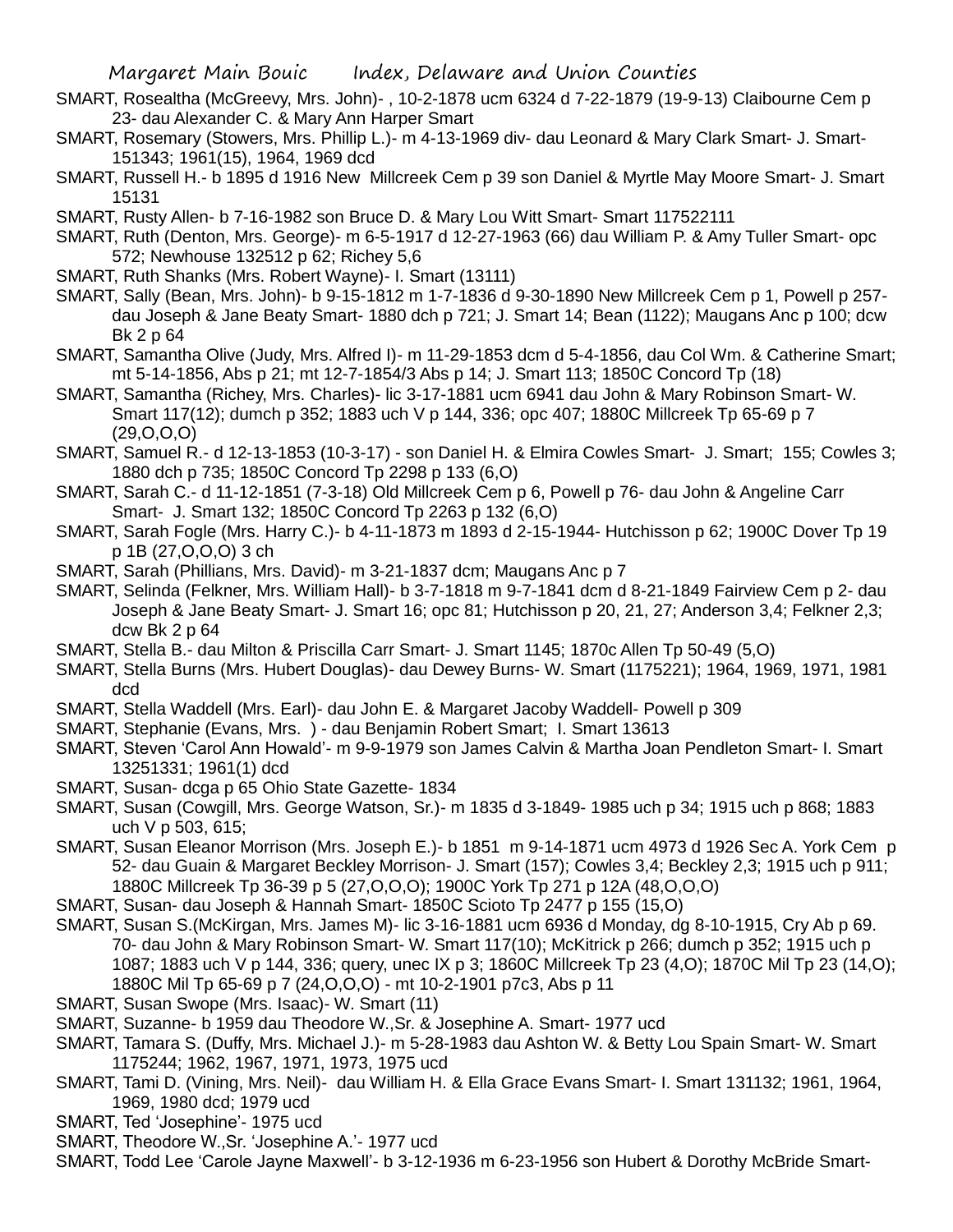opc 825; W. Smart 1175222; Huntley 10, 11; 1964 dcd

- SMART, Tommy Vernon 'Delores Isabella Wright'- b 3-25-1938 m 9-25-1960 son Hubert & Dorothy McBride Smart- W. Smart 1175223; Huntley 10,11
- SMART, Tracy Eileen- b 11-14-1961 dau Todd Lee & Carole Maxwell Smart- W. Smart 11752222; 1949 ucd
- SMART, Vesta (Mather, Mrs. Harvey)- b 10-1888 dau Isaac & Harriet Wurtzbaugh Smart- 1900C Claibourne Tp 54-59 p 3A (11,O,O,O)
- SMART, Vivian (Aring, Mrs. )- b 8-11-1909 d 12-25-1966 dau Wiley Burr & Florence Estelle Hull Smart- W. Smart 117231; Hutchisson p 62
- SMART, Wanda (Cramer, Mrs. Gary L.)- m 10-13-1968 dau Leonard & Mary Clark Smart- J. Smart 151344; 1961, 1964 dcd
- SMART, Thurman Wayne "Curly"'Mildred E. Gabriel'- b 9-22-1904 m 1-20-1926 d 11-14-1976 son Earl N. & Clara Price Smart- J. Smart 15171; 1976 dch p 121; 1971 ucd
- SMART, Mrs. Wayne- Pabst 8 p 40, 43
- SMART, Wiley Burr 'Florence Estelle Hull'- b 12-12-1865 m 1906 d 5-9-1921 son Joseph Turney & Mary Lyons Hutchisson Smart- Hutchisson p 62; W. Smart 11723; dg 5-28-1909 Cry Ab p 35; 1870C Millcreek Tp 61 (4,O); 1880C Scioto Tp 170-179 (14,O,O,O)
- SMART, Willey G.- d 9-9-1854 (3m27d) Old Millcreek Cem p 3- son John D. & Mary E. Benson Smart- J. Smart 111
- SMART, William- Rev. War- W. Smart 1
- SMART, Will- b 1873 d 1932 Claibourne Cem p 72
- SMART, Willie- 1870C Scioto Tp p 498 (1)
- SMART, Willie- b 2-5-1897 d 9-20-1930 -son Harry & Sarah Fogle Smart- Hutchisson p 62; 1900C Dover Tp 19 p 1B (3,O,O,O)
- SMART, William- 1870C Scioto Tp p 492 (10)
- SMART, William H. 'Ella Grace Evans'- son Joseph & Lucy Van Brimmer Smart- I. Smart 13113; 1961, 1964, 1969, 1971, 1980 dcd
- SMART, Col William 'Catharine David' b 1804 m 11-25-1827 d 1-6-1859 (55-4-13) mt 5-14-1856 Old Millcreek Cem- p 5- son Joseph & Jane Beaty Smart- J. Smart 11; 1908 dch p 91, 92, 100, 448; 1880 dch p 497; 1883 uch V p 111; mt 5-14-1856; Abs p 21; mt 12-7-1853, Abs p 14; mt 3 p 14; mt 8-18-1875, dcga p 40, Del Pat & Franklin Chron; dcw Bk 2 p 64; dg 1-7-1859 Cry Ab p 5; 1840C Concord Tp 118; 1850C Concord Tp (47);
- SMART, William- son Henry Clinton & Martha Martin Smart- J. Smart 1512; Cowles 4; dg 11-16-1915, Cry Ab p 91; 1870C Jerome Tp 289-273 p 284 (4,O); 1880C Allen Tp 17-19 p 2 (15,O,O,O)
- SMART, William- d 8-4-1890 not m. Oakdale 543 (36-3-9) I p 95 (D-R8[18) also p 128-son John S. & Mary Robinson Smart- W. Smart 1179; 1883 uch V p 144, 336, dumch p 352; mt 8-27-1890, p5c4, Abs p 2; 1860C Millcreek Tp 23 (6,O); 1870C Mil Tp (16,O); 1880C Mil Tp 65-69 p 7 (26,O,O,O); unec XVI p 5
- SMART, William J.- son Daniel & Almira Cowles Smart- 1850C Concord Tp 2298 p 133 (11,O) see Jabez W.
- SMART, William Lee- b 1953 son Ashton Vernon,Jr. & Bettylou Spain Smart- W. Smart 1175241; 1959, 1962, 1967, 1971, 19973 ucd
- SMART, William L.- d 10-26-1847 (3-10-21) Old Millcreek Cem p 5; Powell p 77; son Col William & Catharine David Smart- J. Smart 116
- SMART, William Perry 'Amy Hart Tuller'- b 11-11-1868 m 11-29-1893 d 9-5-1940 Newhouse Cem p 12- son Joseph William & Mary Richey Smart- dcc Edith Smart Mitchell 2 ; opc 417; Newhouse 13251 p 62; hadc p 119; Richey 5,6; 1870C Scioto Tp (1,O); 1880C Sc Tp 1314-140 (11,O)
- SMART, William Perry- d 8-13-1845 (1-8-16) Bokescreek Cem p 51, Powell p 239 son Isaac & Elizabeth Williams Smart- I. Smart 12
- SMART, William R.- son George W. & Della Smart- 1880C Leesburg Tp 39 p 4 (7,O)
- SMART, William R.- 1910C Jackson Tp 197-199 p 8B (30,O,O,O)
- SMART, William R. d 11-12-1851 (11m 5 d) Old Millcreek cem p 6, Powell p 76- son John & Angeline Carr Smart- J. Smart 133
- SMART, William T.- son Milton & Priscilla Carr Smart- J. Smart 1144; 1870C Allen Tp 50-49 (9,O)
- SMART, W. T.- pallbearer for Willis Decker- dg 6-30-1916, Cry Ab p 72
- SMART, Wyonna- b 1923 dau Lester Harold Smart- Hutchisson p 62
- SMART, Zoa- d 9-19-1948; (68-1944) Claibourne Tp; uninf p 26, 28
- SMARTSFAGER, H. W.- 1883 uch IV p 491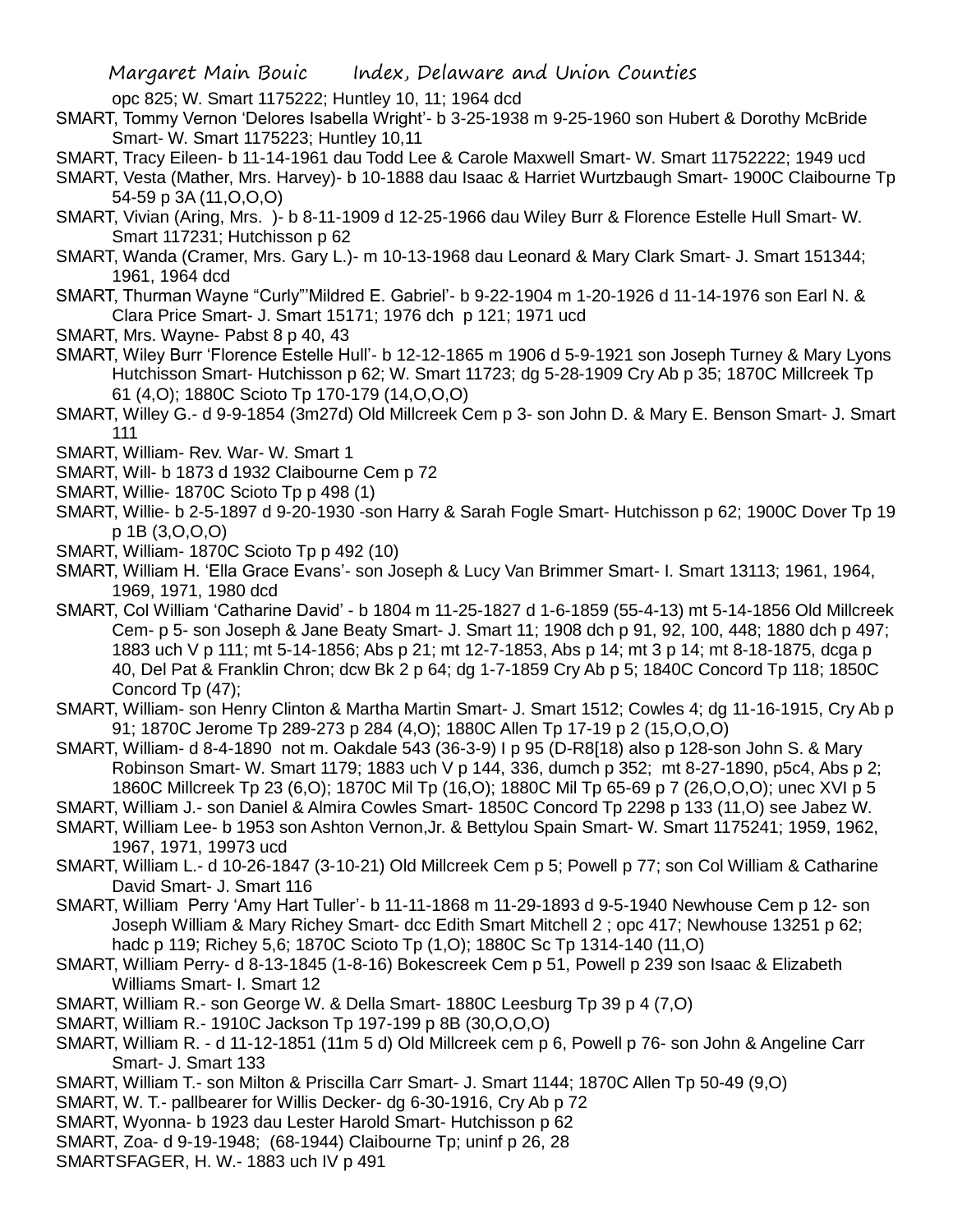Margaret Main Bouic Index, Delaware and Union Counties SMARTWOOD, no name- d 3-12-1885 (43y4m) Porter Tp, dcd SMASHALL, Alice (Huffman, Mrs. )- sister Paul N. Smashall- Smashall SMASHALL, Alice (Vickerman, Mrs. )- dau Paul N. & Margaret K. Smashall- Smashall SMASHALL, Charles- son Paul N. & Margaret K. Smashall- Smashall SMASHALL, David- son Paul N. & Margaret K. Smashall- Smashall SMASHALL, Joan (Staiger, Mrs. )- dau Paul N. & Margaret K. Smashall- Smashall SMASHALL, Margaret K. (Mrs. Paul N.)- Smashall SMASHALL, Margaret (Persha, Mrs. )- dau Paul N. & Margaret K. Smashall- Smashall SMASHALL, Paul J.- son Paul N. & Margaret K. Smashall- Smashall SMASHALL, Paul N.. 'Margaret K.- d 3-6-1981 (71) South Bloomfield Cem SMATES?, Caroline- dau Joseph & Josephine Smates- 1870C Washington Tp 67=64 p 10 (4,O) SMATES?, Catherine- dau Joseph & Josephine Smates- 1870C Washington Tp 67-64 p 10 (14,O) SMATES?, Christine- dau Joseph & Josephine Smates- 1870C Washington Tp 67-64 p 10 (16,O) SMATES?/SMALER, Joseph 'Josephine'- 1870C Washington Tp 67-64 p 10 (47,France) SMATES?, Josephine (Mrs. Joseph)- 1870C Washington Tp 67-64 p 10 (40,Baden) SMATES, Josephine- dau Joseph & Josephine Smates- 1870C Washington Tp 67-64 p 10 (12,O) SMATES?, Louisa- dau Joseph & Josephine Smates- 1870C Washington Tp 67-64 p 10 (10,O) SMATES SMATES?. Mary- dau Joseph & Josephine Smates- 1870C Washington Tp 67-64 p 10 (12,O) SMATHERS, Clarissa R. (Kohn, Mrs. Sanford E.)- m 11-10-1861 dcm SMATHERS, John E. 'Renata M.'- 1969, 1971 dcd SMATHERS, John- b 1969 son John E. & Renata M. Smathers- 1969, 1971 dcd SMATHERS, Ken 'Sally'- 1980 dcd SMATHERS, Renata M. (Mrs. John E.)- 1969, 1971 dcd SMATHERS, Robin- b 1968 ch Ken & Sally Smathers- 1980 dcd SMATHERS, Sally (Mrs. Ken)- 1980 dcd SMAULTZ, Josephine G. (Lynch, Mrs. David)- m 11-15-1888 ucm (Hearl) SMEAD, Amanda Nancy Jo (Hua-Peng Chong, Mrs. Frank Atherton)- dau Burton A., Jr. & Viola Josephine McKittrick- McKitrick p 387 SMEAD, Burton A. Jr. 'Viola Josephine McKittrick'- b 7-29-1913 m 3-27-1943 McKitrick p 387 SMEAD, Sydney Lee (Hall, Mrs. David Leslie)- b 6-14-1950 m 1-3-1970- McKitrick p 387 SMEAD, Vila Josephine Washington (Mrs. Burton A. Jr.)- b 1914 m 3-27-1943 dau Homer Earl & Viola Tyson Pillsbury McKittrick- McKitrick p 387 SMECK, Adam 'Leah King'- b 8-13-1813 d 5-11-1888 dcc Mary Smeck Eagon 8 SMECK, Erma E. Reef (Mrs. Owen O,) b 9-6-1885 m 11-10-1904 d 2-13-1983 dau John U.,Jr. & Mary A. Wagner Reef- dcc Mary Smeck Eagon 3 SMECK, Henry- Co E. 25 Ohio Inf- New California Cem, DJ p 94, 95 SMECK, Isaac Newton 'Isabelle Langel'- b 4-27-1858 m 2-26-1880 d 6-3-1913 son Adam & Leah King Smeckdcc Mary Smeck Eagon 4 SMECK, Isabelle Langel (Mrs. Isaac Newton) b 2-2-1862 n 2-26-1880 d 1-31-1931 dau Daniel & Susannah Bright Langel- dcc Mary Smeck Eagon 5 SMECK, John S.- b 5-1896, stepson Nathan & Dora Long- 1900C Claibourne Tp 327-345 p 14A (4,O,O,O) SMECK, Leah King (Mrs. Adam)- b 1818 d 1-28-1889- dcc Mary Smeck 9 SMECK, Mary Isabelle (Eagon, Mrs. Herbert B.)- b 6-5-1905 m 10-28-1933 dau Owen O. & Erma E. Reef Smeck- dcc Mary Smeck Eagon 1; dcc Herbert B. Eagon 1; 1976 dch p 374 SMECK, Owen O. 'Erma E. Reef'- b 10-25-1881 m 11-10-1904 d 5-2-1939 son Isaac Newton & Isabelle Langel Smeck- dcc Mary Smeck Eagon 2 SMECK, Sarah (Henry, Mrs. )- hjt p 195, 201, 204 SMEDLEY, Anna E.- 1883 uch V p 601; cousin of A. J. Blake, 1880C Richwood 295-301 p 26 (35, Pa, Ct. Ct) SMEDLEY, Catharine (Mrs. Samuel)- d 4-17-1875 (82) Mitchell Cem, DJ p 9- uccp p 27, partition JB3 p 151; 1850C Washington Tp 1192-1210 p 177 (55,Pa); 1860C Union Tp 671-677 p 93 (66,Pa); 1870C Milford 11 p 1 (73,Va) SMEDLEY, Mary (Price, Mrs. Isaiah E.)- m 11-24-1878 Price Bible, unec V p 21 SMEDLEY, Mary (Thompson, Mrs. Lewis)- Pabst 1 p 35 SMEDLEY, Samuel 'Catharine'- DJ p 9; 1830C Milford 221 p 288 (20-30)

SMEDTZ, Martha (Janes, Mrs. David)- Maugans Anc p p 145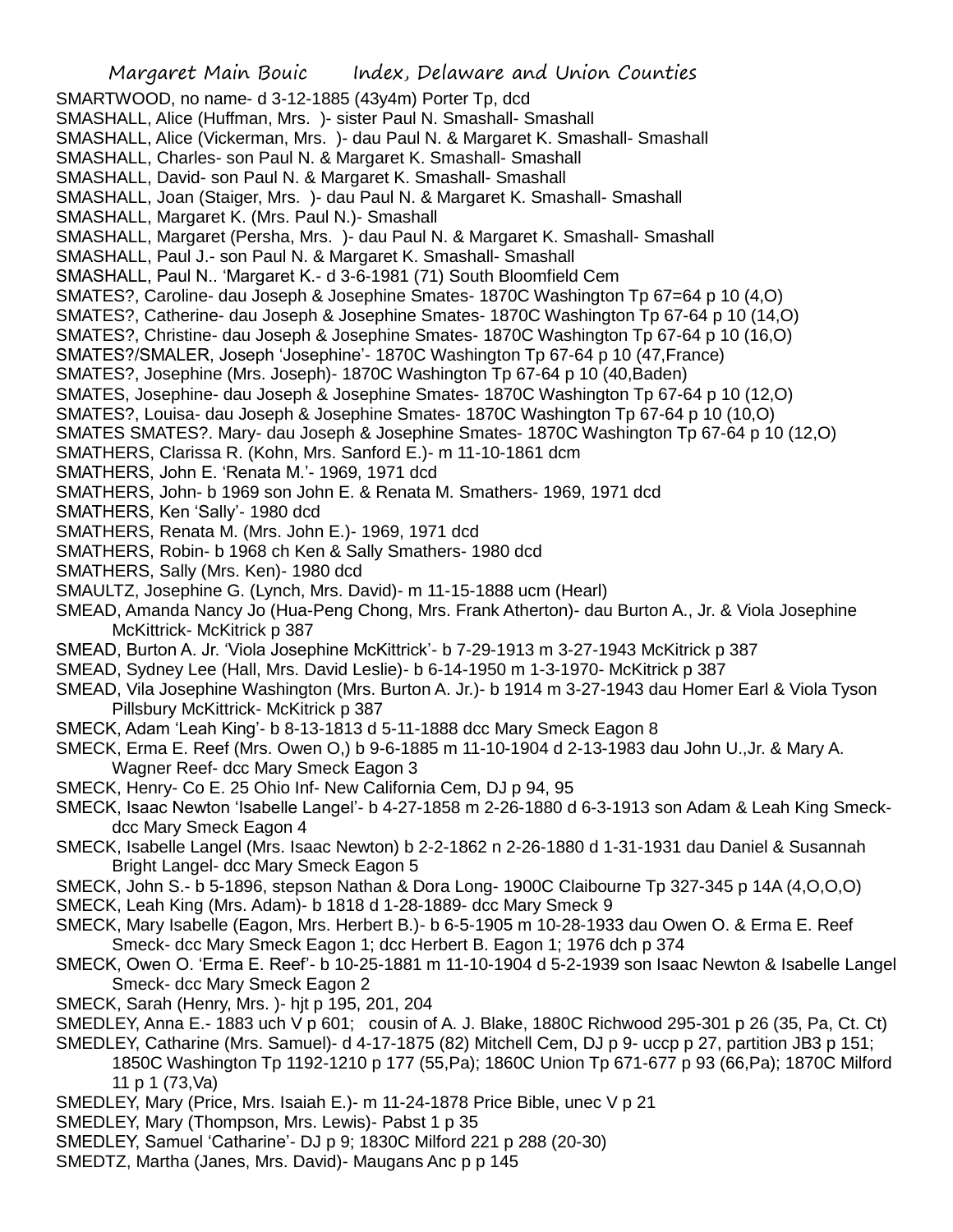SMELL, Mary Ann (Rhinehart, Mrs. Jeremiah)- m 3-23-1858 ucm 2709; unec XVIII p 47

SMELSER, Andrew 'Caroline'- 1860C Washington Tp 1490-1500 p 202 (45,Bav)

SMELSER, Andrew- son Andrew & Caroline Smelser- 1860C Washington Tp 1490-1500 p 203, (11,NY)

SMELSER, Bret Alfred- b 12-8-1958 son William Alfred & Sharon Ann Weiser Smelser- Weiser p 264 SMELSER, Caroline (Mrs. Andrew)- 1860C Washington Tp 1490-1500 p 202 (32, Baden)

SMELSER, Charles- son Andrew & Caroline Smelser- 1860C Washington Tp 1490-1500 p 203 (8,O)

SMELSER, Cindy Lynnas- b 8-19-1960 dau William Alfred & Sharon Ann Weiser- Smelser; Weiser p 264

SMELSER, Gary L.- 1969 dcd

SMELSER, George-son Andrew & Caroline Smelser- 1860C Washington Tp 1490-1500 p 203 (10,NY)

SMELSER, Jacob- son Andrew & Caroline Smelser- 1860C Washington Tp 1490-1500 p 203 (6,O)

- SMELSER, S. John 'Mary J.'- Smelser; 1969, 1971 dcd
- SMELSER, Louis- son Andrew & Caroline Smelser- 1860C Washington Tp 1490-1500 p 203 (2,O)
- SMELSER, Marcia Carol- b 1952- dau S. John & Mary J. Smelser- Smelser; 1969, 1971 dcd
- SMELSER, Mary Ann (Kelley, Mrs. John Marshall)- b 1830 d 1972 ped Arlene F. Hoover Mansfield #146 27; unec IX p 9
- SMELSER, Mary J. (Mrs. S. John)- 1969, 1971 dcd
- SMELSER, Philip- 1959 son S. John & Mary J. Smelser- 1969, 1971 dcd
- SMELSER, Randy- b 1958 son S. John & Mary J. Smelser- 1969, 1971 dcd
- SMELSER, Sharon Ann Weiser (Mrs. William Alfred)- b 10-29-1938 m 3-3-1957 dau Robert Luther & Elsie Blanche Saville Weiser- Weiser p 264
- SMELSER, Todd William- b 11-16-1957 son William Alfred & Sharon Ann Weiser Smelser- Weiser p 264
- SMELSER, William Alfred 'Sharon Ann Weiser'- b 5-19-1935 m 3-3-1957- Weiser p 264
- SMELSER, William- son Andrew & Caroline Smelser- 1860C Washington Tp 1490-1500 p 201 (4,O)
- SMELTER, Elizabeth (Mrs. Jervis?)- b 10-1845 1900C Jackson Tp 138-140 [ 7A (54,O,O,Pa)- m 35y, no ch
- SMELTER, Jervis? 'Elizabeth'- b 6-1838- 1900C Jackson Tp 138-140 p 7A (61,Pa,Pa,Pa) m 35y
- SMELTZ, June Marie (Miller, Mrs. Carl James)- m 4-9-1955- Weiser p 325

SMELTZ, Mary Elizabeth (Harris, Mrs. Ammon)- b 3-17-1914 m 12-24-1935- Weiser p 355

- SMELTZER, Adam- Powers p 304
- SMELTZER, Alton 'Elizabeth Frank'- b 10-15-1906- Weiser p 617
- SMELTZER, Appolonia- Powers p 304
- SMELTZER, Bennett 'Caroline Hempson'- m 1-2-1856 son Walentine & Rebecca Smeltzer- Powers p 306, 314
- SMELTZER, Caroline Hempson (Mrs. Bennett)- m 1-2-1856- Powers p 306
- SMELTZER, Catherine (Girty, Mrs. George)- m 4-23-1815 dau Mary A. Smeltzer- Powers p 306, 313
- SMELTZER, Charles- son Valentine & Rebecca Smeltzer- Powers p 314
- SMELTZER, Clara J. (Mrs. Michael P.)- 1979, 1981 ucd
- SMELTZER, Elizabeth Frank (Mrs. Alton)- b 5-26-1906 dau Charles Orvis & Rebecca Covert Frank- Weiser p 617
- SMELTZER, Elizabeth Jean- b 4-18-1939 dau Alton & Elizabeth Frank Smeltzer- Weiser p 617
- SMELTZER, Elizabeth J. (Mrs. John W.)- m 9-4-1851- Powers p 305, 306
- SMELTZER, Elizabeth L. Hull (Mrs. Samuel)- b 6-9-1851 m 10-5-1869 d 9-17-1927 dau Daniel Hull & Catherine Hains Hull- dcc Ethel Osborn 7
- SMELTZER, Elizabeth (McKinnie, Mrs. Walter)- b 12-29-1789 m 10-26-1816 d 12-8-1880 bur Zanesville- dcq Robert Powers 13; Walter Thomson 13; Powers p 232, 239 305, 306, 307, 309
- SMELTZER, Elizabeth (Protsman, Mrs. Wesley H.)- m 8-7-1845- Powers p 306, 313
- SMELTZER, Eve Ann (Ludy, Mrs. Nicholas)- Maugans Anc p 31, 78
- SMELTZER, Felty- son Mrs. Mary A. Smeltzer- Powers p 313
- SMELTZER, George- (60-1919) Claibourne Tp, uninf p 17
- SMELTZER, George 'Minnie Deavers'- m 4-17-1884- Powers p 306
- SMELTZER, Henry- son Valentine & Rebecca Smeltzer- Powers p 314
- SMELTZER, ---(Mrs. Homer)- dau T. E. & Flora Schultz Howison- dg 4-13-1915, Cry Ab p 41
- SMELTZER, Isaac- son Valentine & Rebecca Smeltzer- Powers p 314
- SMELTZER, Jacob 'Julia Maloney'- b 1866 d 1945- 1985 uch p 51
- SMELTZER, John F.- son Valentine & Rebecca Smeltzer- Powers p 304, 306, 310, 313, 315
- SMELTZER, John Frank 'May/Mae'- 1949, 1959 ucd; 1910C Jackson Tp 180. 182 p 8A (43,O,Pa,O)
- SMELTZER, John V. 'Elizabeth J. Keyser'- m 9-4-1851- Powers p 306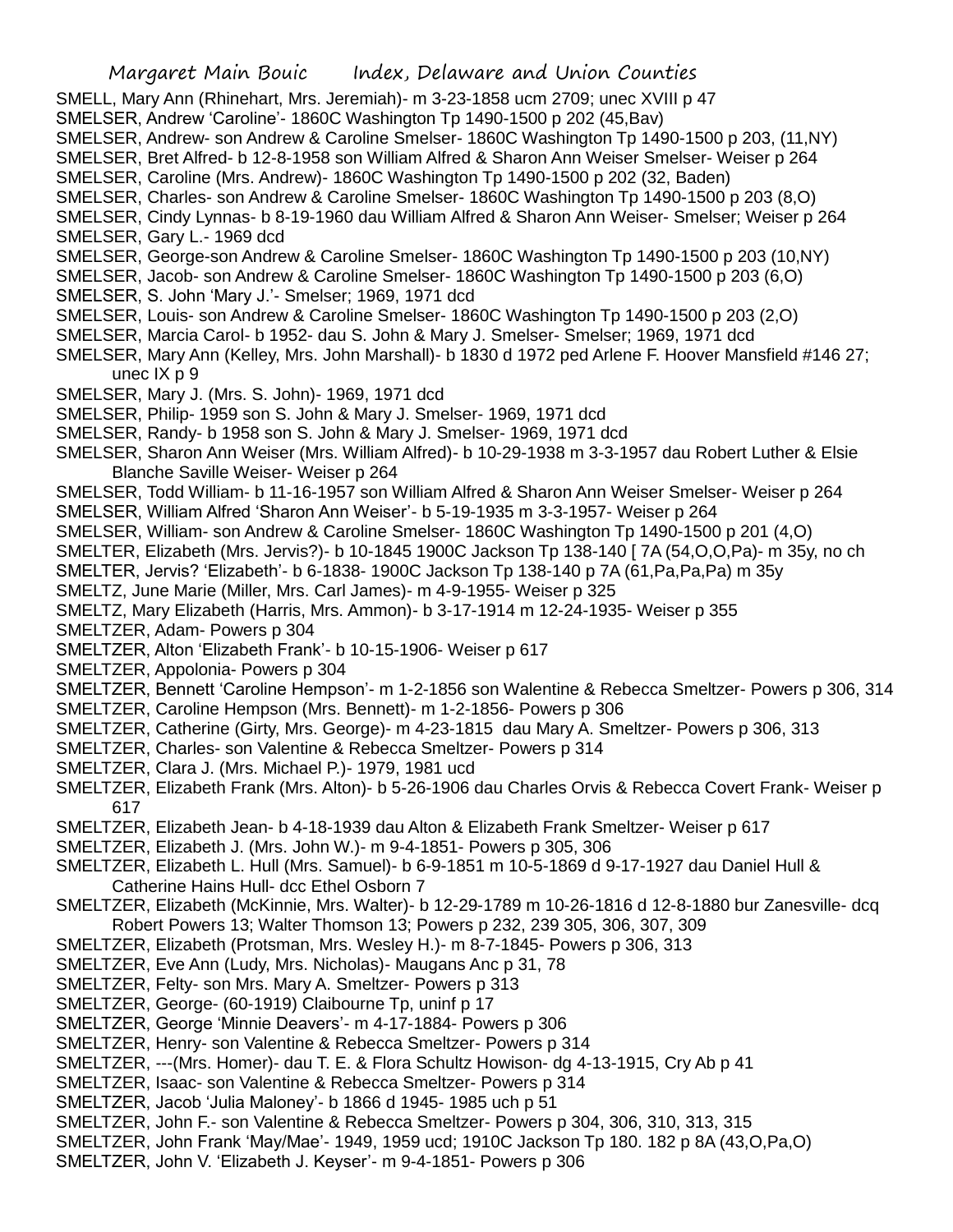- SMELTZER, Julia Maloney (Mrs. Jacob)- b 1864 d 1937- 1985 uch p 51
- SMELTZER, Lena F.- dau John Frank & Mary A. Jones Smeltzer- 1910C Jackson Tp 180-182 p 5A (8/3,O,O,O)
- SMELTZER, Lizzie M. (McWhirter, Mrs. John F.)- m 6-19-1890- Powers p 306
- SMELTZER, Louisa Simmons (Mrs. John)- m 2-23-1923- Powers p 311
- SMELTZER, Lucy Lenna (Foos, Mrs.Henry Clifford)- m 8-17-1913 dau Jacob & Julia Malondy Smeltzer- 1985 uch p 51
- SMELTZER, Lulu (Garrett, Mrs. Henry)- 1985 uch p 131
- SMELTZER, ---- (Garrett, Mrs. Henry)- sister Lulu Smeltzer- 1985 uch p 131
- SMELTZER, Margaret (Van Dine, Mrs. )- dau Felty Smeltzer- Powers p 313; sister Tabitha Reed Worline- dg 4-30-1909, Cry Ab p 28
- SMELTZER, Mary A. (Mrs. John/Valentine)- d 8-6-1849 (79) , Powers p 304, 305, 306, 310 313, 314. Maiden name may be Hanawalt
- SMELTZER, Mary Amanda (Hilliard, Mrs. John)- m 9-11-1824 dau Felty Smeltzer- Powers p 306, 313, 314; sister Tabitha Reed Worline- dg 4-30-1909, Cry Ab p 28
- SMELTZER, Mary Ann- Powers p 306
- SMELTZER, Mary (Ferguson, Mrs. Matthew)- b 1801 m 10-6-1818 d 3-5-1873 Powers p 311
- SMELTZER, Mary- dau John & Nancy Burns Smeltzer- Powers p 311
- SMELTZER, May/Mae (Mrs. John Frank)- 1949, 1959; 1910C Jackson Tp 180. 182 p 8A (35,O,O,O) m 17y, 4 ch
- SMELTZER, May Pearl (Osborn, Mrs. Elmer)- b 3-10-1884 m 2-18-1903 d 6-25-1967 dau Samuel & Elizabeth L. Hull Smeltzer- dcc Ethel Osborn 3
- SMELTZER, Michael P. 'Clara J.'- 1981 ucd
- SMELTZER, Minerva (Selser, Mrs. Dr.)- dau Felty or Valentine & Rebecca Smeltzer- Powers p 313, 314
- SMELTZER, Minnie Deavers (Mrs. George)- m 4-17-1884- Powers p 306
- SMELTZER, Nancy Burns (Mrs. John)- b 1807 m 3-11-1827- Powers p 311
- SMELTZER, Phebe A. Bell (Mrs. Joseph/Jacob)- m 3-14-1878 ucm 6232
- SMELTZER, Phil- 1980 dcd
- SMELTZER, Phillip- b 1974 son Michael P. & Clara J. Smeltzer- 1979, 1981 ucd
- SMELTZER, Polly Mereman (Mrs. Valentine)- m 2-4-1816- Powers p 305, 306
- SMELTZER, Rachel (Ritz, Mrs. )- dau Felty Smeltzer- Powers p 313
- SMELTZER, Rebecca Calhoun (Mrs. Valentine)- m 11-3-1825 d age 64- Powers p 305, 306, 314
- SMELTZER, Rhea (Wasserback, Mrs. )- dau Jacob & Julia Maloney Smeltzer- 1985 uch p 51
- SMELTZER, Roscoe L.- son John Frank & Mary A. Jones Smeltzer- 1910C Jackson Tp 180-182 p 8A (7,O,O,O)
- SMELTZER, Roy C.- son John Frank & May A. Jones Smeltzer- 1910C Jackson Tp 180-182 p 8A (15,O,O,O)
- SMELTZER, Sade (Thompson, Mrs. Joe C.)- dau John & Nancy Burns Smeltzer- Powers p 311
- SMELTZER, Samuel 'Elizabeth L. Hull'- b 6-10-1848 m 10-5-1869 d 10-27-1896- dcc Ethel Osborn 6
- SMELTZER, Valentine- Powers p 253, 304, 305, 306, 310, 314
- SMELTZER, Valentine "Mary A.'- Powers p 310, 313
- SMELTZER, Valentine'Polly Mereman'- m 2-4-1816- Powers p 3305
- SMELTZER, Valentine 'Mary A.'- Powers p 310, 313
- SMELTZER, William- son John & Nancy Burns Smeltzer- Powers p 311
- SMELZER, Charles 'Helen J.'- 1910C Claibourne SP 81 p 3B (55,O,Ger,Ger) m 24y
- SMELZER, Debra (Mrs. Randy W.)- 1983 ucd
- SMELZER, Helen J. (Mrs. Charles)-1910C Claibourne SP 81 p 3B (45,O,O,O) m 24y, 2 ch, 1 living
- SMELZER, Randy W. 'Debra'- 1983 ucd
- SMELZER, Thomas- son Charles & Helen Smelzer- 1910C Claibourne SP 81 p 3B (19,O,O,O)
- SMERTZ, Jacob, naturalized 10-3-1846 from Hesse Cassil, JB 3 p 263; uccp p 30
- SMETANA, Cheri A. (Mrs. Ronald F.)- 1981, 1983 ucd
- SMETANA, Jason- b 1974 son Ronald F. & Cheri A. Smetana- 1981, 1983 ucd
- SMETANA, Kristina- b 1966 dau Ronald F. & Cheri A. Smetana- 1981, 1983 ucd
- SMETANA, Ronald F. 'Cheri A.'- 1981, 1983 ucd
- SMETANA, Ronald- son Suzanne J. P. Smetana- Smetana
- SMETANA, Suzanna J. P- d 1-7-1989 (48) dau Florence Ouska- Smetana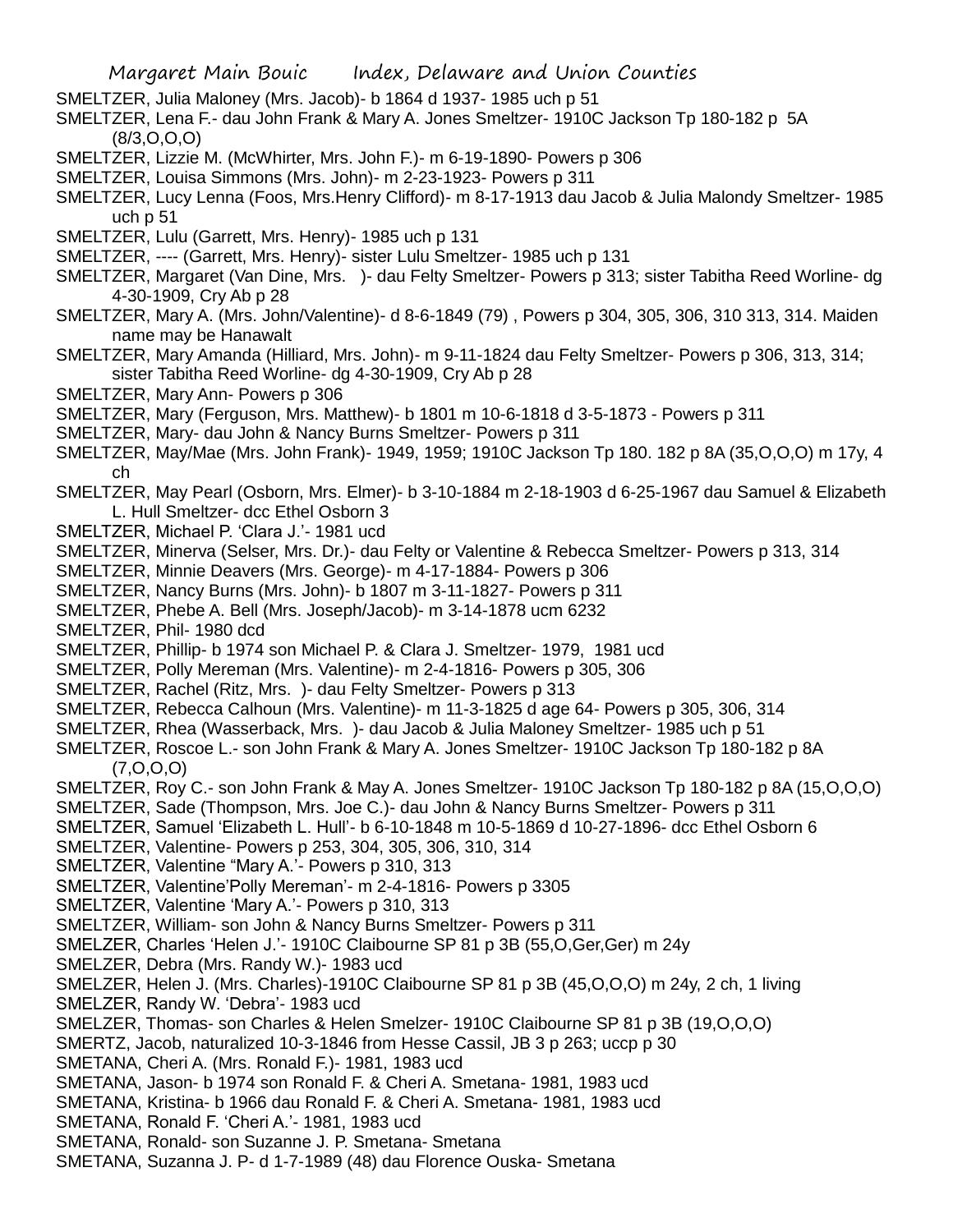- SMETANA, Tony- son Suzanne J. P. Smetana- Smetana
- SMETANA, William- b 1968 son Ronald F. & Cherie A. Smetana- 1981, 1983 ucd
- SMETHANA, Leona A. (Mrs. Ron)- 1979 ucd
- SMETHANA, Ron 'Leona A.'- 1979 ucd
- SMETHERS- see Smothers Center V. Center names
- SMETHERS, Charles E.- b 6-21-1872 d 12-14-1892 (19-5-23) Tussic Ceml Powell p 118
- SMETHERS, Daniel F.- b 10-19-1841 d 12-12-1892 (51-1-23) Tussic St. Cem- Powell p 118,119
- SMETHERS, Ina R.- b 11-10-1874 d 2-21-1875 (3m11d) Tussic Cem, Powell p 118
- SMETHERS, infant dau d 6-5-1923 Tussic Cem Powell p 118
- SMETHERS, Orin H.- b 4-24-1870 d 12-8-1891 (21-7-14) Tussic St. Cem- Powell p 118
- SMETIZER, Lucy L. (Foos, Mrs. Henry C.)- d 1968- Smetizer
- SMETZER, Eliza E. (Mrs. Moses H.)- 1910C Claibourne Tp NP 62 p 3A (43,WVa,WVa,WVa) m 23y, 3 ch
- SMETZER, Eva U,.-dau Moses H. & Eliza E. Smetzer- 1910C Claibourne Tp NP 62 p 3A (22,WVa,Va,WVa)
- SMETZER, Ivory E.- dau Moses H. & Eliza E. Smetzer- 1910C Claibourne Tp NP 62 p 3A (3,WVa,Va,WVa)
- SMETZER, Moses H. 'Eliza A.'- 1910C Claibourne NP 62 p 3A (48,Va,Va,Va) m 23y
- SMIAR, Marie (Gardner, Mrs. Eugene)- Freshwater p 153
- SMICK, Angeline Weiser (Mrs. John E.)- b 7-19-1821 m 11-12-1850 d 8-6-1898 dau George & Barbara Oswald Weiser- Weiser p 669
- SMICK, Austin Weiser- b 12-25-1858 d 3-25-1873 bur Pa.- son John E. & Angelina Weiser Smick- Weiser p 669
- SMICK,Eliza W.- b 6-1851 d 8-3-1851 dau John E. & Angelina Weiser Smich- Weiser p 669
- SMICK, John E. 'Angelina Wiser'- b 6-5-1821 m 11-12-1850 d 4-7-1871 Weiser p 669
- SMICK, Mary (Mrs. Oscar)- b 1858 d 1924- Weiser p 669
- SMICK, Oscar 'Mary'- b 1858 d 1924son John E. & Angelina Weiser Smick- Weiser p 669
- SMICK, Sarah (Crottinger, Mrs. John)- m 5-12/20-1849 ucm 1422 ; unec VII p 45, XIII p 19
- SMICK, Stewart- b 1887 d 1910 son John E. & Angelina Weiser Smick- Weiser p 669
- SMIDT, David Douglas b 12-19-1997 son Douglas & Margi Smidt- Smidt
- SMIDT, Douglas 'Margi'- Smidt
- SMIDT, Margi (Mrs. Douglas)- Smidt
- SMIDT, Twila Jay Hendrickson (Mrs. )- #127, ped 1; unec VIII p 45
- SMIFF, Dora- 1969 dcd
- SMILEY, Alma- sister Warren R. Smiley- Smiley
- SMILEY, —(Wilson, Mrs. Lynn)- sister Warren E. Smiley- Smiley
- SMILEY, Alvertie (Mrs. Leroy)- b 1882 d 1943 Price Cem, djlm p 62
- SMILEY, Alyssa Marie- b 12-30-1995- dau Bradd & Michelle Smiley- Smiley
- SMILEY, Barbara D. (Voltstromer, Mrs. )(Greenwood, Mrs. )- dau Ronald W. Smiley- Smiley
- SMILEY, Barbara Jane George (Mrs. Nathan)- ped William Reed Smiley by Linda Smiley #97 17 unec VII p 16 SMILEY, Bradd 'Michelle'- Smiley
- SMILEY, Brenda- b 1965 dau Harold & Virginia Smiley- 1967, 1971 ucd; 1980 dcd
- SMILEY, Cameron Reed 'Florence Scanlon'- b 1887 d 1956 son Millard Filmore & Charlotte Pate Smiley- ped William Reed Smiley 4, by Linda Smiley #97, unec VII p 16
- SMILEY, Carol (Dildine, Mrs. )- dau Warrne E. Smiley- Smiley
- SMILEY, Catherine Vatura (Mrs. Ralph Cameron)- b 1909 dau Harry Burkam & Louisa Ernst Wells- ped William Reed Smiley 3 by Linda Smiley #97, unec VII p 16
- SMILEY, Charles Courtland 'Mary'- son Charles F. & Margaret J. Smiley- Smiley; 1961, 1964, 1969, 1971, 1980 dcd
- SMILEY, Charles E. 'Mary'- d 1-18-1990 (85) Oak Grove Cem- WWII; Smiley
- SMILEY, Charlotte Pate (Mrs. Millard Filmore)- b 1856 d 1900 dau Minor & Martha Shanklin Pate- ped William Reed Smiley 9 by Linda Smiley #97, unec VII p 16
- SMILEY, Clara A. (Patterson, Mrs. Charles E.)- Smiley
- SMILEY, Clara (Patterson, Mrs. Charles Edward)- 1985 uch p 103
- SMILEY, David- b 1966 son Harold & Virginia Smiley- 1967, 1971 ucd; 1980 dcd
- SMILEY, Deborah L. (Stafford, Mrs. )- dau Ronald W. Smiley- Smiley
- SMILEY, Edward- son Warren E. Smiley- Smiley
- SMILEY, Edwin M.- 1908 dch p 405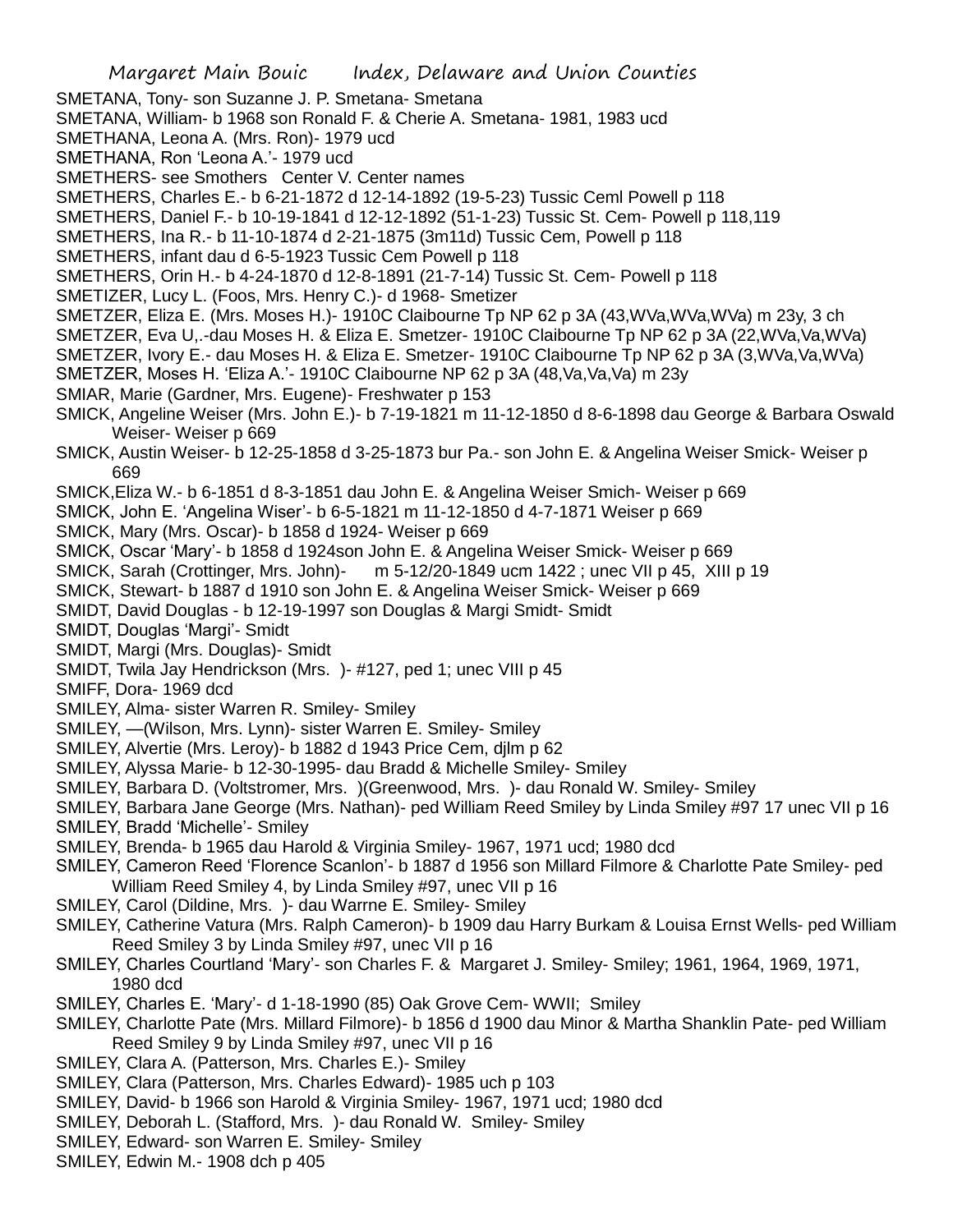- SMILEY, Elizabeth- 1870C Berkshire Tp p 211 (27)
- SMILEY, Elizabeth Ann Yoder (Mrs. Ronald W.)- b 1-31-1943 m 1971 d 4-20-1997 (54) Forest Grove Cem- dau Enos & Amanda Beachy Yoder- Smiley
- SMILEY, Elizabeth D. Bradford (Mrs. John M.)- m 10-20-1836 dcm
- SMILEY, Elizabeth (Mrs. James)- 1850C Berkshire Tp 140 p 14 (68,Pa)
- SMILEY, Elizabeth- d 7-7-1890 977y) dcd- dau James & Elizabeth Smiley- 1850C Berkshire Tp 140 p 14 (35,Pa)
- SMILEY, Elizabeth Neilson- Pabst 6 p 98
- SMILEY, Ella (Rider, Mrs. Monroe)- dcq Herbert Wenger 15, Leota Chambers Wenger 7
- SMILEY, Emily- d 6-22-1840 (1y5m) Galena Cem- Powell p 27 dau J. M. & Elizabeth
- SMILEY, Estella- sister Warren E. Smiley- Smiley
- SMILEY, Florence Scanlon (Mrs. Cameron Reed)- b 1887 d 1959 dau Frances & Margaret Hoop Scanlin- ped William Reed Smiley 5 by Linda Smiley #97, unec VII p 16
- SMILEY, Floyd- son Charles C. & Mary Smiley- Smiley
- SMILEY, Fred- brother Warren E. Smiley- Smiley
- SMILEY, Harold 'Virginia'- 1969,1971 ucd; 1980 dcd
- SMILEY, Harry- Smiley
- SMILEY, Henry- son James & Mary Smiley- d 11-3-1848 (2-7-18) Galena Cem- Powell p 27
- SMILEY, Ida (Mather, Mrs. Merle)- Smiley
- SMILEY, James- d 9-21-1848 (29-3-2) Galena Cem- Powell p 27
- SMILEY, James- child's stone- Powell p 27
- SMILEY, James B.- 1980 dcd
- SMILEY, James 'Elizabeth- Pabst 6 p 37, 41; hadc p 16; CCC p 52; 1835 men p 7 #143 p 6 Berkshire Tp; 1840C Berkshire Tp p 81 (60-70); 1850C Berkshire. Tp 140 p 14 (71, Ireland)
- SMILEY, James,Jr. 'Mary Havens'- m 10-3-1844 dcm
- SMILEY, James W.- 1870C Berkshire Tp p 209 (19)
- SMILEY, Jane, niece of Mary Wright- dcw Bk 1 p 54- dau James & Elizabeth Smiley- 1850C Berkshire Tp 140 p 14 (41,Pa)
- SMILEY, J. l.- hmp p 147
- SMILEY, John- hmp p 146
- SMILEY, John M.- d 2-1-1881 (60y) Berkshire Tp, dcd; 1870C Berkshire Tp p 209 (53\*)
- SMILEY, John M. 'Elizabeth D. Bradford'- m 10-20-1836 dcm
- SMILEY, Larry- Ohio Dept. of health- unec XXII p 66
- SMILEY, Leroy 'Alvertie'- b 1879 d 1943 Price Cem. djlm p 62
- SMILEY, Lester L.- brother Warren E. Smiley- Smiley
- SMILEY, Linda #97 research Wells, Stuart, Benedict, Toby, Fairfield, unec IV p 14, VII p 16
- SMILEY, Lucinda(Whipp, Mrs. George P.)-b 1820 d 1895 ped Seth L. Barker #155;unec IX p 57
- SMILEY, Lucy A.- 1870C Liberty Tp Del Co p 393 (15)
- SMILEY, Lydia E. Bennett (Mrs. Richard) m 12-19-1865 dcm
- SMILEY, Malvina (Bardwell, Mrs. Alfred H.)- m 12-6-1860 dcm
- SMILEY, Margaret A.- dau Charles C. & Mary Smiley- Smiley; 1961(17), 1964 dcd
- SMILEY, Margaret J.- d 3-14-1963 (88) bur Union Cem- Smiley
- SMILEY, Margaret (Mrs. J.)- d 3-2-18?? (37-8-13) Cheshire Cem- Powell p 55
- SMILEY, Mary- 1850C Berkshire Tp 253 p 26 (25,O)
- SMILEY, Mary Catherine- d 2-16-1820/1829 (11 mo) Whitehall Cem, Powell p 342
- SMILEY, Mary (Mrs. Charles C.)- 1961, 1964, 1969, 1971, 1980 dcd
- SMILEY, Mary- d 10-20-1887 (74y) dcd; dau John Smiley- 1870C Berkshire Tp p 211 (56\*)
- SMILEY, Mary E.- 1870C Berkshire Tp p 209 (14)
- SMILEY, Mary Tanase (Mrs. Charles E.)- b 2-16-1914 d 1-30-1992 (77) Oak Grove Cem- dau George & Anna Tanase- Smiley
- SMILEY, Mary Havens (Mrs. James,Jr)- m 10-3-1844 dcm
- SMILEY, Mary- dau James & Elizabeth Smiley- 1850C Berkshire Tp 140 p 14 (35,Pa)
- SMILEY, Michelle (Mrs. Bradd)- Smiley
- SMILEY, Millard Fillmore 'Charlotte Pate'- b 1856 d 1877 son Nathan & Barbara Jane George Smiley- ped William Reed Smiley 8 by Linda Smiley #97, unec VII p 16